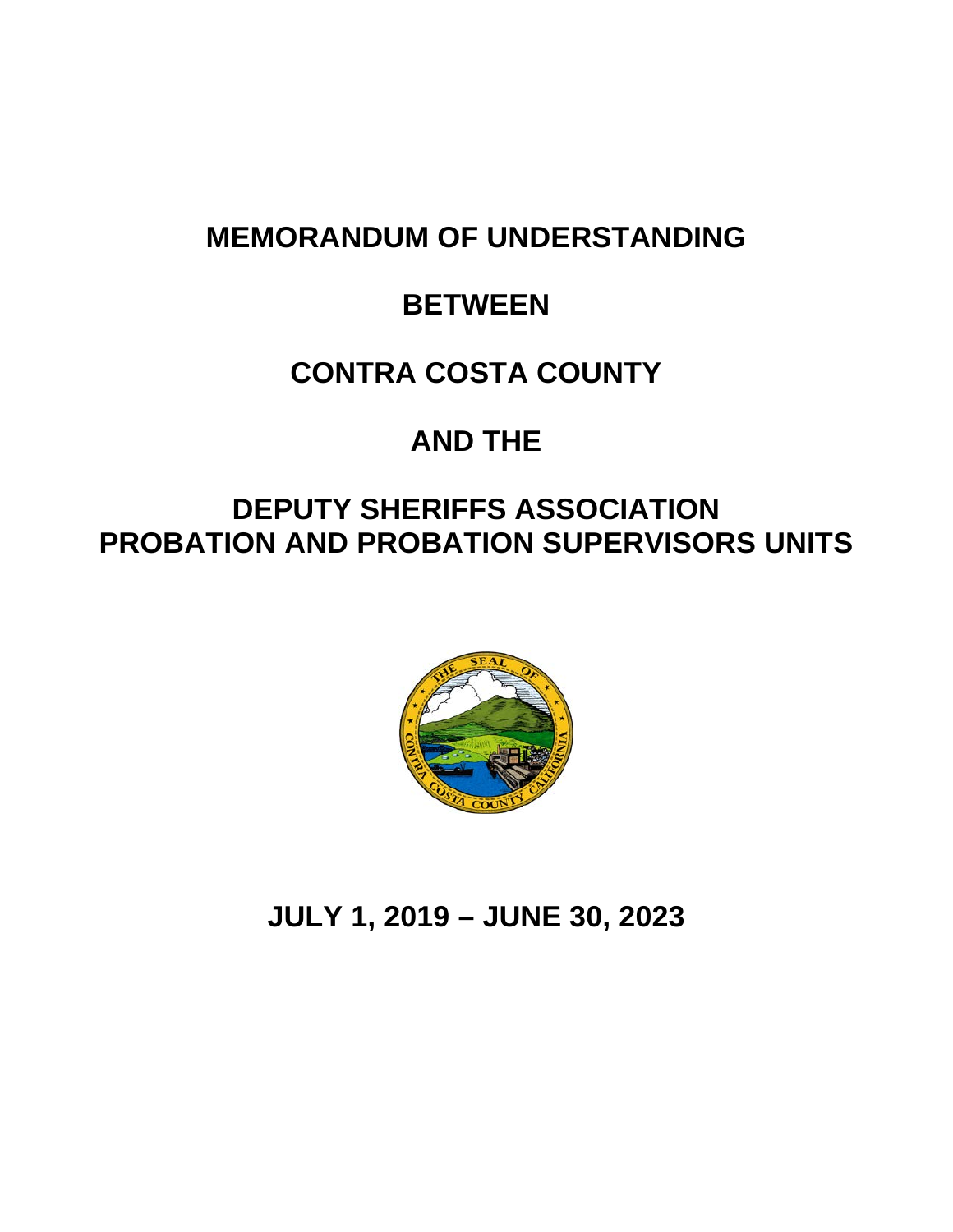# **DEPUTY SHERIFFS ASSOCIATION PROBATION AND PROBATION SUPERVISORS UNITS**

# **TABLE OF CONTENTS**

| <b>SECTION 1</b>                                                                                                                |                                                                                                                       |
|---------------------------------------------------------------------------------------------------------------------------------|-----------------------------------------------------------------------------------------------------------------------|
| <b>SECTION 2</b>                                                                                                                | <b>ASSOCIATION SECURITY</b>                                                                                           |
| 2.1                                                                                                                             |                                                                                                                       |
| 2.2                                                                                                                             |                                                                                                                       |
| 2.3                                                                                                                             |                                                                                                                       |
| 2.4                                                                                                                             |                                                                                                                       |
| 2.5                                                                                                                             |                                                                                                                       |
| 2.6                                                                                                                             |                                                                                                                       |
| <b>SECTION 3</b>                                                                                                                | <b>NO DISCRIMINATION/</b><br><b>AMERICANS WITH DISABILITIES ACT (ADA)  7</b>                                          |
| <b>SECTION 4</b>                                                                                                                | <b>SHOP STEWARDS &amp; OFFICIAL REPRESENTATIVES</b>                                                                   |
| 4.1                                                                                                                             |                                                                                                                       |
| 4.2                                                                                                                             | Association-Sponsored Training Programs 8                                                                             |
| 4.3                                                                                                                             |                                                                                                                       |
| <b>SECTION 5</b><br>5.1<br>5.2<br>5.3<br>5.4<br>5.5<br>5.6<br>5.7<br>5.8<br>5.9<br>5.10<br>5.11<br>5.12<br>5.13<br>5.14<br>5.15 | <b>SALARIES</b><br>Salary Reallocation & Salary On Reallocation  12<br><b>Special Benefit for Permanent Employees</b> |
| <b>SECTION 6</b>                                                                                                                | DAYS AND HOURS OF WORK                                                                                                |
| 6.1                                                                                                                             |                                                                                                                       |
| 6.2                                                                                                                             |                                                                                                                       |
| 6.3                                                                                                                             |                                                                                                                       |
| 6.4                                                                                                                             |                                                                                                                       |

6.5 Time Reporting and Pay Practices Waiver ............................... 18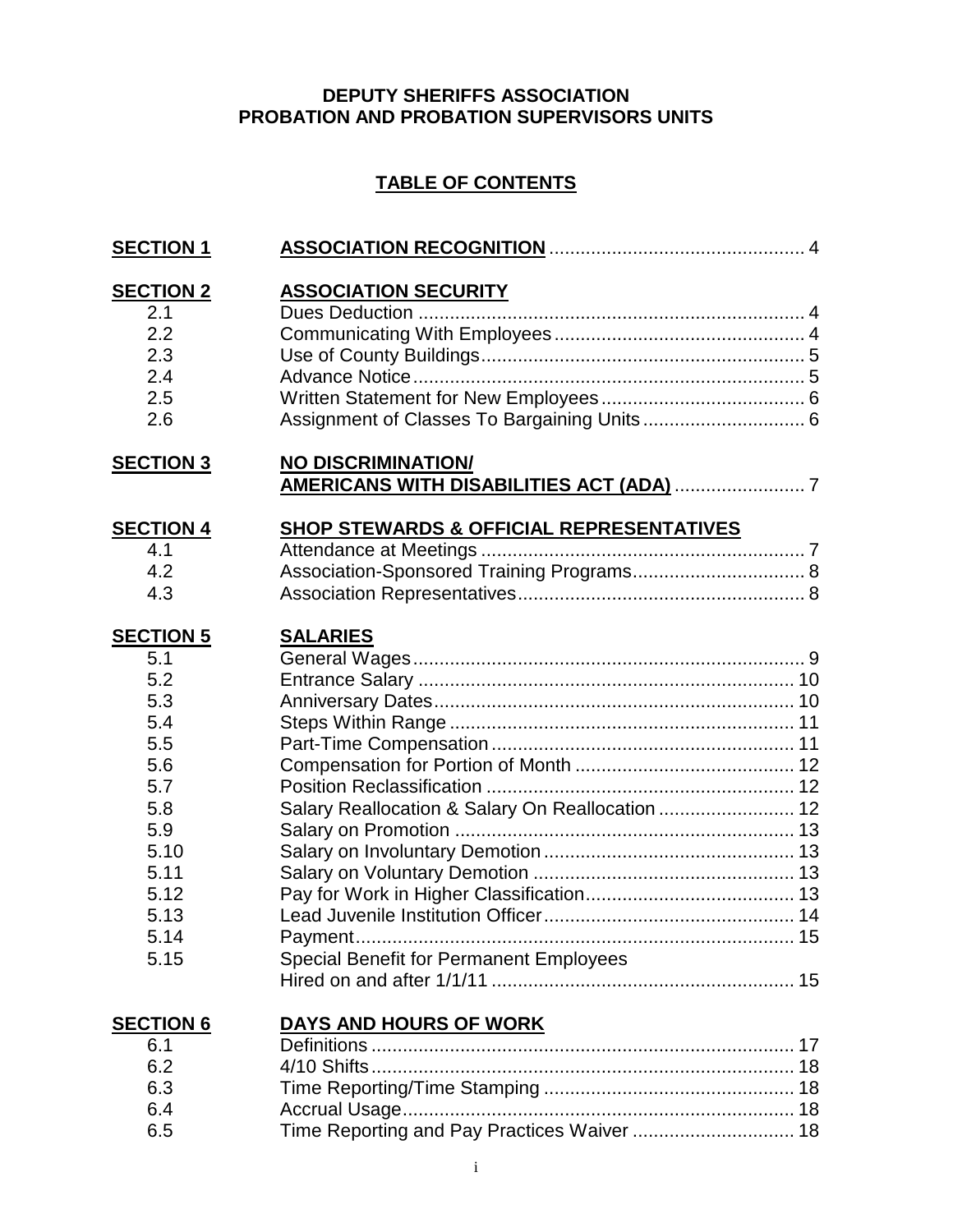| <b>SECTION 7</b>          | <b>OVERTIME AND COMPENSATORY TIME</b>                    |  |
|---------------------------|----------------------------------------------------------|--|
| 7.1                       |                                                          |  |
| 7.2                       |                                                          |  |
| 7.3                       | Straight Time Pay and Straight Time Compensatory Time 21 |  |
| <b>SECTION 8</b>          |                                                          |  |
| <b>SECTION 9</b>          |                                                          |  |
|                           | <b>WORKFORCE REDUCTION/LAYOFF/REASSIGNMENT</b>           |  |
| <b>SECTION 10</b><br>10.1 |                                                          |  |
| 10.2                      |                                                          |  |
| 10.3                      |                                                          |  |
| 10.4                      |                                                          |  |
| 10.5                      |                                                          |  |
| <b>SECTION 11</b>         | <b>HOLIDAYS</b>                                          |  |
| 11.1                      |                                                          |  |
| 11.2                      |                                                          |  |
| 11.3                      |                                                          |  |
| 11.4                      | Holiday and Compensatory Time Provisions  32             |  |
| 11.5                      |                                                          |  |
| 11.6                      | Holiday Worked by Temporary Employee 33                  |  |
| 11.7                      | Holidays for Full-Time Employees Who Work in Twenty-Four |  |
|                           | (24) Hour Facilities and Who do Not Accrue Two (2) Hours |  |
|                           |                                                          |  |
| <b>SECTION 12</b>         | <b>VACATION LEAVE</b>                                    |  |
| 12.1                      |                                                          |  |
| 12.2                      | Vacation Leave on Reemployment From a Layoff List  34    |  |
| 12.3                      |                                                          |  |
| 12.4                      |                                                          |  |
| 12.5                      | Vacation Allowance for Separated Employees 35            |  |
| 12.6                      |                                                          |  |
| <b>SECTION 13</b>         | <b>SICK LEAVE</b>                                        |  |
| 13.1                      |                                                          |  |
| 13.2                      | Credits to and Charges Against Sick Leave 36             |  |
| 13.3                      | Policies Governing the Use Of Paid Sick Leave  36        |  |
| 13.4                      |                                                          |  |
| 13.5                      |                                                          |  |
| 13.6                      |                                                          |  |
| 13.7                      |                                                          |  |
| <b>SECTION 14</b>         | <b>CATASTROPHIC LEAVE BANK</b>                           |  |
| 14.1                      |                                                          |  |
| 14.2                      |                                                          |  |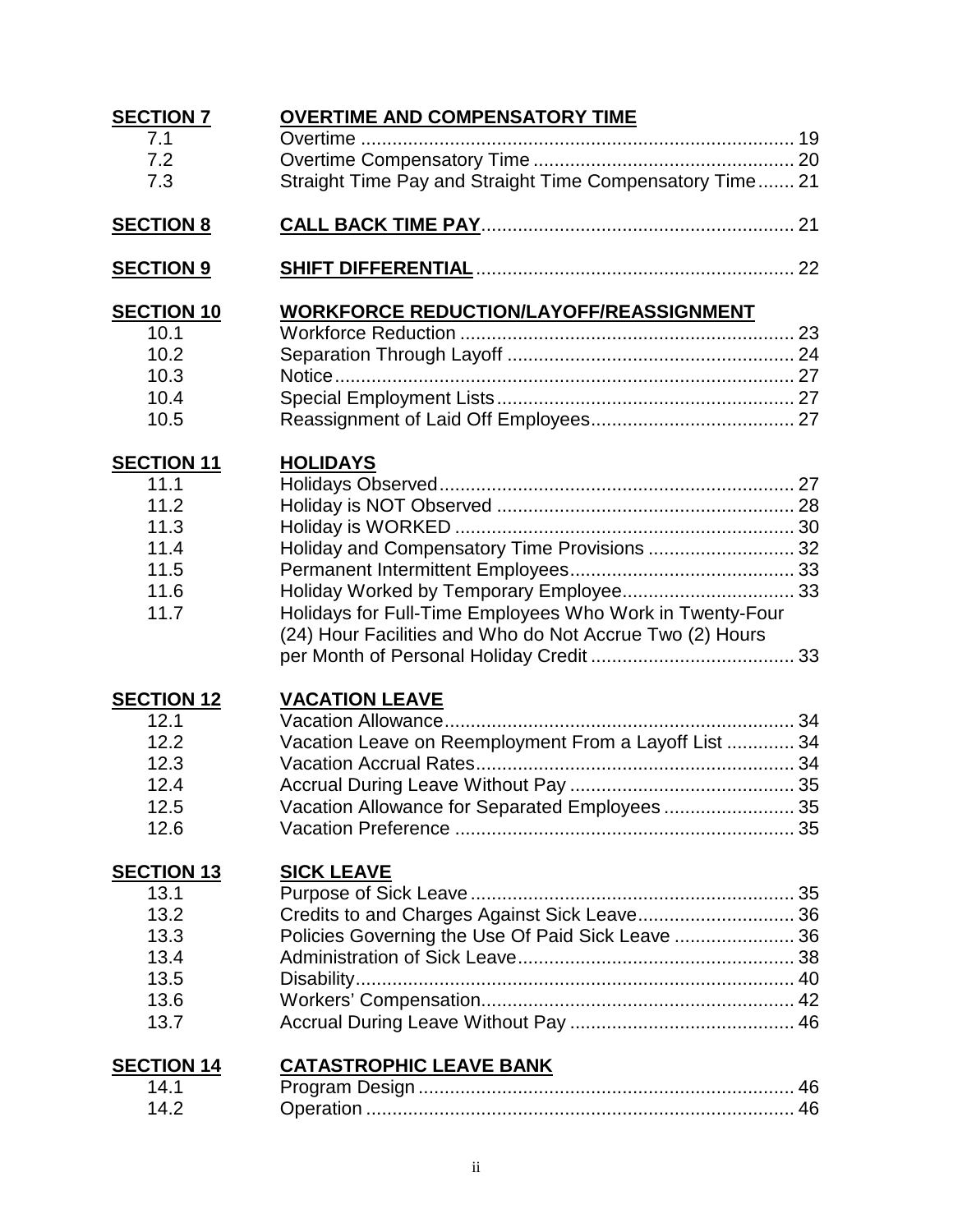| <b>SECTION 15</b> | <b>LEAVE OF ABSENCE</b>                                     |  |
|-------------------|-------------------------------------------------------------|--|
| 15.1              |                                                             |  |
| 15.2              | General Administration - Leaves of Absence 47               |  |
| 15.3              | Furlough Days Without Pay (Voluntary Time Off or "VTO")  48 |  |
| 15.4              |                                                             |  |
| 15.5              |                                                             |  |
| 15.6              |                                                             |  |
| 15.7              |                                                             |  |
| 15.8              |                                                             |  |
| 15.9              |                                                             |  |
| 15.10             |                                                             |  |
| 15.11             |                                                             |  |
| 15.12             |                                                             |  |
| 15.13             | Leave of Absence Replacement And Reinstatement 52           |  |
| 15.14             | Reinstatement From Family Care/Medical Leave  52            |  |
| 15.15             | Salary Review While on Leave of Absence  53                 |  |
| 15.16             |                                                             |  |
| 15.17             |                                                             |  |
|                   |                                                             |  |
| <b>SECTION 16</b> | <b>JURY DUTY AND WITNESS DUTY</b>                           |  |
| 16.1              |                                                             |  |
| 16.2              |                                                             |  |
|                   |                                                             |  |
| <b>SECTION 17</b> | <b>MEDICAL, DENTAL &amp; LIFE INSURANCE</b>                 |  |
| 17.1              |                                                             |  |
| 17.2              |                                                             |  |
| 17.3              |                                                             |  |
| 17.4              |                                                             |  |
| 17.5              |                                                             |  |
| 17.6              |                                                             |  |
| 17.7              | Medical Plan Cost-Sharing on and after January 1, 2016 60   |  |
| 17.8              | Life Insurance Benefit Under Health and Dental Plans 62     |  |
| 17.9              |                                                             |  |
| 17.10             |                                                             |  |
| 17.11             |                                                             |  |
| 17.12             |                                                             |  |
| 17.13             |                                                             |  |
| 17.14             |                                                             |  |
| 17.15             |                                                             |  |
| 17.16             |                                                             |  |
| 17.17             |                                                             |  |
| 17.18             |                                                             |  |
| 17.19             | Health Benefit Coverage For PI and Temporary Employees 64   |  |
| 17.20             | Health Savings Account with High Deductible Health Plan64   |  |
| 17.21             |                                                             |  |
|                   |                                                             |  |
| <b>SECTION 18</b> | <b>CERTIFICATION RULE/PROBATIONARY PERIOD</b>               |  |
| 18.1              |                                                             |  |
| 18.2              |                                                             |  |
|                   |                                                             |  |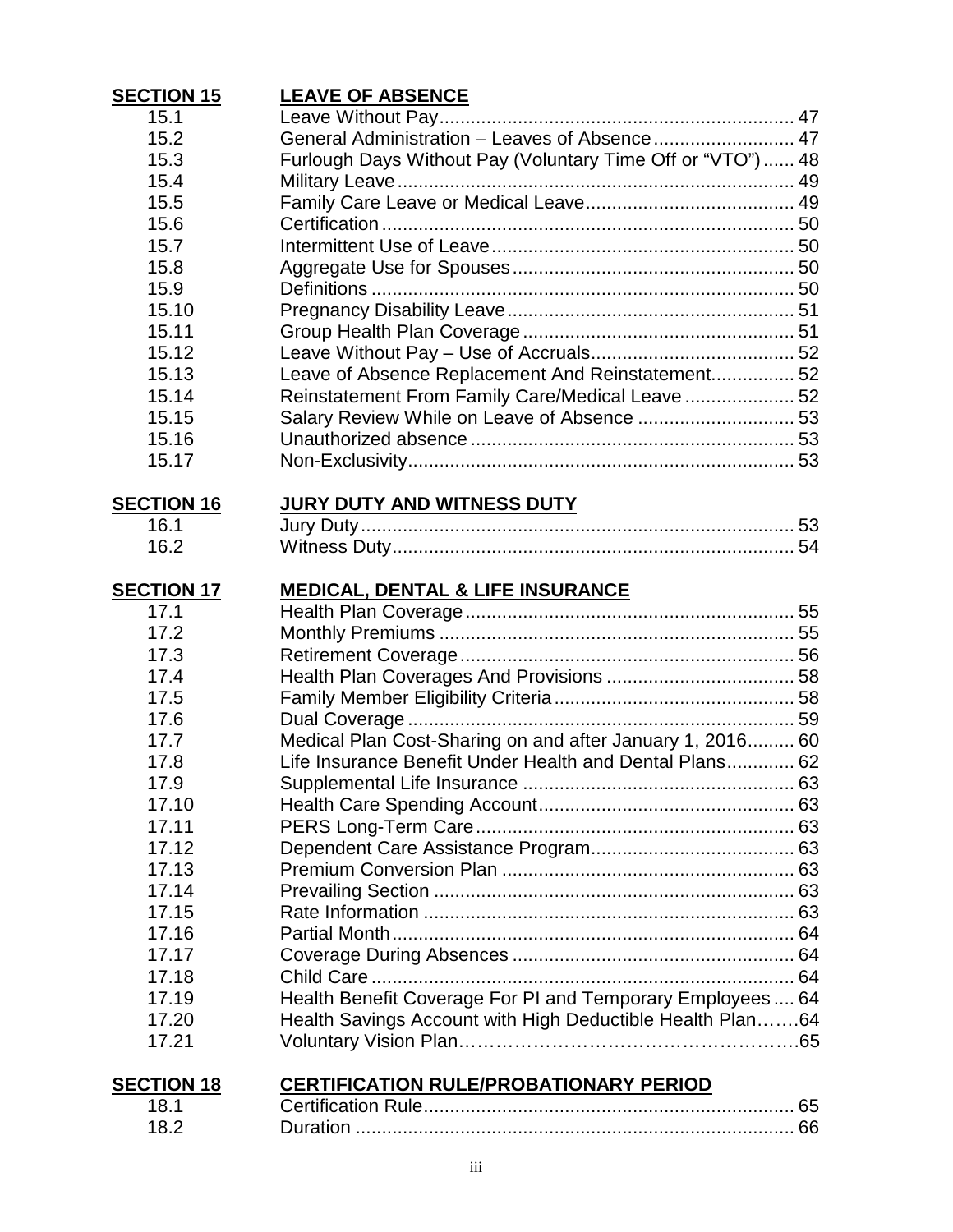| 18.3              |                                                                         |  |
|-------------------|-------------------------------------------------------------------------|--|
| 18.4              |                                                                         |  |
| 18.5              |                                                                         |  |
| 18.6              |                                                                         |  |
| 18.7              |                                                                         |  |
| 18.8              | Rejection During Probation of Layoff Employee  68                       |  |
| 18.9              |                                                                         |  |
| <b>SECTION 19</b> | <b>PROMOTION</b>                                                        |  |
| 19.1              |                                                                         |  |
| 19.2              |                                                                         |  |
| 19.3              |                                                                         |  |
| 19.4              |                                                                         |  |
| 19.5              | Promotion via Reclassification Without Examination  68                  |  |
| 19.6              |                                                                         |  |
| 19.7              |                                                                         |  |
| 19.8              |                                                                         |  |
| 19.9              |                                                                         |  |
| 19.10             |                                                                         |  |
|                   |                                                                         |  |
| <b>SECTION 20</b> | <b>WORK SCHEDULING, POSTING OF VACANCIES AND</b><br><b>REASSIGNMENT</b> |  |
| 20.1              | Annual Shift Assignment Scheduling to Non-Specialized                   |  |
|                   | Assignments for Juvenile Institution Officers and Institutional         |  |
|                   |                                                                         |  |
| 20.2              | Voluntary Reassignment to Specialized Assignments - Juvenile            |  |
|                   | Institution Officers and Institutional Supervisors70                    |  |
| 20.3              |                                                                         |  |
| 20.4              | Involuntary Administrative Reassignment Procedure-JIO 78                |  |
| 20.5              | Administrative Reassignments - Probation Officers 78                    |  |
| 20.6              |                                                                         |  |
|                   |                                                                         |  |
| <b>SECTION 21</b> | <b>RESIGNATIONS</b>                                                     |  |
| 21.1              |                                                                         |  |
| 21.2              |                                                                         |  |
| 21.3              |                                                                         |  |
| 21.4              |                                                                         |  |
| 21.5              |                                                                         |  |
| 21.6              |                                                                         |  |
| <b>SECTION 22</b> | DISMISSAL, SUSPENSION, TEMPORARY REDUCTION IN PAY,                      |  |
|                   | <b>AND DEMOTION</b>                                                     |  |
| 22.1              |                                                                         |  |
| 22.2              |                                                                         |  |
| 22.3              |                                                                         |  |
| 22.4              |                                                                         |  |
| 22.5              |                                                                         |  |
| 22.6              | Procedure on Dismissal, Suspension, Temporary                           |  |
|                   |                                                                         |  |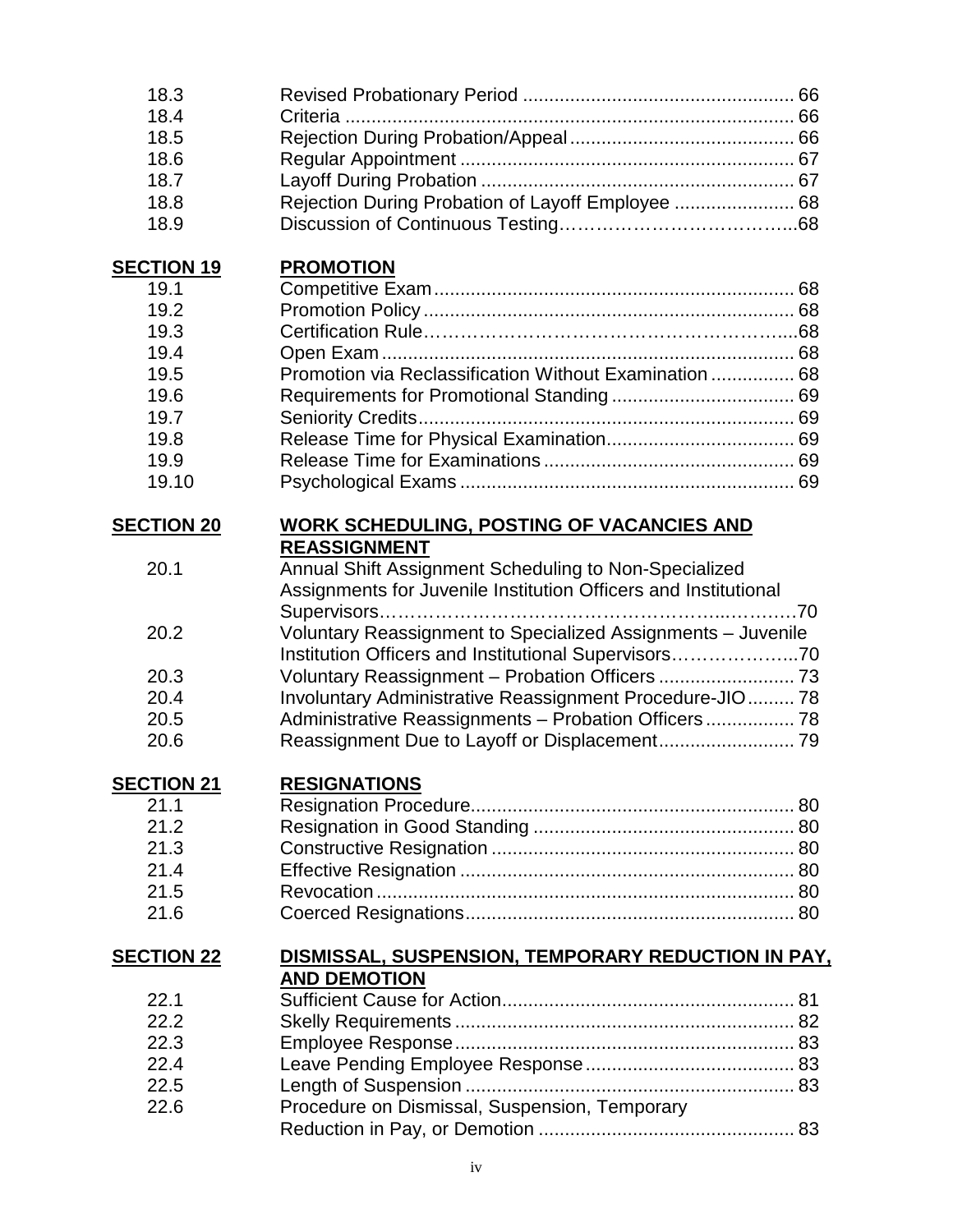| 22.7                                                                      |                                                                                                                                                                                                                                                                                                     |  |
|---------------------------------------------------------------------------|-----------------------------------------------------------------------------------------------------------------------------------------------------------------------------------------------------------------------------------------------------------------------------------------------------|--|
| <b>SECTION 23</b><br>23.1<br>23.2<br>23.3<br>23.4<br>23.5<br>23.6<br>23.7 | <b>GRIEVANCE PROCEDURE</b>                                                                                                                                                                                                                                                                          |  |
| <b>SECTION 24</b>                                                         |                                                                                                                                                                                                                                                                                                     |  |
| <b>SECTION 25</b><br>25.1<br>25.2<br>25.3<br>25.4                         | <b>RETIREMENT</b><br>Safety Employees Retirement Benefit-Tier A-Employees<br>Who Become Members of CCCERA Before 1/1/13 87<br>Safety Employees Retirement Benefit - Employees who<br>Become New Members of CCCERA on or after 1/1/13  87<br>Re-opener - Election of Safety Retirement PEPRA Tier by |  |
| <b>SECTION 26</b>                                                         |                                                                                                                                                                                                                                                                                                     |  |
| <b>SECTION 27</b>                                                         | <b>COMPUTER VISION CARE (CVC) USERS EYE EXAM  88</b>                                                                                                                                                                                                                                                |  |
| <b>SECTION 28</b>                                                         | PERFORMANCE EVALUATION PROCEDURE  88                                                                                                                                                                                                                                                                |  |
| <b>SECTION 29</b><br>29.1<br>29.2                                         | <b>VEHICLE COSTS</b><br>Charge For Use of Home Garaged County Vehicle 90                                                                                                                                                                                                                            |  |
| <b>SECTION 30</b>                                                         |                                                                                                                                                                                                                                                                                                     |  |
| <b>SECTION 31</b>                                                         |                                                                                                                                                                                                                                                                                                     |  |
| <b>SECTION 32</b>                                                         |                                                                                                                                                                                                                                                                                                     |  |
| <b>SECTION 33</b>                                                         |                                                                                                                                                                                                                                                                                                     |  |
| <b>SECTION 34</b>                                                         |                                                                                                                                                                                                                                                                                                     |  |
| <b>SECTION 35</b>                                                         | REIMBURSEMENT FOR MEAL EXPENSE  94                                                                                                                                                                                                                                                                  |  |
| <b>SECTION 36</b>                                                         |                                                                                                                                                                                                                                                                                                     |  |
| <b>SECTION 37</b>                                                         | <b>COMPENSATION FOR LOSS OR DAMAGE TO PERSONAL</b>                                                                                                                                                                                                                                                  |  |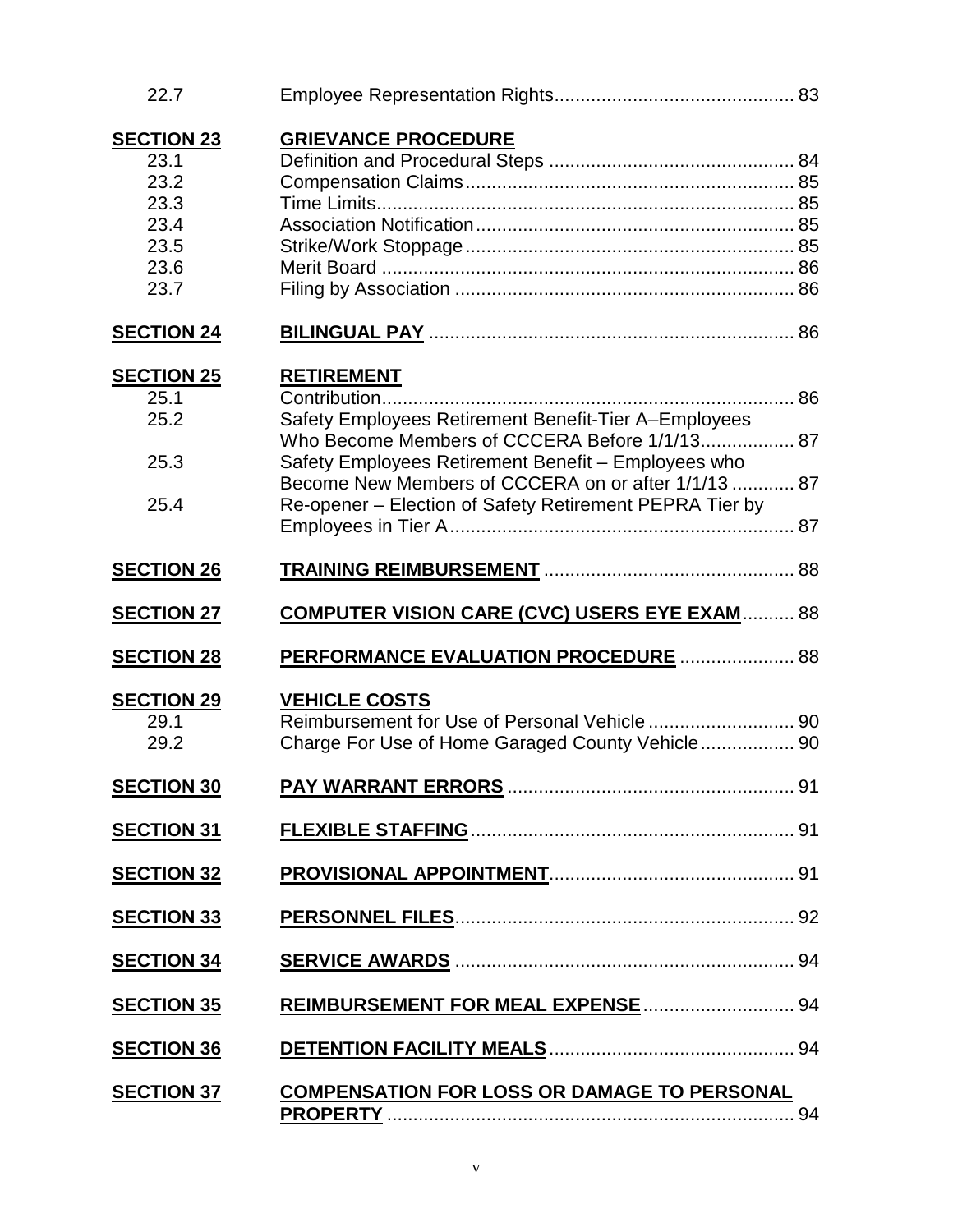| <b>SECTION 38</b>                                                 |                                                                                                                  |  |
|-------------------------------------------------------------------|------------------------------------------------------------------------------------------------------------------|--|
| <b>SECTION 39</b>                                                 |                                                                                                                  |  |
| <b>SECTION 40</b>                                                 | <b>LENGTH OF SERVICE DEFINITION (For Service Awards)</b>                                                         |  |
| <b>SECTION 41</b><br>41.1<br>41.2                                 | <b>PERMANENT PART-TIME EMPLOYEES</b>                                                                             |  |
| <b>SECTION 42</b><br>42.1<br>42.2<br>42.3                         | PERMANENT-INTERMITTENT EMPLOYEES<br>Permanent Intermittent Employee Special Pays 97                              |  |
| <b>SECTION 43</b>                                                 |                                                                                                                  |  |
| <b>SECTION 44</b><br>44.1<br>44.2<br>44.3<br>44.4<br>44.5         | <b>TEMPORARY EMPLOYEES</b><br>Temporary Employee Salaries and Step Placement  100                                |  |
| <b>SECTION 45</b>                                                 |                                                                                                                  |  |
| <b>SECTION 46</b>                                                 |                                                                                                                  |  |
| <b>SECTION 47</b><br>47.1<br>47.2<br>47.3<br>47.4                 | <b>SCOPE OF AGREEMENT AND SEPARABILITY OF PROVISIONS</b>                                                         |  |
| <b>SECTION 48</b>                                                 | FAIR LABOR STANDARDS ACT PROVISIONS  103                                                                         |  |
| <b>SECTION 49</b><br>49.1<br>49.2<br>49.3<br>49.4<br>49.5<br>49.6 | Juvenile Hall Standing JIO Safety Committee  103<br>Representation on Probation Department Safety Committee. 104 |  |
| <b>SECTION 50</b>                                                 |                                                                                                                  |  |

# **ATTACHMENTS**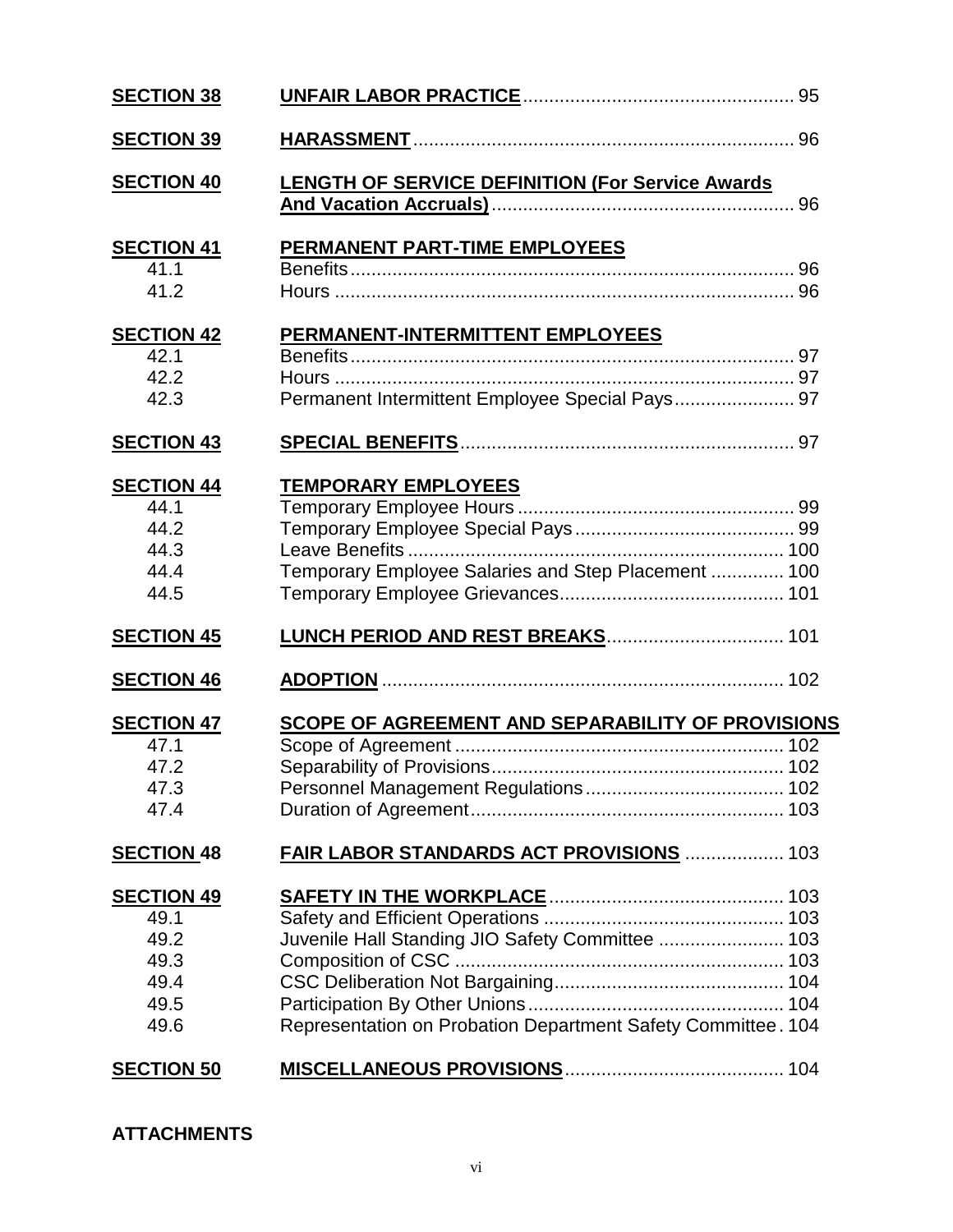#### **MEMORANDUM OF UNDERSTANDING BETWEEN CONTRA COSTA COUNTY**

#### **AND THE**

#### **DEPUTY SHERIFFS ASSOCIATION PROBATION AND PROBATION SUPERVISORS UNITS**

This Memorandum of Understanding (MOU) is entered into pursuant to the authority contained in Division 34 of Board of Supervisors' Resolution 81/1165 and has been jointly prepared by the parties. The Chief of Labor Relations (County Administrator) is the representative of Contra Costa County in employer-employee relations matters as provided in Board of Supervisors Resolution 81/1165.

The parties have met and conferred in good faith regarding wages, hours and other terms and conditions of employment for the employees in units in which the Association is the recognized representative, have freely exchanged information, opinions and proposals and have endeavored to reach agreement on all matters relating to the employment conditions and employer-employee relations covering such employees. This MOU shall be presented to the Contra Costa County Board of Supervisors, as the governing board of the County and appropriate fire districts, as the joint recommendations of the undersigned for salary and employee benefit adjustments for the period commencing and ending as described in subsection 47.4.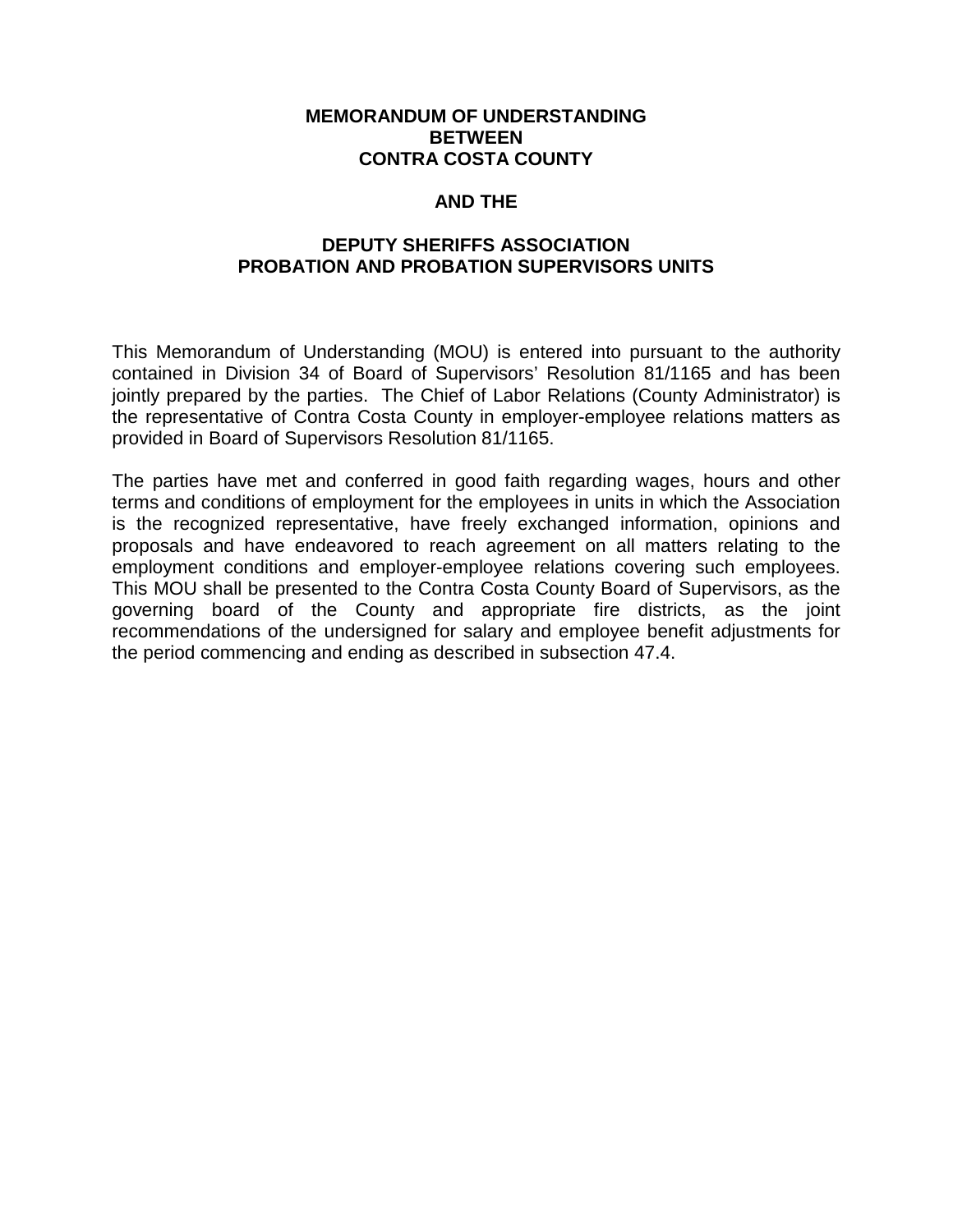#### **DEFINITIONS**

- **A. Appointing Authority:** Department Head unless otherwise provided by statute or ordinance.
- **B. Class:** A group of positions sufficiently similar with respect to the duties and responsibilities that similar selection procedures and qualifications may apply and that the same descriptive title may be used to designate each position allocated to the group.
- **C. Class Title:** The designation given to a class, to each position allocated to the class, and to the employees allocated to the class.
- **D. County:** Contra Costa County.
- **E. Demotion:** The change of a permanent employee to another position in a class allocated to a salary range for which the top step is lower than the top step of the class which the employee formerly occupied except as provided for under Transfer or as otherwise provided for in this MOU, in the Personnel Management Regulations, or in specific resolutions governing deep classes.
- **F. Director of Human Resources:** The person designated by the County Administrator to serve as the Assistant County Administrator-Director of Human Resources.
- **G. Eligible:** Any person whose name is on an employment or reemployment or layoff list for a given class.
- **H. Employee:** A person who is an incumbent of a position or who is on leave of absence in accordance with provisions of this MOU and whose position is held pending his return.
- **I. Employment List:** A list of persons who have been found qualified for employment in a specific class.
- **J. Layoff List:** A list of persons who have occupied positions allocated to a class in the Merit System and who have been involuntarily separated by layoff or displacement or demoted by displacement, or have voluntarily demoted in lieu of layoff or displacement, or have transferred in lieu of layoff or displacement.
- **K. Permanent-Intermittent Position:** Any position which requires the services of an incumbent for an indefinite period, but on an intermittent basis, as needed, paid on an hourly basis.
- **L. Permanent Part-Time Position:** Any position which will require the services of an incumbent for an indefinite period, but on a regularly scheduled less than fulltime basis.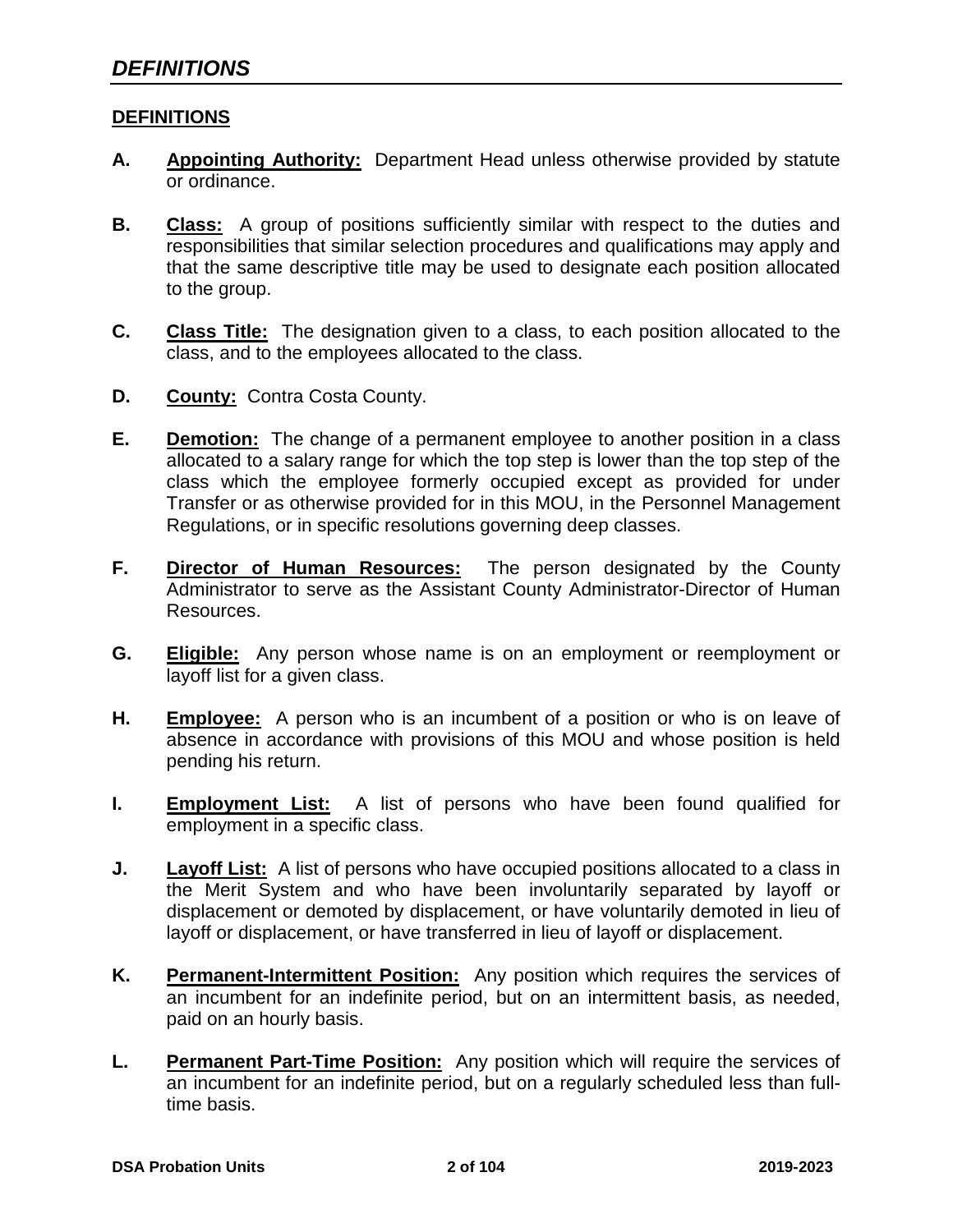- **M. Permanent Position:** Any position which has required, or which will require the services of an incumbent without interruption, for an indefinite period.
- **N. Project Employee:** An employee who is engaged in a time limited program or service by reason of limited or restricted funding. Such positions are typically funded from outside sources but may be funded from County revenues.
- **O. Promotion:** The change of a permanent employee to another position in a class allocated to a salary range for which the top step is higher than the top step of the class which the employee formerly occupied, except as provided for under Transfer or as otherwise provided for in this MOU, in the Personnel Management Regulations, or in specific resolutions governing deep classes.
- **P. Position:** The assigned duties and responsibilities calling for the regular fulltime, part-time or intermittent employment of a person.
- **Q. Reallocation:** The act of reassigning an individual position from one class to another class at the same range of the salary schedule or to a class which is allocated to another range that is within five percent (5%) of the top step, except as otherwise provided for in the Personnel Management Regulations, deep class resolutions or other ordinances.
- **R. Reclassification:** The act of changing the allocation of a position by raising it to a higher class or reducing it to a lower class on the basis of significant changes in the kind, difficulty or responsibility of duties performed in such position.
- **S. Reemployment List:** A list of persons who have occupied positions allocated to any class in the merit system and who have voluntarily separated and are qualified for consideration for reappointment under the Personnel Management Regulations governing reemployment.
- **T. Resignation:** The voluntary termination of permanent employment with the County.
- **U. Temporary Employment:** Any employment in the Merit System which will require the services of an incumbent for a limited period of time, paid on an hourly basis, not in an allocated position or in permanent status.
- **V. Transfer:** The change of an employee who has permanent status in a position to another position in the same class in a different department, or to another position in a class which is allocated to a range on the salary plan that is within five percent (5%) at top step as the class previously occupied by the employee.
- **W. Association:** Deputy Sheriffs Association Probation and Probation Supervisors Units.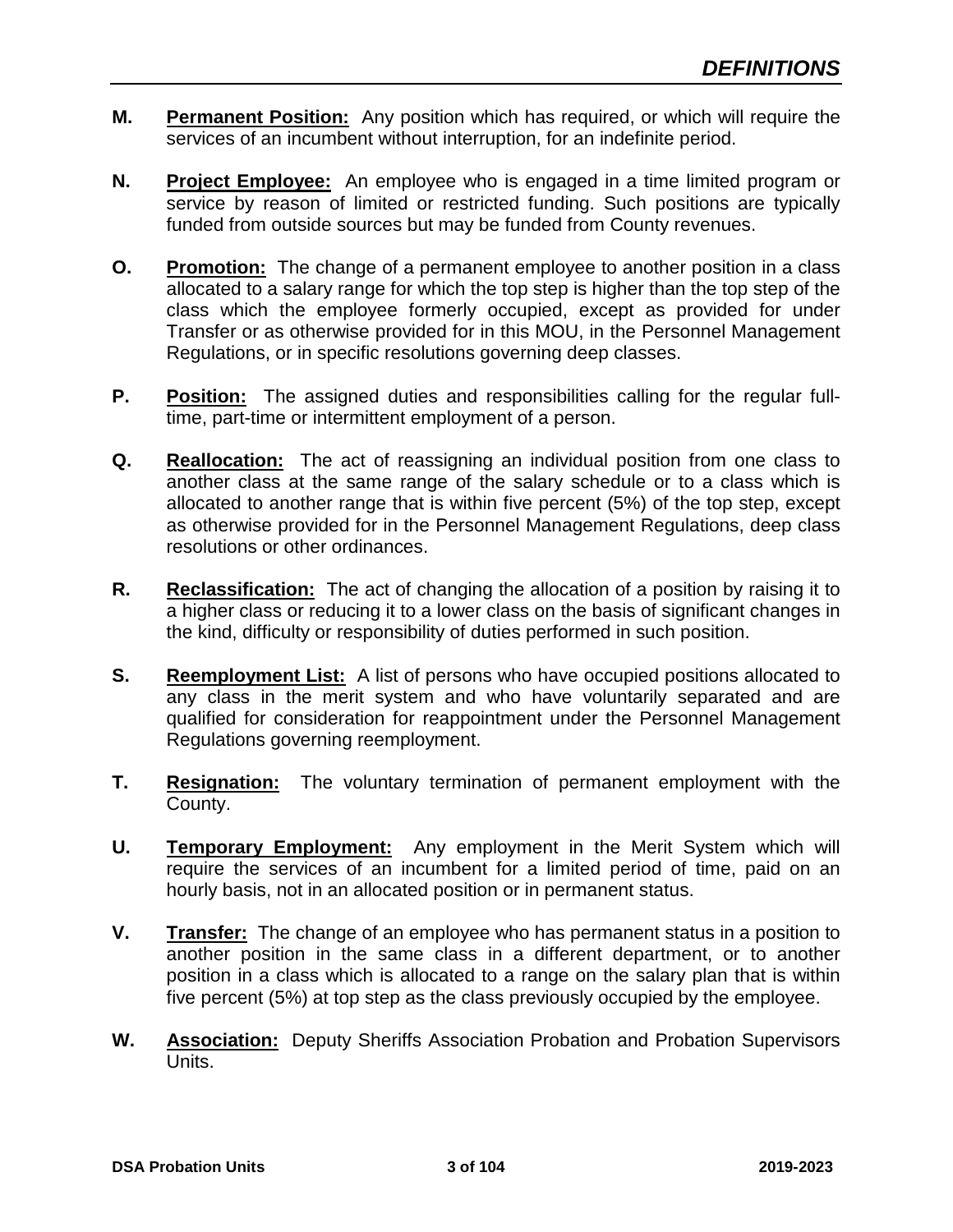### **SECTION 1 - ASSOCIATION RECOGNITION**

The Association is the formally recognized employee organization for the Probation Representation Unit and Probation Supervisor Unit certified pursuant to Board of Supervisors' Resolution 81/1165.

### **SECTION 2 - ASSOCIATION SECURITY**

- **2.1 Dues Deduction.** Pursuant to Board of Supervisors' Resolution 81/1165, only a majority representative may have dues deduction and as such the Association has the exclusive privilege of dues deduction for all employees in its units.
	- A. **Notification of Dues Deduction Changes.** The Association shall regularly provide the County in a manner that has been mutually agreed upon, with the names of employees for whom dues deductions should be initiated, changed, or discontinued pursuant to this section. The Association will submit a spreadsheet in an agreed upon format to the Office of the Auditor-Controller via email. Requests for dues deductions received by the Auditor-Controller by the close of business at least five (5) business days prior to the end of the pay period will be implemented in the following pay period.
	- B. The Association shall indemnify, defend, and save the County harmless against any and all claims, demands, suits, orders, or judgments, or other forms of liability that arise out of or by reason of this Association Security Section, or action taken or not taken by the County under this Section. This includes, but is not limited to, the County's Attorneys' fees and costs. The provisions of this subsection shall not be subject to the grievance procedure.
	- C. The County Human Resources Department shall monthly furnish a list of all new hires to the Association.
- **2.2 Communicating With Employees.** The Association shall be allowed to use designated portions of bulletin boards or display areas in public portions of County buildings or in public portions of offices in which there are employees represented by the Association, provided the communications displayed have to do with official organization business such as times and places of meetings and further provided that the employee organization appropriately posts and removes the information. The department head reserves the right to remove objectionable materials after notification to and discussion with the Association.

Representatives of the Association, not on County time, shall be permitted to place a supply of employee literature at specific locations in County buildings if arranged through the Department Head or designated representative; said representatives may distribute employee organization literature in work areas (except work areas not open to the public) if the nature of the literature and the proposed method of distribution are compatible with the work environment and work in progress. Such placement and/or distribution shall not be performed by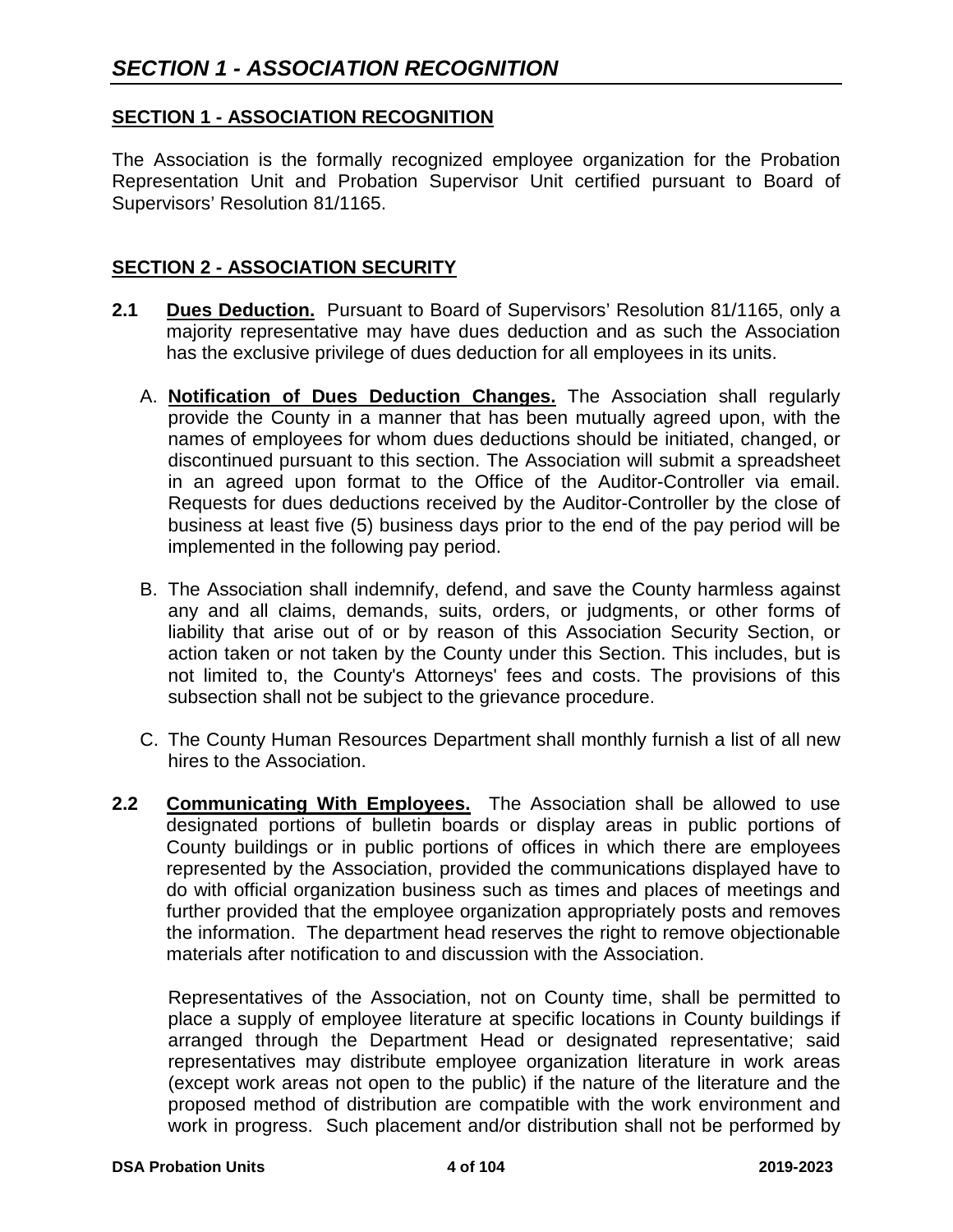on-duty employees. The Association shall be allowed access to work locations in which it represents employees for the following purposes:

- A. To post literature on bulletin boards.
- B. To arrange for use of a meeting room.
- C. To leave and/or distribute a supply of literature as indicated above.
- D. To represent an employee on a grievance and/or to contact an Association officer on a matter within the scope of representation. In the application of this provision, it is agreed and understood that in each such instance advance arrangements, including disclosure of which of the above purposes is the reason for the visit, will be made with the departmental representative in charge of the work area, and the visit will not interfere with County services.
- **2.3 Use of County Buildings.** The Association shall be allowed the use of areas normally used for meeting purposes for meetings of County employees during non-work hours when:
	- A. Such space is available.
	- B. There is no additional cost to the County.
	- C. It does not interfere with normal County operations.
	- D. Employees in attendance are not on duty and are not scheduled for duty.
	- E. The meetings are on matters within the scope of representation. The administrative official responsible for the space shall establish and maintain scheduling of such uses. The Association shall maintain proper order at the meeting, and see that the space is left in a clean and orderly condition. The use of County equipment (other than items normally used in the conduct of business meetings, such as desks, chairs, ashtrays, and blackboards) is strictly prohibited, even though it may be present in the meeting area.
- **2.4 Advance Notice.** The Association shall, except in cases of emergency, have the right to reasonable notice of any ordinance, rule, resolution or regulation directly relating to matters within the scope of representation proposed to be adopted by the Board, or boards and commissions appointed by the Board, and to meet with the body considering the matter. The listing of an item on a public agenda, or the mailing of a copy of a proposal at least seventy-two (72) hours before the item will be heard, or the delivery of a copy of the proposal at least twenty-four (24) hours before the item will be heard, shall constitute notice. In cases of emergency when the Board, or boards and commissions appointed by the Board, determines it must act immediately without such notice or meeting, it shall give notice and opportunity to meet as soon as practical after its action.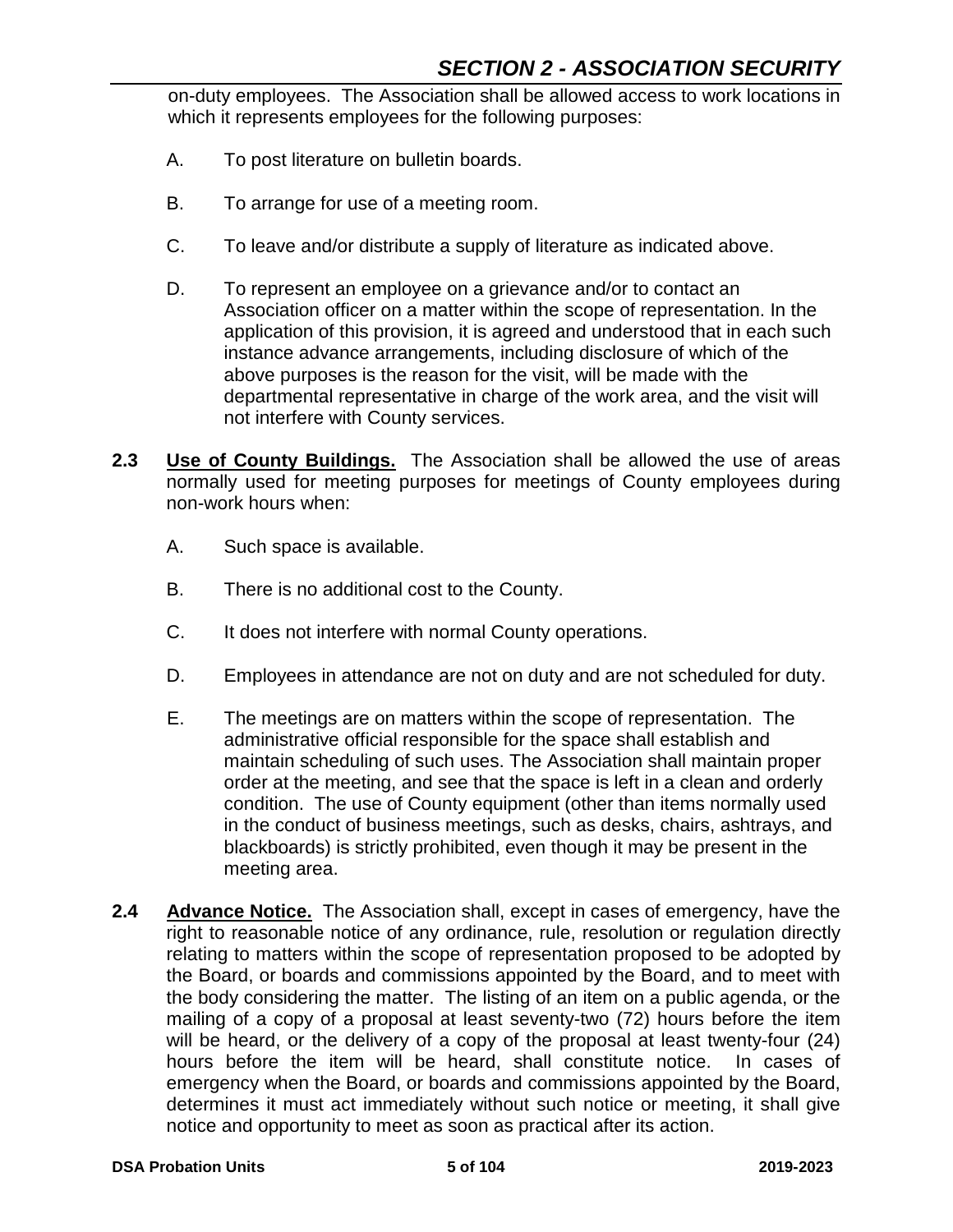### **2.5 Written Statement for New Employees.**

- A. The County will provide a written statement to each new employee hired into a classification in any of the bargaining units represented by the Association, that the employee's classification is represented by the Association and the name of a representative of the Association. For purposes of this section, a "new employee" is any person not previously represented by the Association who is hired into a position represented by the Association whether by new hire, transfer or promotion. The department will notify the Association within ten (10) days of hire of the new employee's name, position, and any personal contact information (including address, phone number, and email) that the County has on record.
- B. The County will provide written notice of both Employer-wide and department-level new employee orientations (no matter how few participants, and whether in person, online or through other means or mediums) to the Association, at least ten (10) days prior to the event. Where the Association holds quarterly new employee orientations, the Department will inform the new employees of the first available orientation and release them from duty to attend. The Association and Department will work to find mutually agreeable dates and times for such orientations.
- C. The new employee orientation notice provided to the Association will include the date, time, and location of the orientation.
- D. For Department-level new employee orientations, representatives of the Association shall be permitted to make a presentation of up to sixty (60) minutes, and present written materials, during a portion of the orientation.
- E. A bargaining unit member attending orientation as an Association representative shall be given paid release time sufficient to cover the Association presentation and travel time. The Association will provide the names of any employees who they wish to be released at least 48 hours in advance to the Labor Relations Manager.

**2.6 Assignment of Classes to Bargaining Units.** The County shall assign new classes in accordance with the following procedure:

- A. Initial Determination**.** When a new class title is established, the Chief of Labor Relations shall review the composition of existing representation units to determine the appropriateness of including some or all of the employees in the new class in one or more existing representation units, and within a reasonable period of time shall notify all recognized employee organizations of his/her determination.
- B. Final Determination**.** The Chief of Labor Relations' determination is final unless within ten (10) days after notification a recognized employee organization requests in writing to meet and confer thereon.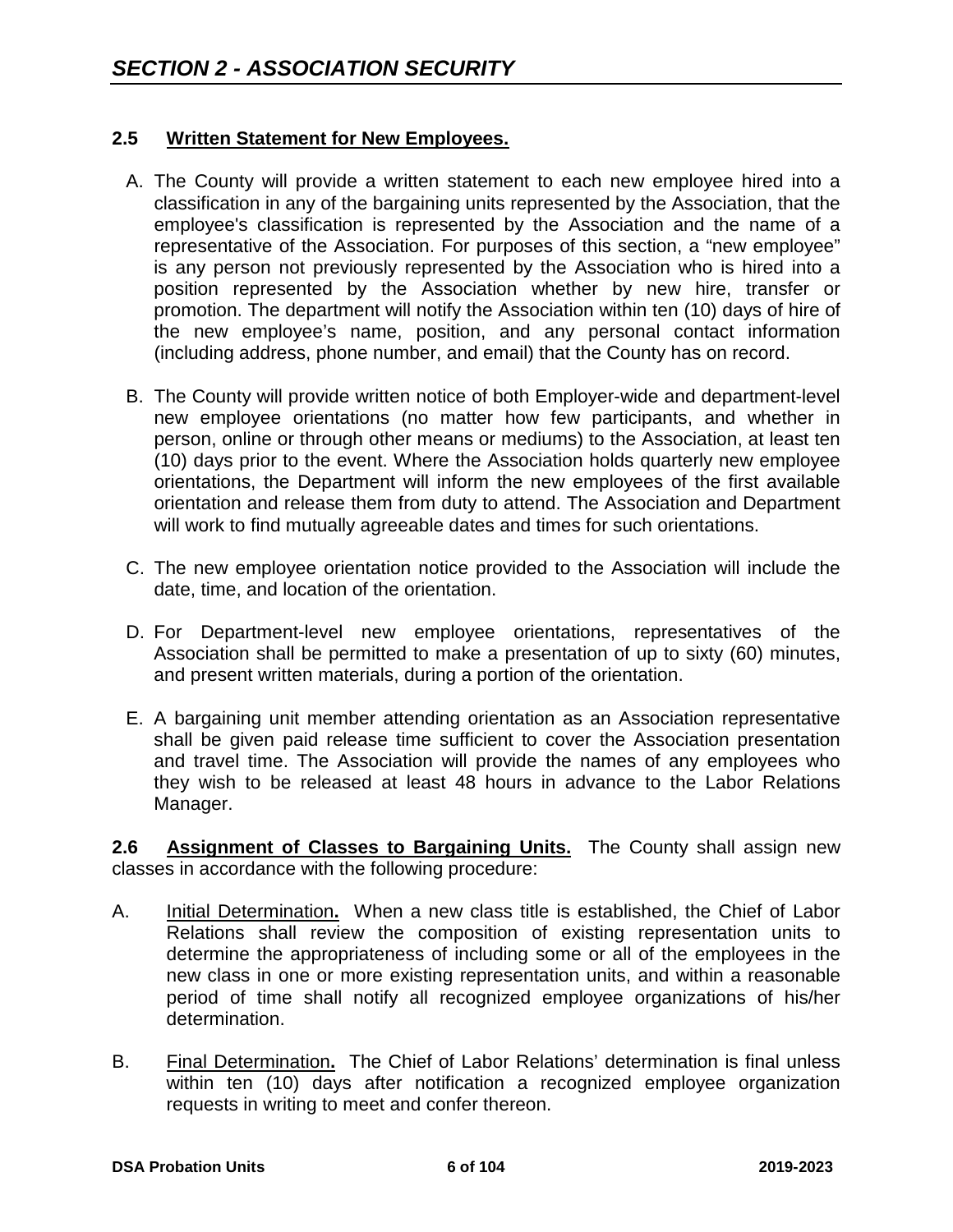# *SECTION 3 - NO DISCRIMINATION/AMERICANS WITH DISABILITIES ACT (ADA)*

C. Meet and Confer and Other Steps**.** Upon request by an employee organization in accordance with subsection 2.10, Assignment of Classes to Bargaining Units, paragraph B above, the Chief of Labor Relations shall meet and confer with the requesting organization(s), and with other recognized employee organizations when appropriate, to seek agreement on this matter within sixty (60) days after the ten (10) day period in subsection 2.10 (Assignment of Classes To Bargaining Units) paragraph B, unless otherwise mutually agreed. Thereafter, the procedures in cases of disagreement, arbitration referral and expenses, and criteria for determination shall conform to Board of Supervisor's Resolution 81/1165.

# **SECTION 3 - NO DISCRIMINATION/AMERICANS WITH DISABILITIES ACT (ADA)**

There shall be no discrimination because of sex, race, creed, color, national origin, sexual orientation or Association activities against any employee or applicant for employment by the County or by anyone employed by the County; and to the extent prohibited by applicable State and Federal law there shall be no discrimination because of age. There shall be no discrimination against any disabled person solely because of such disability unless that disability prevents the person from meeting the minimum standards established for the position or from carrying out the duties of the position safely.

The Employer and the Association recognize that under the Americans With Disabilities Act ("ADA") the Employer has an obligation to reasonably accommodate disabled employees. If because of that requirement the Employer contemplates actions to reasonably accommodate an employee that conflict with any provision of this Agreement, the County will advise the Association of such proposed accommodation. Upon request, the County will meet and confer with the Association on the impact of such accommodation.

If the County and the Association do not reach agreement, the County may implement the accommodation if required by law without further negotiations. Nothing in this MOU shall preclude the County from taking actions necessary to comply with the requirements of ADA.

# **SECTION 4 - SHOP STEWARDS & OFFICIAL REPRESENTATIVES**

**4.1 Attendance at Meetings.** Employees designated as shop stewards or official representatives of the Association shall be allowed to attend meetings held by County agencies during regular working hours on County time as follows:

- A. If their attendance is required by the County at a specific meeting, including meetings of the Board of Supervisors.
- B. If their attendance is sought by a hearing body or presentation of testimony or other reasons.

#### **DSA Probation Units 7 of 104 2019-2023**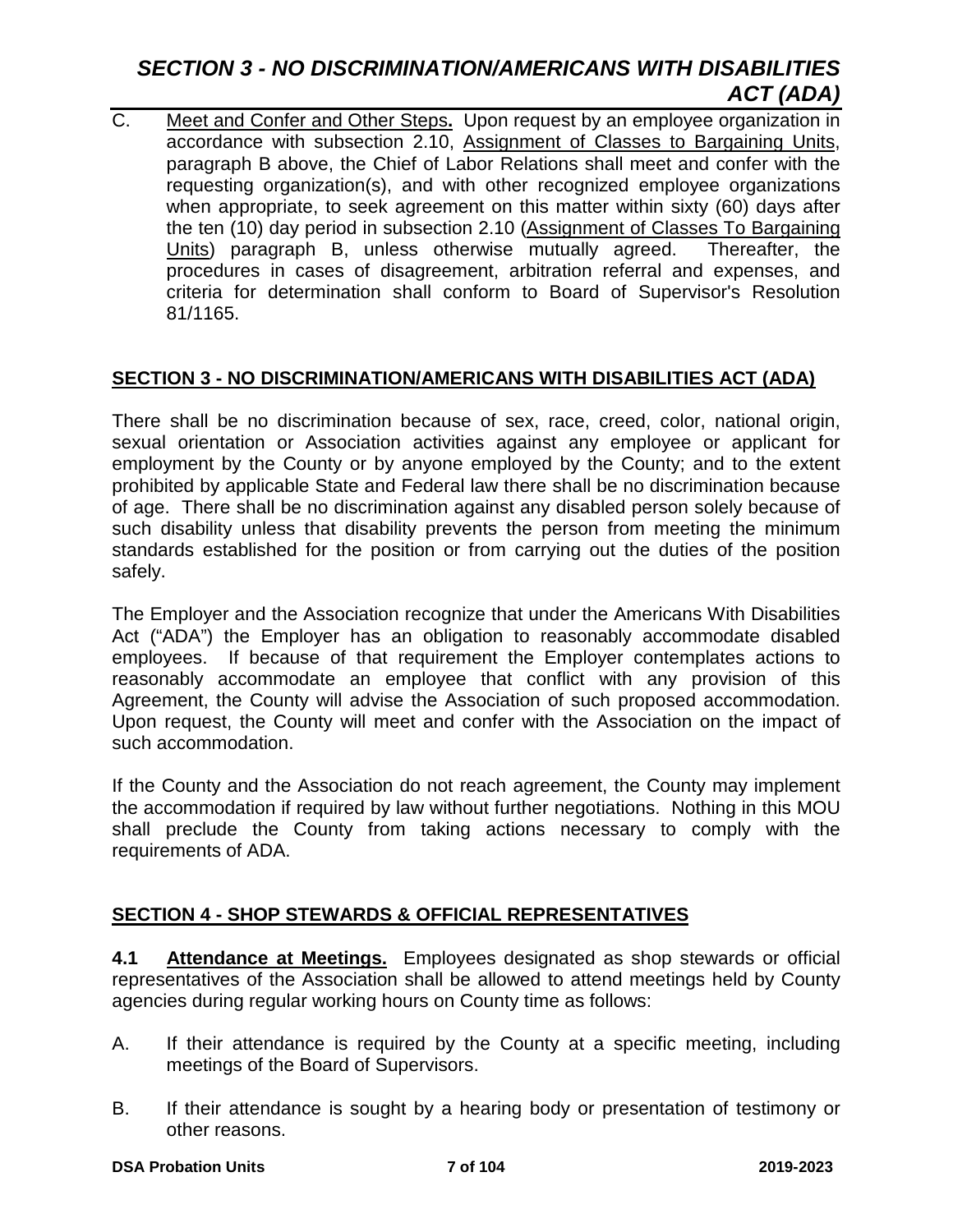- C. If their attendance is required for meetings scheduled at reasonable times agreeable to all parties, required for settlement of grievances filed pursuant to Section 23 (Grievance Procedure) of this MOU.
- D. If they are designated as a shop steward, in which case they may utilize a reasonable time at each level of the proceedings to assist an employee to present a grievance provided the meetings are scheduled at reasonable times agreeable to all parties.
- E. If they are designated as spokesperson or representative of the Association and as such make representations or presentations at meetings or hearings on wages, salaries and working conditions; provided in each case advance arrangements for time away from the employee's work station or assignment are made with the appropriate department head, and the County agency calling the meeting is responsible for determining that the attendance of the particular employee(s) is required, including meetings of the Board of Supervisors and Retirement Board where items which are within the scope of representation and involving the Association are to be discussed.
- F. Shop stewards and Association officials shall advise, as far in advance as possible, their immediate supervisor, or his/her designee, of their intent to engage in Association business. All arrangements for release time shall include the location, the estimated time needed and the general nature of the Association business involved (e.g. grievance meeting, Skelly hearing).

**4.2 Association-Sponsored Training Programs.** The County shall provide a maximum of forty-eight (48) hours per year of release time for Association designated stewards or officers to attend Association-sponsored training programs. Time authorized by the County for training creditable to STC training shall not be counted towards this total. Verification regarding whether training is creditable will not be determined until after the training is received and submitted for approval to the Corrections Standards Authority (CSA). There will be no penalty for exceeding the cap on training hours if the hours are determined to be non-creditable after the training is received. Requests for release time shall be provided in writing to the Department and the County Human Resources Department at least fifteen (15) days in advance of the time requested. Department Heads will reasonably consider each request and notify the affected employee whether such request is approved within one (1) week of receipt.

**4.3 Association Representatives.** Official representatives of the Association shall be allowed time off on County time for meetings during regular working hours when formally meeting and conferring in good faith or consulting with the Chief of Labor Relations or designee or other management representatives on matters within the scope of representation, provided that the number of such representatives shall not exceed two (2) without prior approval of the Labor Relations Officer, and that advance arrangements for the time away from the work station or assignment are made with the appropriate Department Head.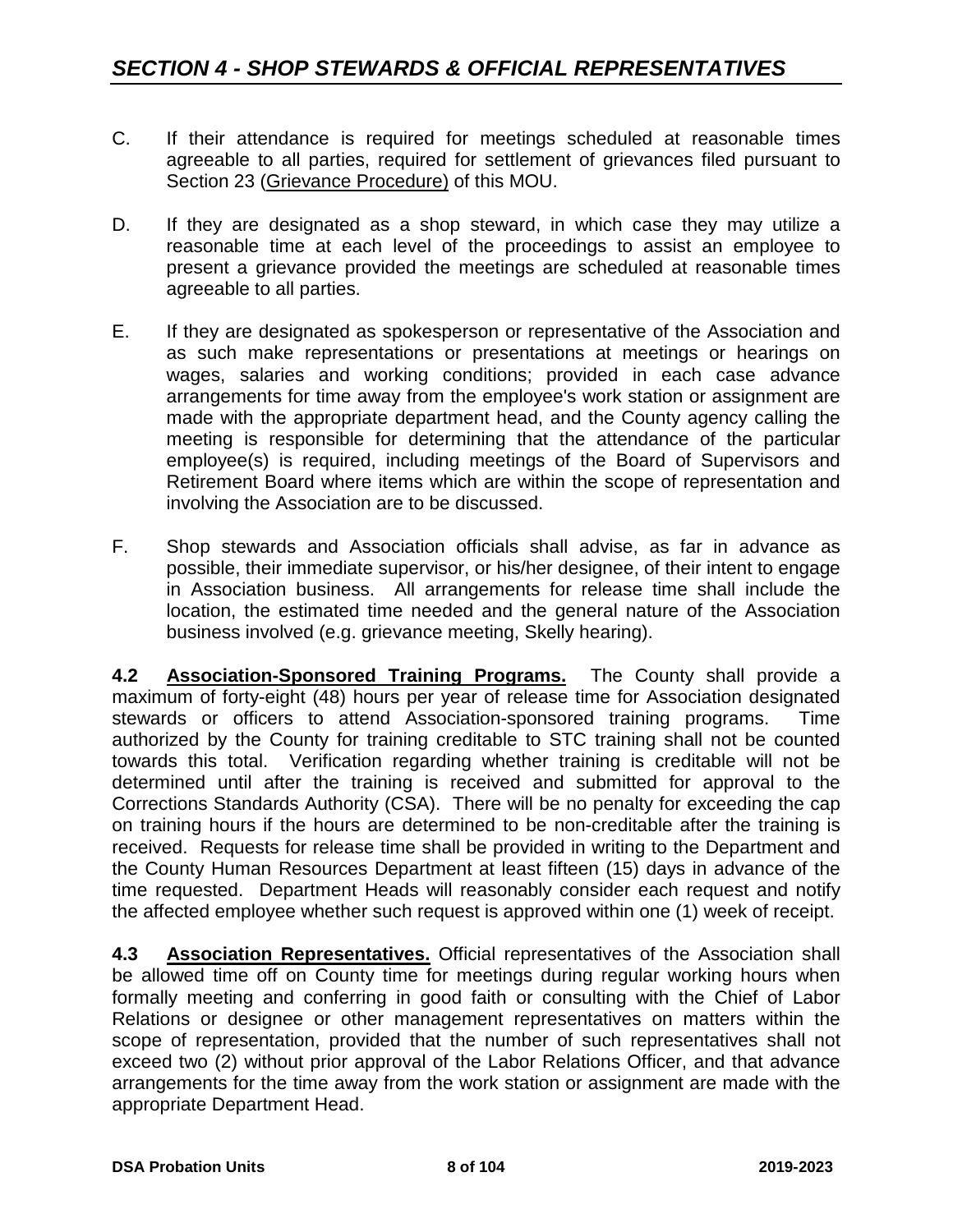#### **SECTION 5 - SALARIES**

#### **5.1 General Wages.**

#### A. General Wages

- 1. Effective the first of the month following ratification by the Association, the base rate of pay for all Deputy Probation Officer classifications represented by the Association will be increased by five percent (5%) and the base rate of pay for all Juvenile Institution Officer classifications represented by the Association will be increased by four percent (4%).
- 2. Effective on July 1, 2020, the base rate of pay for all Deputy Probation Officer classifications represented by the Association will be increased by five percent (5%) and the base rate of pay for all Juvenile Institution Officer classifications represented by the Association will be increased by four percent (4%).
- 3. Effective July 1, 2021, the base rate of pay for all Deputy Probation Officer classifications represented by the Association will be increased by five percent (5%) and the base rate of pay for all Juvenile Institution Officer classifications represented by the Association will be increased by four percent (4%).
- 4. Effective July 1, 2022, the base rate of pay for all Deputy Probation Officer classifications represented by the Association will be increased by five percent (5%) and the base rate of pay for all Juvenile Institution Officer classifications represented by the Association will be increased by four percent (4%).

#### B**.** Lump Sum Payment

- 1. Permanent Full-Time Deputy Probation Officers (7AWA, 7AVA, 7ATA) and Probation Supervisor I (7AHA), and Institutional Supervisor I (7KHA), in one of these classifications on the first day of the month in which the MOU is adopted by the Board of Supervisors, will each be paid a lump sum payment of six hundred ninety-seven dollars (\$697) on November 10, 2015.
- 2. The employee's lump sum payment will be subject to the employee's required deductions, such as taxes, wage garnishments, and retirement.
- C**.** Longevity Pay.
	- 1. Employees at ten (10) years of County service shall receive a two and one-half percent (2.5%) longevity pay differential.
	- 2. Effective July 1, 2012, permanent, full-time and part-time employees who have completed fifteen (15) years of Contra Costa County service will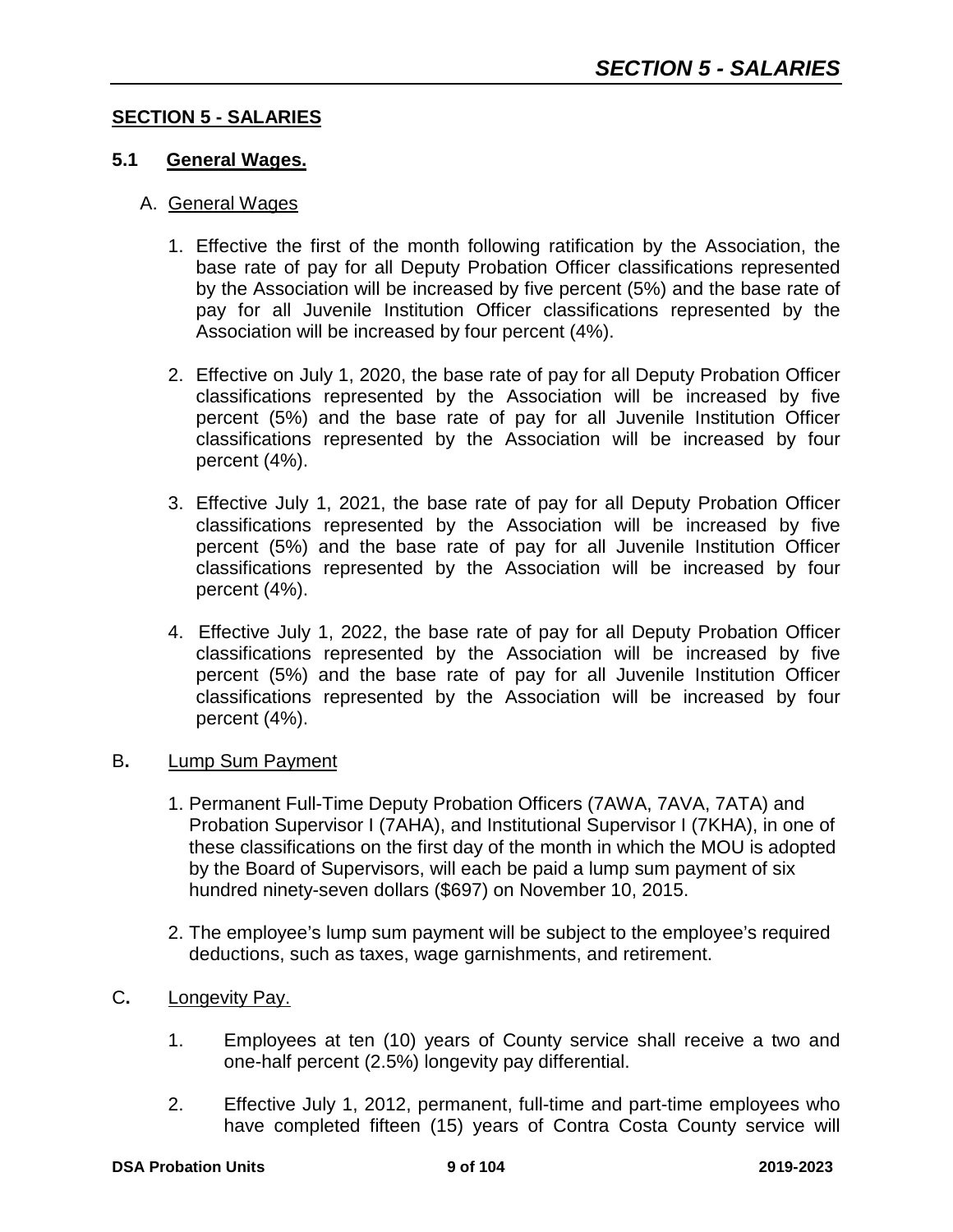receive a two percent (2%) longevity differential effective on the first day of the month following the month in which the employee qualifies for the fifteen (15) year service award. For those employees who completed fifteen (15) years of service on or before July 1, 2012, this longevity differential will be paid prospectively only from July 1, 2012.

3. Effective July 1, 2012, permanent, full-time and part-time employees who have completed twenty (20) years of Contra Costa County service will receive a two percent (2%) longevity differential effective on the first day of the month following the month in which the employee qualifies for the twenty (20) year service award. For those employees who completed twenty (20) years of service on or before July 1, 2012, this longevity differential will be paid prospectively only from July 1, 2012.

**5.2 Entrance Salary.** New employees shall generally be appointed at the minimum step of the salary range established for the particular class of position to which the appointment is made. However, the appointing authority may fill a particular position at a step above the minimum of the range if mutually agreeable guidelines have been developed in advance or the Director of Human Resources (or designee) offers to meet confer with the Association on a case by case basis each time prior to formalizing the appointment.

- **5.3 Anniversary Dates.** Anniversary dates will be set as follows:
- A. New Employees. The anniversary date of a new employee is the first day of the calendar month after the calendar month when the employee successfully completes six (6) months service provided however, if an employee began work on the first regularly scheduled workday of the month the anniversary date is the first day of the calendar month when the employee successfully completes six (6) months service.
- B. Promotions. The anniversary date of a promoted employee is determined as for a new employee in subsection 5.3 (Anniversary Dates) Paragraph A (New Employees) above.
- C. Demotions. The anniversary of a demoted employee is the first day of the calendar month after the calendar month when the demotion was effective.
- D. Transfer, Reallocation & Reclassification. The anniversary date of an employee who is transferred to another position or one whose position has been reallocated or reclassified to a class allocated to the same salary range or to a salary range which is within five percent (5%) of the top step of the previous classification, remains unchanged.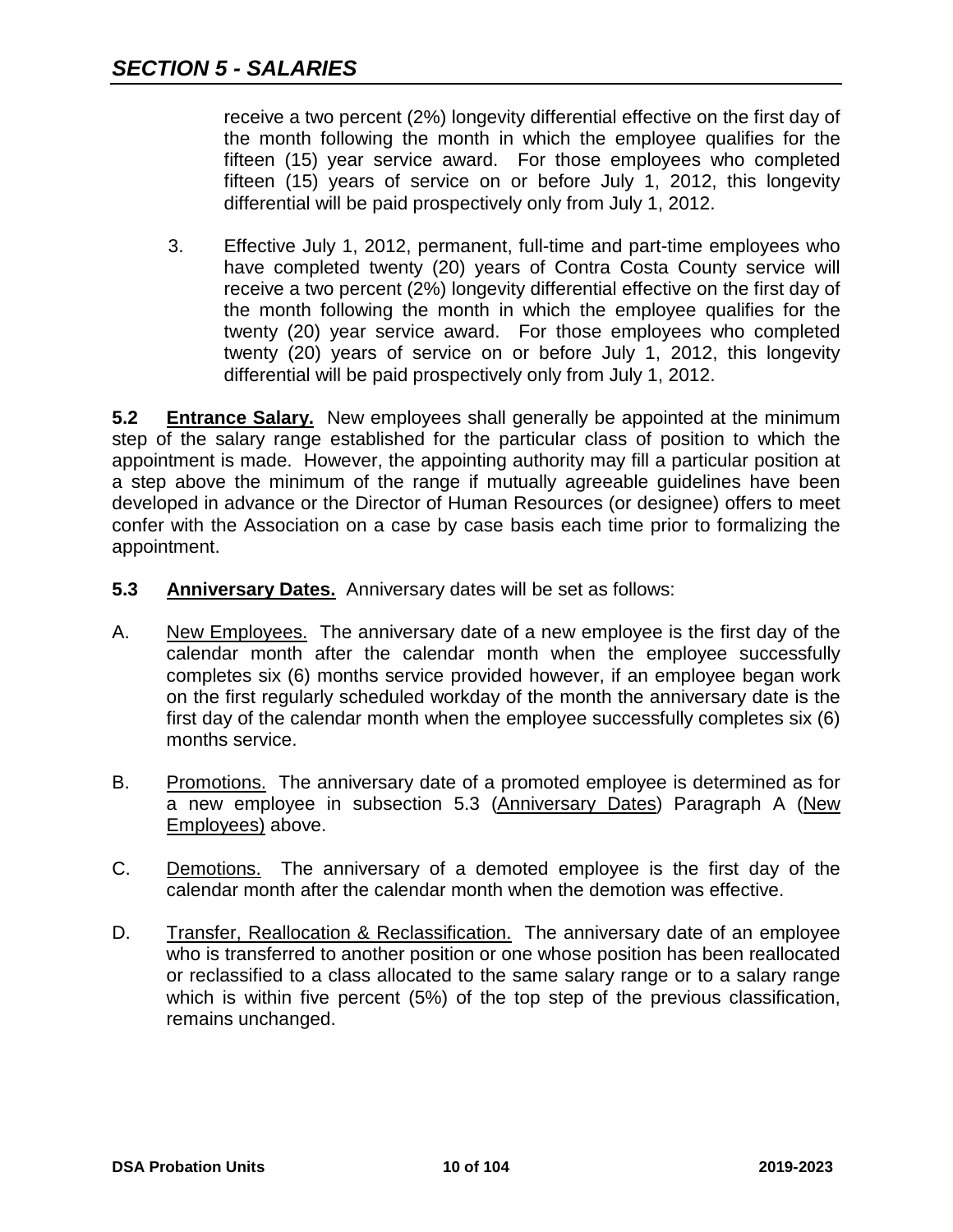- E. Reemployment. The anniversary of an employee appointed from a reemployment list to the first step of the applicable salary range and not required to serve a probation period is determined in the same way as the anniversary date is determined for a new employee who is appointed the same date, classification and step and who then successfully completes the required probationary period.
- F. Notwithstanding other provisions of this Section 5 (Salaries), the anniversary date of an employee who is appointed to a classified position from outside the County's merit system at a rate above the minimum salary for the employee's new class, or who is transferred from another governmental entity to this County's merit system, is one (1) year from the first day of the calendar month after the calendar month when the employee was appointed or transferred; provided however, when the appointment or transfer is effective on the employee's first regularly scheduled work day of that month, his/her anniversary date is one (1) year after the first calendar day of that month.

**5.4 Steps Within Range.** The performance of each employee, except those of employees already at the maximum salary step of the appropriate salary range, shall be reviewed on the anniversary date as set forth in subsection 5.3 (Anniversary Dates) to determine whether the salary of the employee shall be advanced to the next higher step in the salary range. Advancement shall be granted on the affirmative recommendation of the appointing authority, based on satisfactory performance by the employee. The appointing authority may recommend denial of the step or denial of the step subject to one additional review at a specified later date that falls before the employee's next anniversary. Such later date must be established when the original recommendation is returned to the employee. Except as provided herein, steps within range shall not be granted more frequently than once a year, nor shall more than one (1) step within range be granted at one time. If the appointing authority recommends denial of the within range step advancement on the employee's anniversary date, but recommends a special salary review at a later date before the employee's next anniversary date, the special salary review shall not affect the regular salary review on the employee's next anniversary date. Nothing herein shall be construed to mandate that the County grant step advancement. If the employee's department attests in writing that it made an administrative or clerical error by failing to submit the documents needed to advance an employee to the next salary step on the first of the month when the employee was eligible for the advancement, said advancement shall take effect retroactive and including the first of the month in which the employee was first eligible for the advancement.

**5.5 Part-Time Compensation.** A part-time employee shall be paid a monthly salary in the same ratio to the full-time monthly rate to which the employee would be entitled as a fulltime employee under the provisions of this Section 5 (Salaries), as the number of hours per week in the employee's part-time work schedule bears to the number of hours in the full-time work schedule of the department.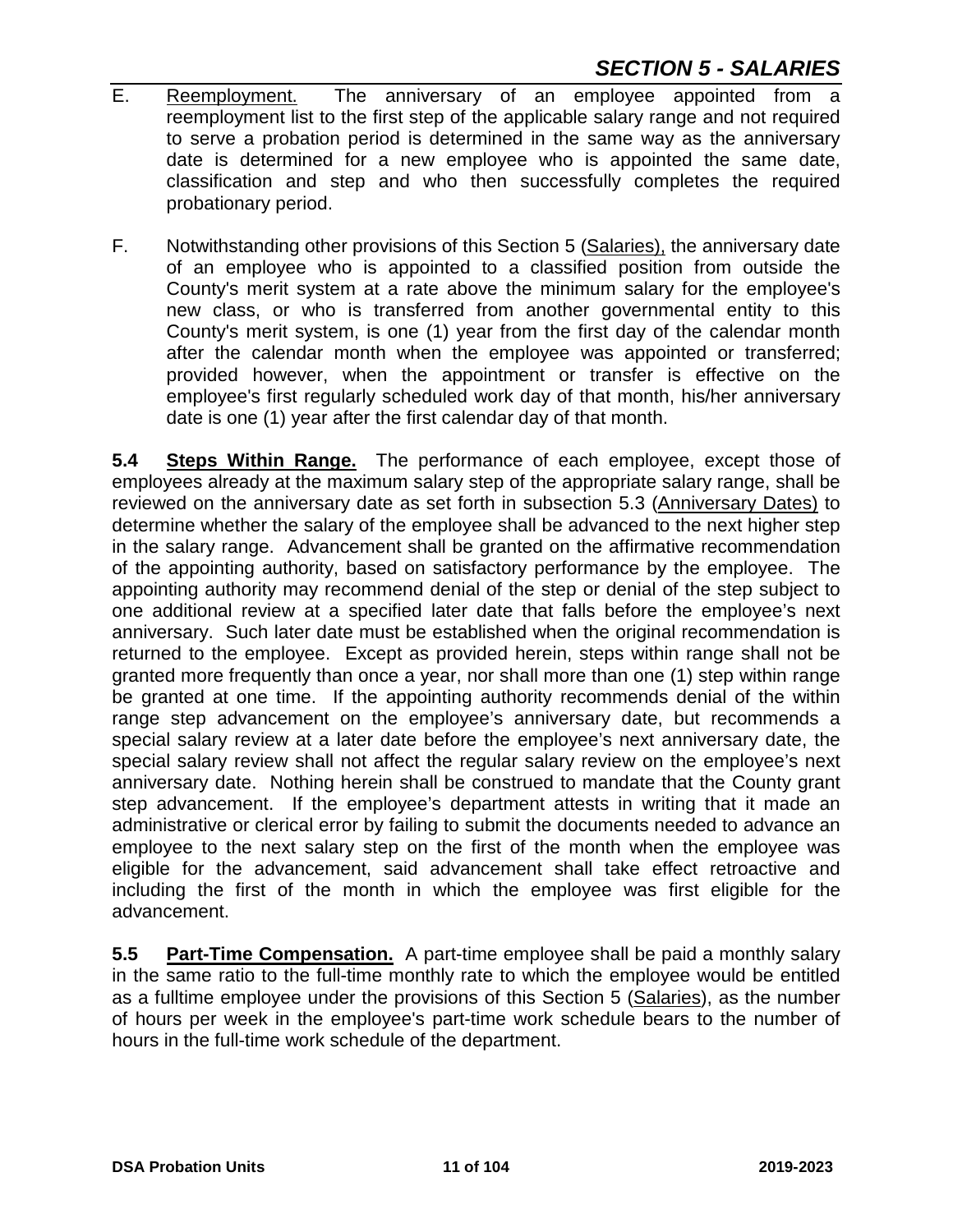**5.6 Compensation for Portion of Month.** Any employee who works less than any full calendar month, except when on earned vacation or authorized sick leave, shall receive as compensation for services an amount which is in the same ratio to the established monthly rate as the number of days

worked is to the actual working days in such employee's normal work schedule for the particular month; but if the employment is intermittent, compensation shall be on an hourly basis.

**5.7 Position Reclassification.** An employee who is an incumbent of a position which is reclassified to a class which is allocated to the same range of the basic salary schedule as is the class of the position before it was reclassified, shall be paid at the same step of the range as the employee received under the previous classification.

An incumbent of a position which is reclassified to a class which is allocated to a lower range of the basic salary schedule shall continue to receive the same salary as before the reclassification, but if such salary is greater than the maximum of the range of the class to which the position has been reclassified, the salary of the incumbent shall be reduced to the maximum salary for the new classification. The salary of an incumbent of a position which is reclassified to a class which is allocated to a range of the basic salary schedule greater than the range of the class of the position before it was reclassified shall be governed by the provisions of subsection 5.9 (Salary on Promotion).

### **5.8 Salary Reallocation & Salary on Reallocation.**

- A. In a general salary increase or decrease, an employee in a class which is reallocated to a salary range above or below that to which it was previously allocated, when the number of steps remain the same, shall be compensated at the same step in the new salary range the employee was receiving in the range to which the class was previously allocated. If the reallocation is from one salary range with more steps to a range with fewer steps or vice versa, the employee shall be compensated at the step on the new range which is in the same percentage ratio to the top step of the new range as was the salary received before reallocation to the top step of the old range, but in no case shall any employee be compensated at less than the first step of the range to which the class is allocated.
- B. If a classification is reallocated from a salary range with more steps to a salary range with fewer steps on the salary schedule, apart from the general salary increase or decrease described in subsection 5.8 (Salary Reallocation & Salary on Reallocation) paragraph A, each incumbent of a position in the reallocated class shall be placed upon the step of the new range which equals the rate of pay received before the reallocation. If the steps in the new range do not contain the same rates as the old range, each incumbent shall be placed at the step of the new range which is next above the salary rate received in the old range, or if the new range does not contain a higher step, at the step which is next lower than the salary received in the old range.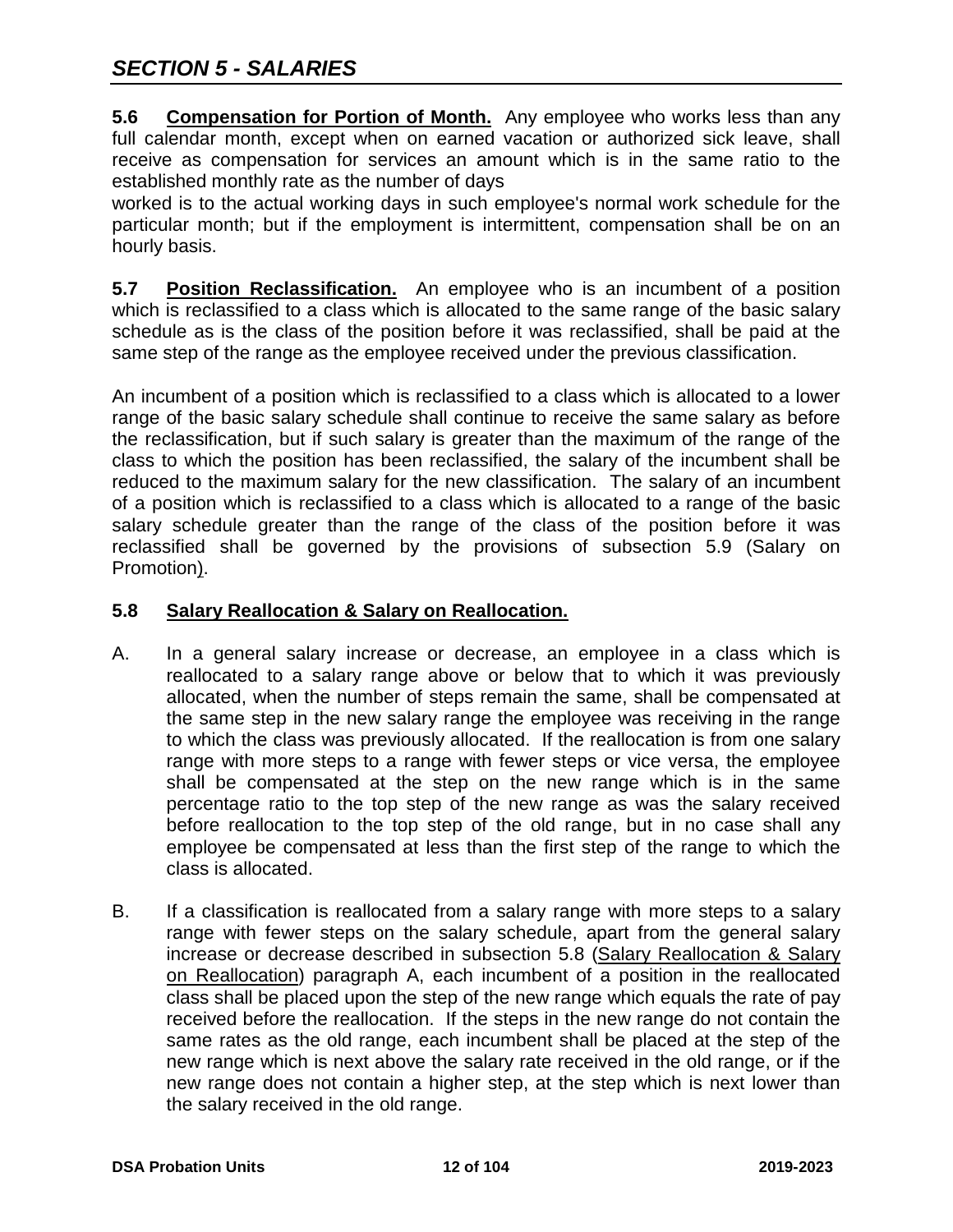C. If an employee is in a position which is reallocated to a different class allocated to a salary range the same as above or below the salary range of the employee's previous class, the incumbent shall be placed at the step in the new class which equals the rate of pay received before reallocation. If the steps in the range for the new class do not contain the same rates as the range for the old class, the incumbent shall be placed at the step of the new range which is next above the salary rate received in the old range; or if the new range does not contain a higher step, the incumbent shall be placed at the step which is next lower than the salary.

**5.9 Salary on Promotion.** Any employee who is appointed to a position of a class allocated to a higher salary range than the class previously occupied, except as provided under Section 5.12 (Pay for Work in a Higher Classification), shall receive the salary in the new salary range which is next higher than the rate received before promotion. If this increase is less than five percent (5%), the employee's salary shall be adjusted to the step in the new range which is at least five percent (5%) greater than the next higher step; provided however that the next step shall not exceed the maximum salary for the higher class. Upon appointment of a laid off employee from the layoff list to the class from which the employee was laid off, the employee shall be appointed at the step which the employee had formerly attained in the higher class unless such step results in a decrease in which case the employee is appointed to the next higher step. If, however, the employee is being appointed into a class allocated to a higher salary range than the class from which the employee was laid off, salary will be calculated from the highest step the employee achieved prior to layoff, or from the employee's current step, whichever is higher.

**5.10 Salary on Involuntary Demotion.** Any employee who is demoted, except as provided under subsection 5.11 (Salary on Voluntary Demotion), shall have his/her salary reduced to the monthly salary step in the range for the class of position to which he/she has been demoted next lower than the salary received before demotion. If this decrease is less than five percent (5%), the employee's salary shall be adjusted to the step in the new range which is five percent (5%) less than the next lower step; provided, however, that the next step shall not be less than the minimum salary for the lower class. Whenever the demotion is the result of layoff, cancellation of positions or displacement by another employee with greater seniority rights, the salary of the demoted employee shall be that step on the salary range which he/she would have achieved had he/she been continuously in the position to which he/she has been demoted, all within-range increments having been granted.

**5.11 Salary on Voluntary Demotion.** Whenever any employee voluntarily demotes to a position in a class having a salary schedule lower than that of the class from which he or she demotes, his or her salary shall remain the same if the steps in his or her new (demoted) salary range permit, and if not, the new salary shall be set at the step next below former salary.

**5.12 Pay for Work in Higher Classification.** When an employee in a permanent position in the merit system is required to work in a classification for which the compensation is greater than that to which the employee is regularly assigned, the employee shall receive compensation for such work at the rate of pay established for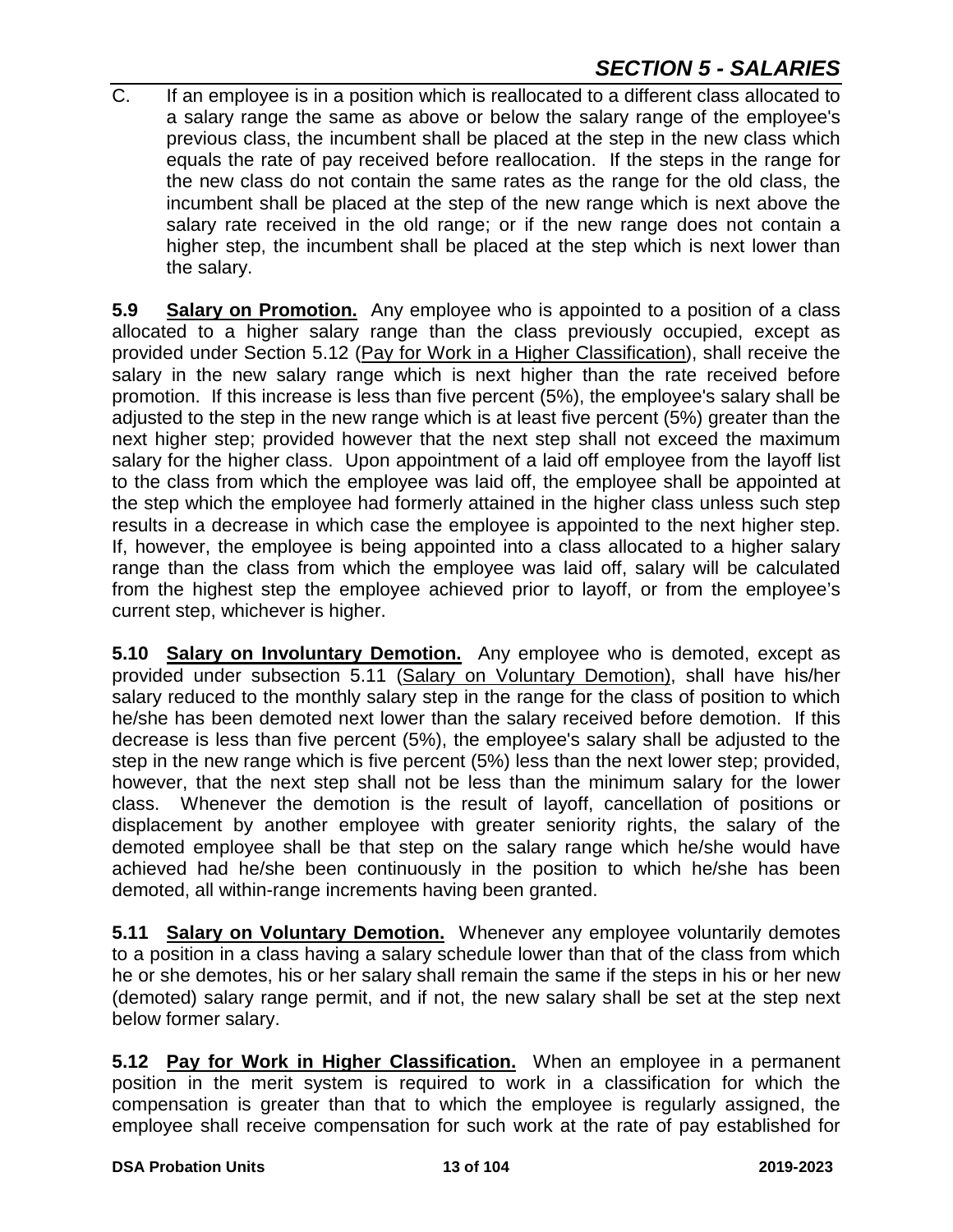# *SECTION 5 - SALARIES*

the higher classification pursuant to subsection 5.9 (Salary on Promotion) of this Memorandum of Understanding, at the start of the second full day in the assignment, under the following conditions. Payment shall be made retroactive after completing the first forty (40) consecutive hours worked in the higher classification.

- A. When an employee is assigned to a program, service or activity established by the Board of Supervisors which is reflected in an authorized position which has been classified and assigned to the Salary Schedule.
- B. The nature of the departmental assignment is such that the employee in the lower classification performs a majority of the duties and responsibilities of the position of the higher classification.
- C. Employee selected for the assignment will normally be expected to meet the minimum qualifications for the higher classification.
- D. The County shall make reasonable efforts to offer out of class assignments to all interested employees on a voluntary basis. Pay for work in a higher classification shall not be utilized as a promotional procedure provided in this Memorandum of Understanding.
- E. Higher pay assignments shall not exceed six (6) months except through reauthorization.
- F. If approval is granted for pay for work in a higher classification and the assignment is terminated and later re-approved for the same employee within one hundred eighty days (180) no additional waiting period will be required.
- G. Any incentives (e.g., the education incentive) and special differentials (e.g., bilingual differential) accruing to the employee in his/her permanent position shall continue.
- H. During the period of work for higher pay in a higher classification, an employee will retain his/her permanent classification, and anniversary and salary review dates will be determined by time in that classification; except that if the period of work for higher pay in a higher classification exceeds one year continuous employment, the employee, upon satisfactory performance in the higher classification, shall be eligible for a salary review in that class on his/her next anniversary date. Notwithstanding any other salary regulations, the salary step placement of employees appointed to the higher class immediately following termination of the assignment, shall remain unchanged.
- I. Allowable overtime pay, shift differentials and/or work location differentials will be paid on the basis of the rate of pay for the higher class.

**5.13 Lead Juvenile Institution Officer.** Permanent full-time and permanent intermittent employees in the classifications of Juvenile Institution Officer I (7KWB), Juvenile Institution Officer II (7KVB), and Juvenile Institution Officer III (7KTB) in County juvenile institutions and treatment programs will receive a shift differential of seven and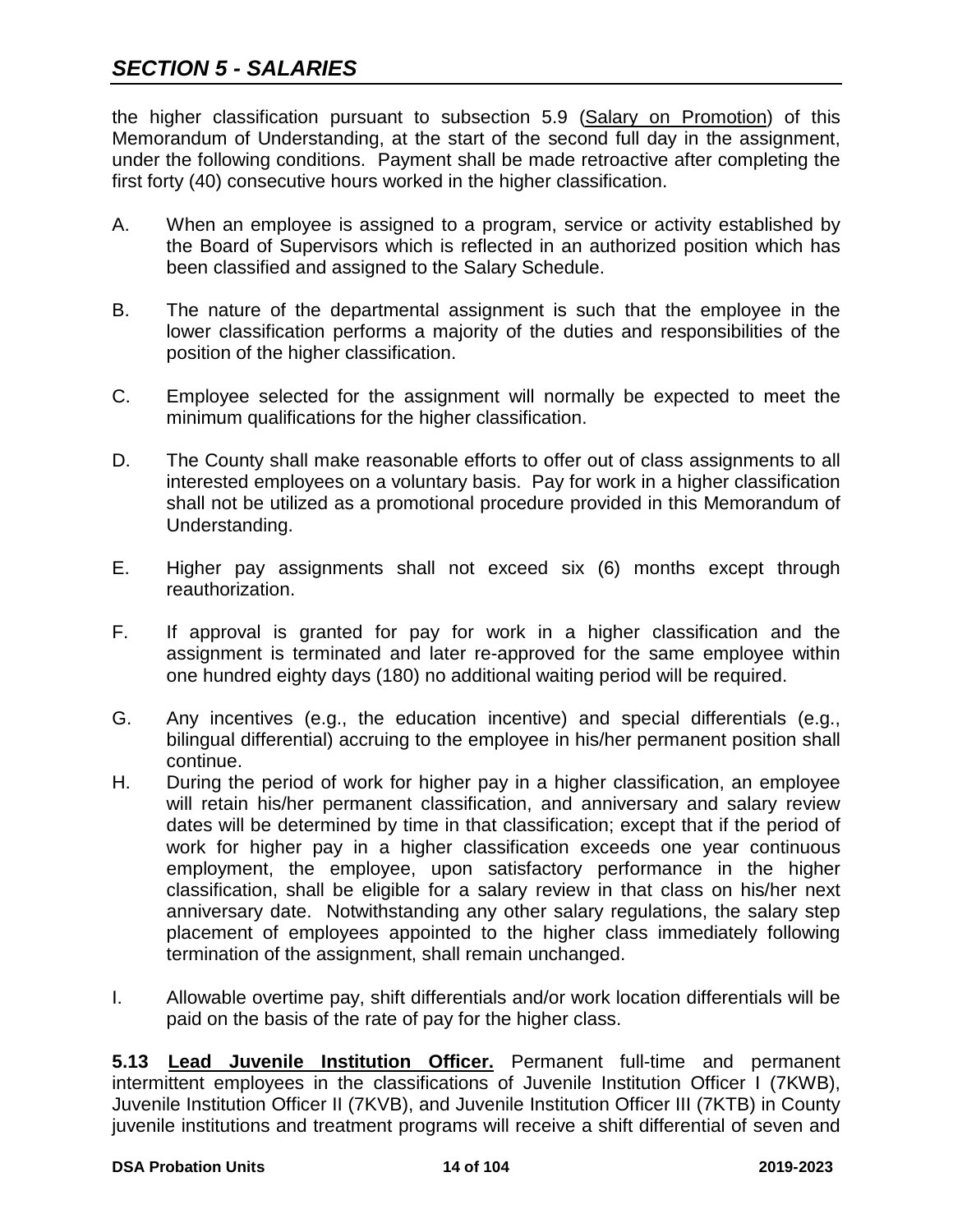one-half percent (7.5%) of the employee's base hourly rate of pay for all hours worked when assigned as "Lead Juvenile Institution Officer" for their unit or dormitory.

The same shift differential will also apply when:

- replacing an employee in the classification of Institutional Supervisor II (7KGA) who is assigned to the Juvenile Hall (Org. # 3120), or
- replacing an employee in the classification of Institutional Supervisor I (7KHA) who is assigned to Orin Allen Youth Rehabilitation Facility. (Org. #3160).

Facility administrators have the sole responsibility for selecting and assigning Lead Juvenile Institution Officers. The selection process shall include an assessment of experience, skills, leadership abilities, seniority, and the needs of the unit or facility among other considerations. The selection and assignment of Juvenile Institution Officers in accordance with the above criteria is not grievable.

**5.14 Payment.** On the tenth (10th) day of each month, the Auditor will draw a warrant upon the Treasurer in favor of each employee for the amount of salary due the employee for the preceding month; provided however, that each employee (except those paid on an hourly rate) may choose to receive an advance on the employee's monthly salary, in which case the Auditor shall, on the twenty-fifth (25th) day of each month, draw his/her warrant upon the Treasurer in favor of such employee. The advance shall be in an amount equal to one-third (1/3) or less (at the option of the employee) of the employee's basic salary of the previous month except that it shall not exceed the amount of the previous month's basic salary less all requested or required deductions. The election to receive the advance shall be made on the prescribed form (form M-208, revised 5/81) and submitted by the fifteenth (15th) of the month to the department payroll clerk who will forward the card with the Salary Advance Transmittal/Deviation Report to the Auditor-Controller (Payroll Section). Such an election would be effective in the month of the submission and would remain effective until revoked. In the case of an election made pursuant to this Section 5.14, (Payment), all required or requested deductions from salary shall be taken from the second installment, which is payable on the tenth (10th) day of the following month.

## **5.15 Special Benefit for Permanent Employees Hired on and after January 1, 2011:**

- A. Beginning on April 1, 2011 and for the term of this resolution, the County will contribute one hundred and fifty dollars (\$150) per month to an employee's account in the Contra Costa County Deferred Compensation Plan, or other tax-qualified savings program designated by the County, for employees who meet all of the following conditions:
	- 1. The employee must be hired by Contra Costa County on or after January 1, 2011.
	- 2. The employee must be appointed to a permanent position. The position may be either full time or part time, but if it is part time, it must be designated, at a minimum, as 20 hours per week.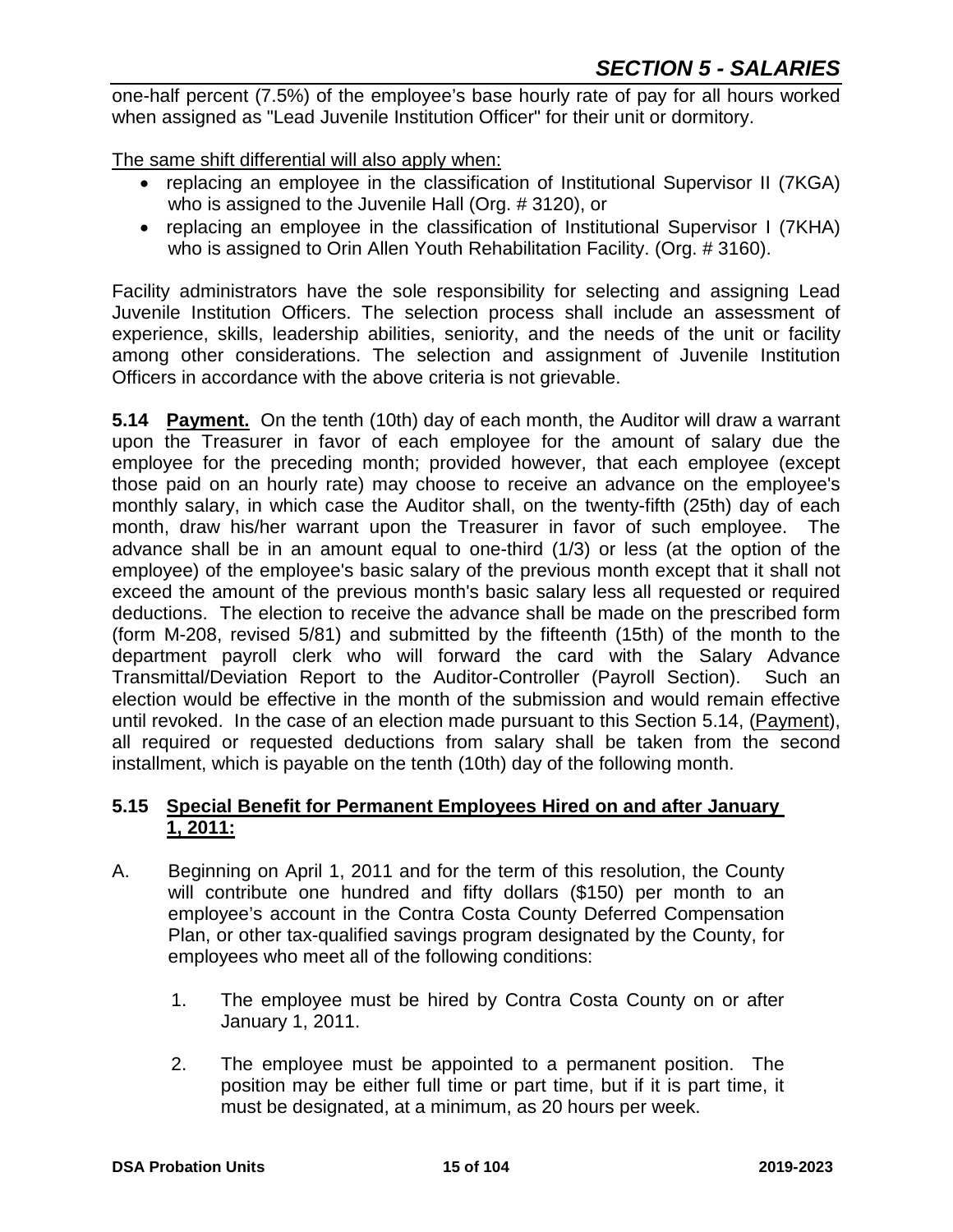- 3. The employee must have been employed by Contra Costa County for at least 90 calendar days.
- 4. The employee must contribute a minimum of twenty-five dollars (\$25) per month to the Contra Costa County Deferred Compensation Plan, or other tax-qualified savings program designated by the County.
- 5. The employee must complete and sign the required enrollment form(s) for his/her deferred compensation account and submit those forms to the Human Resources Department, Employee Benefits Services Unit.
- 6. The employee may not exceed the annual maximum contribution amount allowable by the United States Internal Revenue Code.
- B. No Cross Crediting: The amounts contributed by the employee and the County pursuant to Subsection A do not count towards the "Qualifying Base Contribution Amount" or the "Monthly Contribution Required to Maintain Incentive Program Eligibility" in Subsection A. Similarly, the amounts contributed by the employee and the County pursuant to Subsection A do not count towards the employee's \$25 per month minimum contribution required by Subsection B.
- C. Maximum Annual Contribution: All of the employee and County contributions set forth in Subsection A will be added together to ensure that the annual maximum contribution to the employee's deferred compensation account does not exceed the annual maximum contribution rate set forth in the United States Internal Revenue Code.

D. **Deferred Compensation Plan – Loan Provision:** On June 26, 2012, the Board of Supervisors adopted Resolution 2012/298 approving an amendment to the Deferred Compensation Plan Loan Program. The Association became eligible to apply for loans through the Contra Costa County Deferred Compensation Program effective June 26, 2012. The following is a summary of the provisions of the loan program:

- 1. The minimum amount of the loan is \$1,000.
- 2. The maximum amount of the loan is the lesser of 50% of the employee's balance or \$50,000, or as otherwise provided by law.
- 3. The maximum amortization period of the loan is five (5) years.
- 4. The loan interest is fixed at the time the loan is originated and for the duration of the loan. The loan interest rate is the prime rate plus one percent (1%).
- 5. There is no prepayment penalty if an employee pays the balance of the loan plus any accrued interest before the original amortization period for the loan.
- 6. The terms of the loan may not be modified after the employee enters into the loan agreement, except as provided by law.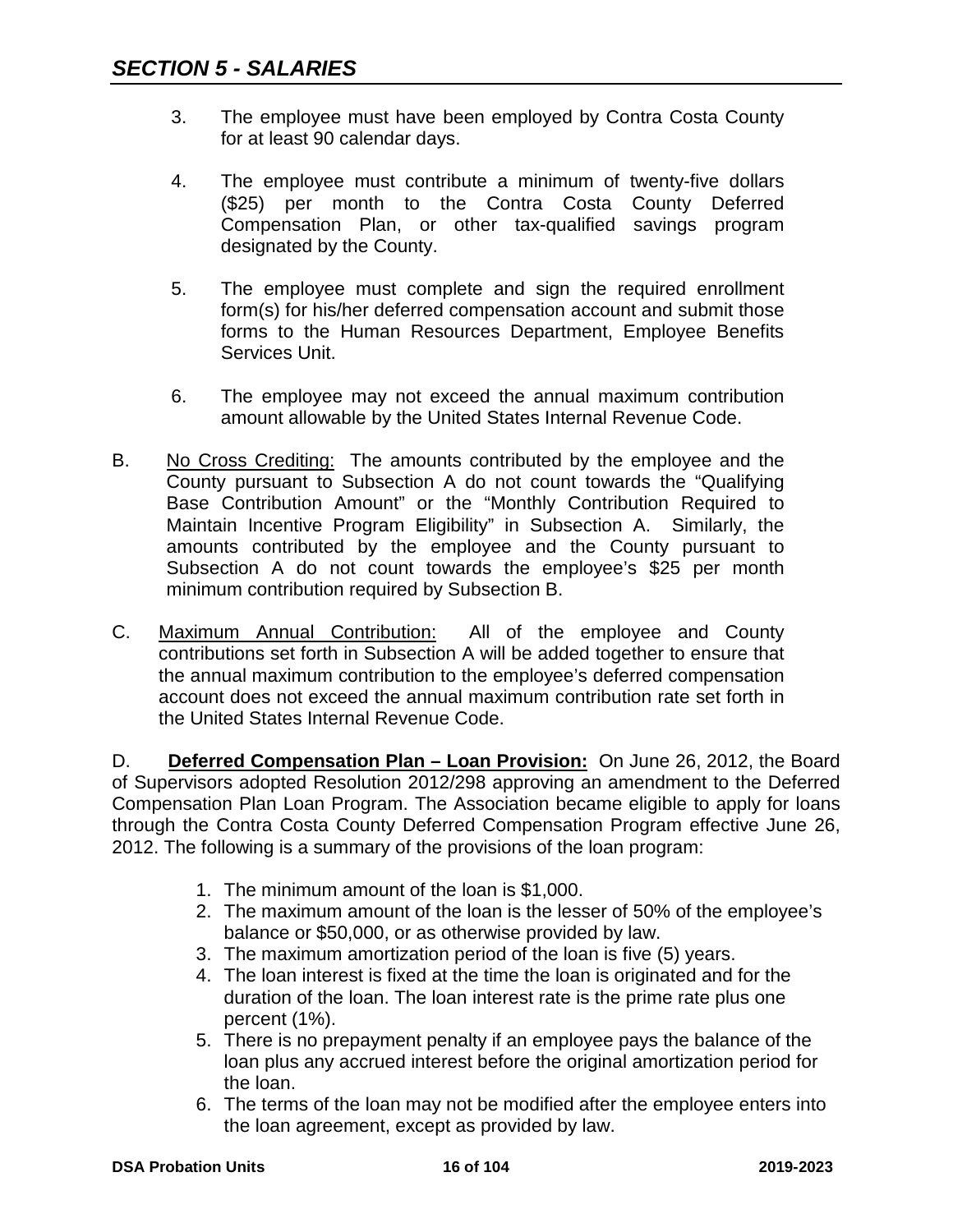- 7. An employee may have only one loan at a time.
- 8. Payment for the loan is made by monthly payroll deduction.
- 9. An employee with a loan who is not in paid status (e.g. unpaid leave of absence) may make his/her monthly payments directly to the Plan Administrator by some means other than payroll deduction each month the employee is in an unpaid status (e.g. by a personal check or money order).
- 10.The Loan Administrator (MassMutual Life Insurance Company or its successor) charges a one-time \$50 loan initiation fee. This fee is deducted from the employee's Deferred Compensation account.
- 11.The County charges a one-time \$25 loan initiation fee and a monthly maintenance fee of \$1.50. These fees are paid by payroll deduction.

#### **SECTION 6 - DAYS AND HOURS OF WORK**

- **6.1 Definitions.**
- A. **Regular Work Schedule:** A regular work schedule is eight (8) hours per day, Monday through Friday, inclusive, for a total of forty (40) hours per week.
- B. **Alternate Work Schedule:** An alternate work schedule is any work schedule where an employee is regularly scheduled to work five (5) days per week, but the employee's regularly scheduled two (2) days off are NOT Saturday and Sunday.
- C. **Flexible Work Schedule:** A flexible work schedule is any schedule that is not a regular, alternate, 9/80, or 4/10 work schedule and where the employee is not scheduled to work more than forty (40) hours in the "workweek" as defined in subsection F below.
- D. **4/10 Work Schedule:** A 4/10 work schedule is four (4) ten hour days in a seven (7) day period, for a total of forty (40) hours per week.
- E. **9/80 Work Schedule:** A 9/80 work schedule is where an employee works a recurring schedule of thirty six (36) hours in one calendar week and forty four (44) hours in the next calendar week, but only forty (40) hours in the designated workweek. In the thirty six (36) hour calendar week, the employee works four (4) nine (9) hour days and has the same day of the week off that is worked for eight (8) hours in the forty four (44) hour calendar week. In the forty four (44) hour calendar week, the employee works four (4) nine (9) hour days and one (1) eight (8) hour day.
- F. **Workweek for Employees on Regular, Alternate, and 4/10 Work Schedules:** For employees on regular, flexible, alternate, and 4/10 work schedules, the workweek begins at 12:01 a.m. on Monday and ends at 12 midnight on Sunday.
- G. **Workweek for Employees on a 9/80 Work Schedule:** The 9/80 workweek begins on the same day of the week as the employee's eight (8) hour work day and regularly scheduled 9/80 day off. The start time of the workweek is four (4)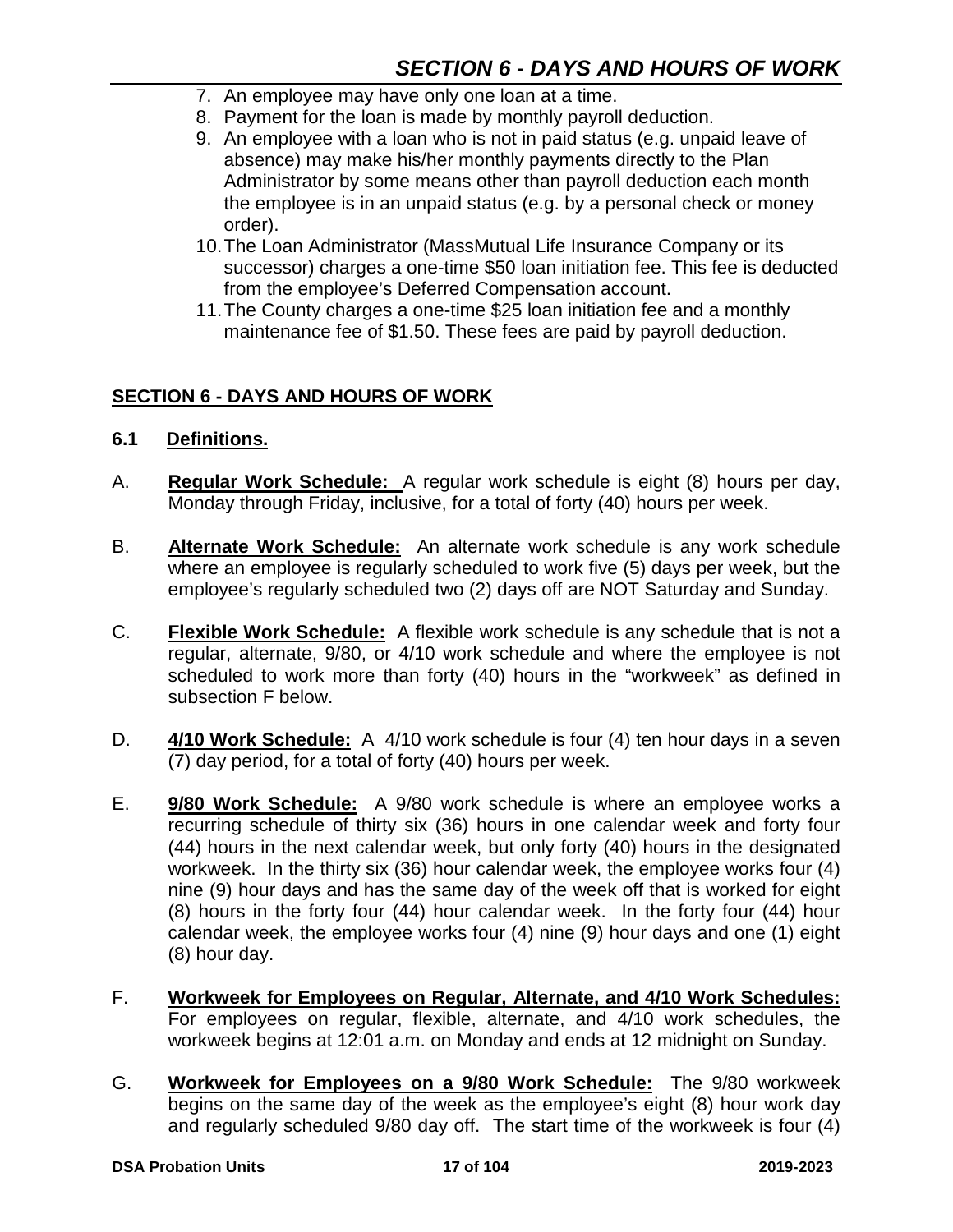hours and one (1) minute after the start time of the eight (8) hour workday. The end time of the workweek is four (4) hours after the eight (8) hour workday start time. The result is a workweek that is a fixed and regularly recurring period of seven (7) consecutive twenty four (24) hour periods (168 hours). Department Heads may offer current and future employees a 9/80 work schedule with the first or second Monday or Friday off and with a start time of 7:30 am or 8:00 am. 9/80 work schedules will be implemented in accordance with the Administrative Bulletin on 9/80 work schedules.

- H. **9/80 Work Schedule.** The Probation Department agrees to continue a 9/80 work schedule program for those Institutional Supervisor I employees who work the graveyard shift at Juvenile Hall with the following conditions:
	- a. The 9/80 program does not negatively impact the operations of the Juvenile Hall graveyard shift;
	- b. The 9/80 program will not result in additional staff costs;
	- c. The 9/80 work schedule will be optional to the assigned Institutional Supervisor I employee;

# **6.2 4/10 Shifts.**

- A. If the County wants to eliminate any existing 4/10 shift and substitute a 5/8 shift or to institute a 4/10 shift which does not allow for three (3) consecutive days off (excluding overtime days or a change of shift assignment), or change existing work schedules or existing hours of work, it will meet and confer with the Association prior to implementing said new shift or hours change. This obligation does not apply where there is an existing system for reassigning employees to different shifts or different starting/stopping times. Nothing herein prohibits affected employees and their supervisor from mutually agreeing on a change in existing hours of work provided other employees are not adversely impacted.
- B. Individual Deputy Probation Officers currently on a 4/10 schedule may remain on said schedule for the duration of the MOU except when a change to a 5/8 schedule is mutually agreed upon between the employee and their immediate supervisor. However, as positions vacate, the Probation Department reserves the prerogative to change the assignment to a 5/8 work schedule before refilling it. Nothing herein precludes supervisors from recommending that vacated 4/10 positions be retained.
- **6.3 Time Reporting/Time Stamping.** Permanent Intermittent and Temporary (hourly) employees must timestamp in and out as they begin their work shifts, finish their work shift, and take meal periods. Salaried employees will report time off and time worked for special pays on the electronic timecard.
- **6.4 Accrual Usage:** The use of leave accruals must be reported in one (1) minute increments.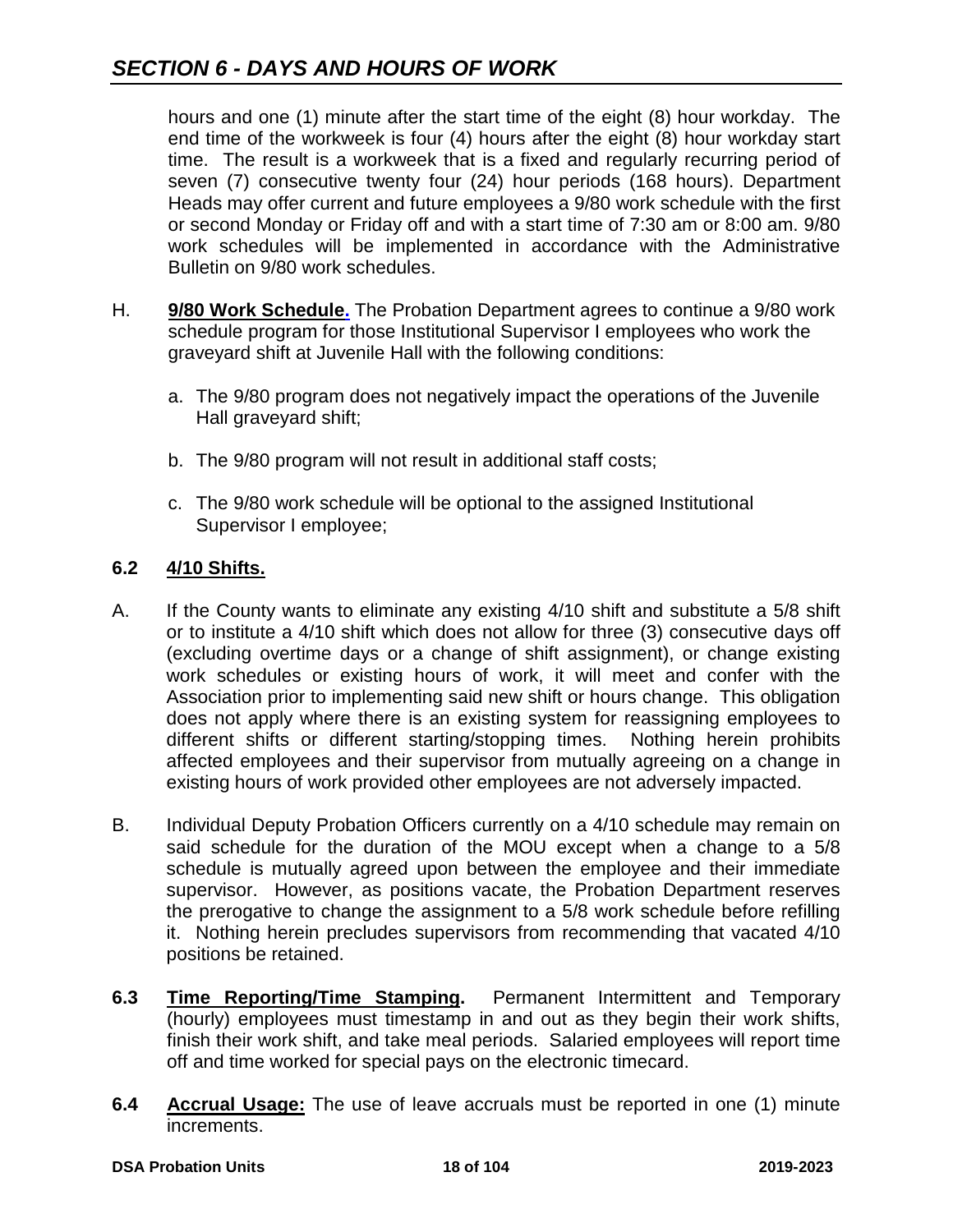**6.5 Time Reporting and Pay Practices Waiver.** The Association agrees to the implementation of an Automated Timekeeping System. The Association waives its right to meet and confer regarding any impacts that may result from the County's implementation of the automated timekeeping system, including but not limited to, changes to current departmental time reporting and pay practices.

# **SECTION 7 - OVERTIME AND COMPENSATORY TIME**

#### **7.1 Overtime.**

- A. Permanent full-time and part-time employees will be paid overtime pay or overtime compensatory time off for any authorized work performed:
	- 1) in excess of forty (40) hours per week; or
	- 2) in excess of eight (8) hours per day and that exceed the employee's daily number of scheduled hours. For example, an employee who is scheduled to work ten (10) hours per day and who works eleven (11) hours on a particular day will be paid one (1) hour of overtime.

Work performed does not include non-worked hours. Overtime pay is compensated at the rate of one and one-half (1-1/2) times the employee's base rate of pay (not including shift and any other special differentials). Any special differentials that are applicable during overtime hours worked will be computed on the employee's base rate of pay, not on the overtime rate of pay.

Overtime for permanent employees is earned and credited in a minimum of oneminute increments and is compensated by either pay or compensatory time off.

- B. Permanent Intermittent and temporary employees will be paid overtime pay for any authorized work performed in excess of forty (40) hours per week or in excess of eight (8) hours per day. Work performed does not include non-worked hours. Overtime pay is compensated at the rate of one and one-half (1.5) times the employee's hourly base rate of pay (not including shift or any other special differentials). Any special differentials that are applicable during overtime hours worked will be computed on the employee's base hourly rate of pay, not on the overtime rate of pay.
- C. Permanent full-time and part-time employees in the classification of Institutional Supervisor I (7KHA) who are assigned to Juvenile Hall (Org# 3120) or Orin Allen Youth Rehabilitation Facility (Org# 3160) are eligible to receive overtime pay or overtime compensatory time off for any authorized work performed. All other Institutional Supervisor I (7KHA) employees and employees in the classification of Probation Supervisor I (7AHA) are not eligible to receive the overtime pay, straight time pay or compensatory time described in this Section 7. In lieu of overtime pay, straight time pay or compensatory time; these employees will receive Paid Personal Leave pursuant to Section 50.B.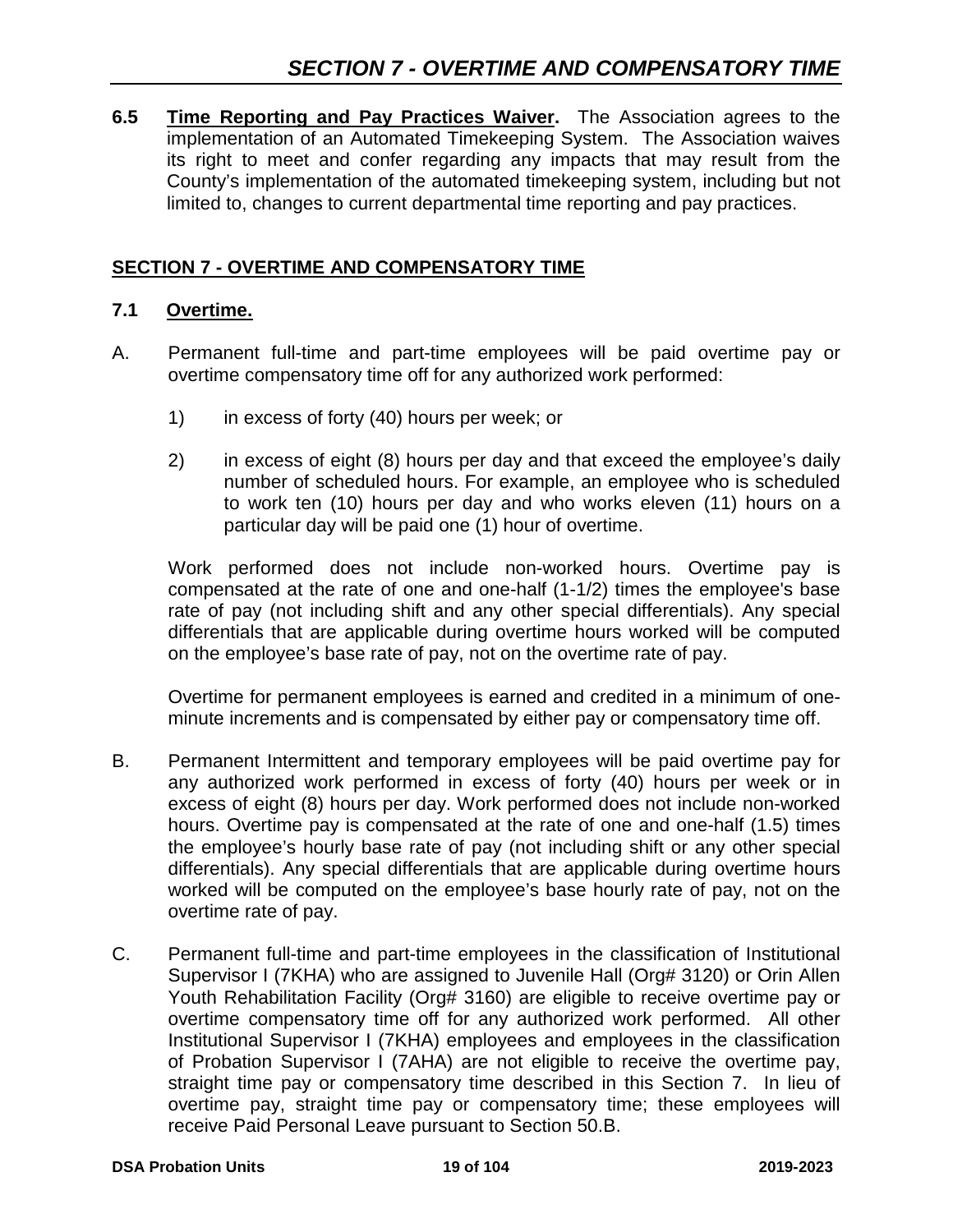## **7.2 Overtime Compensatory Time.** The following provisions shall apply:

- A. Employees may annually elect to accrue overtime compensatory time off in lieu of overtime pay. Eligible employees who elect to receive compensatory time off must agree to do so for a full fiscal year (July 1 through June 30). The employee must notify their departmental payroll staff of any change in the election by May 31 of each year.
- B. The names of those employees electing to accrue compensatory time off shall be placed on a list maintained by the Department. Employees who become eligible (i.e., newly hired employees, employees promoting, demoting, etc.) for compensatory time off in accordance with these guidelines, after the list has been compiled, will be paid for authorized overtime and straight time hours worked until the preparation of the next annual list.
- C. Compensatory time off shall be accrued at the rate of one and one-half (1-1/2) times the actual authorized overtime hours worked by the employee.
- D. Employees may not accrue a compensatory time off balance that exceeds one hundred twenty (120) hours (i.e., eighty [80] hours at time and one-half). Once the maximum balance has been attained, authorized overtime hours will be paid at the overtime rate. If the employee's balance falls below one hundred twenty (120) hours, the employee shall again accrue compensatory time off for authorized overtime hours worked until the employee's balance again reaches one hundred twenty (120) hours.
- E. Accrued compensatory time off shall be carried over for use in the next fiscal year; however, as provided in d above, accrued compensatory time off balances may not exceed one hundred twenty (120) hours.
- F. The use of accrued compensatory time off shall be by mutual agreement between the Department Head or his/her designee and the employee. Compensatory time off shall not be taken when the employee should be replaced by another employee who would be eligible to receive, for time worked, either overtime payment or compensatory time accruals as provided for in this Section. This provision may be waived at the discretion of the Department Head or his or her designee.
- G. When an employee promotes, demotes, or transfers from one classification eligible for compensatory time off to another classification eligible for compensatory time off within the same department, the employee's accrued compensatory time off balance will be carried forward with the employee.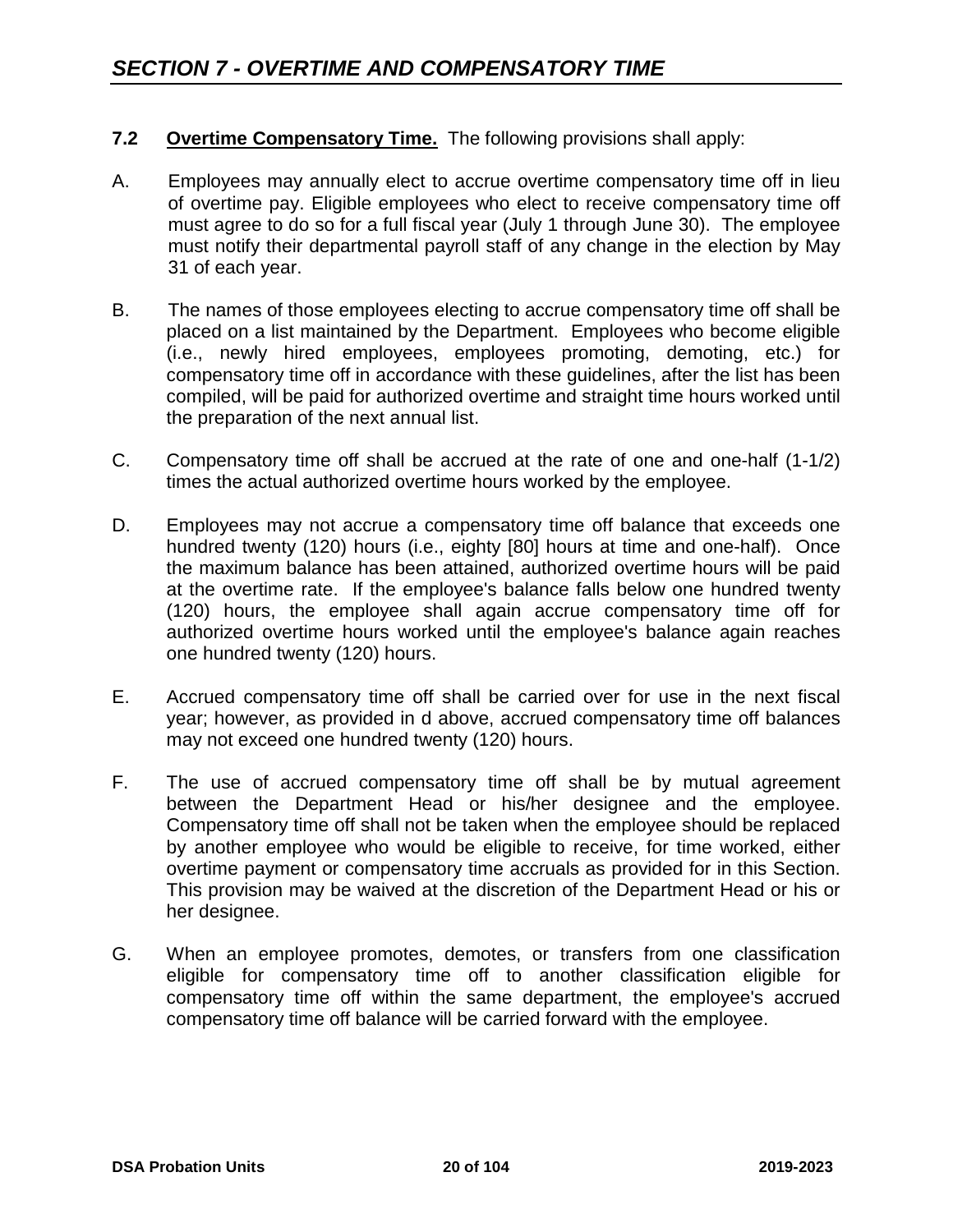- H. Compensatory time accrual balances will be paid off when an employee moves from one department to another through promotion, demotion or transfer. Said payoff will be made in accordance with the provisions and salary of the class from which the employee is promoting, demoting or transferring as set forth in paragraph I below.
- I. Since employees accrue compensatory time off at the rate of one and one-half (1-1/2) hours for each hour of authorized overtime worked, they shall be paid their accrued hours of compensatory time at the straight time rate of pay whenever:
	- 1. The employee changes status and is no longer eligible for compensatory time off.
	- 2. The employee promotes, demotes or transfers to another department.
	- 3. The employee separates from County service.
	- 4. The employee retires.
- J. The Office of the County Auditor-Controller will establish timekeeping procedures to administer this Section.

#### **7.3 Straight Time Pay and Straight Time Compensatory Time.**

- A. Permanent full-time and part-time employees are eligible to receive straight time pay or straight time compensatory time off for hours worked in excess of the employee's daily number of scheduled hours that do not qualify for overtime pay as described in Section 7.1, above.
- B. Straight time pay is calculated at the rate of one (1.0) times the employee's base rate of pay (not including differentials or shift pays).
- C. Straight time compensatory time off is accrued at the rate of one (1.0) times the number of straight time hours worked as defined in 7.3.A. above. The election of compensatory time off for overtime hours in lieu of overtime pay means that the employee also elects to receive compensatory time off for straight time hours in lieu of straight time pay. An employee cannot elect to receive straight time compensatory time off for straight time hours if the employee does not also elect to receive compensatory time off for overtime hours, and vice versa. For employees who receive straight time compensatory time off in lieu of straight time pay, except as otherwise set forth in this Section 7.3, the rules for administration of compensatory time off described in Section 7.2, above, apply to straight time compensatory time off.

#### **SECTION 8 - CALL BACK TIME PAY**

A permanent full-time or permanent part-time employee who is called back to duty will be paid for Call Back Time. Call Back Time occurs when an employee is not scheduled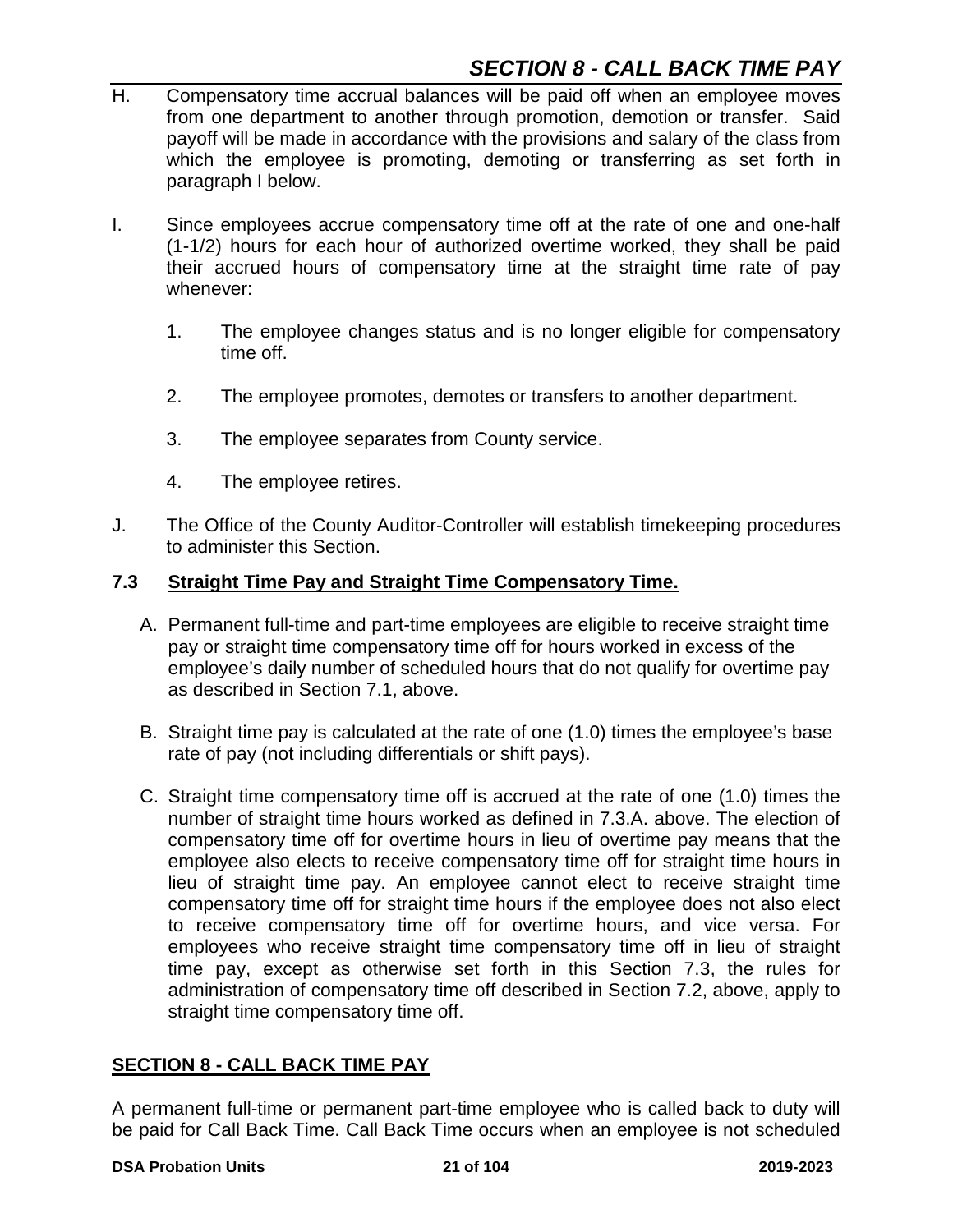to work and is not on County premises, but is called back to work on County premises or for a County work assignment. An employee called back to work will be paid Call Back Time Pay at the rate of one and one-half (1.5) times his/her base rate of pay (not including differentials) for the actual Call Back Time worked plus one (1) hour. An employee called back to work will be paid a minimum of two (2) hours for each Call Back Time event.

#### **SECTION 9 - SHIFT DIFFERENTIAL**

#### A. Permanent full-time and permanent part-time employees:

- 1. Permanent full-time and permanent part-time employees will receive a shift differential of five percent (5%) for the employee's entire scheduled shift when the employee is scheduled to work for four (4) or more hours between 5:00p.m. and 9:00a.m.
- 2. In order to receive the shift differential, the employee must start work between the hours of midnight and 5:00 a.m. or 11:00 a.m. and midnight on the day the shift is scheduled to begin. Hours worked in excess of the employee's scheduled workday will count towards qualifying for the shift differential, but the employee will not be paid the shift differential on any excess hours worked.
- 3. Employees who commence a vacation, paid sick leave period, paid disability or other paid leave immediately after working a shift that qualifies for the shift differential, will have the shift differential included in computing the pay for their time on paid leave. Employees on a rotating shift schedule who commence a vacation, paid sick leave, paid disability, or other paid leave will be paid the shift differential that they would have received had the employees worked the scheduled shift during the period of paid leave. Shift differential shall only be paid during paid sick leave and paid disability leave as provided above for the first thirty (30) calendar days of each absence.

#### B. Permanent Intermittent and Temporary employees:

- 1. Permanent Intermittent and temporary employees will receive a shift differential of five percent (5%) for a maximum of eight (8) hours per work day and/or forty (40) hours per workweek when the employee works four (4) or more hours between 5:00p.m. and 9:00a.m.
- 2. In order to receive the shift differential, the employee must start work between the hours of midnight and 5:00 a.m. or 11:00 a.m. and midnight on the day the shift is scheduled to begin. Hours worked in excess of eight (8) hours in a workday will count towards qualifying for the shift differential, but the employee will not be paid the shift differential on any excess hours worked.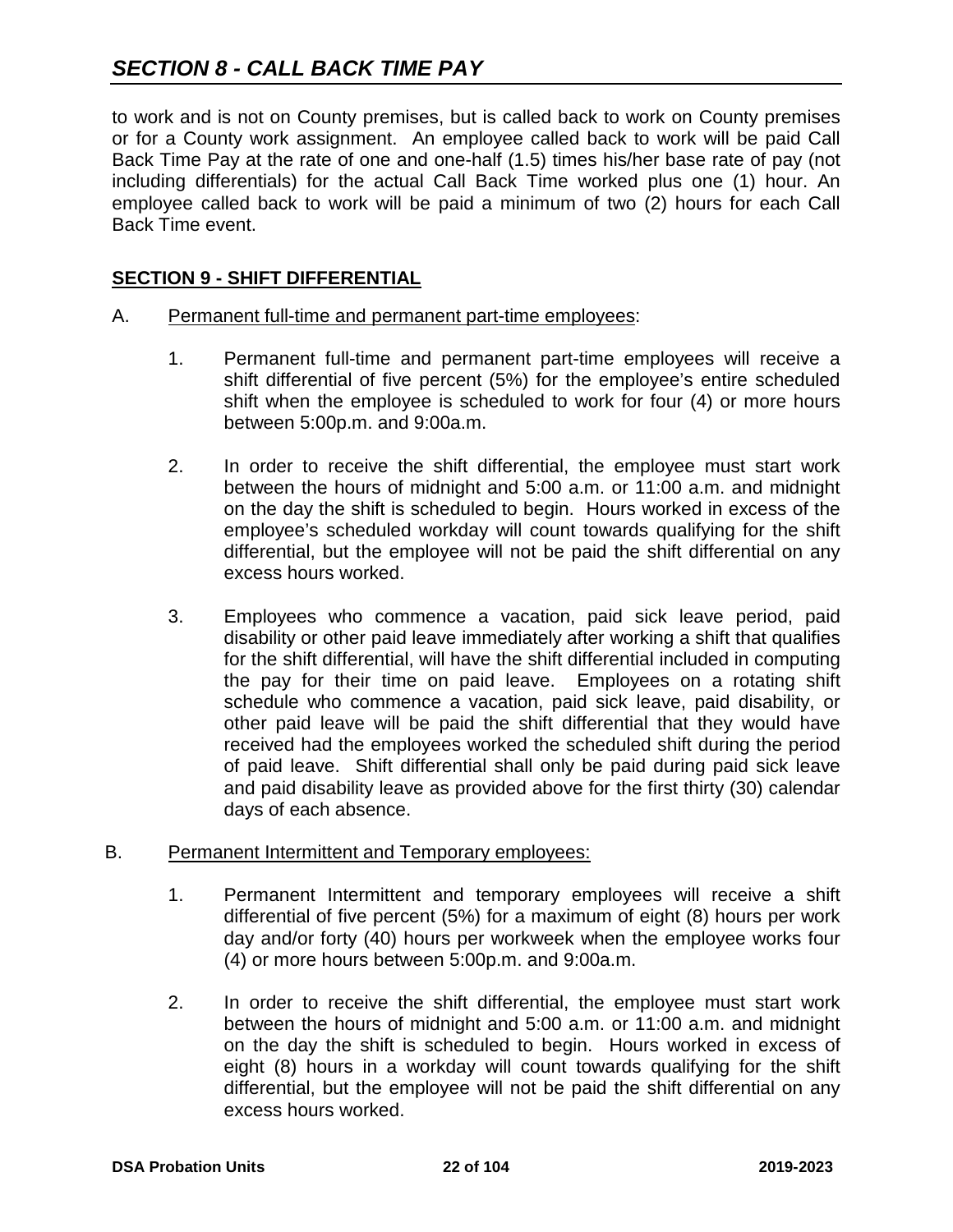#### **SECTION 10 - WORKFORCE REDUCTION/LAYOFF/REASSIGNMENT**

**10.1 Workforce Reduction.** If funding reductions or shortfalls in funding occur in a department or are expected, which may result in layoffs, the department will notify the Association and take the following actions:

- A. Identify the classification(s) in which position reductions may be required due to funding reductions or shortfalls.
- B. Advise employees in those classifications that position reductions may occur in their classifications.
- C. Accept voluntary leaves of absence from employees in those classifications which do not appear to be potentially impacted by possible position reductions when such leaves can be accommodated by the department.
- D. Consider employee requests to reduce their position hours from full-time to parttime to alleviate the impact of the potential layoffs.
- E. Approve requests for reduction in hours, lateral transfers, and voluntary demotions to vacant, funded positions in classes not scheduled for layoffs within the department, as well as to other departments not experiencing funding reductions or shortfalls when it is a viable operational alternative for the department(s).
- F. Review various alternatives which will help mitigate the impact of the layoff by working through the Tactical Employment Team (TET) program to:
	- 1. Maintain an employee skills inventory bank to be used as a basis for referrals to other employment opportunities.
	- 2. Determine if there are other positions to which employees may be transferred.
	- 3. Refer interested persons to vacancies which occur in other job classes for which they qualify and can use their layoff eligibility.
	- 4. Establish workshops to aid laid off employees in areas such as resume preparation, alternate career counseling, job search strategy, and interviewing skills.
- G. When it appears to the Department Head and/or Chief of Labor Relations (or designee) that the Board of Supervisors may take action which will result in the layoff of employees in the Probation representation unit, the Chief of Labor Relations (or designee) shall notify the Association of the possibility of such layoffs and shall meet and confer with the Association regarding the implementation of the action.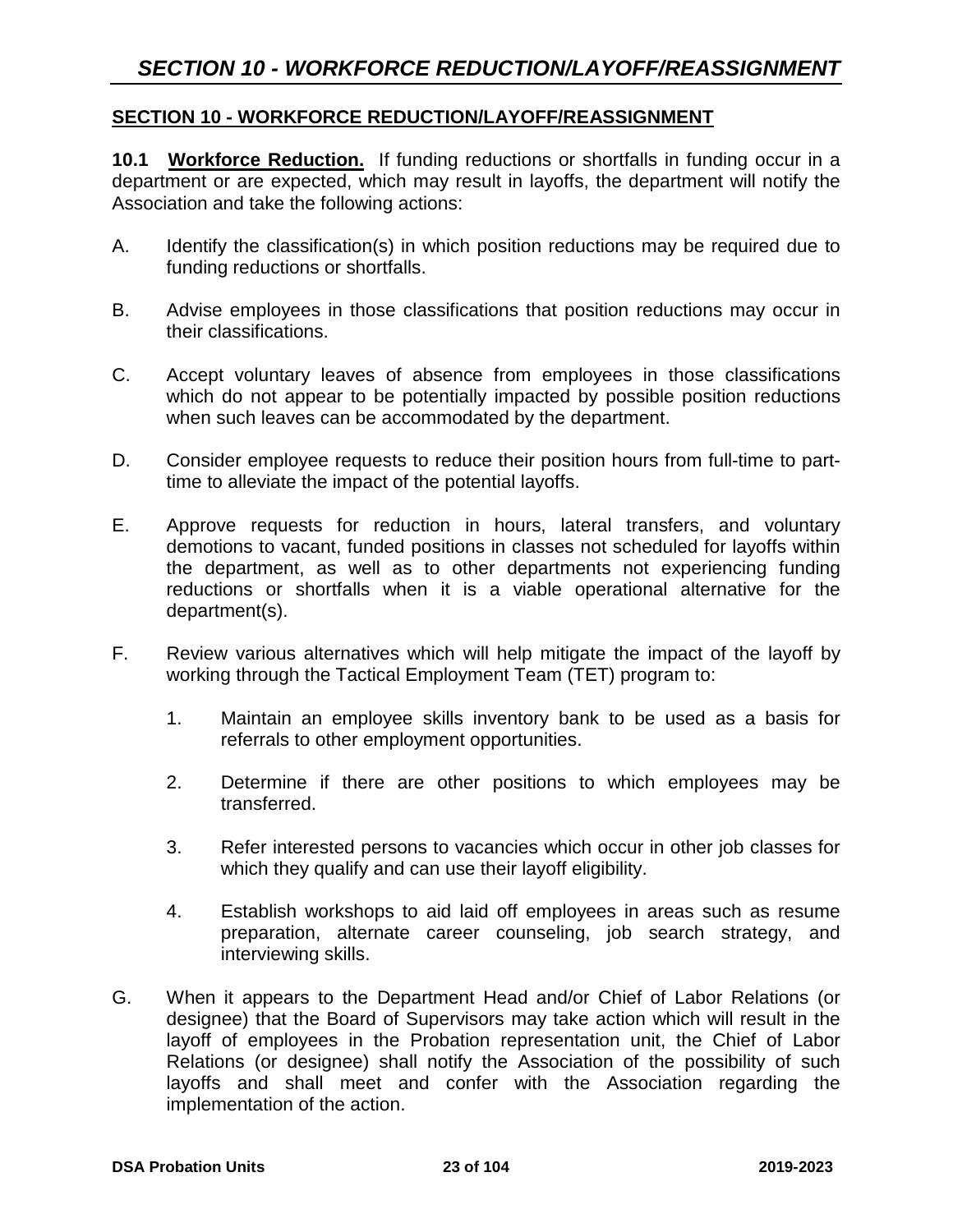#### **10.2 Separation Through Layoff.**

- A. Grounds for Layoff. Any employee(s) having permanent status in position(s) in the merit service may be laid off when the position is no longer necessary, or for reasons of economy, lack of work, lack of funds or for such other reason(s) as the Board of Supervisors deems sufficient for abolishing the position(s).
- B. Order of Layoff. The order of layoff in a department shall be based on inverse seniority in the class of positions, the employee in that department with least seniority being laid off first and so on.
- C. Layoff By Displacement.
	- 1. In the Same Class. A laid off permanent full-time employee may displace an employee in the department having less seniority in the same class who occupies permanent intermittent or permanent part-time position, the least senior employee being displaced first.
	- 2. In the Same Level or Lower Class. A laid off or displaced employee who had achieved permanent status in a class at the same or lower salary level as determined by the salary schedule in effect at the time of layoff may displace within the department and in the class an employee having less seniority; the least senior employee being displaced first, and so on with senior displaced employees displacing junior employees.
- D. Particular Rules on Displacing.
	- 1. Permanent-intermittent and permanent part-time employees may displace only employees holding permanent positions of the same type respectively.
	- 2. A permanent full-time employee may displace any intermittent or part-time employee with less seniority.
		- a. In the same class as provided in Section 10.2 (Separation Through Layoff) paragraph C subparagraph 1 (In the Same Class) or,
		- b. In a class of the same or lower salary level as provided in Section 10.2 (Separation Through Layoff) paragraph C subparagraph 2 (In the Same Level or Lower Class), if no fulltime employee in a class at the same or lower salary level has less seniority than the displacing employees.
	- 3. Former permanent full-time employees who have voluntarily become permanent part time employees for the purpose of reducing the impact of a proposed layoff with the written approval of the Director of Human Resources or designee retain their permanent full-time employee seniority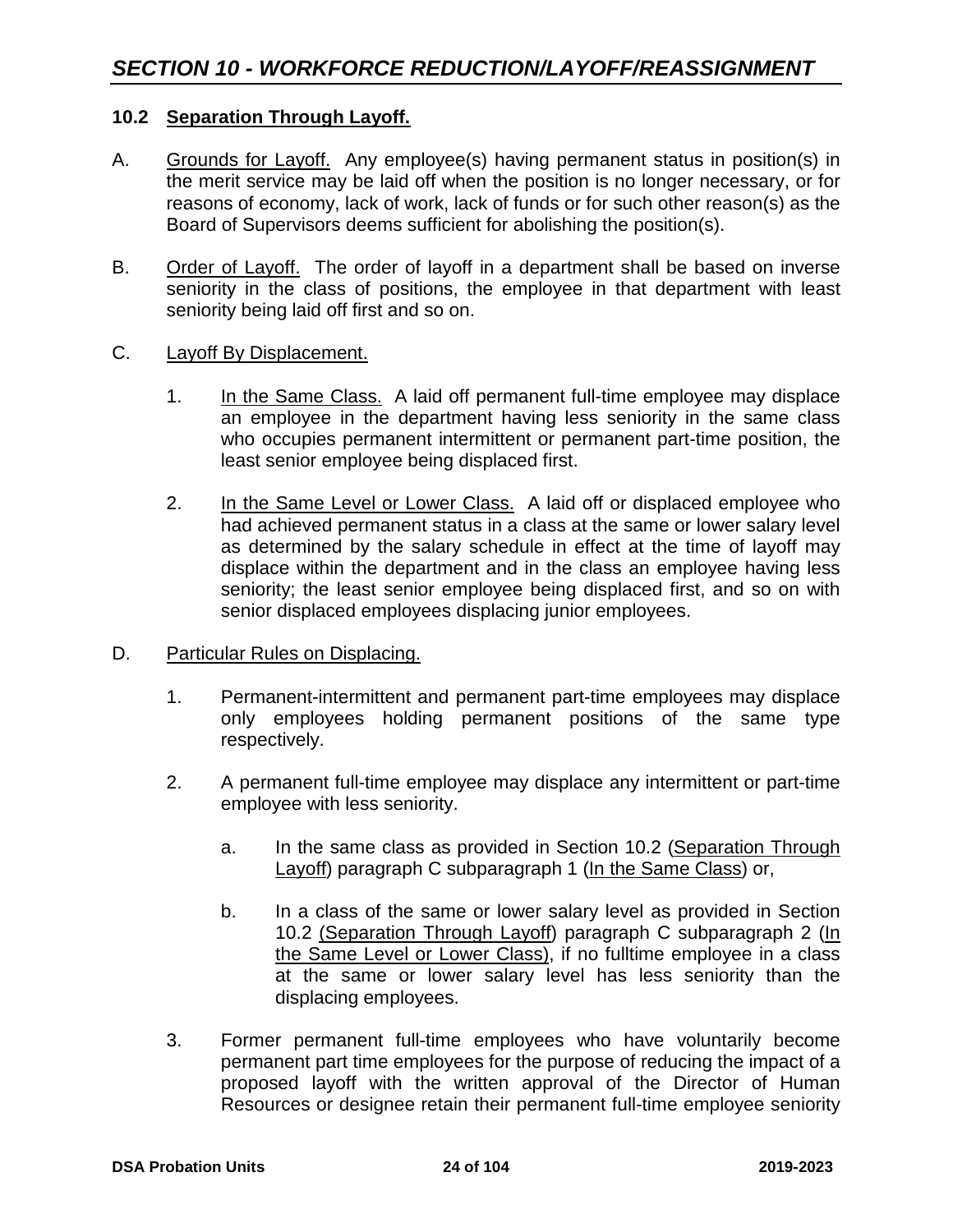rights for layoff purposes only and may in a later layoff displace a full-time employee with less seniority as provided in these rules.

## E. Seniority.

- 1. An employee's seniority within a class for layoff and displacement purposes shall be determined by adding the employee's length of service in the particular class in question to the employee's length of service in other classes at the same or higher salary levels as determined by the salary schedule in effect at the time of layoff. Employees reallocated or transferred without examination from one class to another class having a salary within five percent of the former class, shall carry the seniority accrued in the former class into the new class. Service for layoff and displacement purposes includes only the employee's last continuous permanent County employment. Periods of separation may not be bridged to extend such service unless the separation is a result of layoff in which case bridging will be authorized if the employee is reemployed in a permanent position within the employee's layoff eligibility. Approved leaves of absence as provided for in these rules and regulations shall not constitute a period of separation. In the event of ties in seniority rights in the particular class in question, such ties shall be broken by length of last continuous permanent County employment. If there remain ties in seniority rights, such ties shall be broken by counting total time in the department in permanent employment. Any remaining ties shall be broken by random selection among the employees involved.
- 2. Seniority for layoffs, pursuant to this Section 10 (Workforce Reduction/ Layoff/Reassignment) and subsection 20.5 (Reassignment Due to Layoff or Displacement) shall be based on series seniority rather than classification seniority. The Juvenile Institution Officer series includes Juvenile Institution Officer I, Juvenile Institution Officer II, and Juvenile Institution Officer III. The Deputy Probation Officer series includes Deputy Probation Officer I, Deputy Probation Officer II, and Deputy Probation Officer III. The Probation Supervisor I and Institutional Supervisor I classifications are not included in either series and are considered standalone classifications. An employee's seniority within a series for layoff, displacement and reassignment purposes under subsection 19.6 (Seniority Credit) shall be determined by adding the employee's length of service in the particular series in which the employee currently holds a position, to the employee's length of service in other classes at the same or higher salary levels as determined by the salary schedule in effect at the time of the layoff.
- F. Eligibility for Layoff List. Whenever any person who has permanent status is laid off, has been displaced, has been demoted by displacement or as voluntarily demoted in lieu of layoff or displacement, or has transferred in lieu of layoff or displacement, the person's name shall be placed on the Layoff List for the class of positions from which that person has been removed.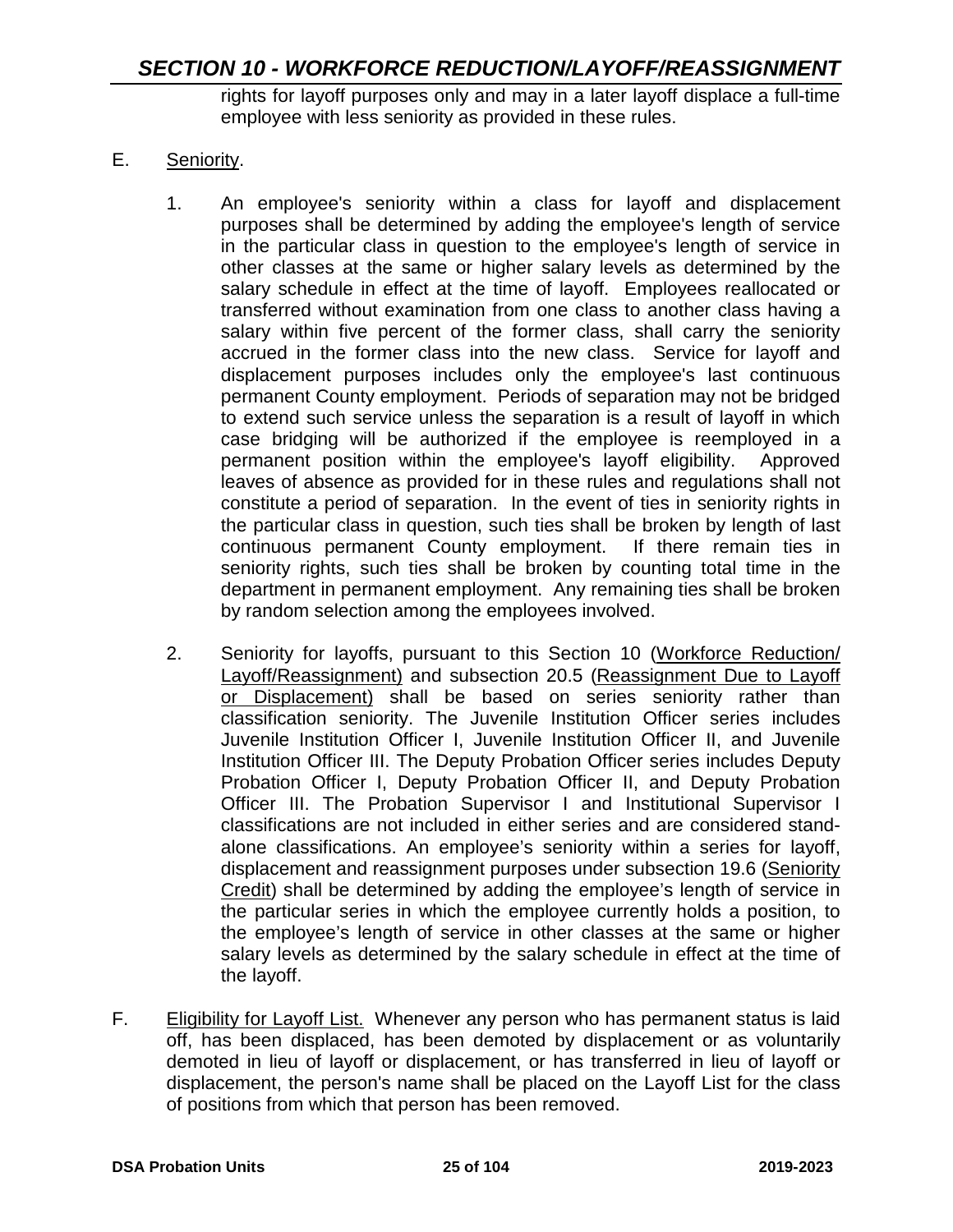- G. Order of Names on Layoff. First, layoff lists shall contain the names of persons laid off, displaced, or demoted because of a layoff or displacement, or who have voluntarily demoted or transferred in lieu of layoff or displacement. Names shall be listed in order of layoff seniority in the class from which laid off, displaced, demoted, or transferred on the date of layoff, the most senior person listed first. In case of ties in seniority, the seniority rules shall apply except that where there is a class seniority tie between persons laid off from different departments, the tie(s) shall be broken by length of last continuous permanent County employment with remaining ties broken by random selection among the employees involved.
- H. Duration of Layoff & Reemployment Rights. The name of any person granted reemployment privileges shall continue on the appropriate list for a period of two (2) years. Persons placed on layoff lists shall continue on the appropriate list for a period of two (2) years.
- I. Certification of Persons From Layoff Lists. Layoff lists contain the name(s) of person(s) laid off, displaced or demoted by displacement or voluntarily demoted in lieu of layoff or displacement or transferred in lieu of layoff or displacement. When a request for personnel is received from the appointing authority of a department from which an eligible(s) was laid off, the appointing authority shall receive and appoint the eligible highest on the layoff list from the department. When a request for personnel is received from a department from which an eligible(s) was not laid off, the appointing authority shall receive and appoint the eligible highest on the layoff list who shall be subject to a probationary period. A person employed from a layoff list shall be appointed at the same step of the salary range the employee held on the day of layoff.
- J. Removal of Names from Layoff Lists. The Director of Human Resources may remove the name of any eligible from a layoff list for any reason listed below:
	- 1. For any cause stipulated in Section 404.1 (Causes for Disqualification) of the Personnel Management Regulations.
	- 2. On evidence that the eligible cannot be located by postal authorities.
	- 3. On receipt of a statement from the appointing authority or eligible that the eligible declines certification or indicates no further desire for appointment in the class.
	- 4. If three (3) offers of permanent appointment to the class for which the eligible list was established have been declined by the eligible.
	- 5. If the eligible fails to respond to the Director of Human Resources or the appointing authority within ten (10) days to written notice of certification mailed to the person's last known address. If the person on the reemployment or layoff list is appointed to another position in the same or lower classification, the name of the person shall be removed. However, if the first permanent appointment of a person on a layoff list is to a lower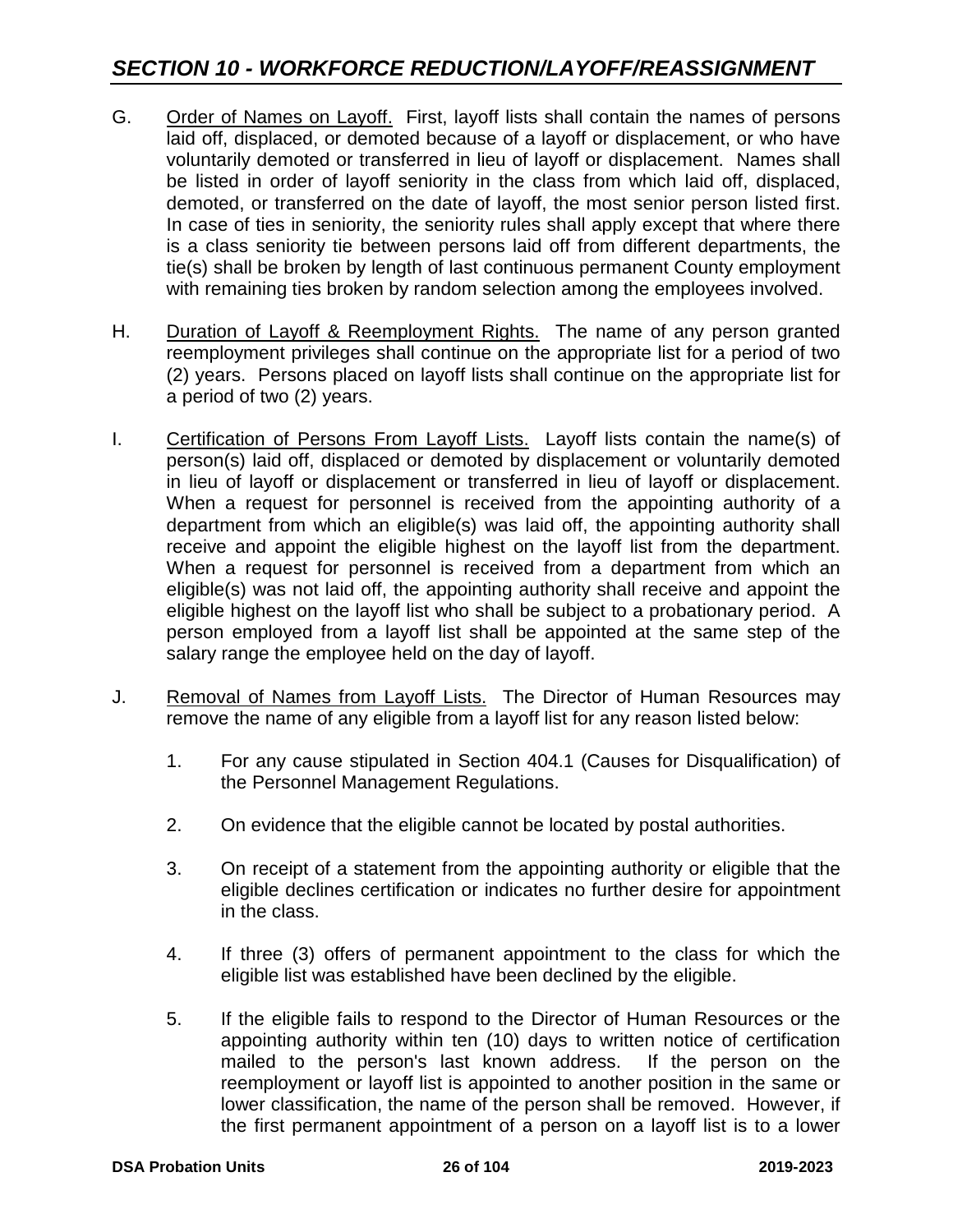class which has a top step salary lower than the top step of the class from which the person was laid off, the name of the person shall not be removed from the layoff list. Any subsequent appointment of such person from the layoff list shall result in removal of that person's name.

K. Removal of Names from Reemployment and Layoff certifications. The Director of Human Resources may remove the name of any eligible from a reemployment or layoff certification if the eligible fails to respond within five (5) days to a written notice of certification mailed to the person's last known address.

**10.3 Notice.** The County agrees to give employees scheduled for layoff at least ten (10) work days notice prior to their last day of employment.

**10.4 Special Employment Lists.** The County will establish a Tactical Employment Team (T.E.T.) employment pool which will include the names of all laid off County employees. Special employment lists for job classes may be established from the pool. Persons placed on a special employment list must meet the minimum qualifications for the class. An appointment from such a list will not affect the individual's status on a layoff list(s). Employees in the T.E.T. employment pool shall be guaranteed a job interview for any vacant funded position for which they meet minimum qualifications. If there are more than five such employees who express an interest for one vacant funded position, the five most senior employees shall be interviewed. Seniority for this subsection shall be County seniority.

**10.5 Reassignment of Laid Off Employees.** Employees who are displaced within the same classification or within the Juvenile Institution Officer series or within the Probation Officer series from fulltime to part-time or intermittent status in a layoff, or who voluntarily reduced their work hours to reduce the impact of layoff, or who accepted a position of another status than that from which they were laid off upon referral from the layoff list, may request reassignment back to their pre-layoff status (full time or part-time or increased hours). The request must be in writing in accord with each department's reassignment bid or selection process. Employees will be advised of the reassignment procedure to be followed to obtain reassignment back to their former status at the time of the workforce reduction. The most senior laid off employee in this status who requests such a reassignment will be selected for the vacancy; except when a more senior laid off individual remains on the layoff list and has not been appointed back to the class from which laid off, a referral from the layoff list will be made to fill the vacancy.

# **SECTION 11 - HOLIDAYS**

### **11.1 Holidays Observed.**

A. The County will observe the following holidays:

January 1st, known as New Year's Day 3rd Monday in January known as Dr. M. L. King, Jr. Day 3rd Monday in February, known as Presidents' Day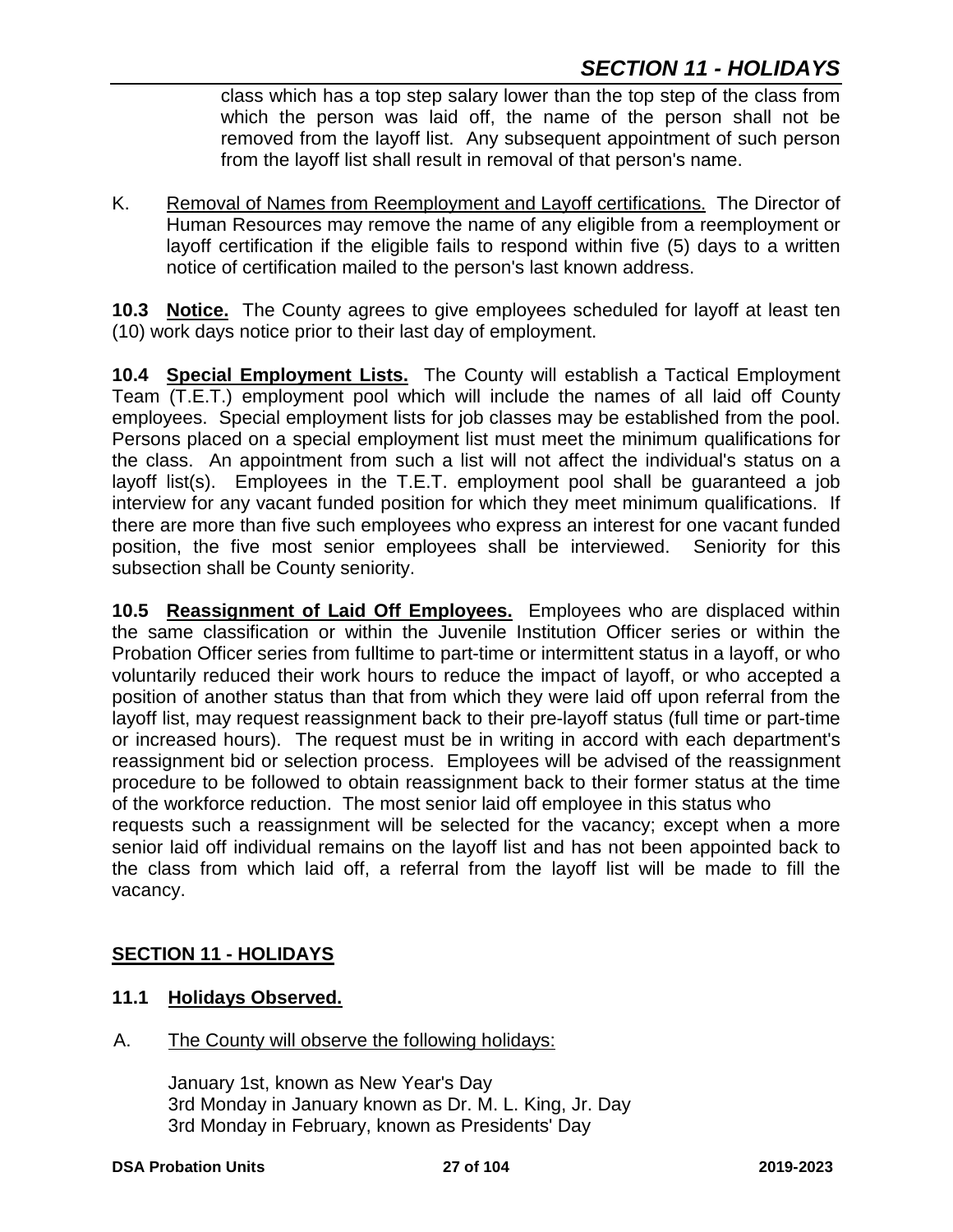The last Monday in May, known as Memorial Day July 4th, known as Independence Day First Monday in September, known as Labor Day November 11th, known as Veterans Day 4th Thursday in November, known as Thanksgiving The day after Thanksgiving December 25th, known as Christmas Day

Such other days as the Board of Supervisors may by resolution designate as holidays.

- 1. Any holiday observed by the County that falls on a Saturday is observed on the preceding Friday and any holiday that falls on a Sunday is observed on the following Monday.
- 2. For employees who work in twenty-four (24) hour operations and whose regularly assigned schedule results in the employee working a holiday, any holiday that falls on a Saturday will be observed on a Saturday, and any holiday that falls on a Sunday will be observed on a Sunday.
- B. Each full-time employee will accrue two (2) hours of personal holiday credit per month. Such personal holiday time, will be taken in one minute increments, and preference of personal holidays shall be given to employees according to their seniority in their department as reasonably as possible. No employee may accrue more than forty (40) hours of personal holiday credit. On separation from County service, an employee shall be paid for any unused personal holiday credits at the employee's then current pay rate.
- C. Employees who work in twenty-four (24) hour facilities or Juvenile Institution Officers designated as Juvenile Hall Transportation Officers by the Probation Department will, in addition to those holidays specified in Section 11.1.A above, observe Admission Day on September 9, Columbus Day on the second Monday in October, and Lincoln's Day on February 12 as holidays, but shall not accrue the two (2) hours per month of personal holiday credit referenced in Section 11.1.B above. Juvenile Institution Officers designated as Juvenile Hall Transportation Officers by the Probation Department may be required to work one or more of the holidays.

# **11.2 Holiday is Observed (NOT WORKED)**

#### **A. Full-Time Employees:**

**1. Holiday Observed – Full-Time Employees.** Full-time employees on regular 4/10, 9/80, flexible, and alternate work schedules are entitled to observe a holiday (eight [8] hours off), without a reduction in pay, whenever a holiday is observed by the County.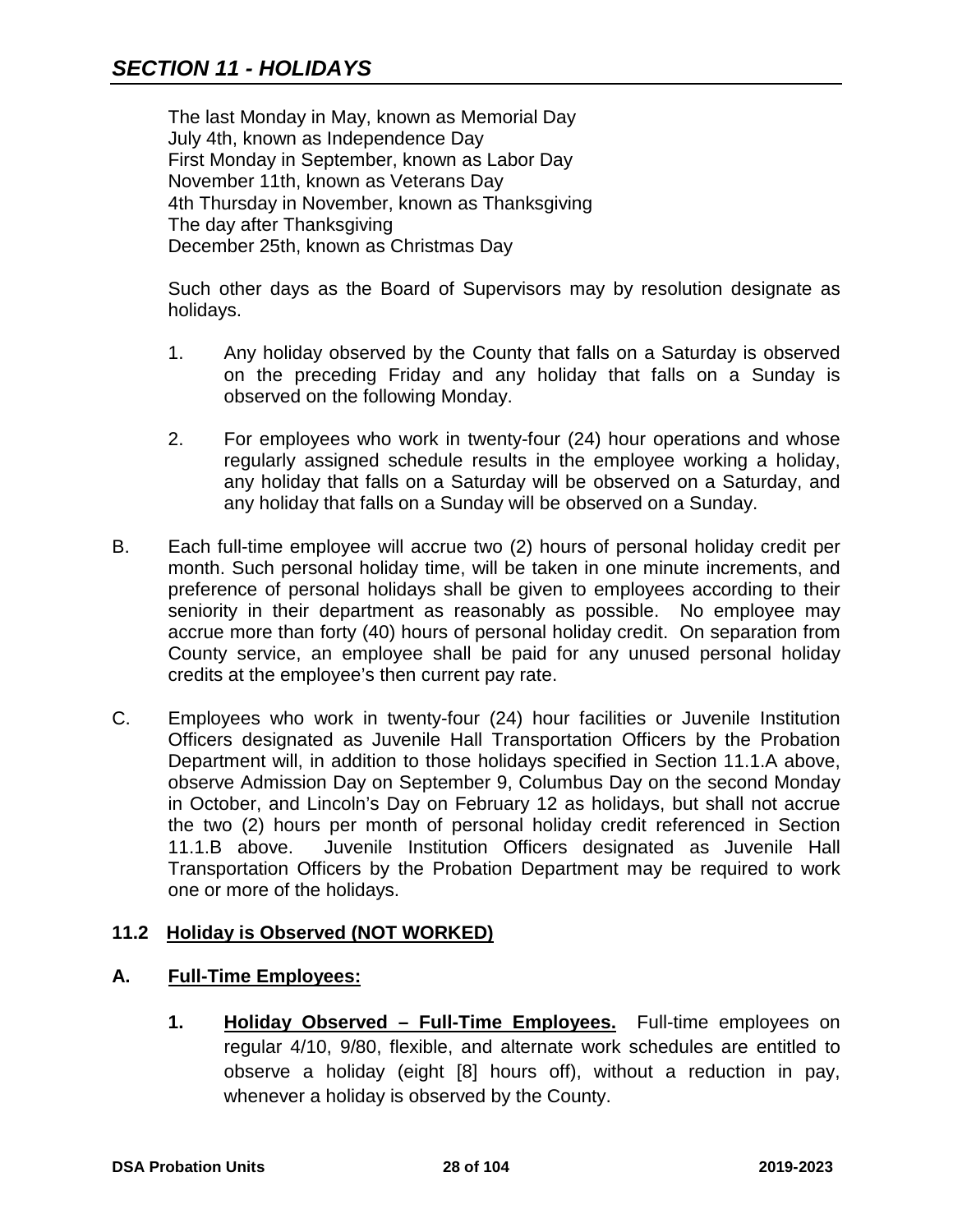- **2. Holidays Observed on Regular Day off of Full Time Employees on 4/10, 9/80, Flexible, and Alternate Work Schedule:** When a holiday is observed by the County on the regularly scheduled day off of an employee who is on a 4/10, 9/80, flexible, or alternate work schedule, the employee is entitled to take eight (8) hours off, without a reduction in pay, in recognition of the holiday. The employee is also entitled to receive eight (8) hours of flexible pay at the rate of 1.0 times his/her base rate of pay (not including differentials) or flexible compensatory time in recognition of his/her regularly scheduled day off.
- **3. Holiday Observed – Full Time Employees Scheduled in Excess of Eight (8) Hours:** When a holiday falls on an a employee's regularly fulltime employee's scheduled work day, the employee is entitled to only eight (8) hours off without a reduction in pay. If the workday is a nine (9) hour day, the employee must use one (1) hour of non-sick leave accruals. If the workday is a ten (10) hour day, the employee must use two (2) hours of non-sick leave accruals. If the employee does not have any non-sick leave accrual balances, leave without pay (A.W.O.P.) will be authorized.
- **4. Holiday Observed – Full Time Employees Scheduled for Less Than Eight (8) Hours:** When a full time employee is scheduled to work less than eight (8) hours on a holiday and the employee observes the holiday, the employee is also entitled to receive flexible pay at the rate of 1.0 times his/her base rate of pay (not including differentials) for the difference between eight (8) hours and the hours the employee is scheduled to work on the holiday.

# **B. Part Time Employees:**

- **1. Holidays Observed – Part-time Employees.** When a holiday is observed by the County, each part-time employee is entitled to observe the holiday in the same ratio as the his/her number of position hours bears the part-time employee's weekly schedule bears to forty (40) hours, multiplied by eight (8) hours, without a reduction in pay. For example, a part-time employee whose position hours are 24 hours per week is entitled to 4.8 hours off work on a holiday (24/40 multiplied by  $8 = 4.8$ ). Hereafter, the number of hours produced by this calculation will be referred to as the "part-time employee's holiday hours."
- **2. Holiday Observed on Regular Day Off of Part Time Employees:** When a holiday is observed by the County on the regularly scheduled day off of a part time employee, the part time employee is entitled to observe the holiday in the amount of the "part time employee's holiday hours," without a reduction in pay, in recognition of the holiday. The employee is also entitled to receive flexible pay at the rate of 1.0 times his/her base rate of pay (not including differentials) or compensatory time, in the amount of the "part time employee's holiday hours" in recognition of his/her scheduled day off.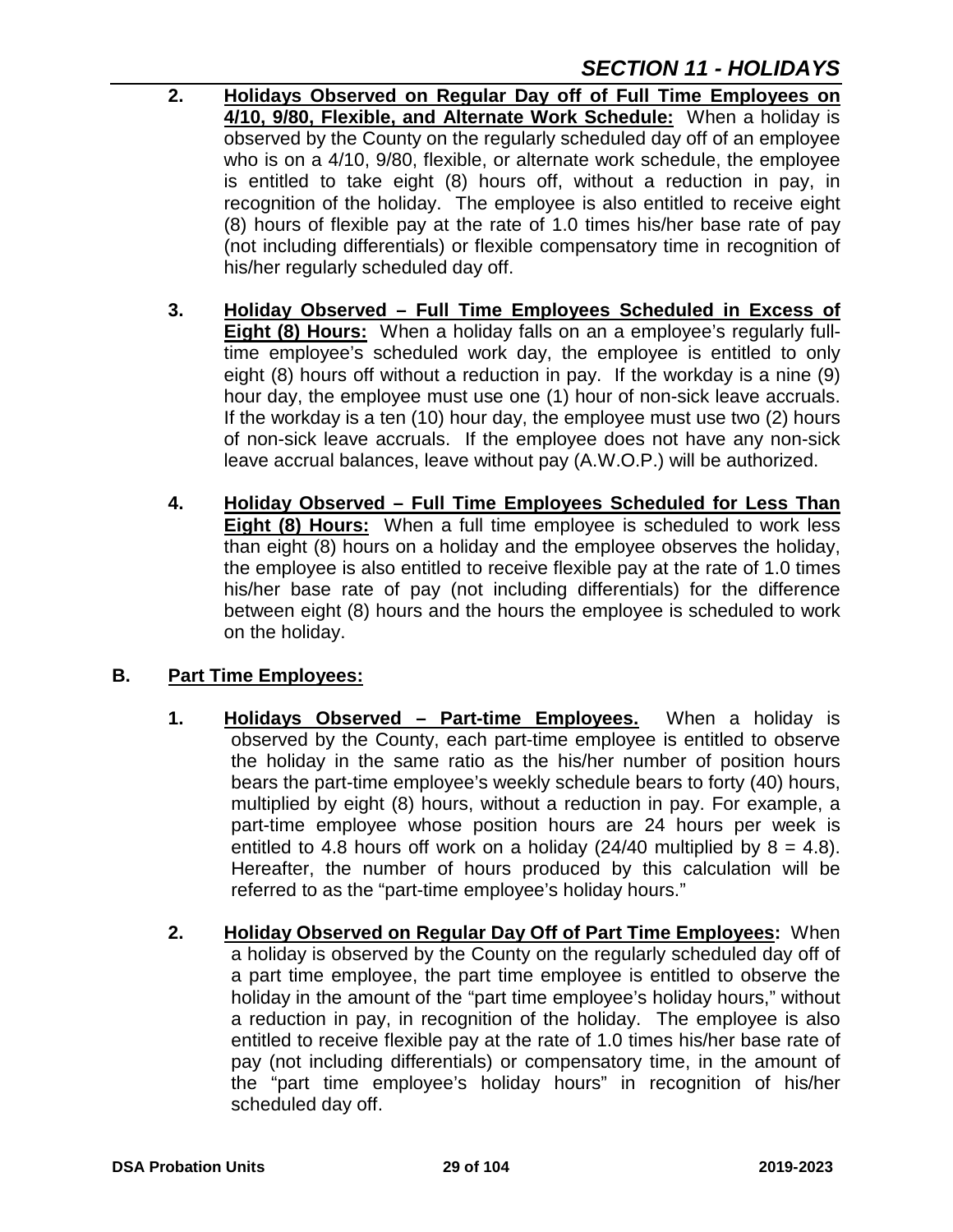- **3. Holiday Observed - Part Time Employees Scheduled to Work in Excess of "Part Time Employee's Holiday Hours":** When the number of hours in a part time employee's scheduled work day that falls on a holiday is more than the employee's "part time employee's holiday hours", the employee must use non-sick leave accruals for the difference between the employee's scheduled work hours and the employee's part time employee's holiday hours." If the employee does not have any non-sick leave accruals balances, leave without pay (AWOP) will be authorized.
- **4. Holiday Observed – Part Time Employees Scheduled to Work Less Than "Part Time Employee's Holiday Hours".** When the number of hours in a part time employee's schedule work day that fall on a holiday is less than the employee's "part time employee's holiday hours", the employee is also entitled to receive flexible pay at the rate of 1.0 times his/her rate of pay (not including differentials) for the difference between the employee's scheduled work hours and the employee's "part time employee's holiday hours."

# **11.3 Holiday is WORKED.**

#### **A. Full Time Employees:**

- **1. Holiday Falls on Regularly Scheduled Work Day of Full Time Employees on Regular, 4/10, 9/80, Flexible and Alternate Work Schedules:** When a full-time employee works on a holiday that falls on the employee's regularly scheduled work day, the employee is entitled to receive his/her regular salary. The employee is also entitled to receive holiday pay at the rate of one and one-half (1.5) times his/her base rate of pay (not including differentials) or holiday compensation time at the same rate, up to a maximum of eight (8) hours. This provision applies to regular, 4/10, 9/80, flexible and alternate work schedules.
- **2. Holiday Worked – Full Time Employee Scheduled less than Eight (8) Hours on Regularly Scheduled Work Day:** When a full time employee is scheduled to work less than eight (8) hours on a holiday (hereafter referred to as "full time employee short shift"), and the employee works that full time employee short shift, the employee is also entitled to receive flexible pay at the rate of 1.0 times his/her base rate of pay (not including differentials) or flexible compensatory time for the difference between eight (8) hours and the employee's scheduled full time employee short shift hours.

#### **3. Holiday Falls On Regularly Scheduled Day Off of Full-Time Employees on 4/10, 9/80, Flexible, and Alternate Work Schedules:**

**A.** When a full-time employee works on a holiday that falls on the employee's scheduled day off, the employee is entitled to receive his or her regular salary. The employee is also entitled to receive overtime pay at the rate of one and one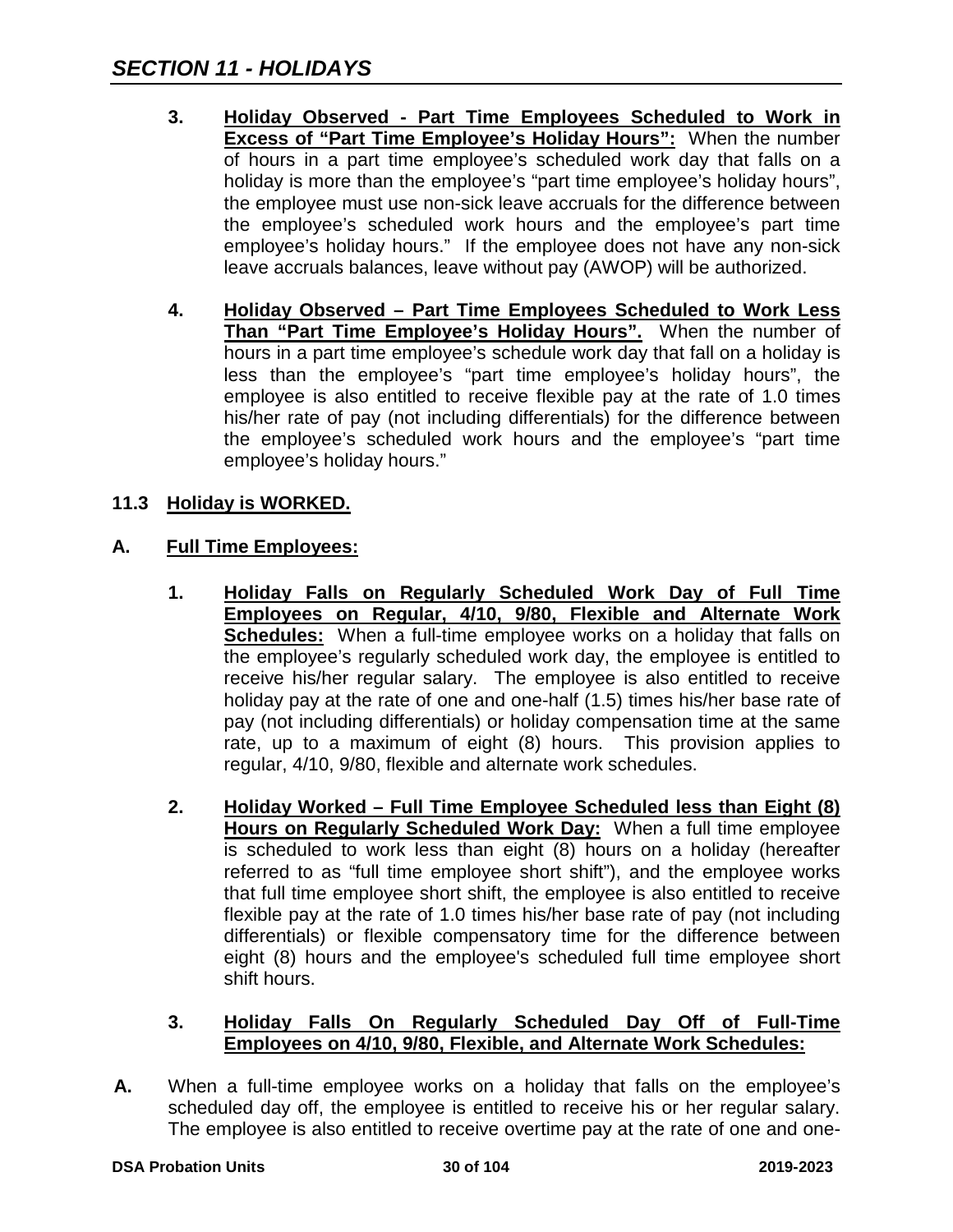half (1.5) times his/her base rate of pay (not including differentials) or compensation time at the same rate for all hours worked on the holiday. The employee is also entitled to receive eight (8) hours of flexible compensatory time or pay, at the rate of 1.0 times his/her base rate of pay, in recognition of his/her scheduled day off. This provision applies to employees on 4/10, 9/80, flexible, and alternate work schedules.

#### **B. Part Time Employees.**

- **1. Holiday Falls on Regularly Scheduled Work Day:** When a part time employee works on a holiday that falls on the employee's scheduled work day, the part time employee is entitled to receive his/her regular salary. The part time employee is also entitled to receive holiday pay at the rate of one and one half (1.5) times his/her base rate of pay (not including differentials) or holiday compensatory time for all hours worked on the holiday, up to a maximum of the "part time employee's holiday hours."
- **2. Holiday Worked-Part Time Employee Scheduled for Less Than "Part Time Employee's Holiday Hours" on Regularly Scheduled Work Day:** When a part time employee is scheduled to work less than the employee's "part time employee's holiday hours" on a holiday (hereafter referred to as "part time employee's short shift"), and the employee works that part time employee short shift, the employee is also entitled to receive flexible pay at the rate of 1.0 times his/her base rate of pay (not including differentials) or flexible compensatory time for the difference between the "part time employee's holiday hours" and the part time employee short shift hours.
- **3. Holiday Worked – Part Time Employee Scheduled to Work in Excess of "Part Time Employee's Holiday Hours" on Regularly Scheduled Work Day:** When a part time employee is scheduled to work more than his/her "part time employee's holiday hours" on a holiday (hereafter referred to as "part time employee long shift"), and the employee works more than the part time employee long shift hours, the employee is entitled to receive straight time pay at the rate of 1.0 times his/her base rate of pay (not including differentials) or compensatory time up to eight (8) hours. When a part-time employee works more than his/her part time employee long shift hours and beyond eight (8) hours, the part time employee is entitled to receive overtime pay at the rate of one and one half (1.5) times his/her base rate of pay (not including differentials) or compensatory time for all hours worked beyond the part time employee long shift hours that exceed eight (8) hours.
- **4. Holiday Falls on Regularly Scheduled Day Off of Part Time Employee:** When a part time employee works on a holiday that falls on the employee's regularly scheduled day off, the employee is entitled to receive his/her regular salary. The part time employee is also entitled to receive overtime pay at the rate of one and one half (1.5) times his/her base rate of pay (not including differentials) or compensatory time for all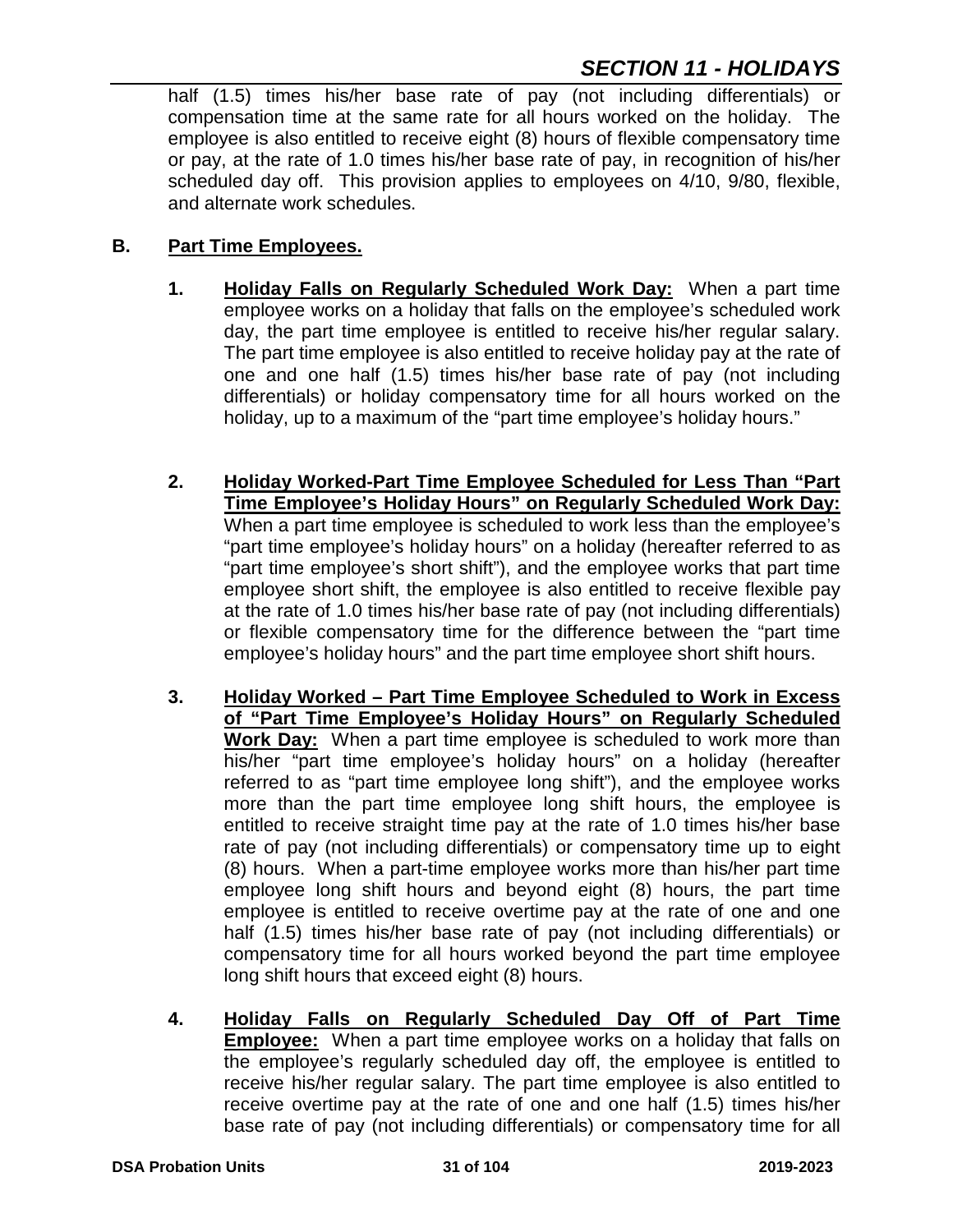hours worked on the holiday, up to a maximum of the amount of the "part time employee's holiday hours."

- **5. Holiday Worked – Regularly Scheduled Day off in Excess of "Part Time Employee's Holiday Hours:** If a part time employee works more than the "part time employee's holiday hours," the part time employee is also entitled to receive compensatory time or straight time pay at the rate of 1.0 times his/her base rate of pay (not including differentials) for all hours worked up to a maximum of eight (8) hours. If a part time employee works more than eight (8) hours on the holiday, the part time employee is entitled to receive overtime pay at the rate of one and one half (1.5) times his/her base rate of pay (not including differentials) or compensatory time for all hours worked beyond eight (8) hours. The part time employee is also entitled to receive flexible pay at the rate of 1.0 times his/her base rate of pay (not including differentials) multiplied by the amount of the "part time employee's holiday hours" or flexible compensatory time in recognition of his/her scheduled day off.
- **6. Holiday Worked – Regularly Scheduled Day Off Less Than "Part Time Employee's Holiday Hours".** If a part time employee works a part time employee short shift on his/her regularly scheduled day off, the employee is also entitled to receive flexible pay at the rate of 1.0 times his/her base rate of pay (not including differentials) or flexible compensatory time for the difference between the part time employee's short shift hours and the "part time employee's holiday hours."

# **11.4 Holiday and Compensatory Time Provisions.**

- **A. Maximum Accruals of Holiday Comp Time.** Holiday compensatory time may not be accumulated in excess of two hundred eighty-eight (288) hours. After two hundred eighty eight (288) hours are accrued by an employee, the employee will receive holiday pay at the rate of one and one-half (1.5) times his/her base rate of pay. Holiday compensation time may be taken at those dates and times determined by mutual agreement of the employee and the Department Head or designee.
- **B. Pay Off of Holiday Comp Time.** Holiday compensatory time will be paid off only upon a change in status. A change in status includes separation, transfer to another department, reassignment to a permanent intermittent position, or transfer, assignment, or promotion or demotion into a position that is not eligible for holiday compensatory time.
- **C. Maximum Accruals of Flexible Compensatory Time.** Flexible compensatory time may not be accumulated in excess of two hundred eighty-eight (288) hours. After two hundred eighty-eight (288) hours are accrued by an employee, the employee will receive flexible pay at the rate of one (1.0) times his/her base rate of pay. Flexible compensatory time may be taken on those dates and times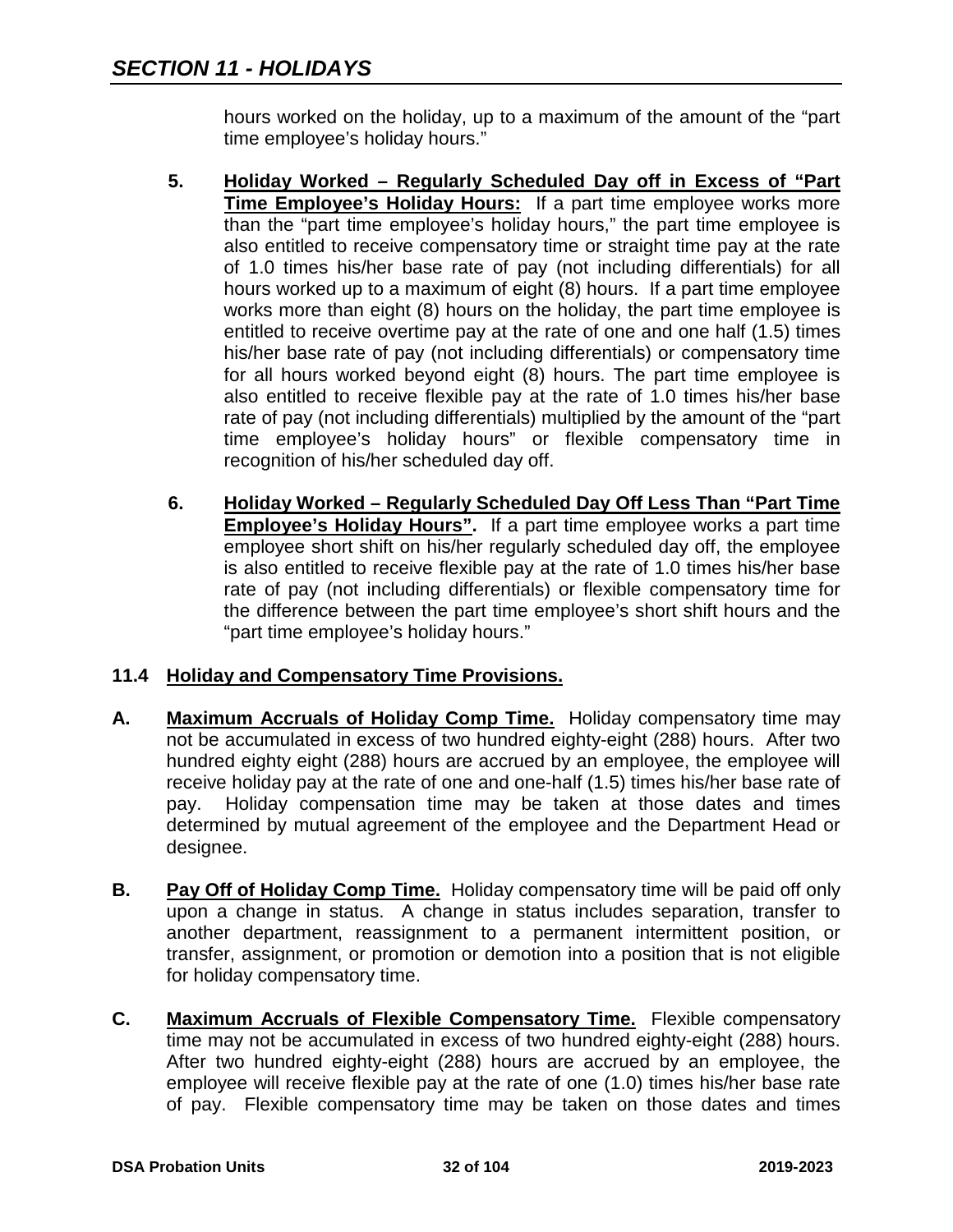determined by mutual agreement of the employee and the Department Head or designee.

- **D.** Payoff of Flexible Comp Time. Flexible compensatory time will be paid off only upon a change in status. A change in status includes transfer to another department, reassignment to a permanent-intermittent position, or transfer, assignment, or promotion or demotion into a position that is not eligible for flexible compensatory time.
- **E.** Employees who elect to receive flexible compensatory time or holiday compensatory time credit must agree for a full fiscal year (July 1 through June 30). The employee must notify their departmental payroll staff of any change in the election by May 31 of each year.
- **11.5 Permanent Intermittent Employees.** Permanent-Intermittent employees who work on a holiday are entitled to receive overtime pay at the rate of one and one half (1.5) times his/her base rate of pay (not including differentials) for a maximum of eight (8) hours worked on the holiday.

**11.6 Holiday Worked by Temporary Employee.** A temporary employee in the job classification of Juvenile Institution Officer I, II, or III who has completed 2080 hours of employment is eligible to receive overtime pay at the rate of one and one-half (1.5) times his/her base rate of pay (not including differentials) for all hours worked on the holiday, up to a maximum of eight (8) hours.

#### **11.7 Holidays for Full-Time Employees who Work in Twenty-Four (24) Hour Facilities and Who do Not Accrue Two (2) Hours per Month of Personal Holiday Credit.**

- **A.** All of the provisions of section 11 apply to all the full-time employees who work in twenty-four (24) hour facilities and who do not accrue two (2) hours per month of personal holiday credit.
- **B.** When a holiday falls on the regularly scheduled day off of a full-time employee who works in a twenty-four (24) hour facility and who does not accrue two (2) hours per month of personal holiday credit, the employee's regularly scheduled day off moves to the employee's next scheduled work day.
	- 1. **Employee Works on his/her Next Scheduled Work Day Following the Holiday:** When a full-time employee works on his or her next scheduled work day following the holiday, the employee is entitled to receive his/her regular salary. The employee is also entitled to receive, for a maximum of eight (8) hours, overtime pay at the rate of one and one-half (1.5) times his/her base rate of pay (not including differentials) or compensation time at the same rate.
	- 2. **Employee does NOT work on his/her Next Scheduled Work Day Following the Holiday.** When a full time employee does NOT work on his/her next scheduled work day following the holiday, the employee is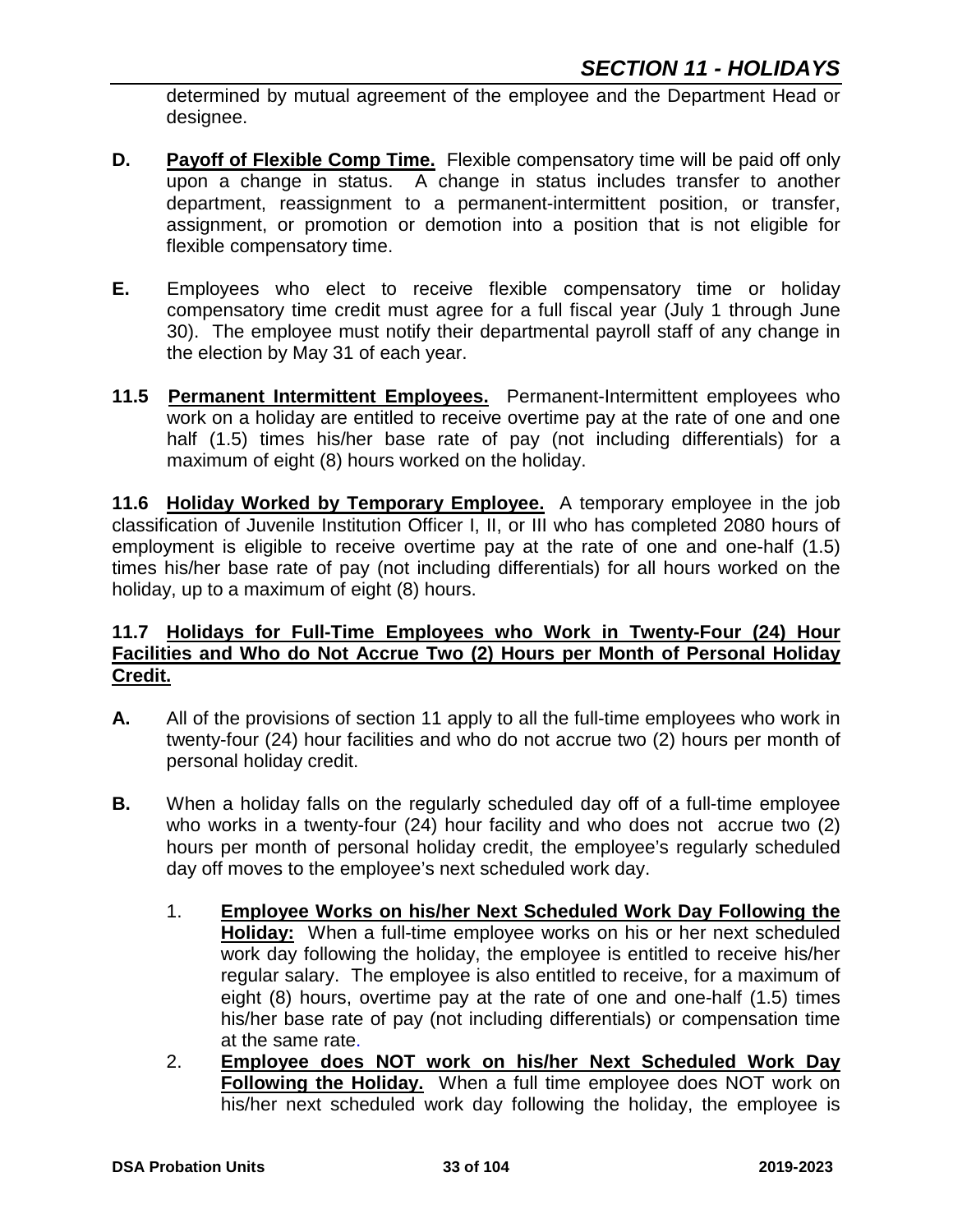entitled to the day off, without a reduction in pay, in recognition of his/her regularly scheduled day off.

3. The County retains the right to decide when an employee will work or not work the next scheduled work day following a holiday.

# **SECTION 12 - VACATION LEAVE**

**12.1 Vacation Allowance.** Employees in permanent positions are entitled to vacation with pay. Accrual is based upon straight time hours of working time per calendar month of service and begins on the date of appointment to a permanent position. Increased accruals begin on the first of the month following the month in which the employee qualifies. Accrual for portions of a month shall be in minimum amounts of one (1) hour calculated on the same basis as for partial month compensation pursuant to Section 5.8 (Salary Reallocation and Salary Reallocation) of this MOU. Vacation credits may be taken in one (1) minute increments but may not be taken during the first six (6) months of employment (not necessarily synonymous with probationary status) except where sick leave has been exhausted; and none shall be allowed in excess of actual accrual at the time vacation is taken.

**12.2 Vacation Leave on Reemployment From a Layoff List.** Employees with six (6) months or more service in a permanent position prior to their layoff who are employed from a layoff list, shall be considered as having completed six months tenure in a permanent position for the purpose of vacation leave. The appointing authority or designee will advise the Auditor- Controller's Payroll Unit in each case where such vacation is authorized so that appropriate payroll system override actions can be taken.

#### **12.3 Vacation Accrual Rates.**

A. Accrual Rates of Maximum Accumulation. The rates at which vacation credits accrue, and the maximum accumulation thereof, are as follows:

| Length of Service   | Monthly<br>Accrual<br><b>Hours</b> | Maximum<br>Cumulative<br><b>Hours</b> |
|---------------------|------------------------------------|---------------------------------------|
| Under 5 years       | $6 - 2/3$                          | 160                                   |
| 5 through 10 years  | 10                                 | 240                                   |
| 11 years            | $10 - 2/3$                         | 256                                   |
| 12 years            | $11 - 1/3$                         | 272                                   |
| 13 years            | 12                                 | 288                                   |
| 14 years            | $12 - 2/3$                         | 304                                   |
| 15 through 19 years | $13 - 1/3$                         | 320                                   |
| 20 through 24 years | $16 - 2/3$                         | 400                                   |
| 25 through 29 years | 20                                 | 480                                   |
| 30 years and up     | $23 - 1/3$                         | 560                                   |
|                     |                                    |                                       |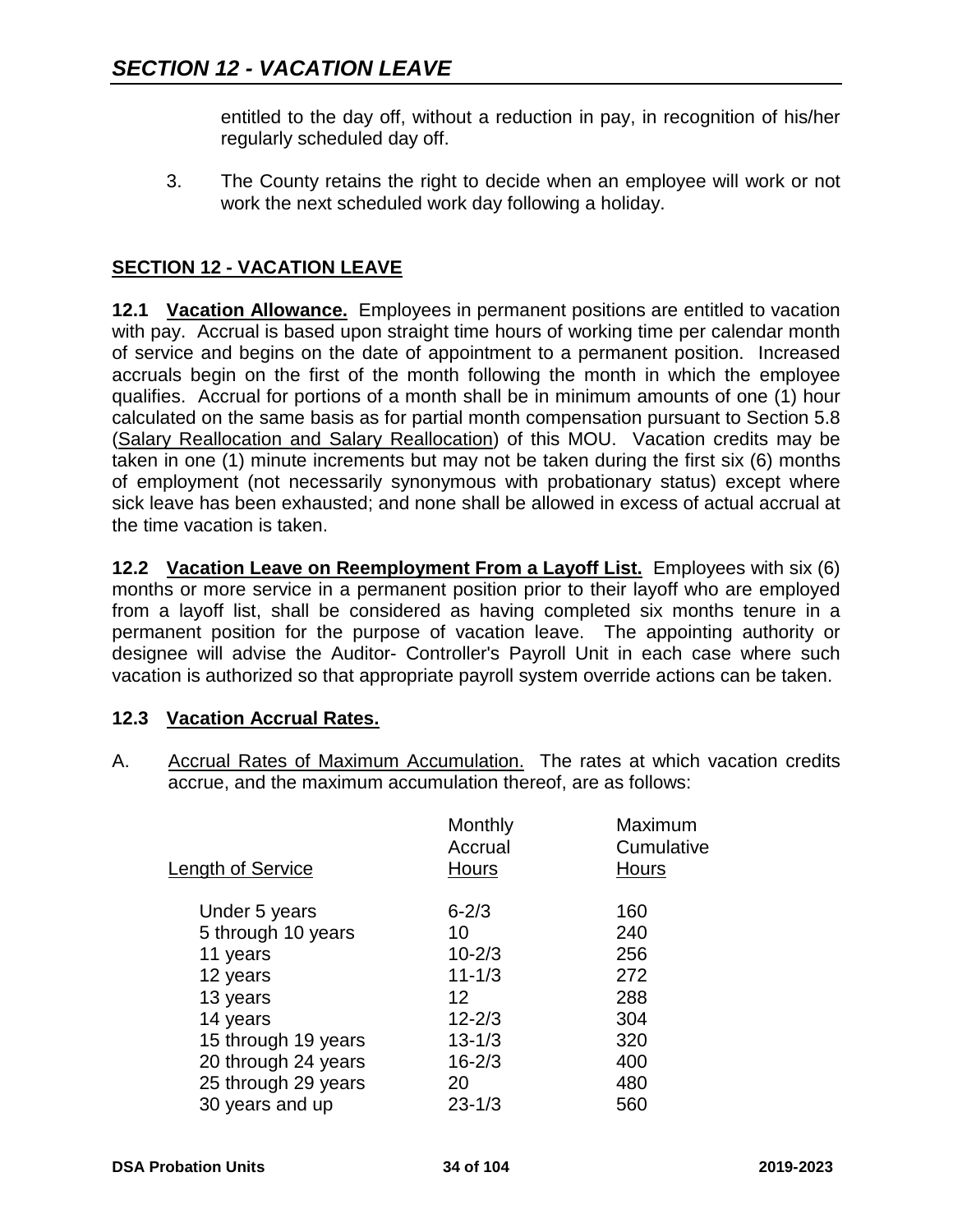# *SECTION 13 - SICK LEAVE*

**B. Service Award Date Defined.** An employee's Service Award Date is the first day of his/her temporary, provisional, or permanent appointment to a position in the County. If an employee is first appointed to a temporary or provisional position and then later appointed to a permanent position, the Service Award Date for that employee is the date of the first day of the temporary or provisional appointment.

#### *Example One:*

- 1. The employee's Service Award Date is January 1, 1988;
- 2. The employee reached twenty (20) years of service on January 1, 2008;
- 3. February 1, 2008 is the date on which the employee is eligible to begin accruing 16.66 hours of vacation time each month.
- 4. The increased vacation hours will appear on the employee's March 10, 2008 pay warrant.

#### *Example Two:*

- 1. An employee's Service Award Date is February 24, 1987
- 2. The employee reached twenty (20) years of service on February 24, 2007;
- 3. March 1, 2007 is the date on which the employee is eligible to begin accruing 16.66 hours of vacation time each month.
- 4. The increased vacation hours will appear on the employee's April 10, 2007 pay warrant.

**12.4 Accrual During Leave Without Pay.** No employee who has been granted a leave without pay or unpaid military leave shall accrue any vacation credit during the time of such leave, nor shall an employee who is absent without pay accrue vacation credit during the absence.

**12.5 Vacation Allowance for Separated Employees.** On separation from County service, an employee shall be paid for any unused vacation credits at the employee's then current pay rate.

**12.6 Vacation Preference.** Use of vacation accruals is by mutual agreement between the employee and the supervisor and preference of vacation shall be given to employees according to their seniority in their department as reasonably as possible unless otherwise provided in the supplemental sections of this Memorandum of Understanding.

#### **SECTION 13 - SICK LEAVE**

**13.1 Purpose of Sick Leave.** The primary purpose of paid sick leave is to ensure employees against loss of pay for temporary absences from work due to illness or injury. It is a benefit extended by the County and may be used only as authorized; it is not paid time off which employees may use for personal activities.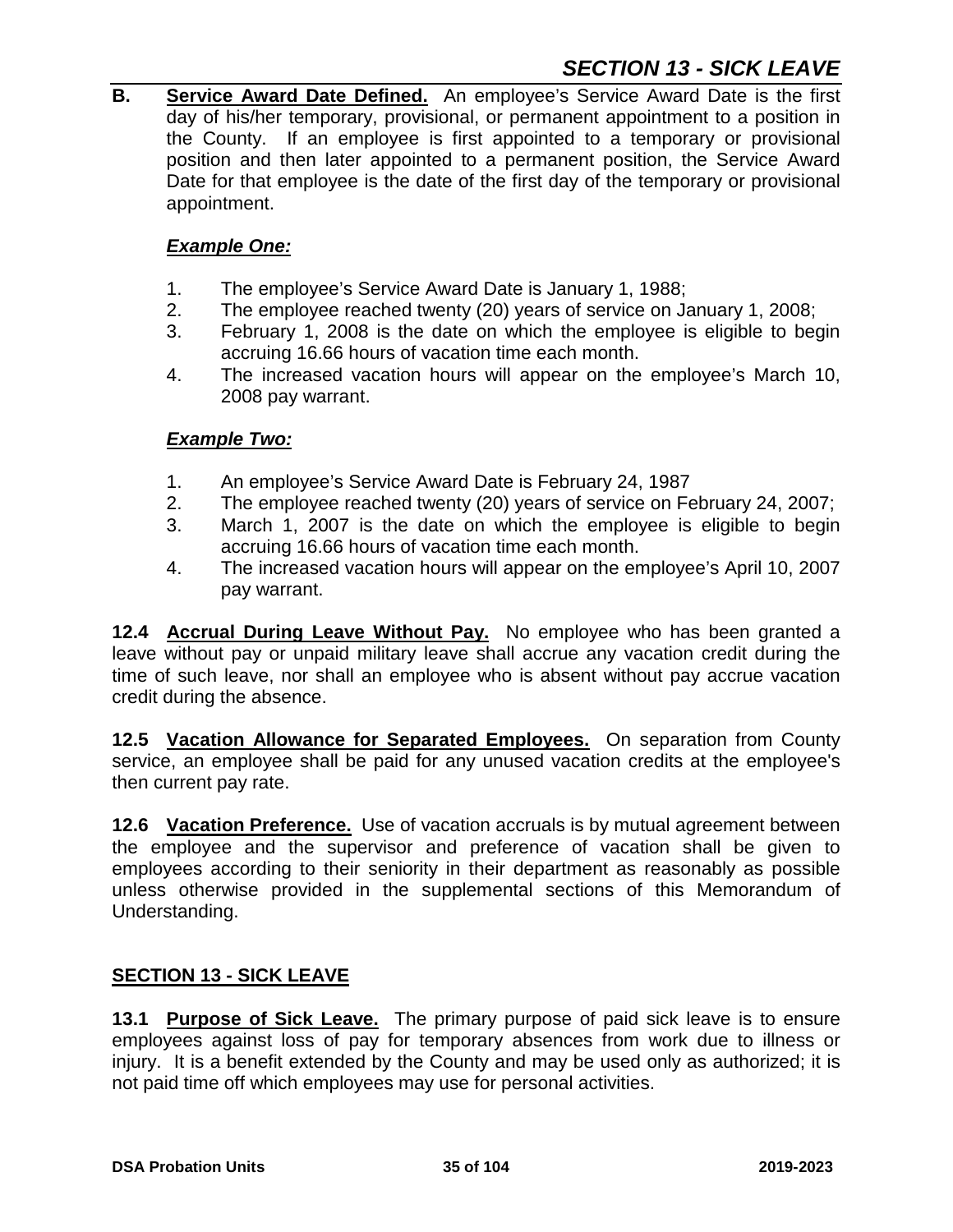**13.2 Credits to and Charges Against Sick Leave.** Sick leave credits accrue at the rate of eight (8) working hours credit for each completed month of service, as prescribed by County Salary Regulations and this Memorandum of Understanding. Employees who work a portion of a month are entitled to a pro rata share of the monthly sick leave credit computed on the same basis as is partial month compensation. Credits to and charges against sick leave are made in minimum amounts of one (1) minute increments. Unused sick leave credits accumulate from year to year. When an employee is separated other than through retirement, accumulated sick leave credits shall be canceled, unless the separation results from layoff, in which case the accumulated credits shall be restored if reemployed in a permanent position within the period of layoff eligibility. As of the date of retirement, an employee's accumulated sick leave is converted to retirement on the basis of one day of retirement service credit for each day of accumulated sick leave credit.

# **13.3 Policies Governing the Use of Paid Sick Leave.**

- **A.** As indicated above, the primary purpose of paid sick leave is to ensure employees against loss of pay for temporary absences from work due to illness or injury. The following definitions apply:
	- 1. "Immediate Family" means and includes only the spouse, son, stepson, daughter, stepdaughter, father, stepfather, mother, stepmother, brother, sister, grandparent, grandchild, niece, nephew, father-in-law, mother-inlaw, daughter-in-law, son-in-law, brother-in-law, sister-in-law, foster children, aunt, uncle, cousin, stepbrother, stepsister, or domestic partner of an employee and/or includes any other person for whom the employee is the legal guardian or conservator, or any person who is claimed as a "dependent" for IRS reporting purposes by the employee.
	- 2. "Employee" means any person employed by Contra Costa County in an allocated position in the County service.
	- 3. "Paid Sick Leave Credits" means those sick leave credits provided for by County Salary Regulations and this Memorandum of Understanding.
	- 4. "Condition/Reason". With respect to necessary verbal contacts and confirmations which occur between the department and the employee when sick leave is requested or verified, a brief statement in non-technical terms from the employee regarding inability to work due to injury or illness is sufficient.
- B. Accumulated paid sick leave credits may be used, subject to appointing authority approval, by an employee in pay status, but only in the following instances:
	- 1. Temporary Illness or Injury of an Employee. Paid sick leave credits may be used when the employee is off work because of a temporary illness or injury.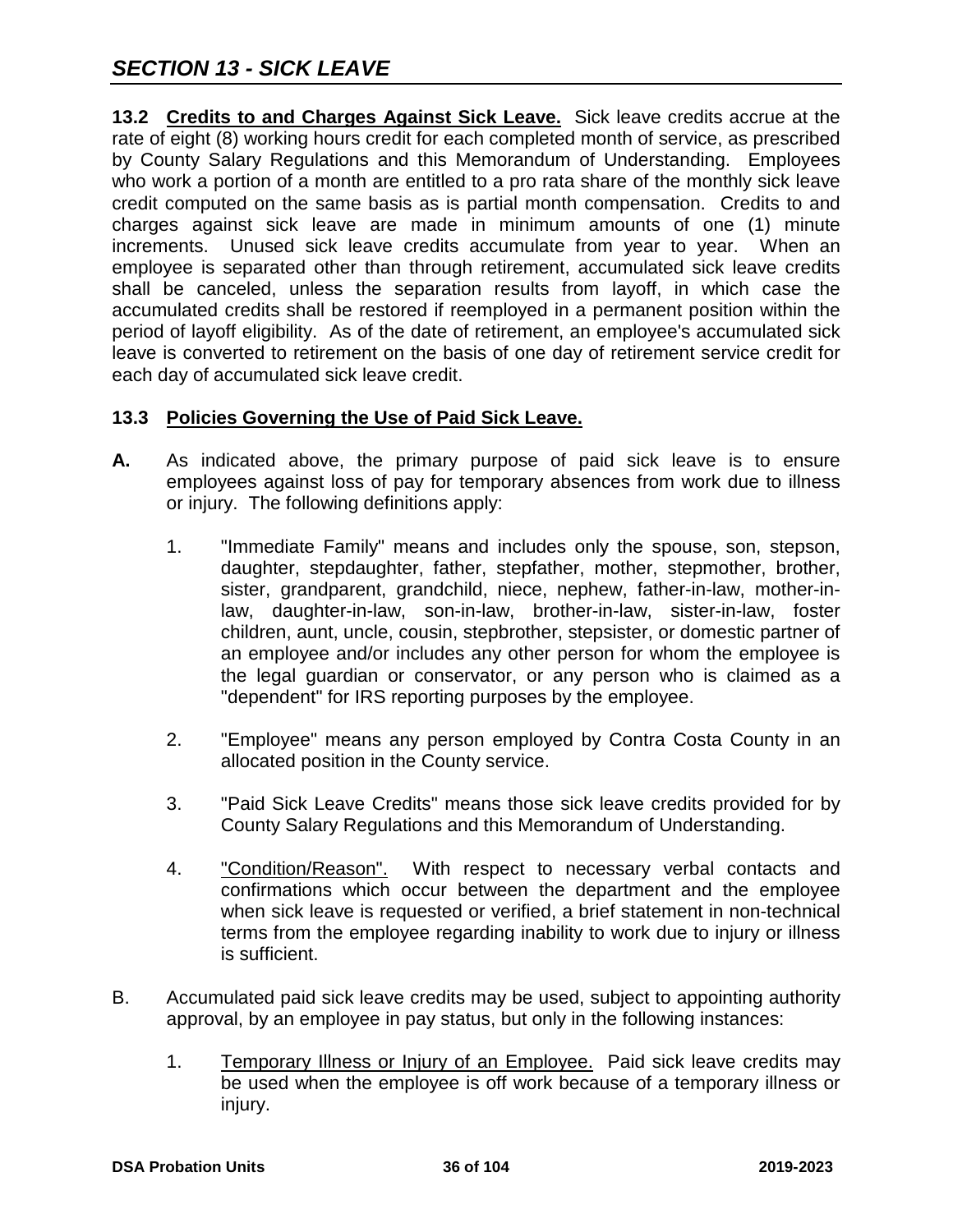# *SECTION 13 - SICK LEAVE*

- 2. Permanent Disability Sick Leave. Permanent disability means the employee suffers from a disabling physical injury or illness and is thereby prevented from engaging in any County occupation for which the employee is qualified by reason of education, training or experience. Sick leave may be used by permanently disabled employees until all accruals of the employee have been exhausted or until the employee is retired by the Retirement Board, subject to the following conditions:
	- a. An application for retirement due to disability has been filed with the Retirement Board.
	- b. Satisfactory medical evidence of such disability is received by the appointing authority within 30 days of the start of use of sick leave for permanent disability.
	- c. The appointing authority may review medical evidence and order further examination as deemed necessary, and may terminate use of sick leave when such further examination demonstrates that the employee is not disabled, or when the appointing authority determines that the medical evidence submitted by the employee is insufficient, or where the above conditions have not been met.
- 3. Communicable Disease. An employee may use paid sick leave credits when under a physician's order to remain secluded due to exposure to a communicable disease.
- 4. Sick Leave Utilization for Pregnancy Disability. Employees whose disability is caused or contributed to by pregnancy, miscarriage, abortion, childbirth, or recovery there from, shall be allowed to utilize sick leave credit to the maximum accrued by such employee during the period of such disability under the conditions set forth below:
	- a. Application for such leave must be made by the employee to the appointing authority accompanied by a written statement of disability from the employee's attending physician. The statement must address itself to the employee's general physical condition having considered the nature of the work performed by the employee, and it must indicate the date of the commencement of the disability as well as the date the physician anticipates the disability to terminate.
	- b. If an employee does not apply for leave and the appointing authority believes that the employee is not able to properly perform her work or that her general health is impaired due to disability caused or contributed to by pregnancy, miscarriage, abortion, childbirth or recovery there from the employee shall be required to undergo a physical examination by a physician selected by the County. Should the medical report so recommend, a mandatory leave shall be imposed upon the employee for the duration of the disability.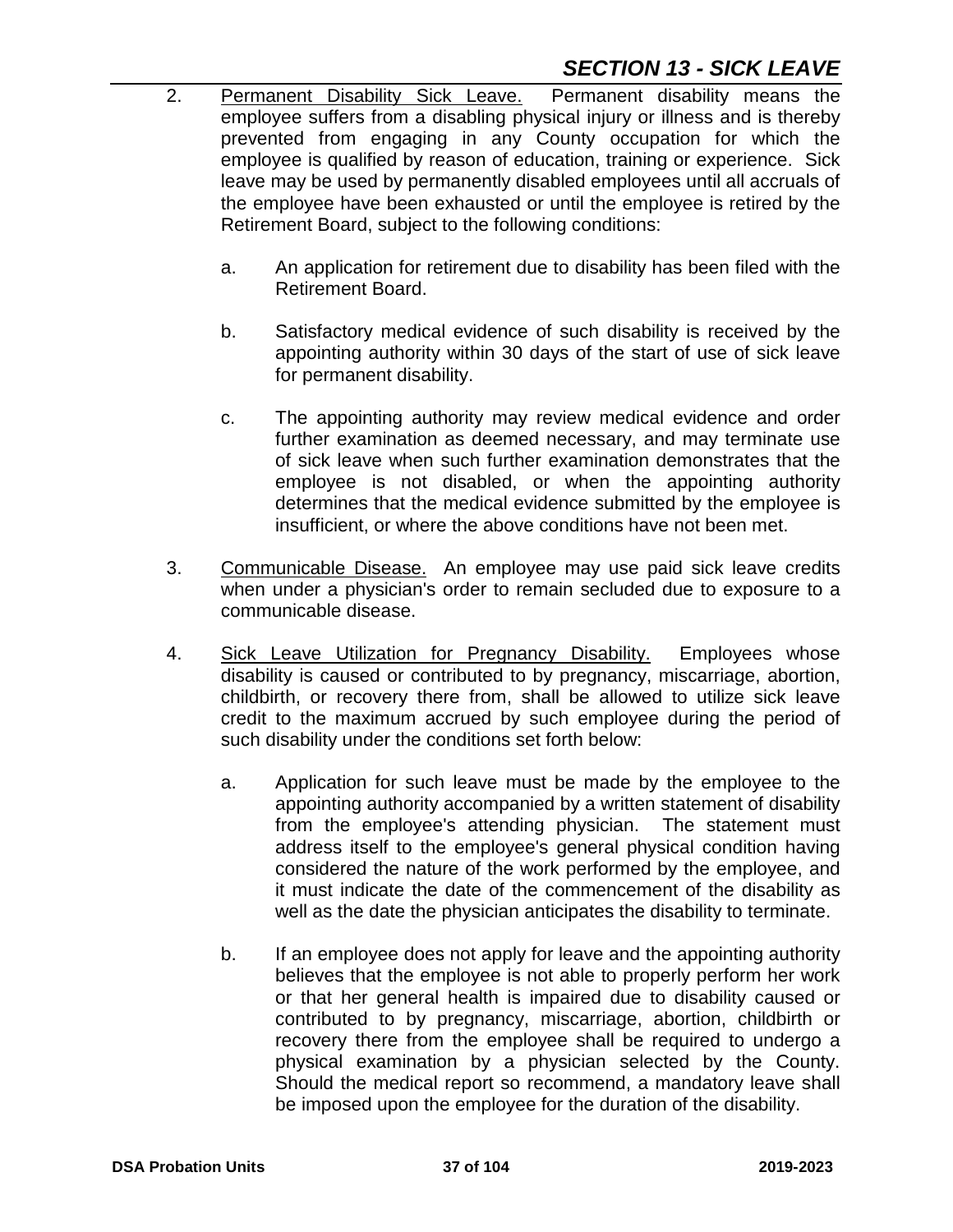- c. If all accrued sick leave has been utilized by the employee, the employee shall be considered on leave without pay.
- 5. Medical and Dental Appointments. An employee may use paid sick leave credits:
	- a. For working time used in keeping medical and dental appointments for the employee's own care; and
	- b. For working time used by an employee for pre-scheduled medical and dental appointments for an immediate family member.
- 6. Emergency Care of Family. An employee may use paid sick leave credits for working time used in cases of illness or injury to an immediate family member.
- 7. Death of Family Member. An employee may use paid sick leave credits for working time used because of a death in the employee's immediate family or of the employee's domestic partner, but this shall not exceed three (3) working days, plus up to two (2) days of work time for necessary travel. Use of additional accruals including sick leave when appropriate may be authorized in conjunction with the bereavement leave at the discretion of the appointing authority.
- 8. Legal Adoption of a Child. Paid sick leave credits may be used by an employee upon adoption of the child.
- 9. Baby/Child Bonding. Upon the birth or adoption of a child, an employee eligible for baby-bonding leave pursuant to the California Family Rights Act may use sick leave credits for such baby-bonding leave.
- 10. Accumulated paid sick leave credits may not be used in the following situations:
	- a. Vacation. Paid sick leave credits may not be used for an employee's illness or injury which occurs while he/she is on vacation but the County Administrator may authorize it when extenuating circumstances exist and the appointing authority approves.
	- b. Not in Pay Status. Paid sick leave credits may not be used when the employee would otherwise be eligible to use paid sick leave credits but is not in pay status.

**13.4 Administration of Sick Leave.** The proper administration of sick leave is a responsibility of the employee and the department head. Unless otherwise provided in the supplemental sections of this MOU, the following procedures apply:

A. Employee Responsibilities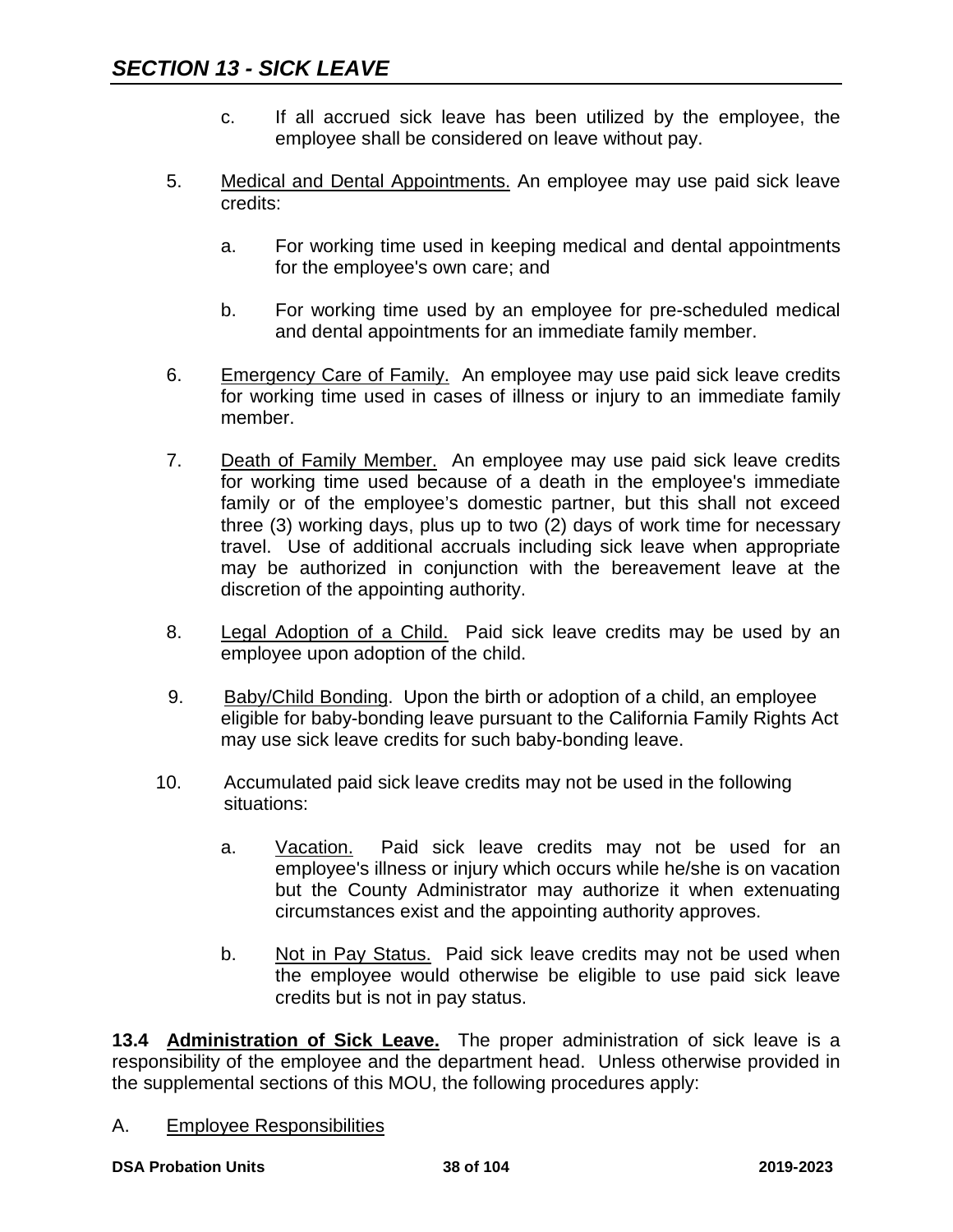- 1. Employees are responsible for notifying their department of an absence prior to the commencement of their work shift or as soon thereafter as possible. Notification shall include the reason and possible duration of the absence.
- 2. Employees are responsible for keeping their department informed on a continuing basis of their condition and probable date of return to work.
- 3. Employees are responsible for obtaining advance approval from their supervisor for the scheduled time of pre-arranged personal or family medical and dental appointment.
- 4. Employees are encouraged to keep the department advised of (1) a current telephone number to which sick leave related inquiries may be directed, and (2) any condition(s) and/or restriction(s) that may reasonably be imposed regarding specific locations and/or persons the department may contact to verify the employee's sick leave.
- B. Department Responsibilities. The use of sick leave may properly be denied if these procedures are not followed. Abuse of sick leave on the part of the employee is cause for disciplinary action. Departmental approval of sick leave is a certification of the legitimacy of the sick leave claim. The department head or designee may make reasonable inquiries about employee absences. The department may require medical verification for an absence of three (3) or more working days. The department may also require medical verification for absences of less than three (3) working days for probable cause if the employee had been notified in advance in writing that such verification was necessary. Inquiries may be made in the following ways:
	- 1. Calling the employee's residence telephone number or other contact telephone number provided by the employee if telephone notification was not made in accordance with departmental sick leave call-in guidelines. These inquiries shall be subject to any restrictions imposed by the employee under subsection 13.4 (Administration of Sick Leave) paragraph A.
	- 2. Obtaining the employee's signature on the Absence/Overtime Record, or on another form established for that purpose, as employee certification of the legitimacy of the claim.
	- 3. Obtaining the employee's written statement of explanation regarding the sick leave claim.
	- 4. Requiring the employee to obtain a physician's certificate or verification of the employee's illness, date(s) the employee was incapacitated, and the employee's ability to return to work, as specified above.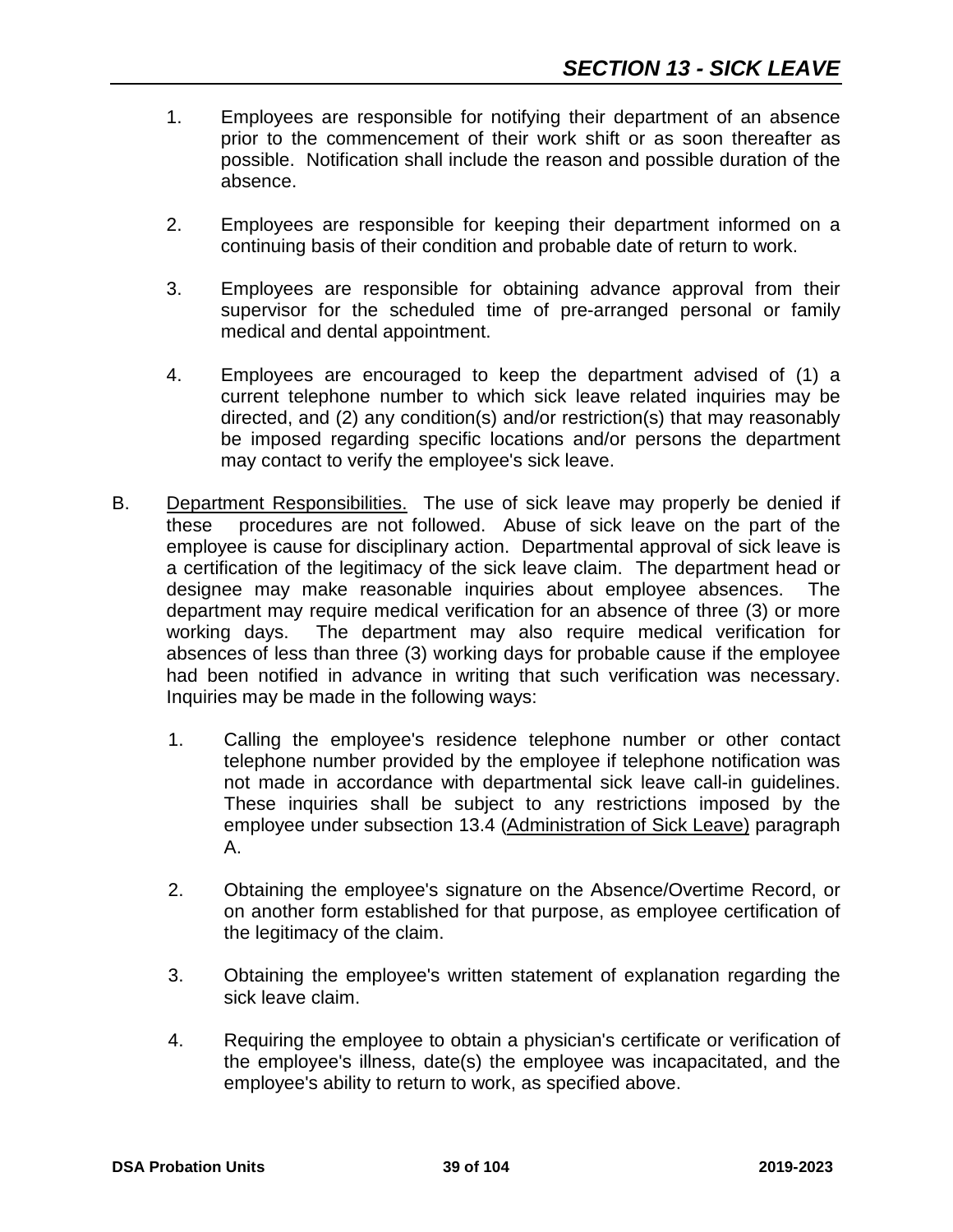5. In absences of an extended nature, requiring the employee to obtain from their physician a statement of progress and anticipated date on which the employee will be able to return to work, as specified above. Department heads are responsible for establishing timekeeping procedures which will insure the submission of a time card covering each employee absence and for operating their respective offices in accordance with these policies and with clarifying regulations issued by the Office of the County Administrator. To help assure uniform policy application, the Director of Human Resources or designated management staff of the County Human Resources Department should be contacted with respect to sick leave determinations about which the department is in doubt.

# **13.5 Disability.**

- A. An employee physically or mentally incapacitated for the performance of duty is subject to dismissal, suspension or demotion, subject to the County Employees Retirement Law of 1937. An appointing authority after giving notice may place an employee on leave if the appointing authority has filed an application for disability retirement for the employee, or whom the appointing authority believes to be temporarily or permanently physically or mentally incapacitated for the performance of the employee's duties.
- B. An appointing authority who has reasonable cause to believe that there are physical or mental health conditions present in an employee which endanger the health or safety of the employee, other employees, or the public, or which impair the employee's performance of duty, may order the employee to undergo at County expense and on the employees paid time a physical, medical examination by a licensed physician and/or a psychiatric examination by a licensed physician or psychologist, and receive a report of the findings on such examination. If the examining physician or psychologist recommends that treatment for physical or mental health problems, including leave, are in the best interests of the employee or the County in relation to the employee overcoming any disability and/or performing his or her duties the appointing authority may direct the employee to take such leave and/or undergo such treatment.
- C. Leave due to temporary or permanent disability shall be without prejudice to the employee's right to use sick leave, vacation, or any other benefit to which the employee is entitled other than regular salary. The Director of Human Resources may order lost pay restored for good cause and subject to the employee's duty to mitigate damages.
- D. Before an employee returns to work from any absence for illness or injury, other leave of absence or disability leave, exceeding two weeks in duration, the appointing authority may order the employee to undergo at County expense a physical, medical, and/or psychiatric examination by a licensed physician, and may consider a report of the findings on such examination. If the report shows that such employee is physically or mentally incapacitated for the performance of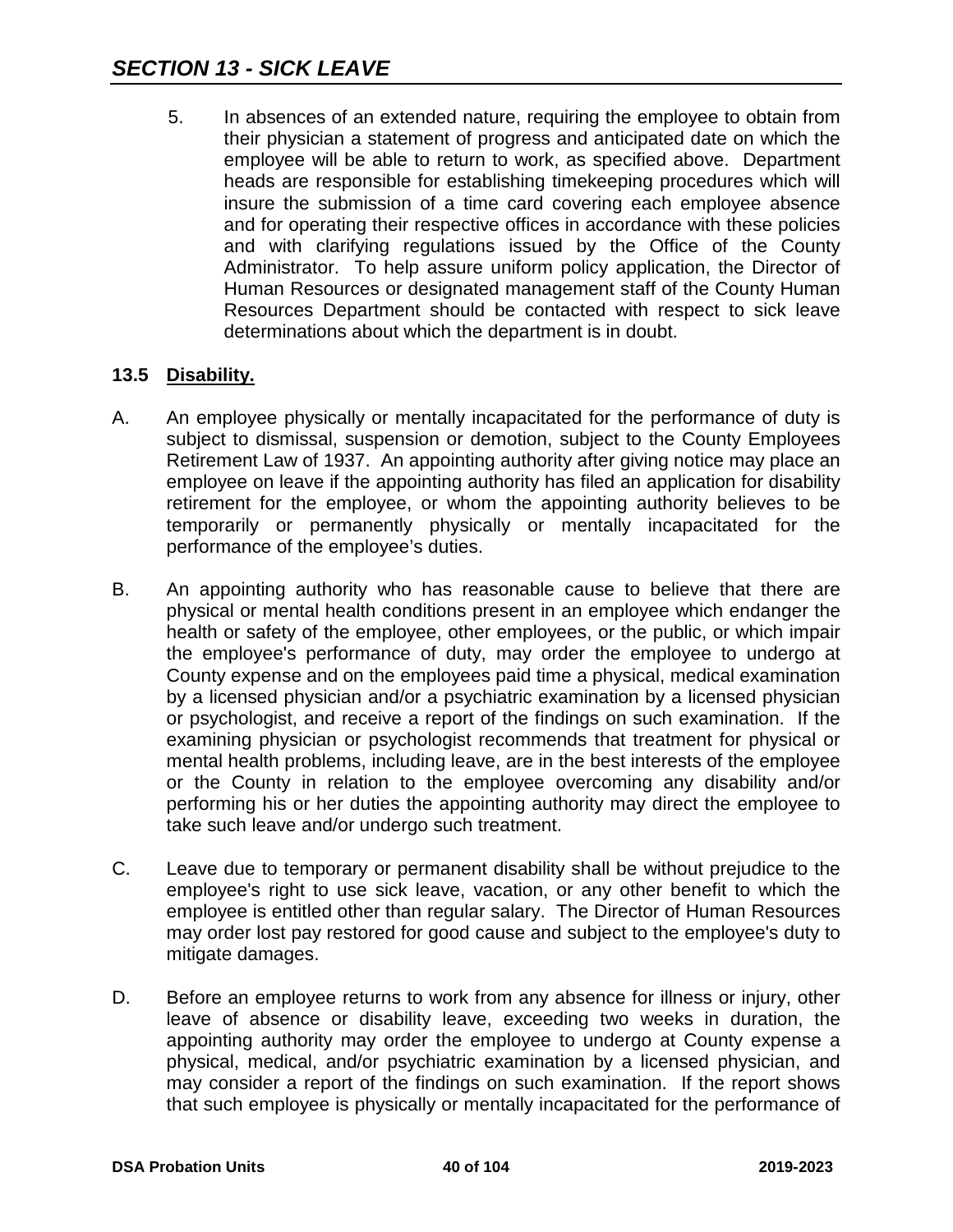duty, the appointing authority may take such action as he/she deems necessary in accordance with appropriate provisions of this MOU.

- E. Before an employee is placed on an unpaid leave of absence or suspended because of physical or mental incapacity under subsection 13.5 (Disability) paragraphs (A) or (B), the employee shall be given notice of the proposed leave of absence or suspension by letter or memorandum, delivered personally or by certified mail, containing the following:
	- 1. A statement of the leave of absence or suspension proposed.
	- 2. The proposed dates or duration of the leave or suspension which may be indeterminate until a certain physical or mental health condition has been attained by the employee.
	- 3. A statement of the basis upon which the action is being taken.
	- 4. A statement that the employee may review the materials upon which the action is taken.
	- 5. A statement that the employee has until a specified date (not less than seven (7) work days from personal delivery or mailing of the notice) to respond to the appointing authority orally or in writing.
- F. Pending response to the notice the appointing authority for cause specified in writing may place the employee on a temporary leave of absence with pay.
- G. The employee to whom the notice has been delivered or mailed shall have seven (7) work days to respond to the appointing authority either orally or in writing before the proposed action may be taken.
- H. After having complied with the notice requirements above, the appointing authority may order the leave of absence or suspension in writing stating specifically the basis upon which the action is being taken, delivering the order to the employee either personally or by mail, effective either upon personal delivery or deposit in the US Postal Service.
- I. An employee who is placed on leave or suspended under this section may, within ten (10) calendar days after personal delivery or mailing to the employee of the order, appeal the order in writing through the Director of Human Resources to the Merit Board. Alternatively, the employee may file a written election with the Director of Human Resources waiving the employee's right to appeal to the Merit Board in favor of appeal to a Disability Review Arbitrator.
- J. In the event of an appeal either to the Merit Board or the Disability Review Arbitrator, the employee has the burden of proof to show that either:
	- 1. The physical or mental health condition cited by the appointing authority does not exist, or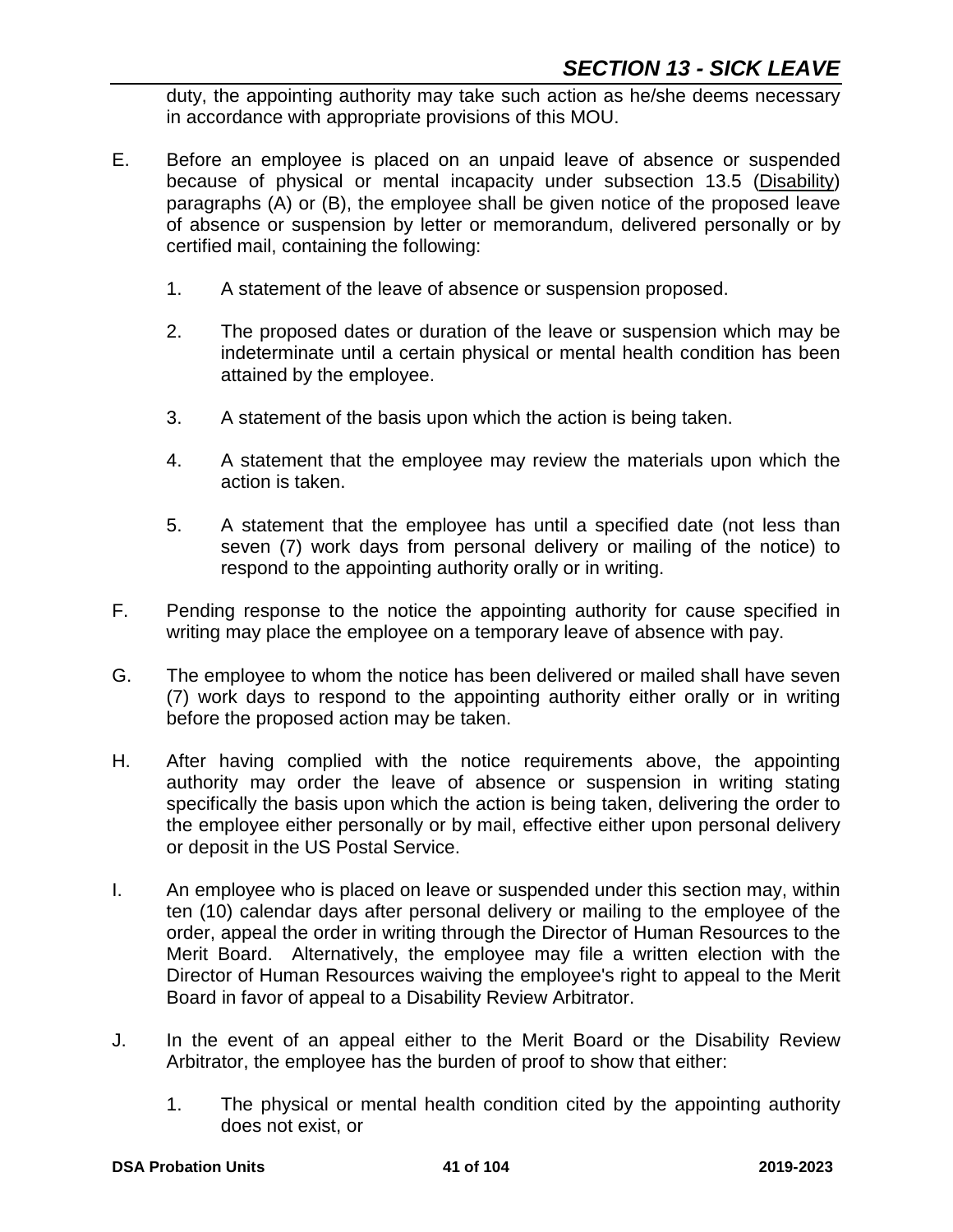- 2. The physical or mental health condition does exist, but it is not sufficient to prevent, preclude, or impair the employee's performance of duty, or is not sufficient to endanger the health or safety of the employee, other employees, or the public.
- K. If the appeal is to the Merit Board, the order and appeal shall be transmitted by the Director of Human Resources to the Merit Board for hearing under the Merit Board's Procedures, Section 1114-1128 inclusive. Medical reports submitted in evidence in such hearings shall remain confidential information and shall not be a part of the public record.
- L. If the appeal is to a Disability Review Arbitrator, the employee (and his representative) will meet with the County's representative to mutually select the Disability Review Arbitrator, who may be a de facto arbitrator, or a physician, or a rehabilitation specialist, or some other recognized specialist mutually selected by the parties. The arbitrator's fees and expenses shall be paid one-half by the County and one-half by the employee or the employee's Association. The arbitrator shall hear and review the evidence. The decision of the Disability Review Arbitrator shall be binding on both the County and the employee. The scope of the arbitrator's review shall be as follows:
	- 1. The arbitrator may affirm, modify or revoke the leave of absence or suspension.
	- 2. The arbitrator may make his decision based only on evidence submitted by the County and the employee.
	- 3. The arbitrator may order back pay or paid sick leave credits for any period of leave of absence or suspension if the leave or suspension is found not to be sustainable, subject to the employee's duty to mitigate damages.

# **13.6 Workers' Compensation.**

- A. Not Covered by Labor Code Section 4850. This subsection 13.6.A (Worker's Compensation) applies only to those on-the-job injuries or illnesses sustained by employees who are not covered for such injury or illness under Labor Code Section 4850:
	- 1. Benefit Level. A permanent employee shall continue to receive the appropriate percent of regular monthly salary for all accepted claims filed before January 1, 2000, during any period of compensable temporary disability absence not to exceed one year. For all accepted claims filed with the County on or after January 1, 2000, the percentage of pay for employees entitled to Workers' Compensation shall be decreased from 87% to 86%. For all accepted claims filed with the County on or after January 1, 2007, the percentage of pay for employees entitled to Workers' Compensation shall be decreased from 86% to 80%. For all accepted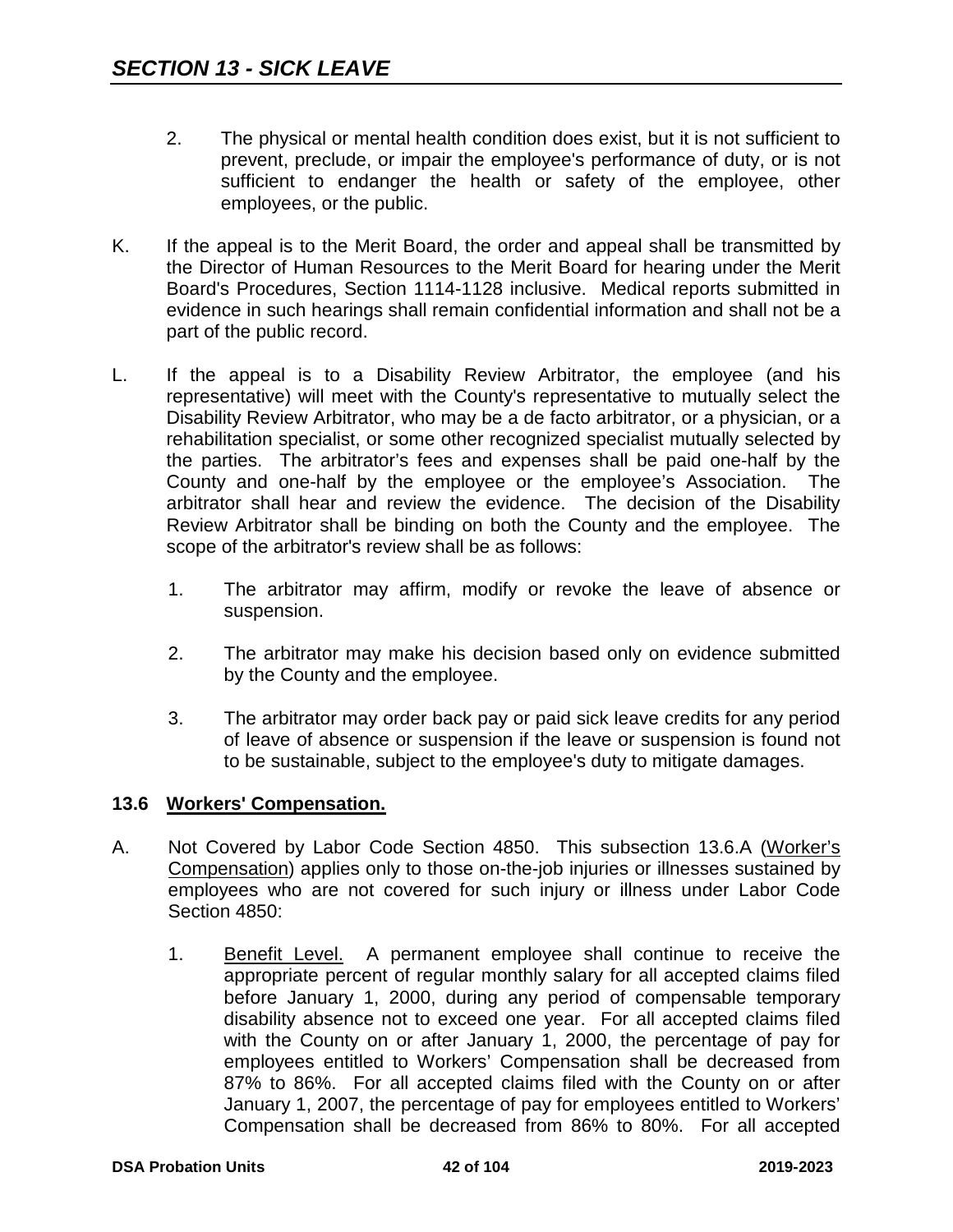# *SECTION 13 - SICK LEAVE*

claims filed with the County on or after January 1, 2008, the percentage of pay for employees entitled to Workers' Compensation shall be decreased from 80% to 75%. If Workers' Compensation becomes taxable, the County agrees to restore the original benefit level (100% of monthly salary) and the parties shall meet and confer with respect to funding the increased cost.

- 2. Waiting Period. There is a three (3) calendar day waiting period before Workers' Compensation benefits commence. If the injured worker loses anytime on the day of injury, that day counts as day one (1) of the waiting period. If the injured worker does not lose time on the date of injury, the waiting period will be the first three (3) calendar days the employee does not work as a result of the injury. The time the employee is scheduled to work during this waiting period will be charged to the employee's sick leave and/or vacation accruals. In order to qualify for Workers' Compensation the employee must be under the care of a physician. Temporary compensation is payable on the first three (3) days of disability when the injury necessitates hospitalization, or when the disability exceeds fourteen (14) days.
- 3. Continuing Pay. A permanent employee shall receive the appropriate percentage as outlined above of regular monthly salary during any period of compensable temporary disability not to exceed one (1) year. Payment of continuing pay and/or temporary disability compensation is made in accordance with Part 2, Article 3 of the Workers' Compensation Laws of California. "Compensable temporary disability absence" for the purpose of this Section, is any absence due to work connected disability which qualifies for temporary disability compensation as set forth in Part 2, Article 3 of the Workers' Compensation Laws of California. When any disability becomes medically permanent and stationary and/or reaches maximum medical improvement, the salary provided by this Section shall terminate. No charge shall be made against sick leave or vacation for these salary payments. Sick leave and vacation rights shall not accrue for those periods during which continuing pay is received. Employees shall be entitled to a maximum of one (1) year of continuing pay benefits.
- 4**.** Termination of Continuing Pay. Continuing pay begins at the same time that temporary Workers' Compensation benefits commence and continues until either the member is declared medically permanent/stationary and/or reaches maximum medical improvement, or until one (1) year of continuing pay, whichever comes first provided the employee remains in an active employed status. Continuing pay is automatically terminated on the date an employee is separated from County service by resignation, retirement, layoff, or the employee is no longer employed by the County. In these instances, employees will be paid Workers' Compensation benefits as prescribed by Workers' Compensation laws. All continuing pay will be cleared through the County Administrator's Office, Risk Management Division. Whenever an employee who has been injured on the job and has returned to work is required by an attending physician to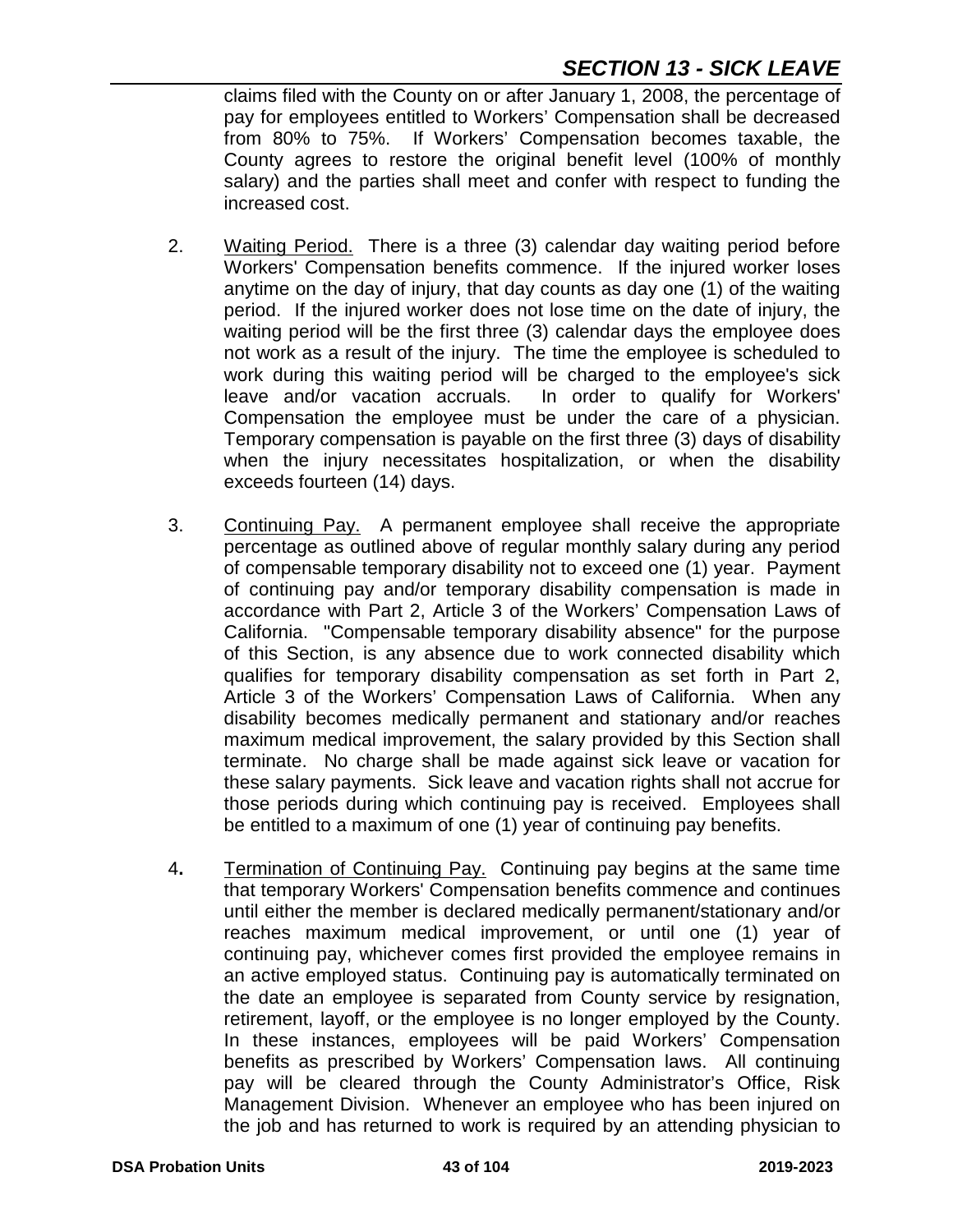leave work for treatment during working hours the employee shall be allowed time off up to three (3) hours for such treatment without loss of pay or benefits, provided the employee notifies his/her supervisor of the appointment at least three (3) working days prior to the appointment or as soon as the employee becomes aware the appointment has been made. Said visits are to be scheduled contiguous to either the beginning or end of the scheduled work day whenever possible. This provision applies only to injuries/illnesses that have been accepted by the County as work related.

- 5. Extended Temporary Disability. If an injured employee remains eligible for temporary disability beyond one year, applicable salary will continue by integrating sick leave and/or vacation accruals with Workers' Compensation benefits (vacation charges to be approved by the department and the employee). If salary integration is no longer available, Workers' Compensation benefits will be paid directly to the employee as prescribed by Workers' Compensation laws.
- 6. Rehabilitation Integration. An injured employee who is eligible for Workers' Compensation rehabilitation temporary disability benefits and whose disability is medically permanent and stationary and/or reaches maximum medical improvement, will continue to receive salary by integrating sick leave and/or vacation accruals with Workers' Compensation rehabilitation temporary disability benefits until those accruals are exhausted. Thereafter, the rehabilitation temporary disability benefits will be paid directly to the employee.
- 7. Health Insurance. The County contribution to the employee's group insurance plan(s) continues during the continuing pay period and during integration of sick leave or vacation with Workers' Compensation benefits.
- 8. Method of Integration. An employee's sick leave and/or vacation charges shall be calculated as follows:

 $C = 8$  [1 - (W÷S)]  $C =$  Sick leave or vacation charge per day (in hours) W = Statutory Workers' Compensation for a month  $S =$  Monthly salary For example: W = \$960 per month Workers' Compensation S = \$1667 per month salary  $8 = 8$  hours C = Hours to be charged to Sick Leave  $C = 8$  [1 - (\$960  $\div$  \$1,667)]  $C = 8$  [1 - (.5758)]  $C = 8(.4242)$  $C = 3.39$ 3 hours chargeable to sick leave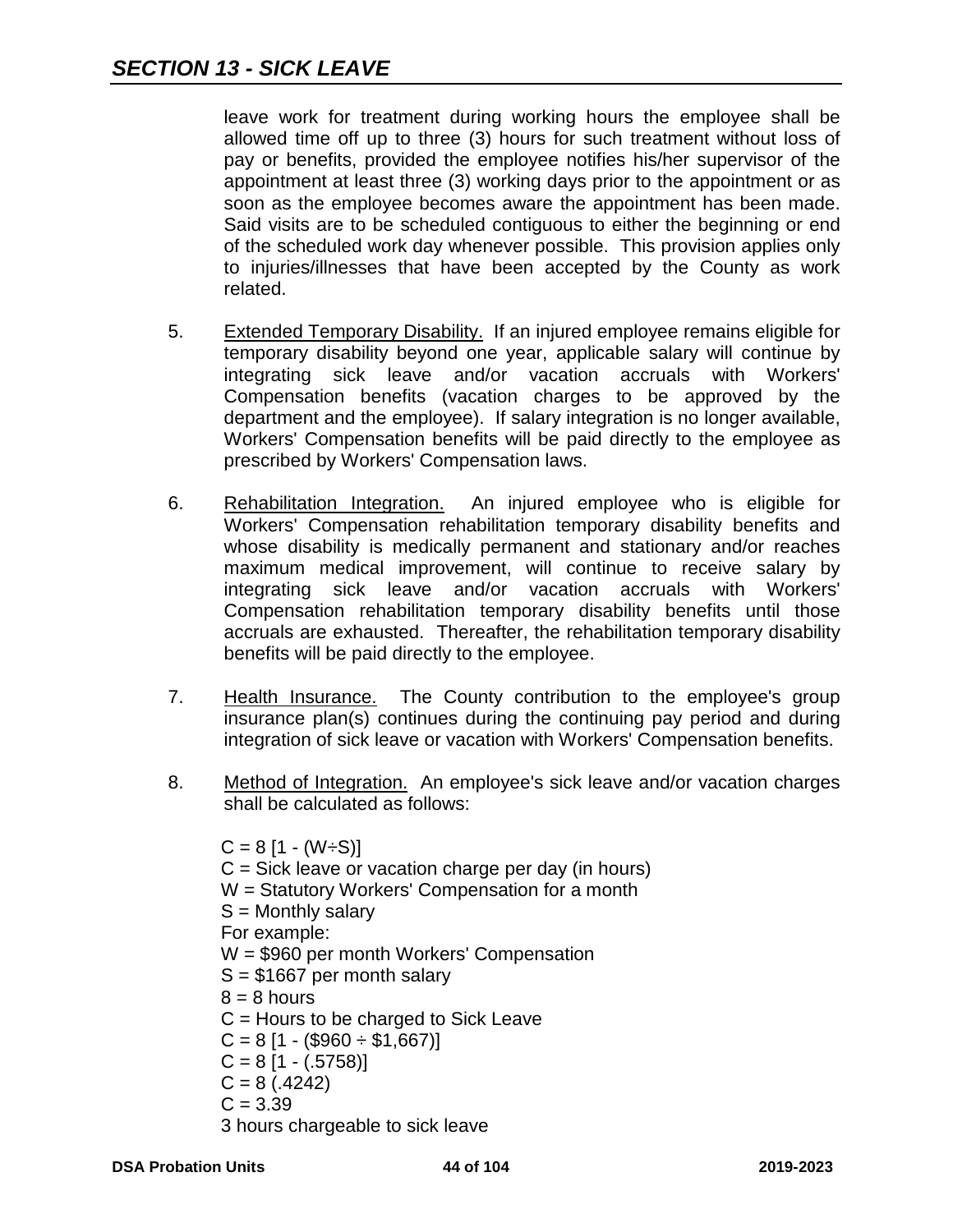5 hours chargeable to Workers' Compensation

- B. Covered By Section 4850. This subsection 13.6.B applies only to those on-thejob injuries or illnesses sustained by employees who are covered for such injury or illness under Labor Code Section 4850.
	- 1. State Labor Code 4850 Pay. Law enforcement officers as defined in State Labor Code 4850 who are members of the Contra Costa County Retirement System continue to receive full salary benefits in lieu of temporary disability during any absence from work which qualifies for Workers Compensation benefits.

Currently, the maximum 4850 pay is one (1) year for any injury or illness. To be eligible for this benefit the employee must be under the care of a physician. All 4850 pay shall be approved by the County Administrator's Office, Risk Management Division.

- 2. Sick Leave and Vacation. Sick leave and vacation shall accrue in accordance with the provision of State Labor Code 4850.
- 3. 4850 Pay Beyond One Year. If an injured employee remains eligible for Worker's Compensation temporary disability benefits beyond one year, full salary will continue by integrating sick leave and/or vacation accruals with Worker's Compensation benefits (use of vacation accruals must be approved by the department and the employee). If salary integration is no longer available because accruals are exhausted, Worker's Compensation benefits will be paid directly to the employee as prescribed by Workers Compensation laws.
- 4. Rehabilitation Integration. An injured employee who is eligible for Worker's Compensation rehabilitation temporary disability benefits and who has exhausted 4850 pay eligibility will continue to receive full salary by integrating sick leave and/or vacation accruals with Worker's Compensation rehabilitation temporary disability benefits. When these accruals are exhausted, the rehabilitation temporary disability benefits will be paid directly to the employee as prescribed by Workers Compensation laws.
- 5. Health Insurance. The County contribution to the employee's group insurance plan(s) continues during the 4850 pay period and during integration of sick leave or vacation wit Worker's Compensation benefits.
- 6. Integration. An employee's sick leave and/or vacation charges shall be calculated as follows:  $C = 8$  [1-(W  $\div$  S)]

 $C =$  Sick leave or vacation charge per day (in hrs.) W = Statutory Workers' Compensation for a month  $S =$  Monthly salary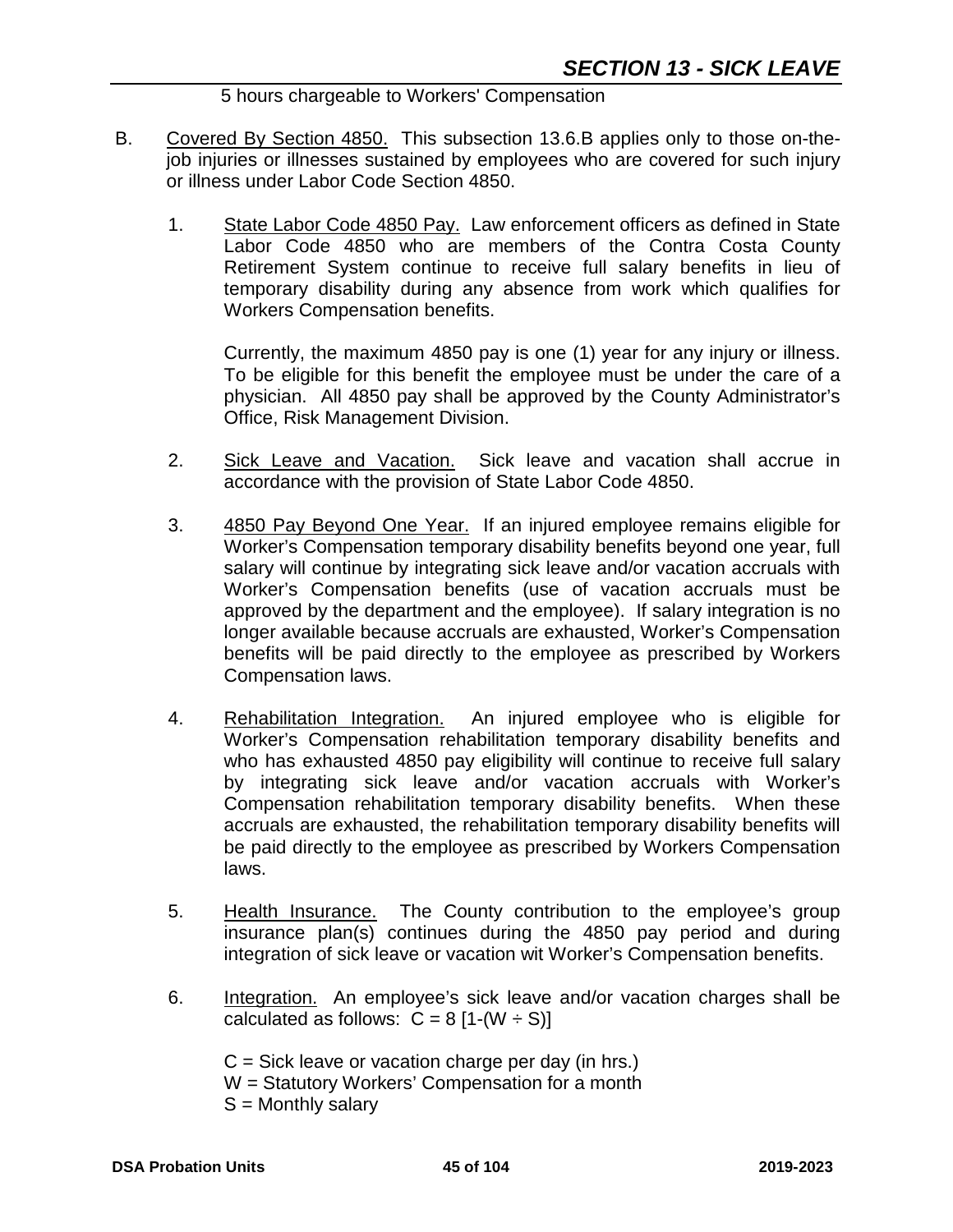**13.7 Accrual During Leave Without Pay.** No employee who has been granted a leave without pay or an unpaid military leave shall accrue any sick leave credits during the time of such leave nor shall an employee who is absent without pay accrue sick leave credits during the absence.

# **SECTION 14 - CATASTROPHIC LEAVE BANK**

All employees are included in the Catastrophic Leave Bank and may designate a portion of accrued vacation, compensatory time, holiday compensatory time, or personal holiday credit to be deducted from the donor's existing balances and credited to the bank or to a specific eligible employee.

**14.1 Program Design.** The County Human Resources Department will operate a Catastrophic Leave Bank which is designed to assist any County employee who has exhausted all paid accruals due to a serious or catastrophic illness, injury, or condition of the employee or family member. The program establishes and maintains a Countywide bank wherein any employee who wishes to contribute may authorize that a portion of his/her accrued vacation, compensatory time, holiday compensatory time or floating holiday be deducted from those account(s) and credited to the Catastrophic Leave Bank. Employees may donate hours either to a specific eligible employee or to the bank. Upon approval, credits from the Catastrophic Leave Bank may be transferred to a requesting employee's sick leave account so that employee may remain in paid status for a longer period, thus partially ameliorating the financial impact of the illness, injury, or condition. Catastrophic illness or injury is defined as a critical medical condition, a long-term major physical impairment or disability which manifests itself during employment.

# **14.2 Operation.**

- A. The plan will be administered under the direction of the Director of Human Resources. The Human Resources Department will be responsible for receiving and recording all donations of accruals and for initiating transfer of credits from the bank to the recipient's sick leave account. Disbursement of accruals will be subject to the approval of a six (6) member committee composed of three (3) members appointed by the County Administrator and three (3) members appointed by the majority representative employee organizations. The committee will meet once a month if necessary to consider all requests for credits and shall make determinations as to the appropriateness of the request. The committee shall determine the amount of accruals to be awarded for employees whose donations are nonspecific. Consideration of all requests by the committee will be on an anonymous requester basis.
- B. Hours transferred from the Catastrophic Leave Bank to a recipient will be in the form of sick leave accruals and shall be treated as regular sick leave accruals. To receive credits under this plan, an employee must have permanent status, must have exhausted all time off accruals to a level below eight (8) hours total, have applied for a medical leave of absence and have medical verification of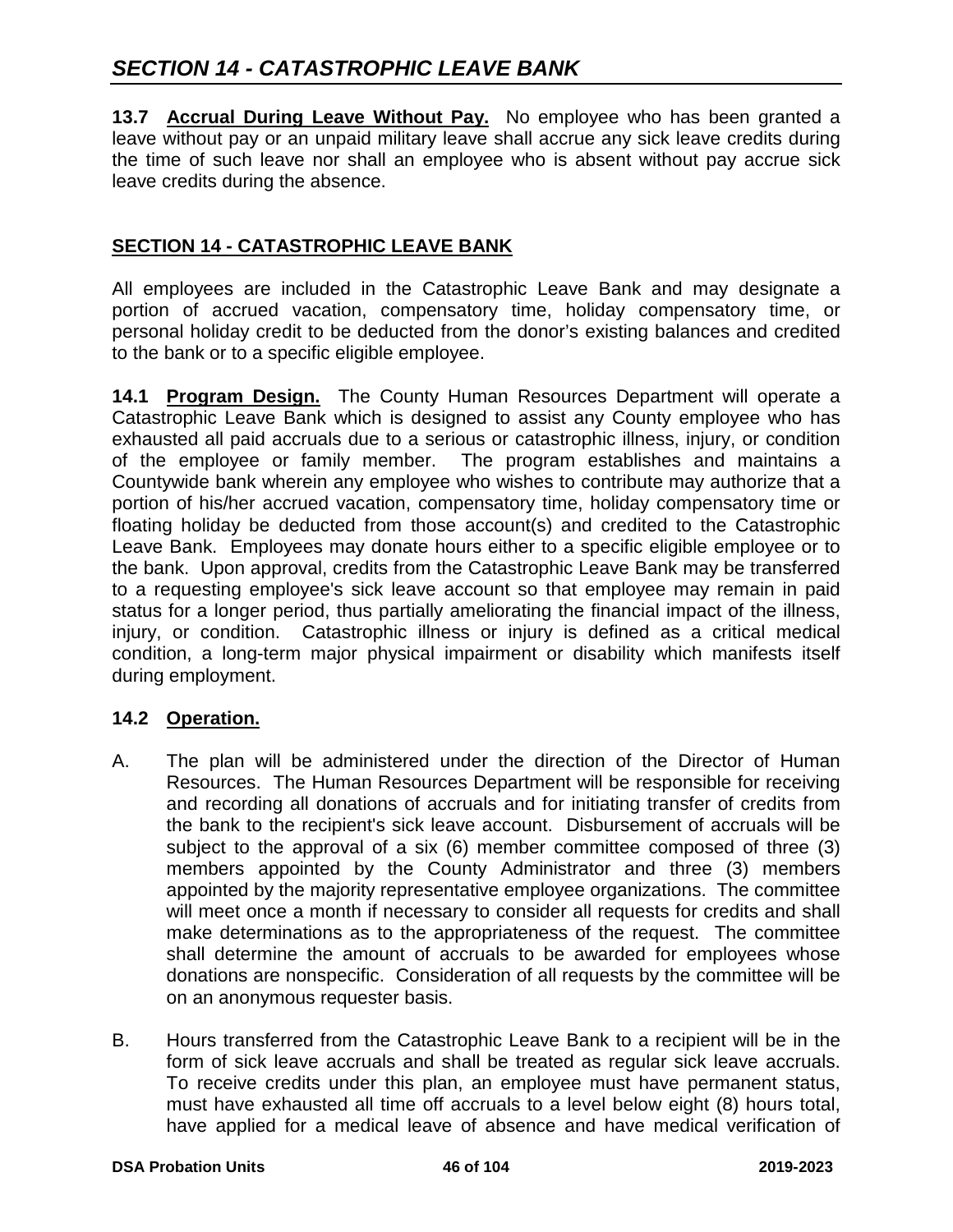# *SECTION 15 - LEAVE OF ABSENCE*

need. Donations are irrevocable unless the donation to the eligible employee is denied. Donations may be made in hourly blocks with a minimum donation of not less than four (4) hours per donation from balances in the vacation, holiday, floating holiday, compensatory time, or holiday compensatory time accounts. Employees who elect to donate to a specific individual shall have seventy-five percent (75%) of their donation credited to the individual and twenty-five percent (25%) credited to the Catastrophic Leave Bank. Time donated will be converted to a dollar value and the dollar value will be converted back to sick leave accruals at the recipient's base hourly rate when disbursed. Credits will not be on a straight hour-for-hour basis. All computations will be on a standard 173.33 basis, except that employees on other than a forty (40) hour week will have hours prorated according to their status.

- C. Any recipient will be limited to a total of one thousand forty (1040) hours or its equivalent per catastrophic event; each donor will be limited to one hundred twenty (120) hours per calendar year.
- D. No element of this plan is grievable. All appeals from either a donor or recipient will be resolved on a final basis by the Director of Human Resources. No employee will have any entitlement to catastrophic leave benefits. The award of Catastrophic Leave will be at the sole discretion of the committee, both as to amounts of benefits awarded and as to persons awarded benefits. Benefits may be denied, or awarded for less than six (6) months. The committee will be entitled to limit benefits in accordance with available contributions and to choose from among applicants, on an anonymous basis, those who will receive benefits, except for hours donated to a specific employee. In the event a donation is made to a specific employee and the committee determines the employee does not meet the Catastrophic Leave Bank criteria, the donating employee may authorize the hours to be donated to the bank or returned to the donor's account.

# **SECTION 15 - LEAVE OF ABSENCE**

**15.1 Leave Without Pay.** Any employee who has permanent status in the classified service may be granted a leave of absence without pay upon written request, approved by the appointing authority; provided, however, that leaves under the Pregnancy Disability Leave Act, Family and Medical Leave Act (FMLA), and California Family Rights Act (CFRA) shall be granted in accordance with applicable state and federal law.

#### **15.2 General Administration - Leaves of Absence.**

- A. Requests for leave without pay shall be made in writing and shall state specifically the reason for the request, the date when it is desired to begin the leave, and the probable date of return. Leave without pay may be granted for any of the following reasons:
	- 1. Employee's own Illness, disability or serious health condition.
	- 2. Pregnancy or pregnancy disability.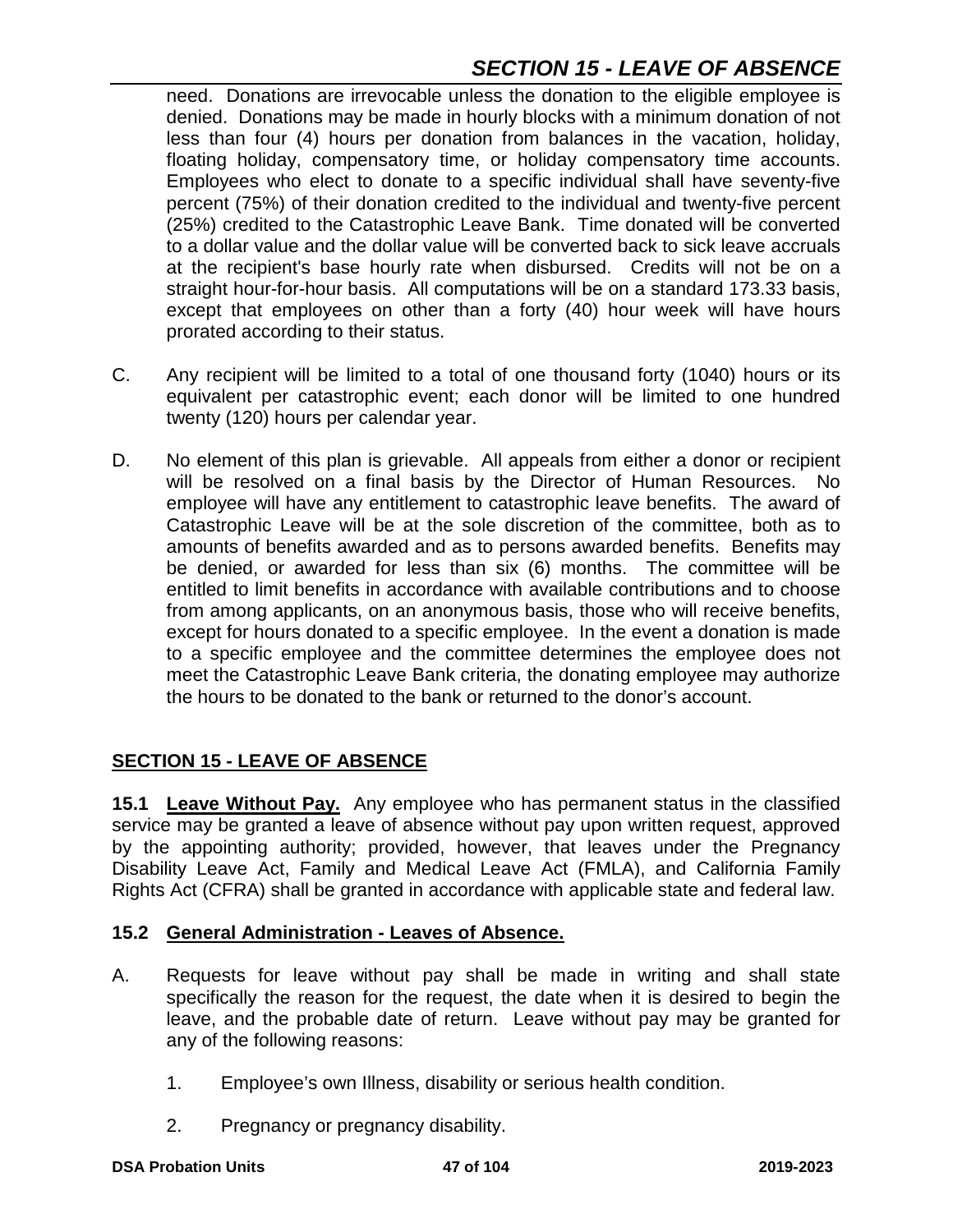- 3. Family care for family members as defined in Section 15.9.
- 4. To take a course of study such as will increase the employee's usefulness on return to the position.
- 5. For other reasons or circumstances acceptable to the appointing authority.
- B. An employee must request family care leave at least thirty (30) days before the leave is to begin if the need for the leave is foreseeable. If the need is not foreseeable, the employee must provide written notice to the employer of the need for family care leave as soon as possible and practical.
- C. A leave without pay may be for a period not to exceed one (1) year, provided the appointing authority may extend such leave for additional periods. The procedure in granting extensions shall be the same as that in granting the original leave, provided that the request for extension must be made not later than thirty (30) calendar days before the expiration of the original leave.
- D. Nevertheless, a leave of absence for the employee's serious health condition or for FMLA/CFRA shall be granted to an employee who so requests it for up to eighteen (18) weeks during a "rolling" twelve (12) month period measured backward from the date an employee uses his/her FMLA/CFRA leave in accordance with Section 15.5 (Family and Medical Leave Act (FMLA) and/or California Family Rights Act (CFRA)) below.
- E. Whenever an employee who has been granted a leave without any pay desires to return before the expiration of such leave, the employee shall submit a request to the appointing authority in writing at least fifteen (15) days in advance of the proposed return. Early return is subject to prior approval by the appointing authority. The Human Resources Department shall be notified promptly of such return.
- F. Except in the case of leave of absence due to family care, pregnancy, pregnancy disability, illness, or serious health condition, the decision of the appointing authority on granting or denying a leave or early return from leave shall be subject to appeal to the Director of Human Resources and not subject to appeal through the grievance procedure set forth in this MOU.

**15.3 Furlough Days Without Pay (Voluntary Time Off or "V.T.O.").** Subject to the prior written approval of the appointing authority, employees may elect to take furlough days or hours without pay (pre-authorized absence without pay), up to a maximum of fifteen (15) calendar days for any one period. Longer pre-authorized absences without pay are considered leaves of absence without pay. Employees who take furlough time shall have their compensation for the portion of the month worked computed in accord with subsection 5.6 (Compensation for Portion of Month) of this MOU. Full-time and part-time employees who take furlough time shall have their vacation, sick leave, floating holiday, and any other payroll computed accruals computed as though they had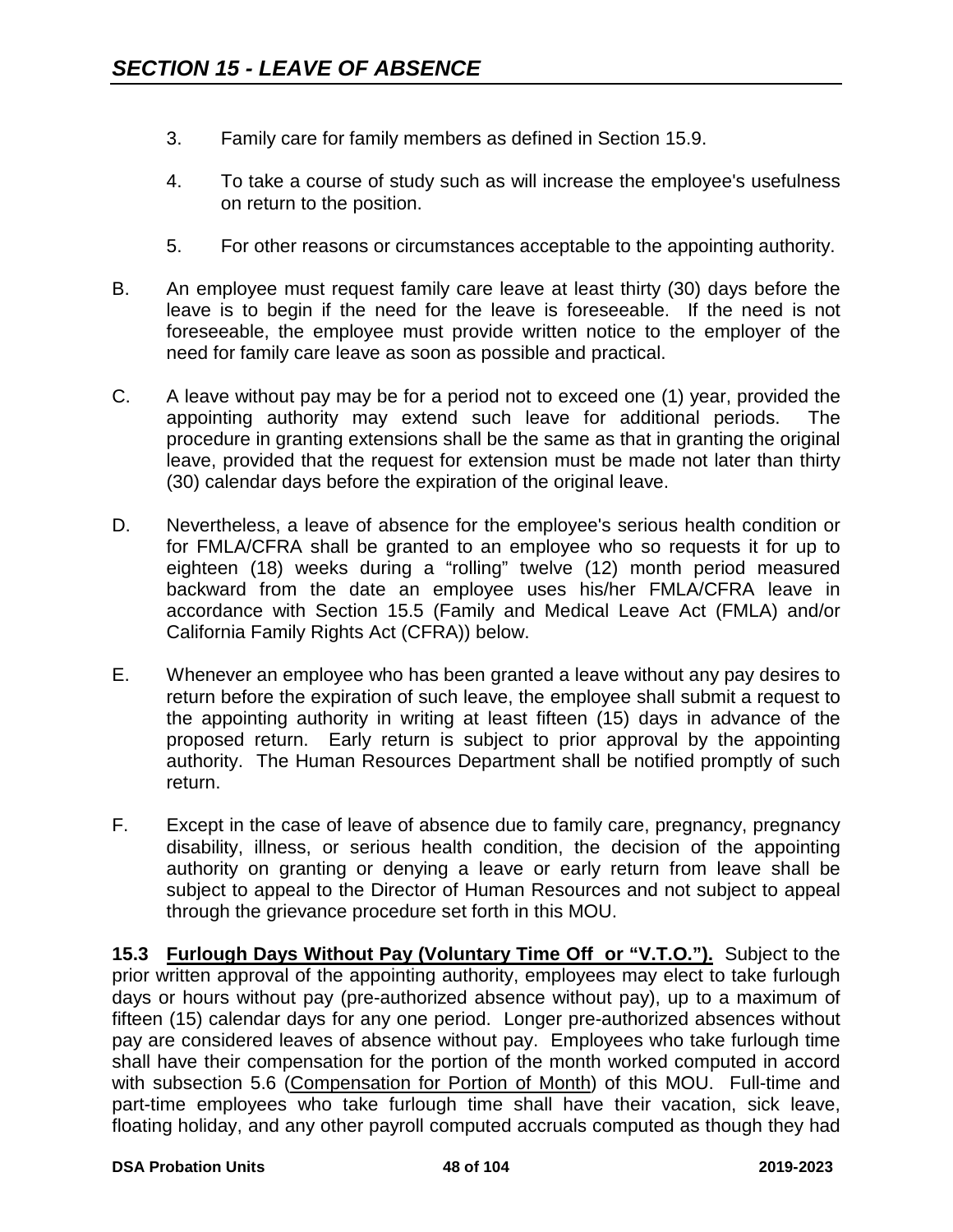worked the furlough time. When computing vacation, sick leave, floating holiday and other accrual credits for employees taking furlough time, this provision shall supersede subsections 11.1 (Holidays Observed), 12.1 (Vacation Allowance), 12.4 (Accrual During Leave Without Pay), 13.2 (Credits to and Charges Against Sick Leave), and 13.7 (Accrual During Leave Without Pay) of this MOU regarding the computation of vacation, sick leave, floating holiday, and other accrual credits as regards furlough time only. For payroll purposes, furlough time (absence without pay with prior authorization of the appointing authority) shall be reported separately from other absences without pay to the Auditor-Controller. The existing V.T.O. program shall be continued for the life of the contract.

**15.4 Military Leave.** Any employee who is ordered to serve as a member of the State Militia or the United States Army, Navy, Air Force, Marine Corps, Coast Guard or any division thereof shall be granted a military leave for the period of such service, up to a maximum of five (5) years as permitted by the federal Uniformed Services Employment & Reemployment Rights Act (USERRA), plus ninety (90) days. Additionally, any employee who volunteers for service during a mobilization under Executive Order of the President or Congress of the United States and/or the State Governor in time of emergency shall be granted a leave of absence if necessary in accordance with applicable state or federal laws. Upon the termination of such service or upon honorable discharge, the employee shall be entitled to return to his/her position in the classified service without any loss of standing of any kind whatsoever provided such position still exists, the employee is otherwise qualified, and the employee's cumulative military service does not exceed five (5) years for reemployment purposes as defined in USERRA. An employee who has been granted a military leave shall not, by reason of such absence, suffer any loss of vacation, holiday, or sick leave privileges which may be accrued at the time of such leave, nor shall the employee be prejudiced thereby with reference to salary adjustments or continuation of employment. For purposes of determining eligibility for salary adjustments or seniority in case of layoff or promotional examination, time on military leave shall be considered as time in County service. Any employee who has been granted a military leave, may upon return, be required to furnish such evidence of performance of military service or of honorable discharge as the Director of Human Resources may deem necessary.

**15.5 Family and Medical Leave Act (FMLA) and/or California Family Rights Act (CFRA).** Upon request to the appointing authority, in a "rolling" twelve (12) month period measured backward from the date the employee uses his/her FMLA/CFRA leave, any employee who has permanent status shall be entitled to at least eighteen (18) weeks leave (less if so requested by the employee) for:

- A. Medical leave of absence for the employee's own serious health condition which makes the employee unable to perform the functions of the employee's position; or
- B. FMLA/CFRA leave of absence without pay for reason of the birth of a child of the employee, the placement of a child with an employee in connection with the adoption or foster care of the child by the employee, or the serious illness or health condition of a child, parent, spouse, or domestic partner of the employee.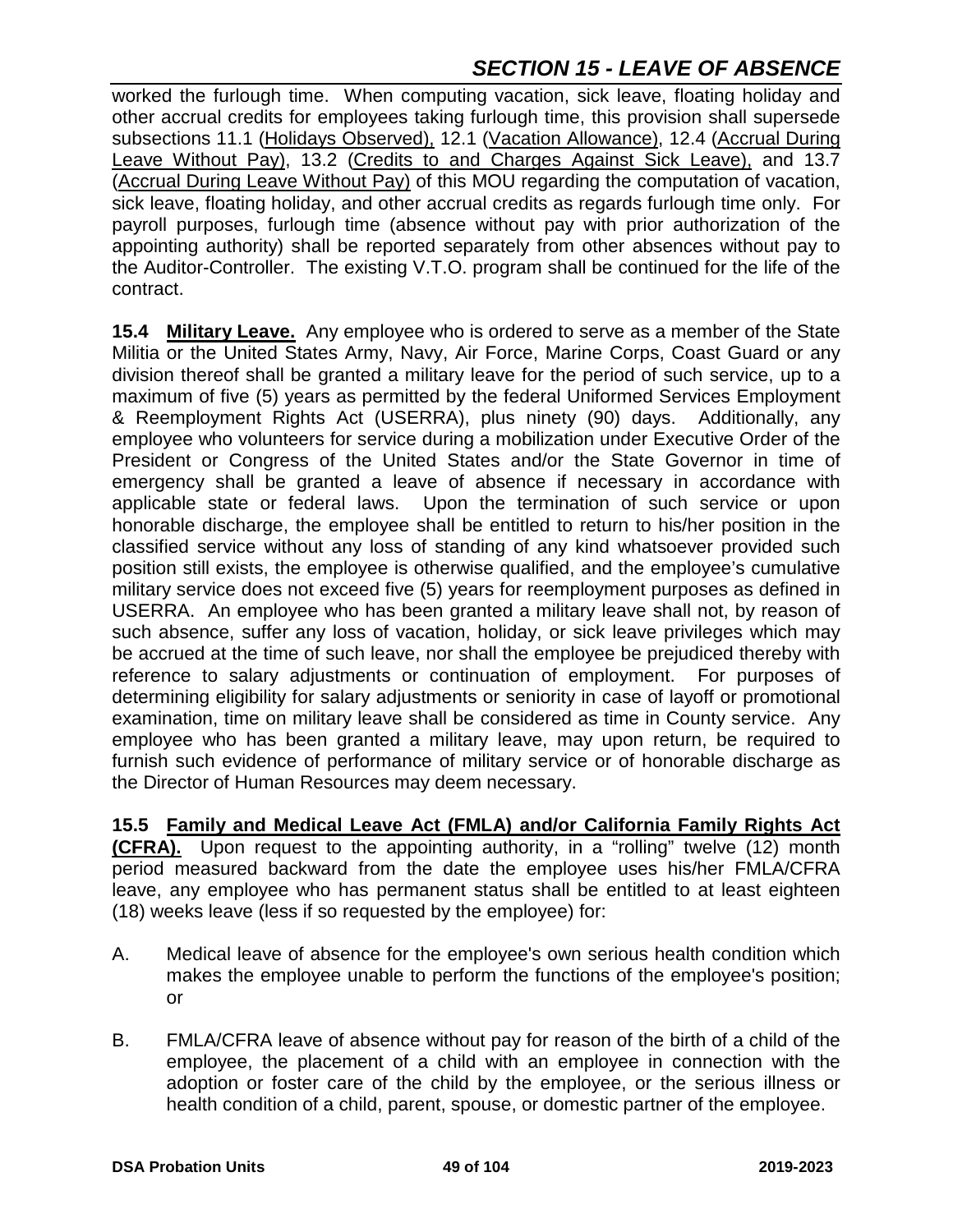**15.6 Certification.** The employee may be asked to provide certification of the need for family care leave or medical leave. Additional period(s) of family care or medical leave may be granted by the appointing authority.

**15.7 Intermittent Use of Leave.** The eighteen (18) week entitlement may be in broken periods, intermittently on a regular or irregular basis, or may include reduced work schedules depending on the specific circumstances and situations surrounding the request for leave. The eighteen (18) weeks may include use of appropriate available paid leave accruals when accruals are used to maintain pay status, but use of such accruals is not required beyond that specified in Section 15.12 (Leaves Without Pay – Use of Accruals) below. When paid leave accruals are used for FMLA/CFRA, such time shall be counted as a part of the eighteen (18) week entitlement.

**15.8 Aggregate Use for Parents.** If the parents are both employed by the County, the FMLA/CFRA entitlement based on the birth, adoption or foster care of a child is limited to an aggregate for both employees together of eighteen (18) weeks during a "rolling" twelve (12) month measured backward from the date the employee uses his/her FMLA leave. Employees requesting family care leave are required to advise their appointing authority(ies) when their spouse is also employed by the County.

**15.9 Definitions.** For Family and Medical Leave Act (FMLA) and/or California Family Rights Act (CFRA) leaves of absence under this section, the following definitions apply:

- A. "Child": A biological, adopted, or foster child, stepchild, legal ward, conservatee or a child who is under eighteen (18) years of age for whom an employee stands in loco parentis or for whom the employee is the guardian or conservator, or an adult dependent child of the employee.
- B. "Parent": A biological, foster, or adoptive parent, a step-parent, legal guardian, conservator, or other person standing in loco parentis to a child.
- C. "Spouse": A partner in marriage as defined in California Family Code Section 300.
- D. "Domestic Partner": As defined in Family Code Section 297.
- E. "Serious Health Condition": An illness, injury, impairment, or physical or mental condition which warrants the participation of a family member to provide care during a period of treatment or supervision and involves either inpatient care in a hospital, hospice or residential health care facility or continuing treatment or continuing supervision by a health care provider (e.g. physician or surgeon) as defined by state and federal law.
- F. "Certification for Family & Medical Leave Act (FMLA)/California Family Rights Act (CFRA)": A written communication to the employer from a health care provider of an employee with a serious health condition or illness or from a health care provider of a person for whose care the leave is being taken which need not identify the serious health condition involved, but shall contain: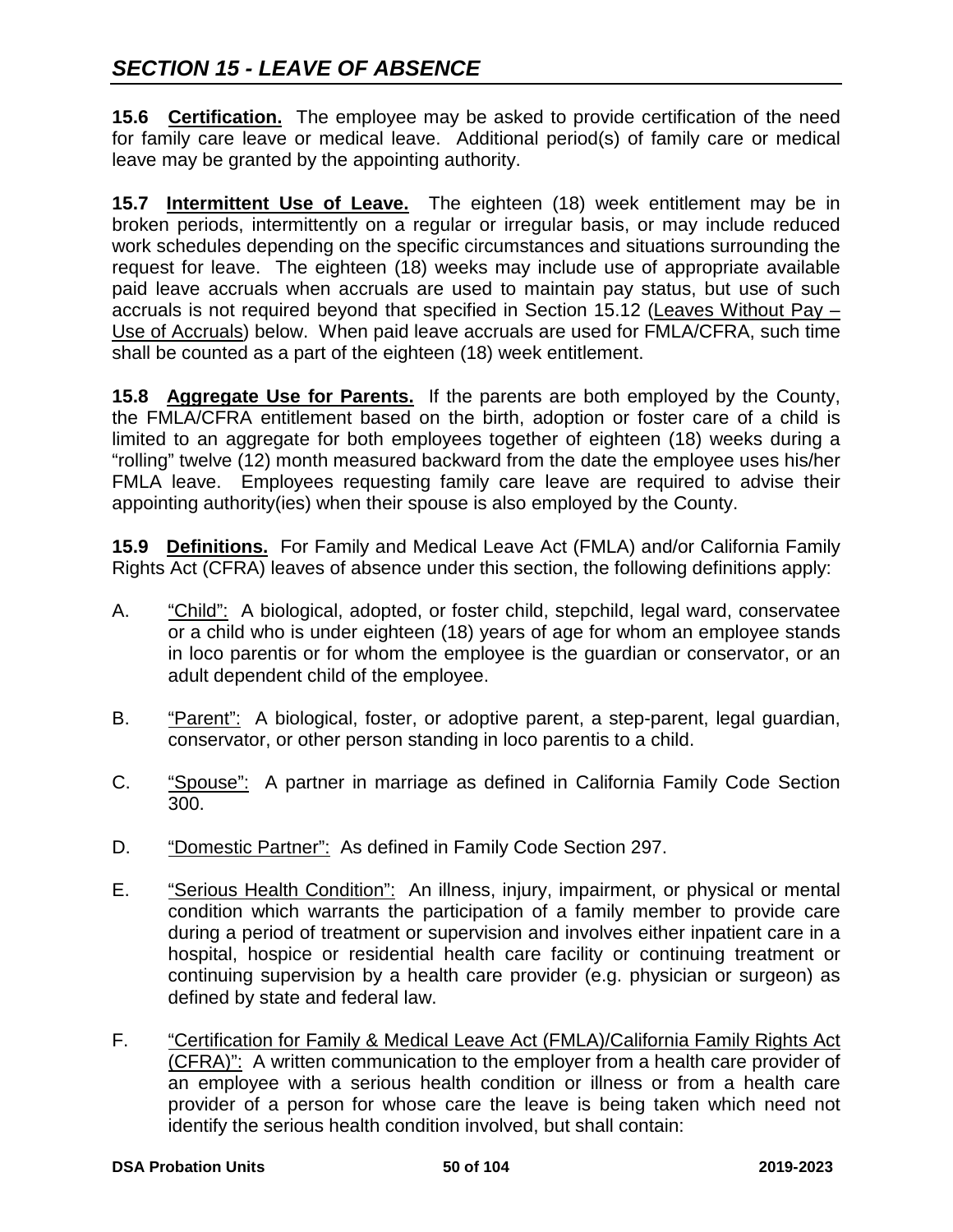- 1. The date, if known, on which the serious health condition commenced.
- 2. The probable duration of the condition.
- 3. For family care, an estimate of the frequency and duration of the leave required to render care or supervision for the family member.
- 4. For an employee's serious health condition, a statement whether the employee is able to work, or is unable to perform one or more of the essential functions of his/her position.
- 5. If for intermittent leave or a reduced work schedule leave, the certification should indicate the intermittent leave or reduced work schedule needed for the employee's serious health condition or for the care of the employee's family member and its expected duration.
- G. "Comparable Position": A position with the same or similar duties and pay which can be performed at the same or similar geographic location as the position held prior to the leave. Ordinarily, the job assignment will be the same duties in the same program area located in the same city, although specific clients, caseload, co-workers, supervisor(s), or other staffing may have changed during an employee's leave.

#### **15.10 Pregnancy Disability Leave.**

- A. How Leave Is Counted. Insofar as pregnancy disability leave is used under subsection 13.3, paragraph B, subparagraph 4 (Sick Leave Utilization for Pregnancy Disability), that time will not be considered a part of the eighteen (18) week California Family Rights Act (CFRA) leave.
- B. Pregnancy Limited Duty Assignment. Once an employee has been granted limited duty status for maternity reasons by the County, such employee may, with specific medical verification, request and receive reassignment to a work location which shall not require the employee to have a physical presence during the term of the pregnancy on any living unit at juvenile hall.

**15.11 Group Health Plan Coverage.** Employees who were members of one of the group health plans prior to commencement of their leave of absence can maintain their health plan coverage with the County contribution by maintaining their employment in pay status as described in subsection 15.12 (Leave Without Pay – Use of Accruals). During the eighteen (18) weeks of an approved FMLA/CFRA leave under subsection 15.5 Family and Medical Leave Act (FMLA) and/or California Family Rights Act (CFRA) above, the County will continue its contribution for such health plan coverage even if accruals are not available for use to maintain pay status as required under subsection 15.12 (Leave Without Pay – Use of Accruals). In order to maintain such coverage, employees are required to pay timely the full employee contribution to maintain their group health plan coverage, either through payroll deduction or by paying the County directly.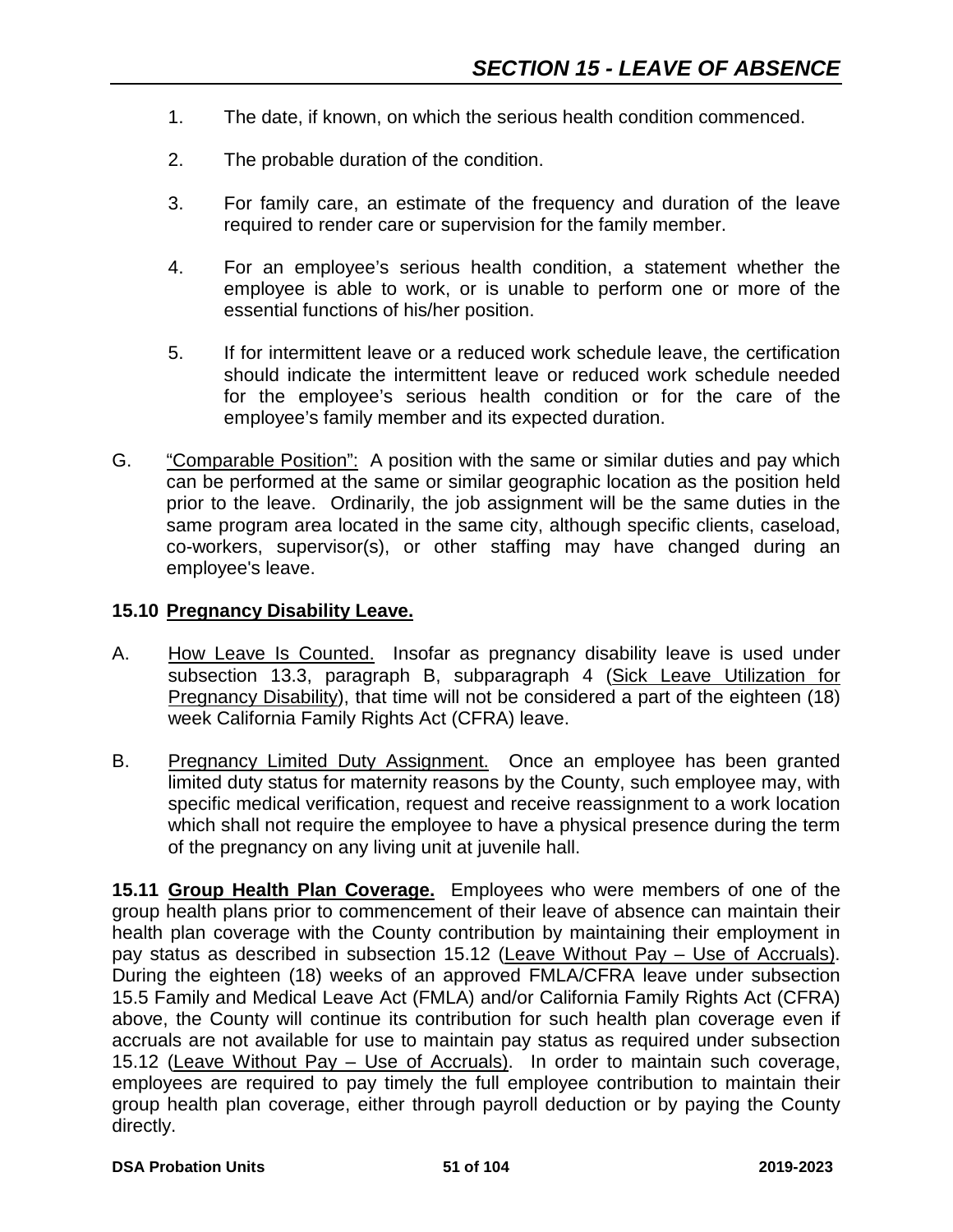#### **15.12 Leave Without Pay - Use of Accruals.**

- A. All Leaves of Absence. During the first twelve (12) month period of any leave of absence without pay, an employee may elect to maintain pay status each month by using available sick leave (if so entitled under subsection 13.3 - Policies Governing the Use of Paid Sick Leave), vacation, floating holiday, compensatory time off or other accruals or entitlements; in other words, during the first twelve (12) months, a leave of absence without pay may be "broken" into segments and accruals used on a monthly basis at the employee's discretion. After the first twelve (12) months, the leave period may not be "broken" into segments and accruals may not be used, except when required by Long Term Disability ("LTD") Benefit Coordination or Sick Leave Integration or as provided in the sections below.
- B. California Family Rights Act (CFRA) and Family Medical Leave Act (FMLA). During the eighteen (18) weeks of an approved medical (FMLA) or family care (CFRA) leave, if a portion of that leave will be on a leave of absence without pay, the employee will be required to use at least 0.1 hour of sick leave (if so entitled under subsection 13.3 - Policies Governing the Use of Paid Sick Leave), vacation, floating holiday, compensatory time off or other accruals or entitlements if such are available, although use of additional accruals is permitted under subsection 15.12, paragraph A (All Leaves of Absence) above.
- C. Leave of Absence/Long Term Disability (LTD) Benefit Coordination. An eligible employee who files an LTD claim and concurrently takes a leave of absence without pay will be required to use accruals as provided in subsection 15.12 (All Leaves of Absence) paragraph B herein during the eighteen (18) week entitlement period of a medical leave specified above. If an eligible employee continues beyond the eighteen (18) week entitlement period on a concurrent leave of absence/LTD claim, the employee may choose to maintain further pay status only as allowed under subsection 15.12 (All Leaves of Absence) paragraph A herein.
- D. Sick leave accruals may not be used during any leave of absence, except as allowed under subsection 13.3 (Policies Governing the Use of Paid Sick leave).

**15.13 Leave of Absence Replacement and Reinstatement.** Any permanent employee who requests reinstatement to the classification held by the employee in the same department at the time the employee was granted a leave of absence, shall be reinstated to a position in that classification and department and then only on the basis of seniority. In case of severance from service due to the reinstatement of a permanent employee, the provisions of Section 10 (Workforce Reduction/Layoff/Reassignment) shall apply.

**15.14 Reinstatement From Family Medical Leave Act (FMLA)/California Family Rights Act (CFRA) Leave.** In the case of a FMLA/CFRA leave, an employee on a 5/40 schedule shall be reinstated to the same or comparable position if the return to work is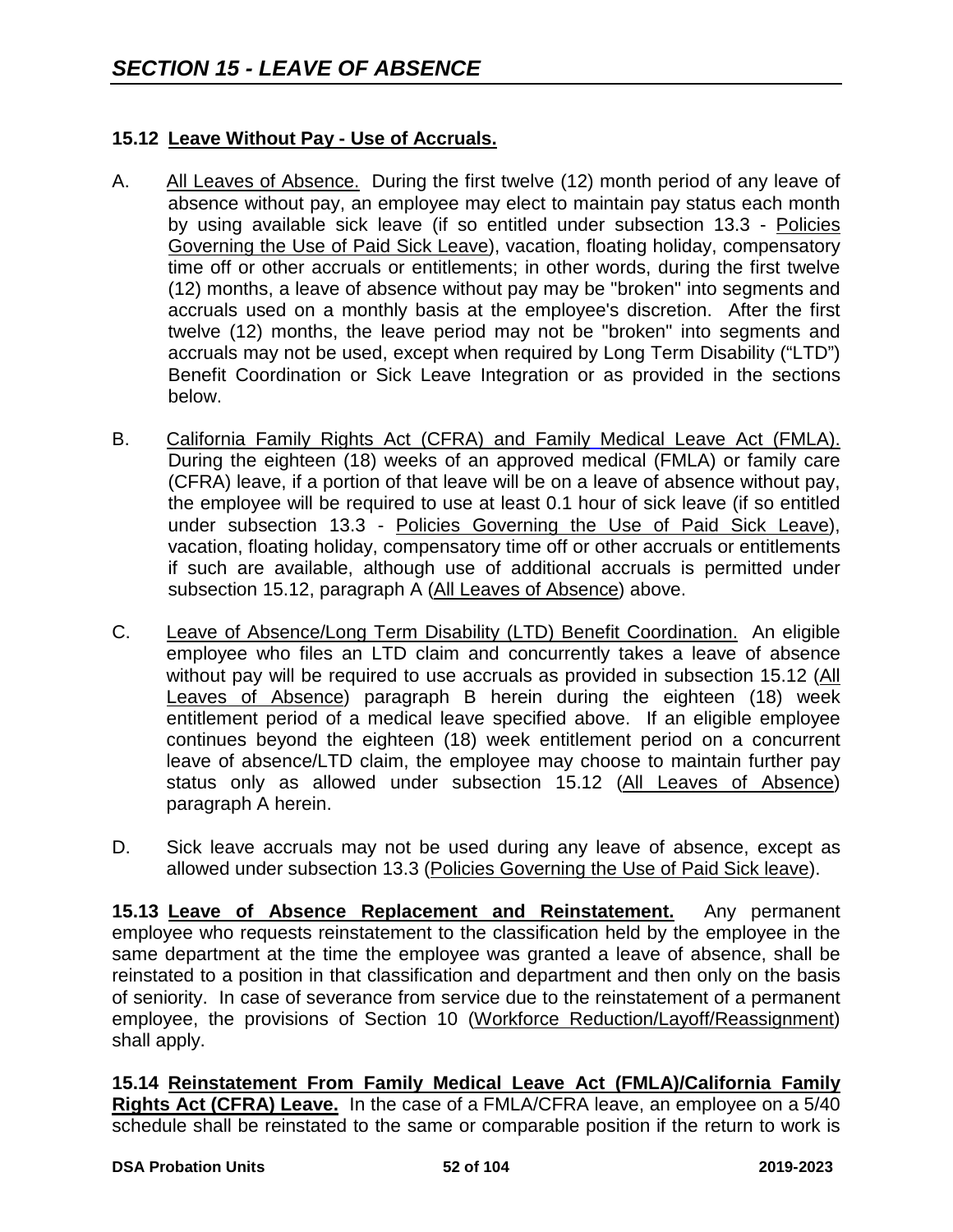# *SECTION 16 - JURY DUTY AND WITNESS DUTY*

after no more than ninety (90) work days of leave from the initial date of a continuous leave, including use of accruals, or within the equivalent on an alternate work schedule. A full-time employee taking an intermittent or reduced work schedule leave shall be reinstated to the same or comparable position if the return to work on a full schedule is after no more than seven hundred twenty (720) hours, including use of accruals, of intermittent or reduced schedule leave. At the time the original leave is approved, the appointing authority shall notify the employee in writing of the final date to return to work, or the maximum number of hours of leave, in order to guarantee reinstatement to the same or comparable position. An employee on a schedule other than 5/40 shall have the time frame for reinstatement to the same or comparable position adjusted on a pro rata basis.

**15.15 Salary Review While on Leave of Absence.** The salary of an employee who is on leave of absence from a County position on any anniversary date and who has not been absent from the position on leave without pay more than six (6) months during the preceding year, shall be reviewed on the anniversary date. Employees on military leave shall receive salary increments that may accrue to them during the period of military leave.

**15.16 Unauthorized Absence.** An unauthorized absence from the work site or failure to report for duty after a leave request has been disapproved, revoked, or canceled by the appointing authority, or at the expiration of a leave, shall be without pay. Such absence may also be grounds for disciplinary action.

**15.17 Non-Exclusivity.** Other MOU language on this subject, not in conflict, shall remain in effect.

# **SECTION 16 - JURY DUTY AND WITNESS DUTY**

**16.1 Jury Duty.** For purposes of this Section, jury duty shall be defined as any time an employee is obligated to report to the court.

- A. When called for jury duty, County employees, like other citizens, are expected to discharge their jury duty responsibilities.
- B. Employees shall advise their department as soon as possible if scheduled to appear for jury duty.
- C. If summoned for jury duty in a Superior or Federal Court, or a Coroner's jury, employees may remain in their regular County pay status, or they may take paid leave (vacation, floating holiday, etc.) or leave without pay and retain all fees and expenses paid to them.
- D. When an employee is summoned for jury duty selection or is selected as a juror in a Superior or Federal Court, employees may remain in a regular pay status if they waive all fees (other than mileage), regardless of shift assignment and the following shall apply: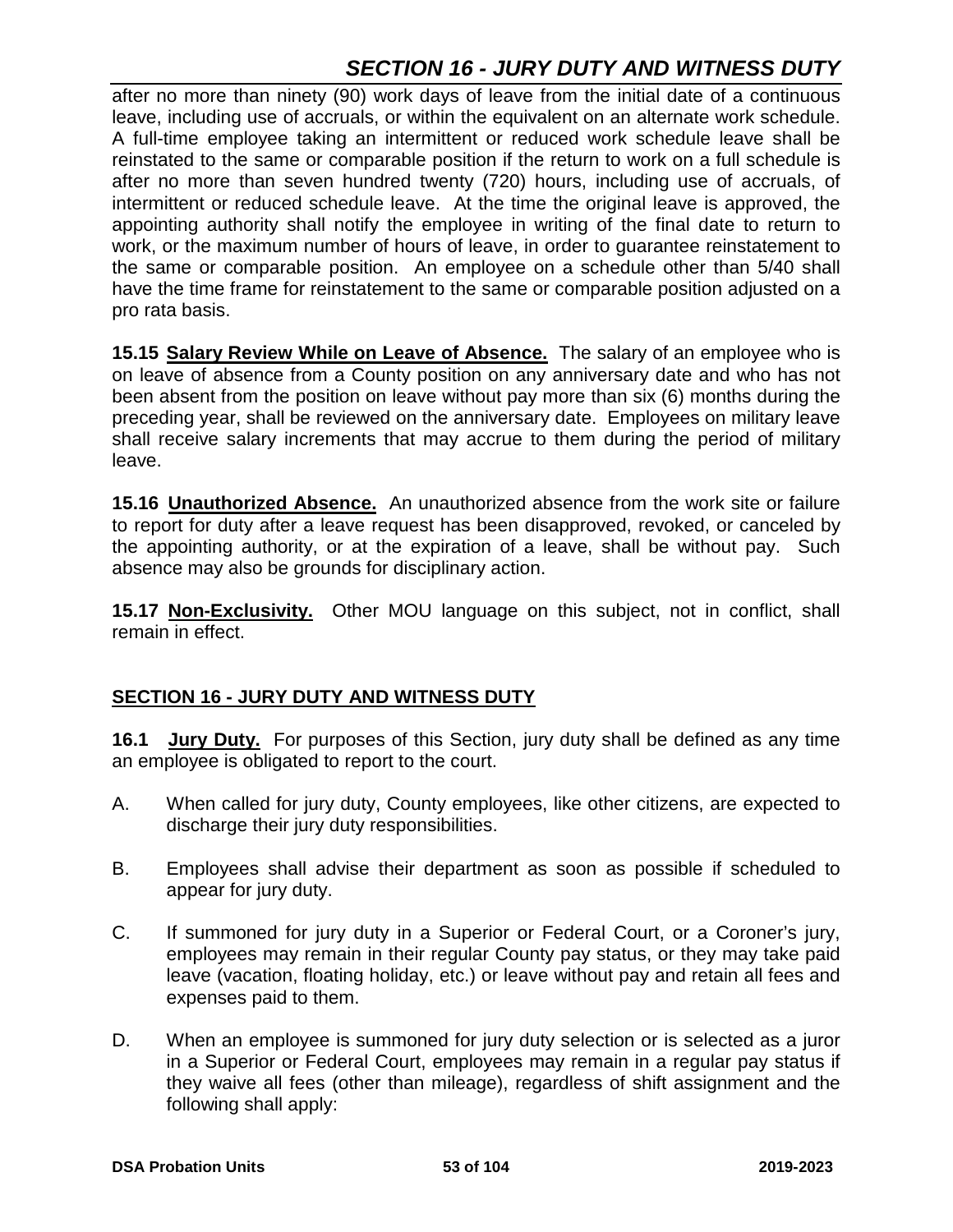- 1. If an employee elects to remain in a regular pay status and waive or surrender all fees (other than mileage), the employee shall obtain from the Clerk or Jury Commissioner a certificate indicating the days attended and noting that fees other than mileage are waived or surrendered. The employee shall furnish the certificate to his department where it will be retained as a department record. An "Absence/Overtime Record" ("AOR") is not required.
- 2. An employee who elects to retain all fees must take leave (vacation, floating holiday, etc.) or leave without pay. A court certificate is not required but an Absence/Overtime Record ("AOR") must be submitted to the department payroll clerk.
- E. Employees are not permitted to engage in any employment regardless of shift assignment or occupation before or after daily jury service that would affect their ability to properly serve as jurors.
- F. An employee on short notice standby to report to court, whose job duties make short notice response impossible or impractical, shall be given alternate work assignments for those days to enable them to respond to the court on short notice.
- G. When an employee is required to serve on jury duty, the County will adjust that employee's work schedule to coincide with a Monday to Friday schedule for the remainder of their service, unless the employee requests otherwise.
- H. Permanent-intermittent employees are entitled to paid jury duty leave only for those days on which they were previously scheduled to work.

**16.2 Witness Duty.** Employees called upon as a witness or an expert witness in a case arising in the course of their work or the work of another department may remain in their regular pay status and turn over to the County all fees and expenses paid to them other than mileage allowance or they may take vacation leave or leave without pay and retain all fees and expenses. Employees called to serve as witnesses in private cases or personal matters (e.g., accident suits and family relations) shall take vacation leave or leave without pay and retain all witness fees paid to them. Retention or waiver of fees shall be governed by the same provisions as apply to jury duty as set forth in subsection 16.1 (Jury Duty) of this MOU. Employees shall advise their department as soon as possible if scheduled to appear for witness duty. Permanent intermittent employees are entitled to paid witness duty only for those days on which they were previously scheduled to work.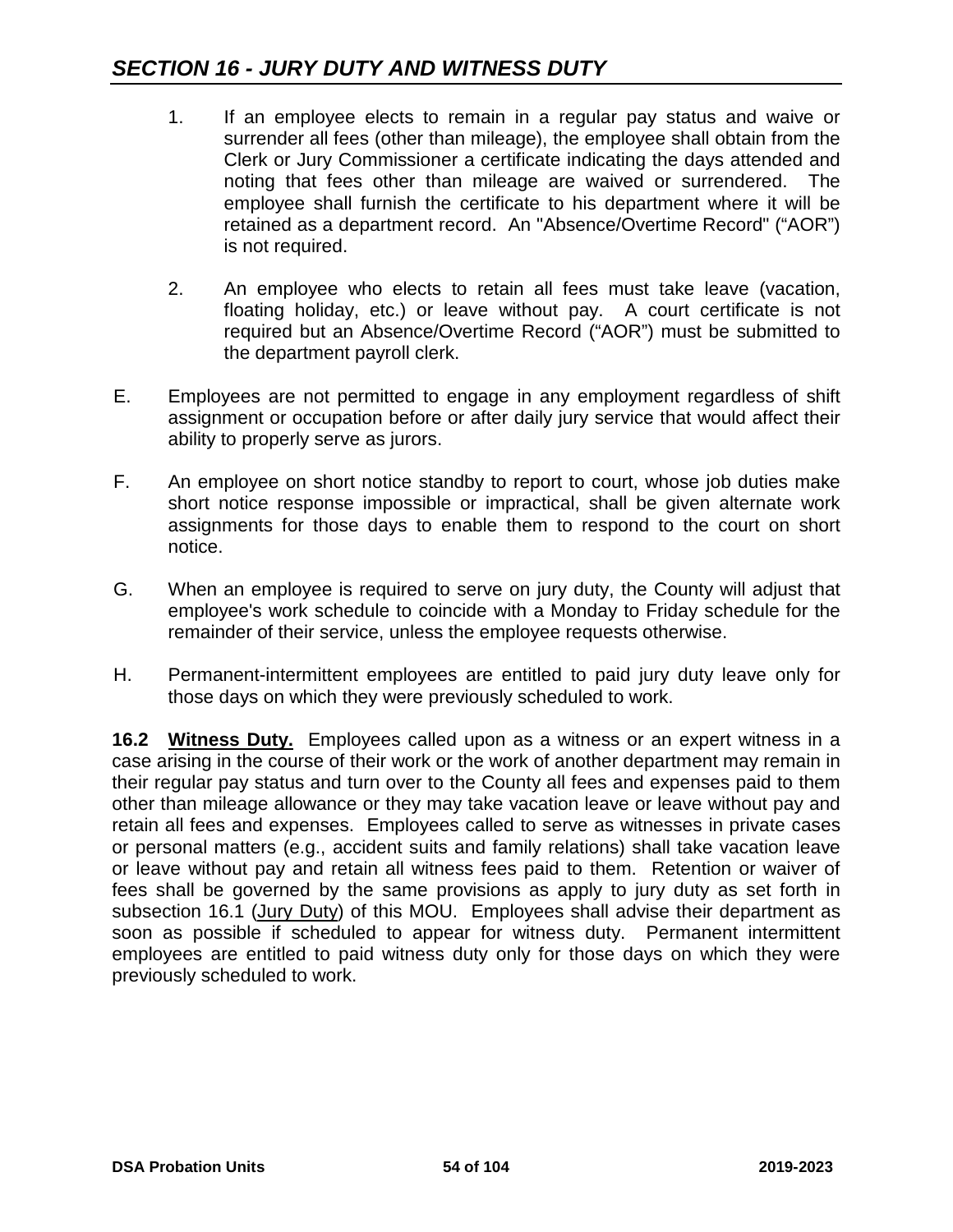#### **SECTION 17 - MEDICAL, DENTAL & LIFE INSURANCE**

#### **17.1 Health Plan Coverage.**

- A. The County will provide the medical and dental coverage for permanent employees regularly scheduled to work twenty (20) or more hours per week and for their eligible family members, expressed in one of the Medical Plan contracts and one of the Dental Plan contracts between the County and the following providers:
	- 1. Contra Costa Health Plans (CCHP)
	- 2. Kaiser Permanente Health Plan
	- 3. Health Net
	- 4. Delta Dental

#### Medical Plans:

All employees will have access to the following health plans:

- 1. CCHP Plan A & Plan B
- 2. Kaiser Permanente Plan A & Plan B
- 3. Health Net HMO Plan A & Plan B
- 4. Health Net PPO Plan A
- 5. Kaiser High Deductible Health Plan

In the event that a medical plans listed above meets the criteria for a high cost employer-sponsored health plan that may be subject to an excise penalty (a.k.a. Cadillac Tax) under the federal Patient Protection and Affordable Care Act ("ACA") (42 U.S.C. § 18081), such plan(s) will be eliminated for all employees beginning January 1, 2018.

#### **17.2 Monthly Premiums.**

A. The monthly premium subsidy in effect on January 1, 2015, for each medical and/or dental plan, is a set dollar amount and is not a percentage of the premium charged by the plan. The County will pay the following monthly premium subsidy:

|                                             |          | Employee +1 | Employee +2 or  |
|---------------------------------------------|----------|-------------|-----------------|
| <b>Health &amp; Dental Plans</b>            | Employee | Dependent   | More Dependents |
| Contra Costa Health Plans (CCHP), Plan A    | \$509.92 | \$1,214.90  | \$1,214.90      |
| Contra Costa Health Plans (CCHP), Plan B    | \$528.50 | \$1,255.79  | \$1,255.79      |
| Kaiser Permanente Health Plans              | \$478.91 | \$1,115.84  | \$1,115.84      |
| <b>Health Net HMO Plans</b>                 | \$627.79 | \$1,540.02  | \$1,540.02      |
| <b>Health Net PPO Plans</b>                 | \$604.60 | \$1,436.25  | \$1,436.25      |
| County Selected High Deductible Health Plan | \$478.91 | \$1,115.84  | \$1,115.84      |
| Delta Dental PPO with CCHP A or B           | \$41.17  | \$93.00     | \$93.00         |
| Delta Dental PPO with Kaiser or Health Net  | \$34.02  | \$76.77     | \$76.77         |
| Delta Dental PPO without a Health Plan      | \$43.35  | \$97.81     | \$97.81         |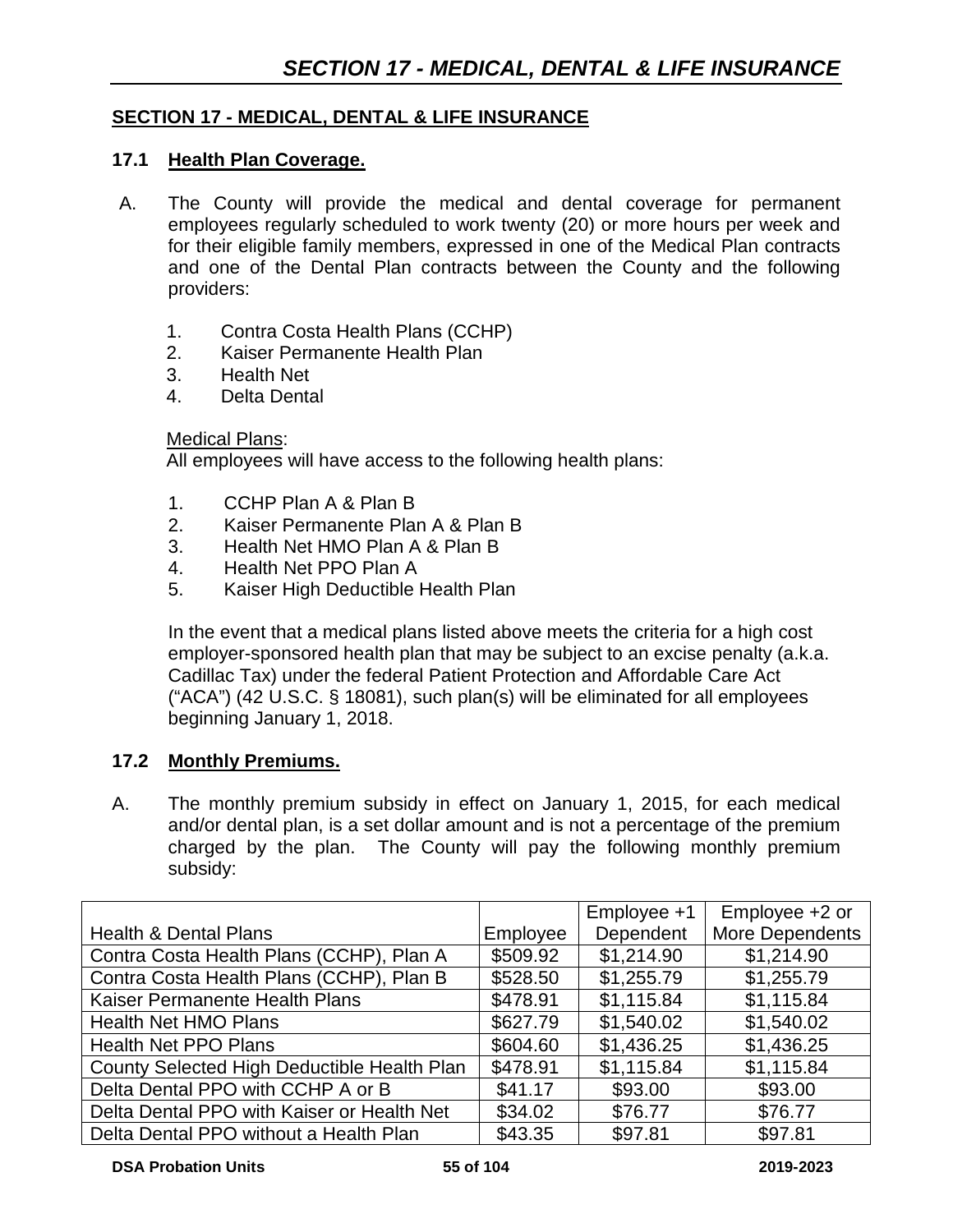# *SECTION 17 - MEDICAL, DENTAL & LIFE INSURANCE*

| DeltaCare HMO with CCHP A or B          | \$25.41 | \$54.91 | \$54.91 |
|-----------------------------------------|---------|---------|---------|
| DeltaCare HMO with Kaiser or Health Net | \$21.31 | \$46.05 | \$46.05 |
| DeltaCare HMO without a Health Plan     | \$27.31 | \$59.03 | \$59.03 |

- B. If the County contracts with a medical or dental plan that is not listed above, the County will determine the monthly dollar premium subsidy that it will pay to that medical plan for employees and their eligible family members.
- C. In the event that the County premium subsidy amounts are greater than one hundred percent (100%) of the applicable premium of any medical and/or dental plan, for any plan year, the County's contribution will not exceed one hundred percent (100%) of the applicable plan premium.
- D. In the event that a provider no longer offers to the County a medical or dental plan listed in this Section 17 or a provider and the County do not renew a medical or dental plan listed in this Section 17, the Association agrees that the new medical or dental plans selected by the County to replace the current plans will be available to employees represented by the Association and the Association agrees that the new plans will replace the medical or dental plans provided for in this MOU. The County will give notice to the Association when any new medical or dental plans are adopted and when they will be effective for employees represented by the Association.

#### **17.3 Retirement Coverage:**

#### A. Upon Retirement:

- 1. Upon retirement eligible employees and their eligible family members may remain in their County health/dental plan, but without County-paid life insurance coverage, if immediately before their proposed retirement the employees and dependents are either active subscribers to one of the County contracted health/dental plans or if while on authorized leave of absence without pay, they have retained continuous coverage during the leave period. The County will pay the monthly premium subsidies set forth in subsection 17.2 for eligible retirees and their eligible family members.
- 2. Any person who becomes age 65 on or after December 7, 2010, and who is eligible for Medicare must immediately enroll in Medicare Parts A and B.
- 3. For employees hired on or after January 1, 2011, and their eligible family members, no monthly premium subsidy will be paid by the County for any health or dental plan after they separate from County employment. However, any such eligible employee who retires under the Contra Costa County Employees' Retirement Association ("CCCERA") may retain continuous coverage of a county health or dental plan provided that (i) he or she begins to receive a monthly retirement allowance from CCCERA within one hundred twenty (120) days of separation from County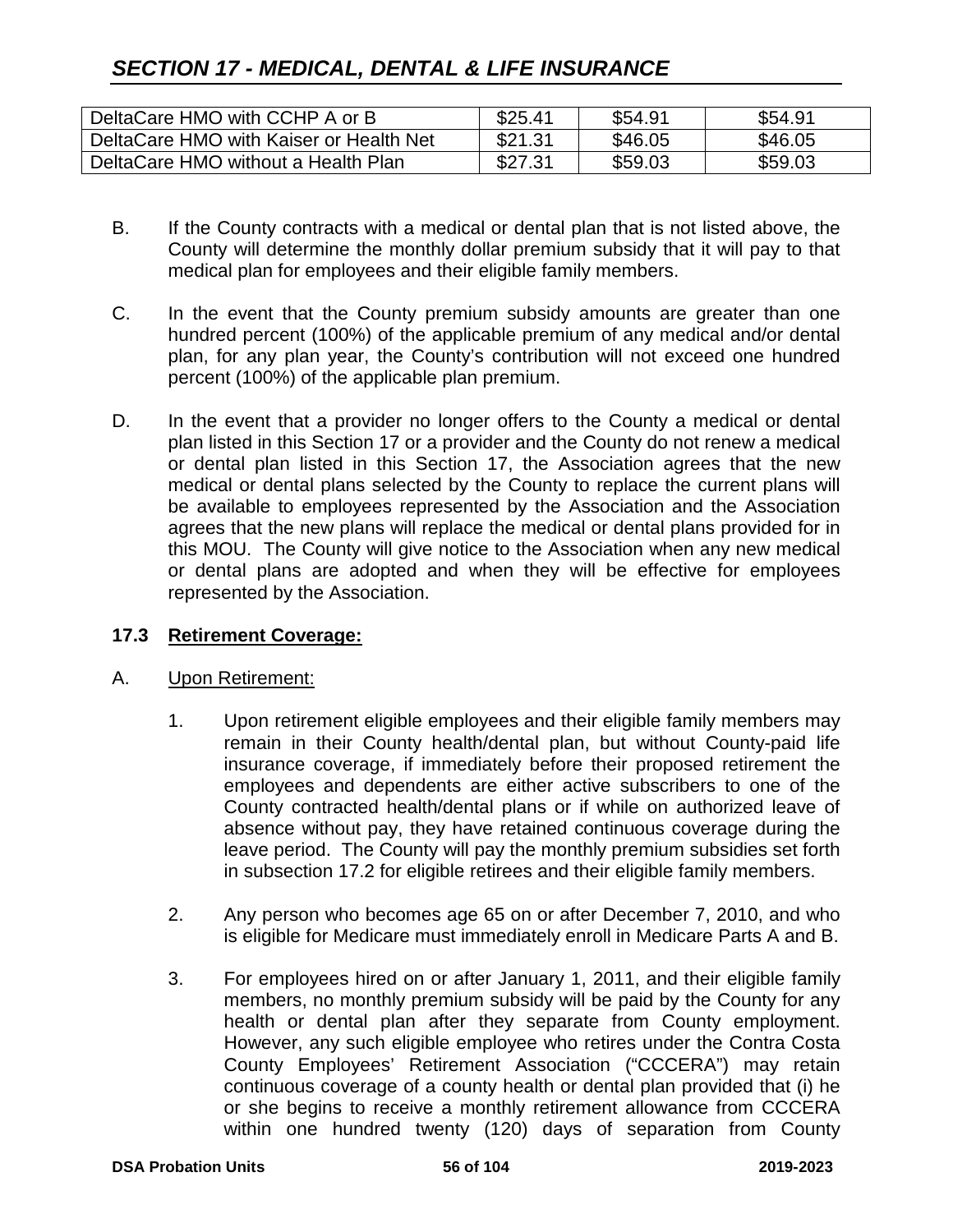employment and (ii) he or she pays the full premium cost under the health and/or dental plan without any County premium subsidy.

- B. Employees Who File For Deferred Retirement. Employees, who resign and file for a deferred retirement and their eligible family members, may continue in their County group health and dental plan under the following conditions and limitations.
	- 1. Health and dental coverage during the deferred retirement period is totally at the expense of the employee, without any County contributions.
	- 2. Life insurance coverage is not included.
	- 3. To continue health and dental coverage, the employee must:
		- a. be qualified for a deferred retirement under the 1937 Retirement Act provisions;
		- b. be an active member of a County group health and/or dental plan at the time of filing their deferred retirement application and elect to continue plan benefits;
		- c. be eligible for a monthly allowance from the Retirement System and direct receipt of a monthly allowance within twenty-four (24) months of application for deferred retirement; and
		- d. file an election to defer retirement and to continue health benefits hereunder with the County Benefits Division within thirty (30) days before separation from County service.
	- 4. Deferred retirees who elect continued health benefits hereunder and their eligible family members may maintain continuous membership in their County health and/or dental plan group during the period of deferred retirement by paying the full premium for health and dental coverage on or before the 10<sup>th</sup> of each month, to the Contra Costa County Human Resources Department-Employee Benefits Division. When the deferred retirees begin to receive retirement benefits, they will qualify for the same health and/or dental plan coverage pursuant to paragraph (A), above, as similarly situated retirees who did not defer retirement.
	- 5. Deferred retirees may elect retiree health benefits hereunder without electing to maintain participation in their County health and/or dental plan during their deferred retirement period. When they begin to receive retirement benefits they will qualify for the same health and/or dental coverage pursuant to paragraph (A), above, as similarly situated retirees who did not defer retirement are entitled, provided reinstatement to a County group health and/or dental plan will only occur following a three (3) full calendar month waiting period after the month in which their retirement allowance commences.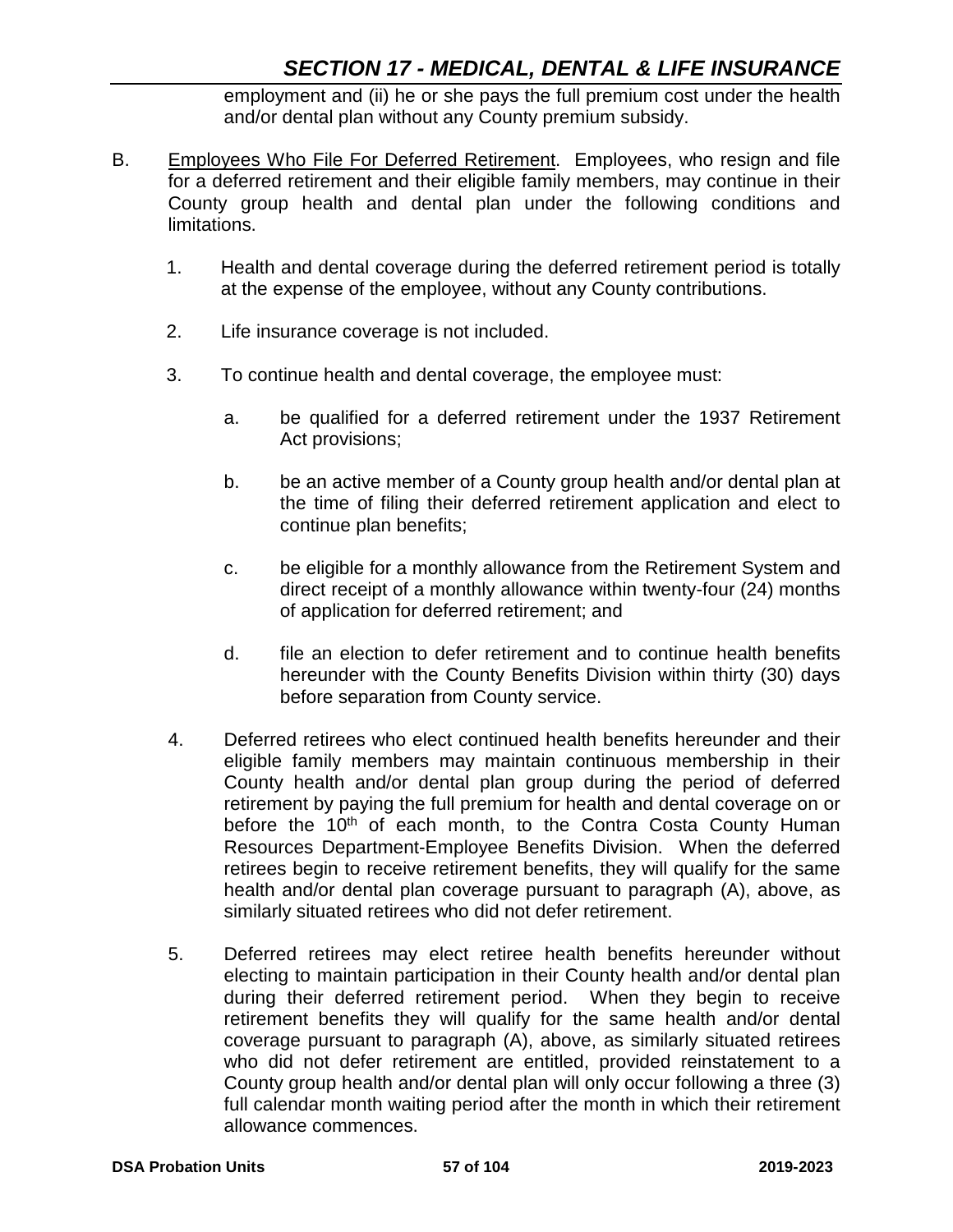- 6. Employees who elect deferred retirement will not be eligible in any event for County health or dental plan subvention unless the member draws a monthly retirement allowance within twenty-four (24) months after separation from County service.
- 7. Deferred retirees and their eligible family members are required to meet the same eligibility provisions for health/dental plans as similarly situated retirees who did not defer.
- C. Employees Hired After December 31, 2006 Eligibility for Retiree Health Coverage: All employees hired after December 31, 2006 are eligible for retiree health/dental coverage pursuant to subsection 17.3 (Retirement Coverage) paragraphs (A) and (B), above, upon completion of fifteen (15) years of service as an employee of Contra Costa County. For purposes of retiree health eligibility, one (1) year of service is defined as one thousand (1,000) hours worked within one anniversary year. The existing method of crediting service while an employee is on an approved leave of absence will continue for the duration of this Agreement.
- D. Subject to the provisions of subsection 17.3 (Retirement Coverage) paragraphs A, B, and C and upon retirement, the following employees (and their eligible family members) are eligible to receive a monthly premium subsidy for health and dental plans or are eligible to retain continuous coverage of such plans: employees, and each employee who retires from a position or classification that was represented by this bargaining unit at the time of his or her retirement.
- E. For purposes of this subsection 17.3 (Retirement Coverage) only, 'eligible family members' does not include Survivors of employees or retirees.

**17.4 Health Plan Coverages and Provisions.** The following provisions are applicable regarding County Health and Dental Plan participation:

A. Coverage Upon Separation: An employee who separates from County employment is covered by his/her County health and/or dental plan through the last day of the month in which he/she separates. Employees who separate from County employment may continue group health and/or dental plan coverage to the extent provided by the COBRA laws and regulations.

**17.5 Family Member Eligibility Criteria:** The following persons may be enrolled as the eligible Family Members of a medical or dental plan Subscriber:

# **A. Health Insurance**

- 1. Eligible Dependents:
	- a. Employee's Legal Spouse
	- b. Employee's qualified domestic partner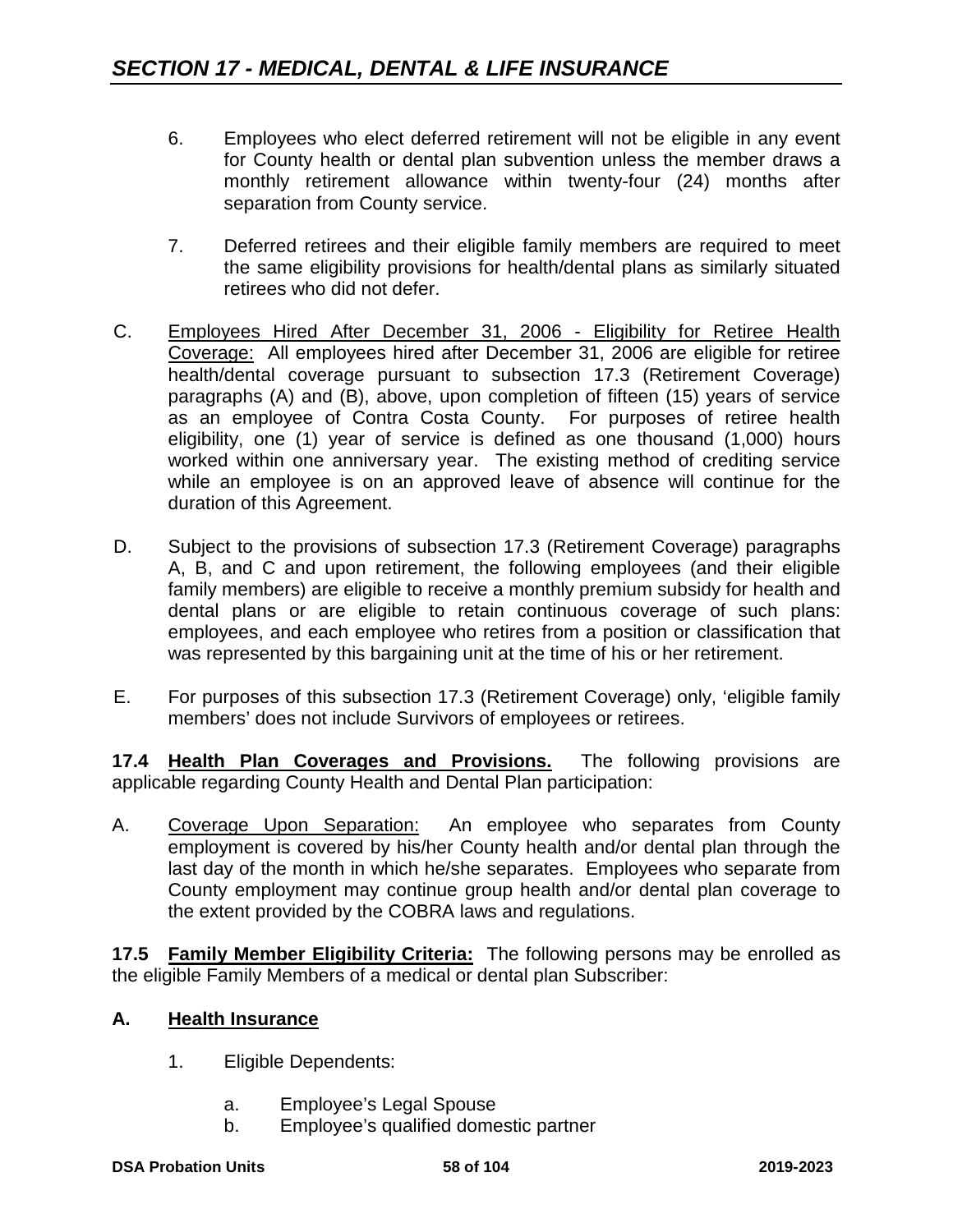- c. Employee's child to age 26
- d. Employee's Disabled Child who is:
	- (1) over age 26,
		- i. Unmarried; and,
		- ii. Incapable of sustaining employment due to a physical or mental disability that existed prior to the child's attainment of age 19.
- 2. "Employee's child" includes natural child, child of a qualified domestic partner, step-child, adopted child

and a child specified in a Qualified Medical Child Support Order (QMCSO) or similar court order.

#### **B. Dental Insurance**

- 1. Eligible Dependents all dental plans:
	- a. Employee's Legal Spouse
	- b. Employee's qualified domestic partner
	- c. Employee's Disabled Child who is:
		- i. Over age 19,
		- ii. Unmarried; and,
		- iii. Incapable of sustaining employment due to a physical or mental disability that existed prior to the child's attainment of age 19.
- 2. Delta Dental PPO Only:

Employee's unmarried child who is:

- (1) Under age 19, or
- (2) Age 19, or above, but under age 24, and
	- i. Resides with the Employee for more than 50% of the year excluding time living at school, and
	- ii. Receives at least 50% of support from Employee, and
	- iii. Is enrolled and attends school on a full-time basis, as defined by the School.
- 3. Delta Care HMO Only Employee's Child to age 26
- 4. "Employee's child" includes natural child, child of a qualified domestic partner, step-child, adopted child and a child specified in a Qualified Medical Child Support Order (QMCSO) or similar court order.

#### **17.6 Dual Coverage.**

A. Each employee and retiree may be covered only by a single County health (or dental) plan, including a CalPERS plan. For example, a County employee may be covered under a single County health and/or dental plan as either the primary insured or the dependent of another County employee or retiree, but not as both the primary insured and the dependent of another County employee or retiree.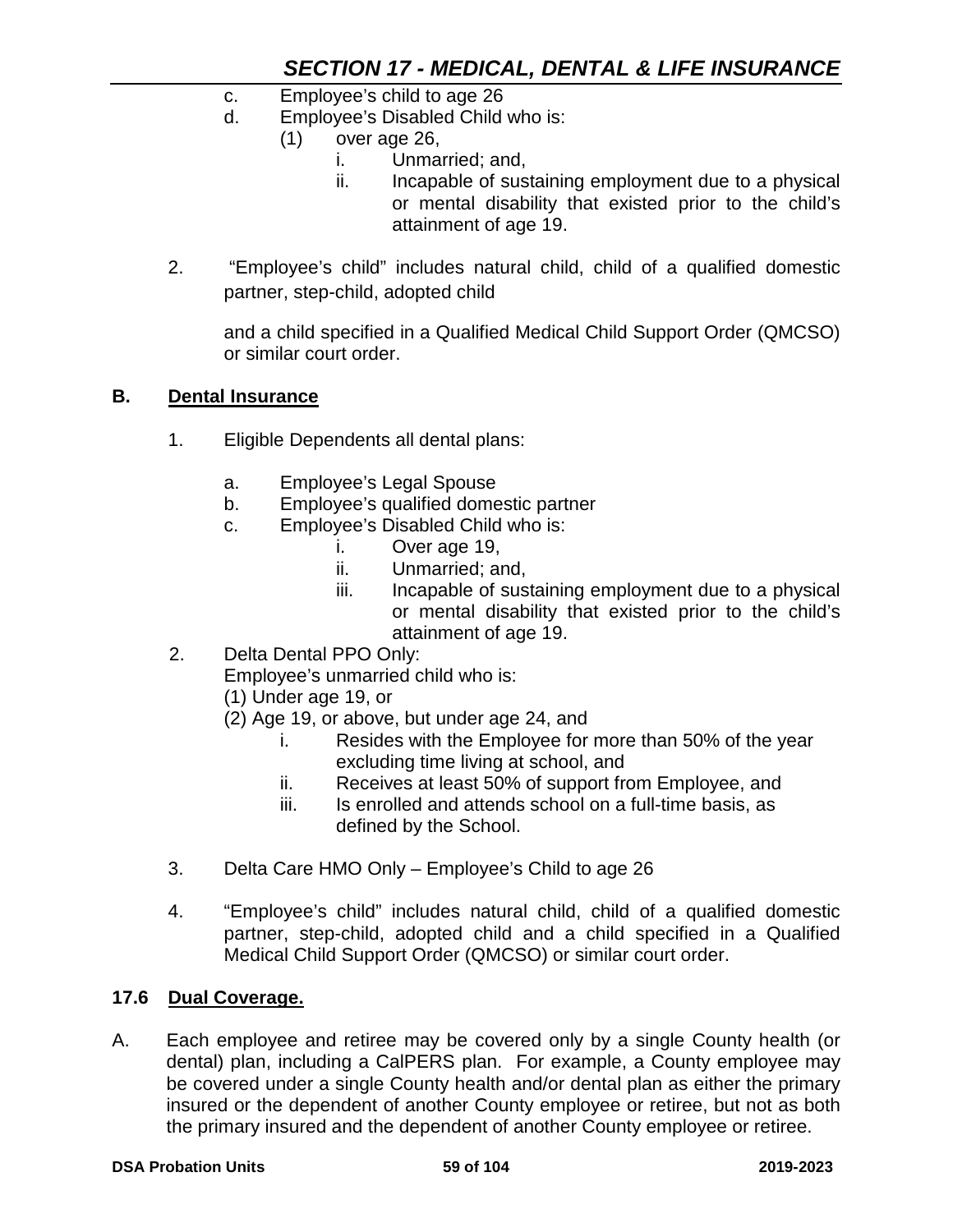- B. All dependents, as defined in Section 17.5, Family Member Eligibility Criteria, may be covered by the health and/or dental plan of only one spouse or one domestic partner. For example, when both parents are County employees, all of their eligible children may be covered as dependents of either parent, but not both.
- C. For purposes of this subsection 17.6 (Dual Coverage) only, "County" includes the County of Contra Costa and all special districts governed by the Board of Supervisors, including, but not limited to, the Contra Costa County Fire Protection District.

#### **17.7 Medical Plan Cost-Sharing on and after January 1, 2016.**

A. For the plan year that begins on January 1, 2016, the County will pay the monthly premium subsidy for medical plans stated in subsection 17.2.A. In total, the County will pay the following amounts for the 2016 plan year:

| <b>Medical Plans</b>                     | Employee | Employee +1 | Employee +2 or  |
|------------------------------------------|----------|-------------|-----------------|
|                                          |          | Dependent   | More Dependents |
| Contra Costa Health Plans (CCHP), Plan A | \$530.56 | \$1,049.81  | \$1,646.89      |
| Contra Costa Health Plans (CCHP), Plan B | \$549.42 | \$1,068.65  | \$1,737.03      |
| Kaiser Permanente Health Plan A          | \$435.38 | \$803.96    | \$1,493.79      |
| Kaiser Permanente Health Plan B          | \$445.04 | \$881.68    | \$1,407.40      |
| Health Net HMO Plan A                    | \$669.34 | \$1,131.34  | \$2,280.09      |
| Health Net HMO Plan B                    | \$662.01 | \$1,280.20  | \$2,060.75      |
| Health Net PPO Plan A                    | \$727.94 | \$1,112.03  | \$2,755.43      |
| Health Net PPO Plan B                    | \$715.64 | \$1,144.40  | \$2,623.86      |
| Kaiser High Deductible Health Plan       | \$447.04 | \$916.72    | \$1,387.40      |

- B. For the plan years that begin on January 1, 2017, January 1, 2018, and January 1, 2019, if there is an increase in the monthly premium, including any plan premium penalty, charged by a medical plan, the County and the employee will each pay fifty percent (50%) of the monthly increase that is above the amount of the 2016 plan premium. The fifty percent (50%) share of the monthly medical plan increase paid by the County is in addition to the amounts paid by the County in subsection 17.7.A. for medical plans.
	- C. 2016 Plan Premium Amounts: For purposes of calculating the County and Employee cost-sharing increases described in subsection 17.7.B, above, the following are the 2016 total monthly medical plan premium amounts:

| <b>Medical Plans</b>                     | Employee | Employee +1 | Employee $+2$ or |
|------------------------------------------|----------|-------------|------------------|
|                                          |          | Dependent   | More Dependents  |
| Contra Costa Health Plans (CCHP), Plan A | \$657.08 | \$1,314.15  | \$1,971.23       |
| Contra Costa Health Plans (CCHP), Plan B | \$728.38 | \$1,456.77  | \$2,185.15       |
| Kaiser Permanente Health Plan A          | \$749.80 | \$1,499.60  | \$2,249.39       |
| Kaiser Permanente Health Plan B          | \$585.68 | \$1,171.36  | \$1,757.04       |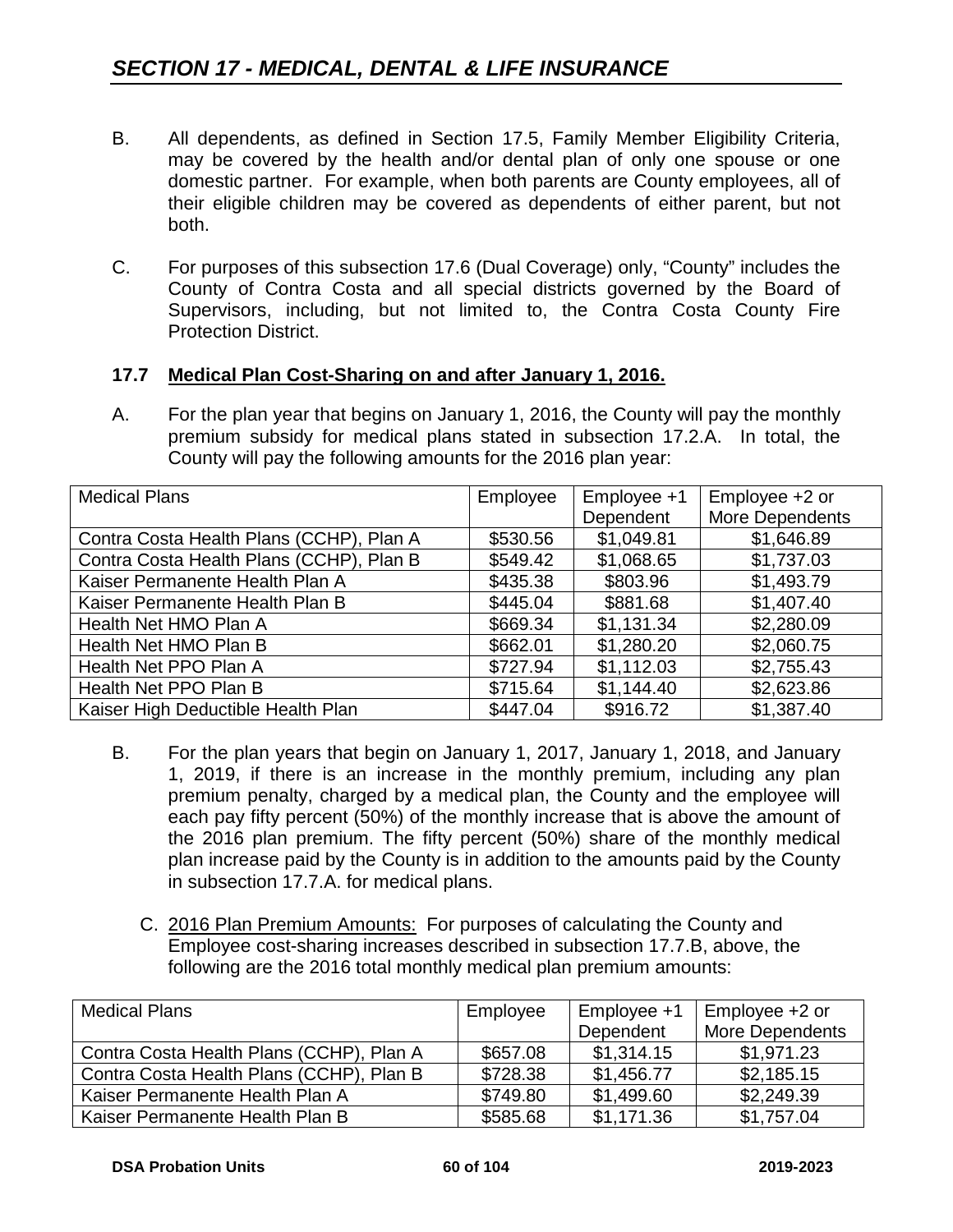# Health Net HMO Plan A <br>  $\begin{array}{|c|c|c|c|c|c|c|c|c|} \hline \text{$3,626.27$} \end{array}$ Health Net HMO Plan B  $\parallel$  \$840.55  $\parallel$  \$1,681.10  $\parallel$  \$2,521.65 Health Net PPO Plan A 61,643.40 \$3,286.80 \$4,930.20 Health Net PPO Plan B **\$1,479.47** \$2,958.94 \$4,438.40 Kaiser High Deductible Health Plan **\$470.10** \$940.21 \$1,410.32

# *SECTION 17 - MEDICAL, DENTAL & LIFE INSURANCE*

D. Medical Plan Cost-Sharing for Active Employees for the 2019 Plan Year. On July 1, 2019, the County will pay the monthly premium subsidy for medical plans stated below:

| <b>Employee Medical Plans</b>            | <b>Monthly</b><br><b>Premium</b> | <b>County Monthly</b><br>Premium<br><b>Subsidy</b> | <b>Employee</b><br><b>Monthly</b><br><b>Premium Cost</b> |
|------------------------------------------|----------------------------------|----------------------------------------------------|----------------------------------------------------------|
| Contra Costa Health Plans (CCHP), Plan A | \$812.06                         | \$641.65                                           | \$170.41                                                 |
| Contra Costa Health Plans (CCHP), Plan B | \$900.19                         | \$672.58                                           | \$227.61                                                 |
| Kaiser Permanente Health Plan A          | \$877.30                         | \$600.00                                           | \$277.30                                                 |
| Kaiser Permanente Health Plan B          | \$697.28                         | \$600.00                                           | \$97.28                                                  |
| Health Net HMO Plan A                    | \$1,677.56                       | \$986.18                                           | \$691.38                                                 |
| Health Net HMO Plan B                    | \$1,166.55                       | \$882.34                                           | \$284.21                                                 |
| Health Net PPO Plan A                    | \$2,340.40                       | \$1,226.79                                         | \$1,113.61                                               |
| Kaiser High Deductible Health Plan       | \$559.68                         | \$559.68                                           | \$0.00                                                   |

| <b>Employee +1 Dependent Medical Plans</b> | <b>Monthly</b><br><b>Premium</b> | <b>County Monthly</b><br><b>Premium</b><br><b>Subsidy</b> | <b>Employee</b><br><b>Monthly</b><br><b>Premium Cost</b> |
|--------------------------------------------|----------------------------------|-----------------------------------------------------------|----------------------------------------------------------|
| Contra Costa Health Plans (CCHP), Plan A   | \$1,624.10                       | \$1,271.99                                                | \$352.11                                                 |
| Contra Costa Health Plans (CCHP), Plan B   | \$1,800.37                       | \$1,314.95                                                | \$485.42                                                 |
| Kaiser Permanente Health Plan A            | \$1,754.60                       | \$1,200.00                                                | \$554.60                                                 |
| Kaiser Permanente Health Plan B            | \$1,394.56                       | \$1,200.00                                                | \$194.56                                                 |
| Health Net HMO Plan A                      | \$3,355.12                       | \$1,765.02                                                | \$1,590.10                                               |
| Health Net HMO Plan B                      | \$2,333.10                       | \$1,720.86                                                | \$612.24                                                 |
| Health Net PPO Plan A                      | \$4,680.80                       | \$2,109.72                                                | \$2,571.08                                               |
| Kaiser High Deductible Health Plan         | \$1,119.36                       | \$1,119.36                                                | \$0.00                                                   |

| <b>Employee +2 or More Dependents</b><br><b>Medical Plans</b> | <b>Monthly</b><br>Premium | <b>County Monthly</b><br><b>Premium</b><br><b>Subsidy</b> | <b>Employee</b><br><b>Monthly</b><br><b>Premium Cost</b> |
|---------------------------------------------------------------|---------------------------|-----------------------------------------------------------|----------------------------------------------------------|
| Contra Costa Health Plans (CCHP), Plan A                      | \$2,436.18                | \$1,980.17                                                | \$456.01                                                 |
| Contra Costa Health Plans (CCHP), Plan B                      | \$2,700.56                | \$2,106.48                                                | \$594.08                                                 |
| Kaiser Permanente Health Plan A                               | \$2,631.90                | \$1,825.00                                                | \$806.90                                                 |
| Kaiser Permanente Health Plan B                               | \$2,091.84                | \$1,825.00                                                | \$266.84                                                 |
| Health Net HMO Plan A                                         | \$5,032.68                | \$3,230.62                                                | \$1,802.06                                               |
| Health Net HMO Plan B                                         | \$3,499.65                | \$2,721.74                                                | \$777.91                                                 |
| Health Net PPO Plan A                                         | \$7,021.20                | \$4,251.97                                                | \$2,769.23                                               |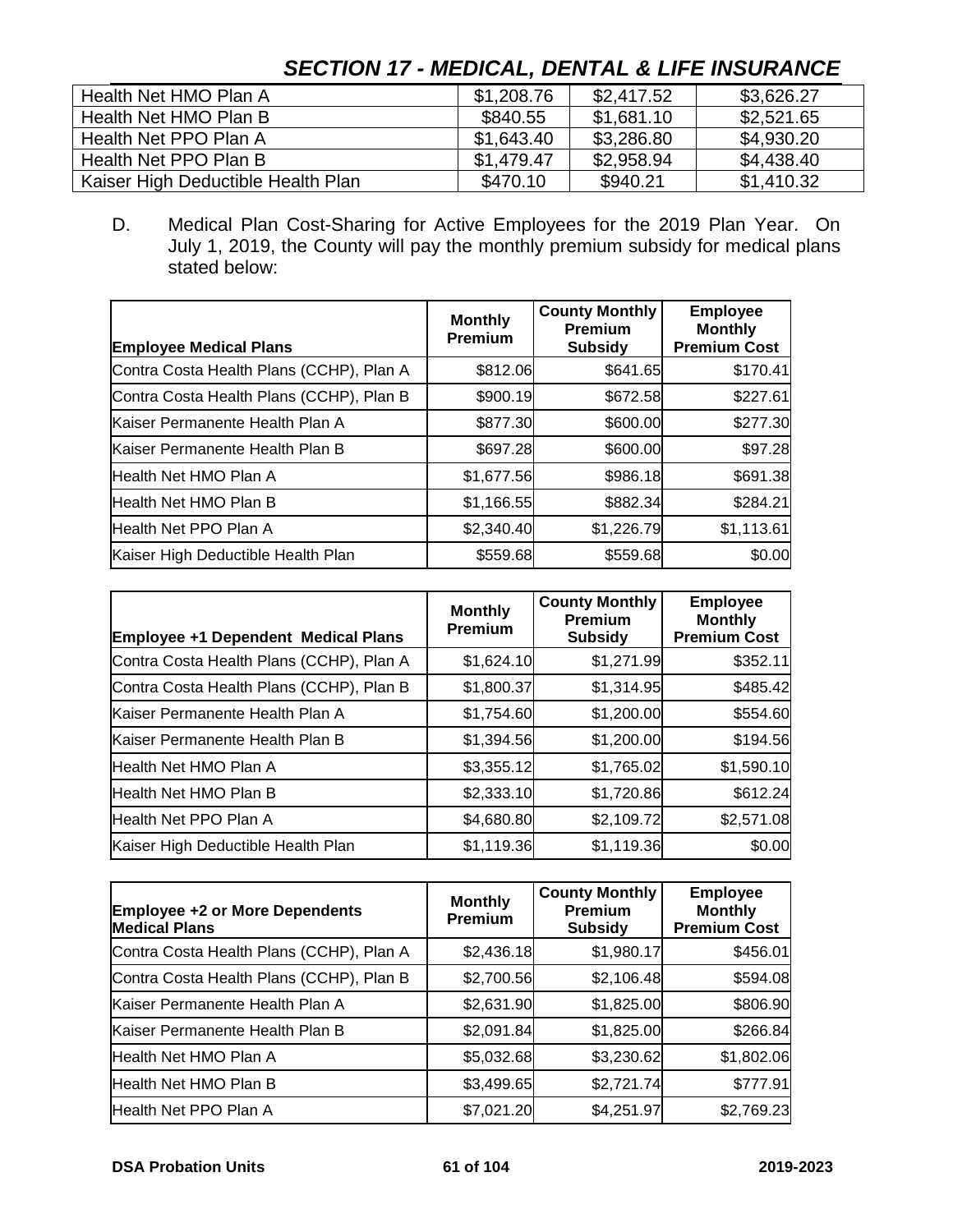# *SECTION 17 - MEDICAL, DENTAL & LIFE INSURANCE*

| Kaiser High Deductible Health Plan | \$1,679.04 | \$1,679.04 | \$0.00 |
|------------------------------------|------------|------------|--------|

- E. Medical Plan Cost-Sharing for Active Employees on and after January 1, 2020.
	- 1. For active employees for the plan year that begins on January 1, 2020, the County will move to a percentage-based cost sharing approach for medical care premium subsidies. The County will pay seventy-five percent (75%) of the total medical plan premium for the Employee and Employee +1 Dependent tiers of the second lowest priced non-deductible HMO plan. The County will pay 76.5% of the total medical plan premium for the Employee +2 or more Dependents tier of the second lowest priced non-deductible HMO plan. These annual calculated dollar amounts will be applied to all plans and tiers as described.
	- 2. For active employees for the plan year that begins on January 1, 2021, the County will pay seventy-eight and a half percent (78.5%) of the total medical plan premium for each tier of the second lowest priced non-deductible HMO plan. This annual calculated amount will be applied to all plans and tiers, except Kaiser Permanente Health Plan B.
	- 3. For active employees for the plan year that begins on January 1, 2022, and each year thereafter, the County will pay eighty percent (80%) of the total medical plan premium for each tier of the second lowest priced nondeductible HMO plan. This annual calculated dollar amount will be applied to all plans and tiers, except Kaiser Permanente Health Plan B.
	- 4. For active employees for the plan year that begins on January 1, 2021, and each year thereafter, for the Kaiser Permanente Health Plan B, employees will pay at least the following share of the total medical plan premium:

| Kaiser Permanente Health Plan B | <b>Employee Monthly</b><br><b>Premium Cost</b> |
|---------------------------------|------------------------------------------------|
| Employee                        | \$20.00                                        |
| Employee +1 Dependent           | \$40.00                                        |
| Employee + 2 or More Dependents | \$60.00                                        |

- 5. In the event of a reduction in the premium for the second lowest priced nondeductible HMO plan, the County will pay the premium subsidy for medical plans that the County paid in the previous plan year.
- F. Beginning 2022, the County will review technological advancements in the area of benefits administration and consider asking any eligible employee who waives County health insurance to provide proof of other health insurance coverage.

**17.8 Life Insurance Benefit Under Health and Dental Plans.** For employees who are enrolled in the County's program of medical or dental coverage as either the primary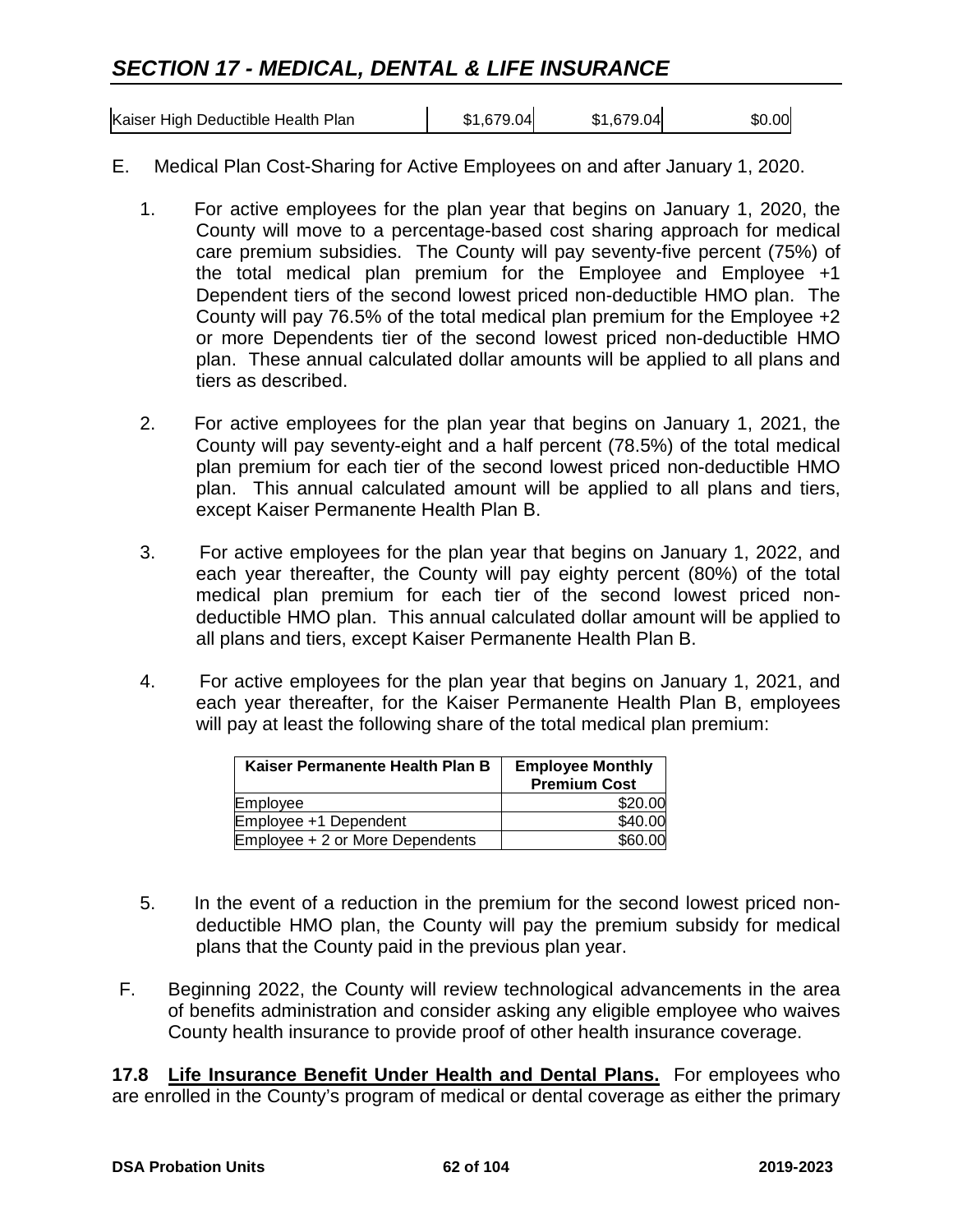or the dependent, term life insurance in the amount of ten thousand dollars (\$10,000) will be provided by the County.

**17.9 Supplemental Life Insurance.** In addition to the life insurance benefits provided by this agreement, employees may subscribe voluntarily and at their own expense for supplemental life insurance. Employees may subscribe for an amount not to exceed five hundred thousand dollars (\$500,000), of which one hundred thousand (\$100,000) is a guaranteed issue, provided the election is made within the required enrollment periods.

**17.10 Health Care Spending Account.** After six (6) months of permanent employment, full and part-time (20/40 or greater) employees may elect to participate in a Health Care Spending Account (HCSA) Program designated to qualify for tax savings under Section 125 of the Internal Revenue Code, but such savings are not guaranteed. The HCSA Program allows employees to set aside a predetermined amount of money from their pay, not to exceed the maximum amount authorized by federal law, per calendar year, of before tax dollars, for health care expenses not reimbursed by any other health benefit plans. HCSA dollars may be expended on any eligible medical expenses allowed by Internal Revenue Code Section 125. Any unused balance is forfeited and cannot be recovered by the employee.

**17.11 PERS Long-Term Care.** The County will deduct and remit monthly premiums to the PERS Long-Term Care Administrator for employees who are eligible and voluntarily elect to purchase long-term care at their personal expense through the PERS Long-Term Care Program.

**17.12 Dependent Care Assistance Program.** The County offers the option of enrolling in a Dependent Care Assistance Program (DCAP) designed to qualify for tax savings under Section 129 of the Internal Revenue Code, but such savings are not guaranteed. The program allows employees to set aside a predetermined amount of annual salary not to exceed the lesser of either five thousand dollars (\$5,000), or the maximum amount authorized by federal law, per calendar year, of before tax dollars to pay for eligible dependent care (child and elder care) expenses. Any unused balance is forfeited and cannot be recovered by the employee.

**17.13 Premium Conversion Plan.** The County offers the Premium Conversion Plan (PCP) designed to qualify for tax savings under Section 125 of the Internal Revenue Code, but tax savings are not guaranteed. The program allows employees to use pretax dollars to pay health and dental premiums.

**17.14 Prevailing Section.** To the extent that any provision of this Section 17 (Medical, Dental & Life Insurance) is inconsistent with any provision of any other County enactment or policy, including but not limited to Administrative Bulletins, the Salary Regulations, the Personnel Management Regulations, or any other agreement or order of the Board of Supervisors, the provision(s) of this Section 17 (Medical, Dental & Life Insurance) will prevail.

**17.15 Rate Information.** The County Benefits Division will make health and dental plan rate information available upon request to employees and departments. In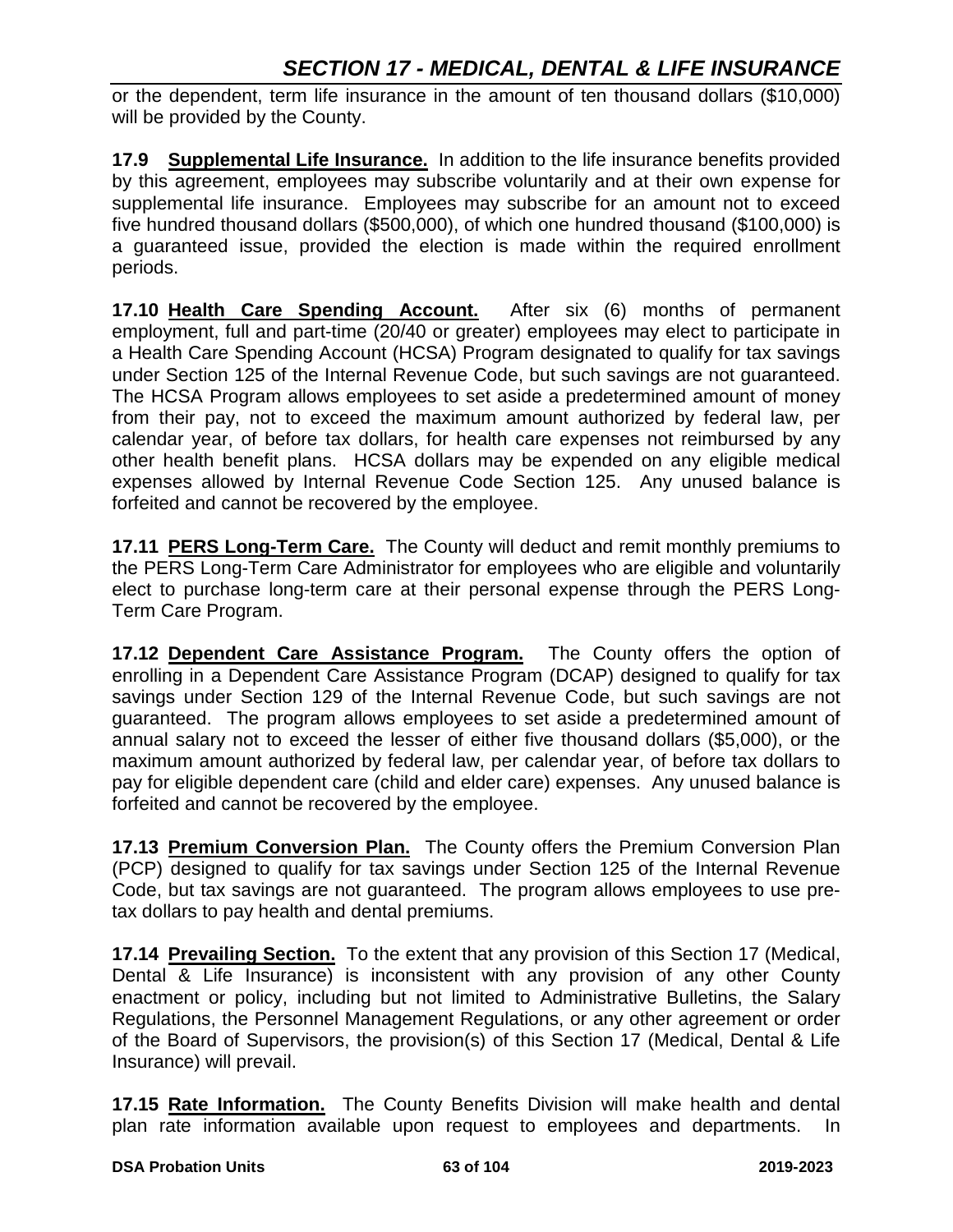addition, the County Benefits Division will publish and distribute to employees and departments information about rate changes as they occur during the year.

**17.16 Partial Month.** The County's contribution to the health plan premium is payable for any month in which the employee is paid. If an employee is not paid enough compensation in a month to pay the employee share of the premium, the employee must make up the difference by remitting the amount delinquent to the Auditor-Controller. The responsibility for this payment rests with the employee. If payment is not made, the employee shall be dropped from the health plan.

**17.17 Coverage During Absences.** Employees shall be allowed to maintain their health plan coverage at the County group rate for twelve (12) months if on approved leave of absence provided that the employee shall pay the entire premium (i.e. both employer and employee share) for the health plan during said leave. Said payment shall be made by the employee at a time and place specified by the County. Late payment shall result in cancellation of health plan coverage.

An employee on leave in excess of twelve (12) months may-continue group coverage subject to the provisions of the Consolidated Omnibus Budget Reconciliation Act (COBRA) provided the employee pays the entire cost of coverage, plus any administrative fees, for the option selected. The entire cost of coverage shall be paid at a place and time specified by the County. Late payment may result in cancellation of health plan coverage with no reinstatement allowed.

**17.18 Child Care.** The County will continue to support the concept of non-profit child care facilities similar to the "Kid's at Work" program established in the Public Works Department.

**17.19 Health Benefit Coverage for Employees Not Otherwise Covered**. To access County health plans, an employee represented by the Association who is not otherwise eligible for health coverage by the County, must be eligible to receive an offer of coverage from the County under the federal Patient Protection and Affordable Care Act ("ACA") (42 U.S.C. § 18081). Employees eligible to receive an offer of coverage (and qualified dependents), will be offered access to County health insurance plans. Employees will be responsible for the full premium cost of coverage. This provision is not subject to the grievance process.

# **17.20 Health Savings Account with High Deductible Health Plan**

A. Active employees who are enrolled in the Kaiser Permanente High Deductible Health Plan may select a Health Savings Account ("HSA") offered through Kaiser Permanente under the following conditions and subject to any other laws, regulations or rules governing HSAs:

- 1. Only active employees who are enrolled in the Kaiser High Deductible Health Plan may elect to initially enroll in the HSA. The HSA is not available to permanent-intermittent or temporary employees.
- 2. Employees may only contribute up to the maximum annual contribution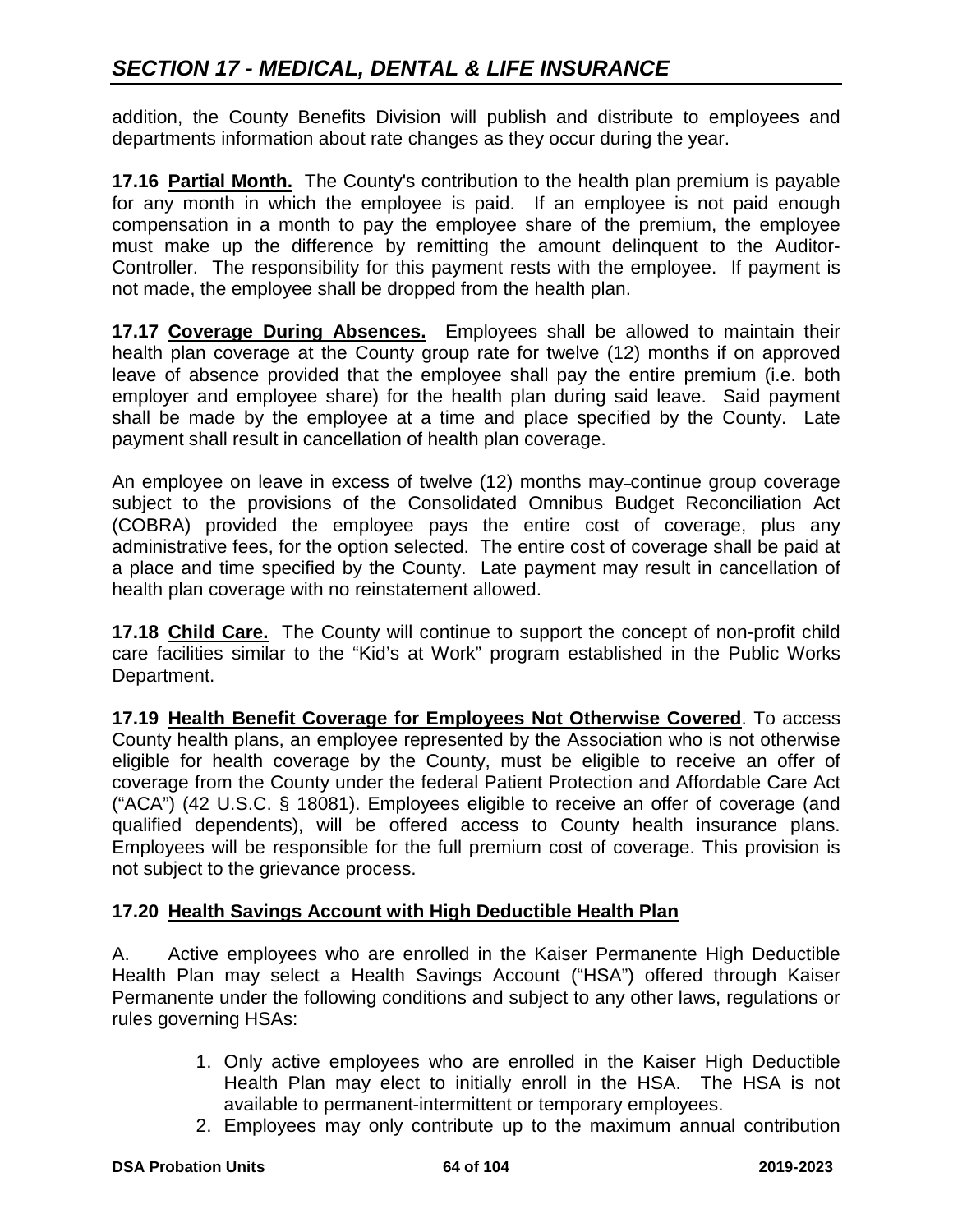rate for HSAs as set forth in the United States Internal Revenue Code.

- 3. Funds contributed to the HSA are invested as directed by the employee. The County does not provide any recommendations or advice on investment or use of HSA funds.
- 4. Employees are responsible for paying any HSA account management fees charged by the HSA administrator.
- 5. The County does not manage or administer the HSAs.

B. For the 2019 Plan Year, the County will make a one-time contribution of five hundred dollars (\$500) into the HSA for employees who are active employees on July 1, 2019, who are enrolled in the Kaiser Permanente High Deductible Health Plan for the 2019 plan year, and who have an HSA. The contribution will be made as soon as administratively feasible following ratification by the Association.

C. For the 2020 Plan Year and each year thereafter, the County will contribute six hundred and twenty-five dollars (\$625) annually into the HSA for employees who are active employees on February 1 of the plan year, who are enrolled in the Kaiser Permanente High Deductible Health Plan, and have an HSA. The contribution will be made with the February 10 pay for the plan year.

**17.21 Voluntary Vision Plan.** The County will offer active employees the option to enroll in a voluntary vision plan during open enrollment. Employees will pay the full premium cost of the plan. The County will contract for a voluntary vision plan with no co-pays. The vision plan is not available to permanent-intermittent or temporary employees.

# **SECTION 18 – CERTIFICATION RULE / PROBATIONARY PERIOD**

**18.1 Certification Rule** – Pursuant to Personnel Management Regulations (PMR) Sections 605.3(d), 605.4, and 719, band lists may be used for the entry-level classes of Deputy Probation Officer I (Class Code 7AWA) and Juvenile Institution Officer I (Class Code 7KWB). Under the band list certification process, the names of candidates who have qualified on the examination are placed into one, two or three groups designated as Bands A, B and C. All names within each band shall be considered equally qualified and there shall be no additional ranking within the bands. The number of eligible candidates certified from the eligible list established as a result of an open competitive examination shall:

- A. Include all of the names in Band A; and
- B. If there are fewer than nine (9) names available in Band A, then all of the names in Band B shall be certified along with the names in Band A; and
- C. If there are fewer names in Band A than the number of vacancies to be filled, then all of the names in Band B shall be certified along with the names in Band A; and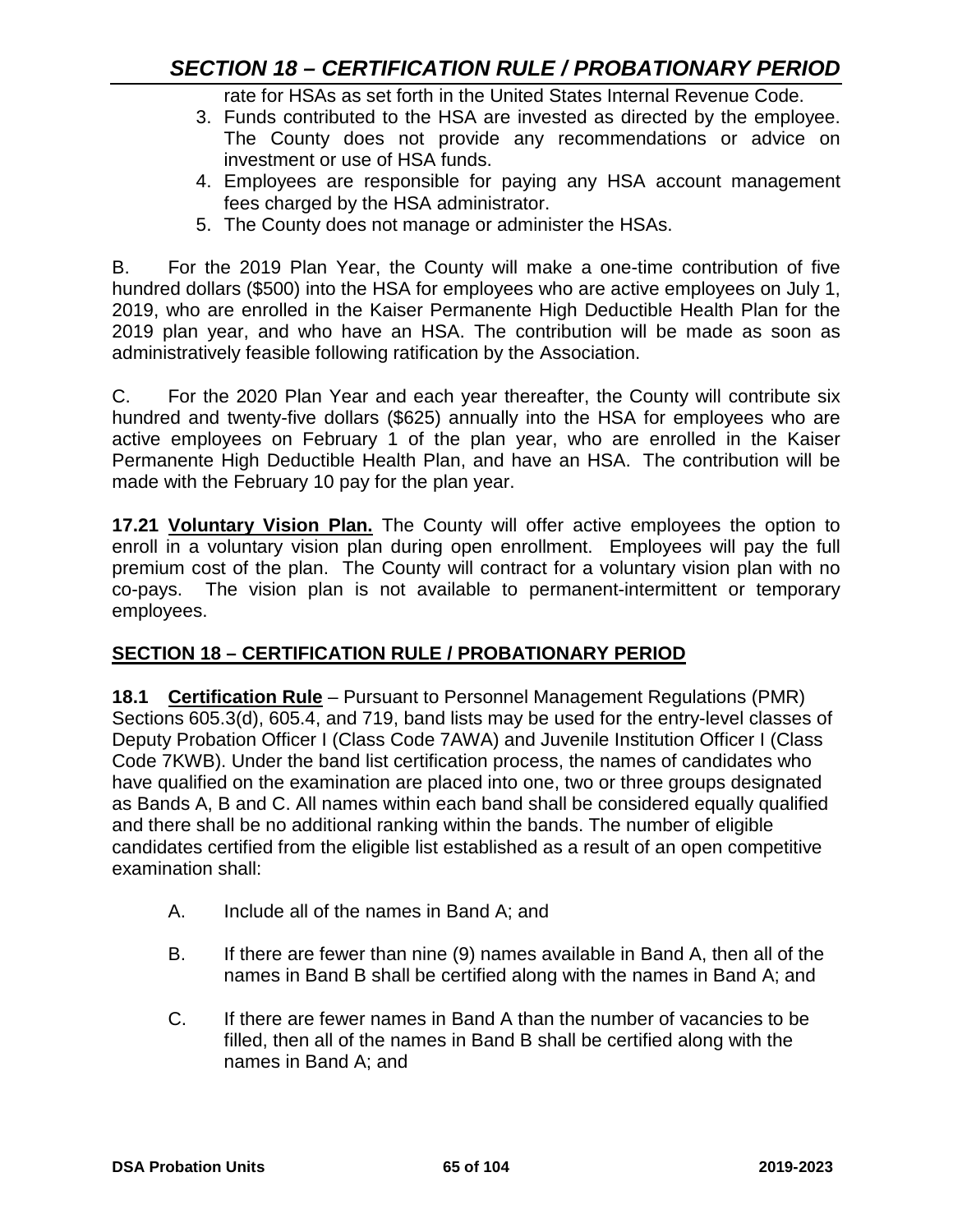- D. If there are fewer than nine (9) names available in Band A and Band B combined, then all of the names in Band C shall be certified along with the names in Band A and Band B; and
- E. If there are fewer names in Band A and Band B combined than the number of vacancies to be filled, then all of the names in Band C shall be certified along with the names in Band A and Band B.

**18.2 Duration.** All appointments from officially promulgated employment lists for original entrance and promotion shall be subject to a probationary period. The probationary period shall be twelve (12) months for original entrance appointments and promotional appointments.

**18.3 Revised Probationary Period.** When the probationary period for a class is changed, only new appointees to positions in the classification shall be subject to the revised probationary period.

**18.4 Criteria.** The probationary period shall date from the time of appointment to a permanent position after certification from an eligible list. It shall not include time served under provisional appointment or under appointment to limited term positions or any period of continuous leave of absence without pay or period of work connected disability exceeding fifteen (15) calendar days. For those employees appointed to permanentintermittent positions, probation will be considered completed upon serving two thousand and seventy-six (2076) hours after appointment except that in no instance will this period be less than twelve (12) calendar months from the beginning of probation. If a permanent-intermittent probationary employee is reassigned to full-time, credit toward probation completion in the full-time position shall be prorated on the basis of one hundred seventy-three (173) hours per month.

### **18.5 Rejection During Probation/Appeal.**

- A. An employee who is rejected during the probation period and restored to the eligible list shall begin a new probationary period if subsequently certified and appointed.
- B. Notwithstanding any other provisions of this section, an employee (probationer) shall have the right to appeal from any rejection during the probationary period based on political, or religious or Association activities, or race, color, national origin, sex, age, disability, or sexual orientation.
- C. The appeal must be written, must be signed by the employee and set forth the grounds and facts by which it is claimed that grounds for appeal exist under subsection 18.4 (Rejection During Probation/Appeal) paragraph B and must be filed through the Director of Human Resources to the Merit Board by 5:00 p.m. on the seventh (7th) calendar day after the date of delivery to the employee of notice of rejection.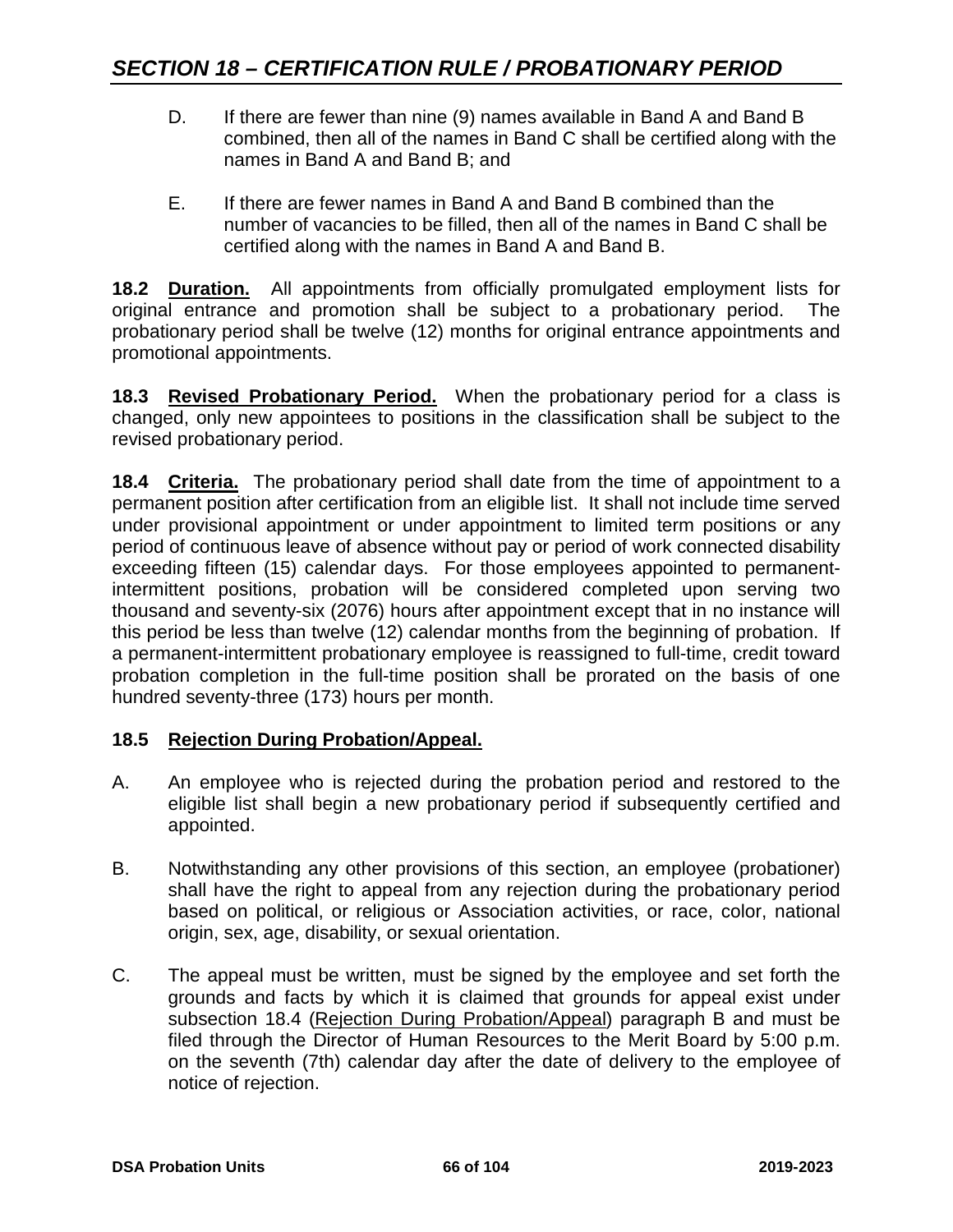# *SECTION 18 – CERTIFICATION RULE / PROBATIONARY PERIOD*

- D. The Merit Board shall consider the appeal, and if it finds probable cause to believe that the rejection may have been based on grounds prohibited in subsection 18.4 (Rejection During Probation/Appeal) paragraph B, it may refer the matter to a Hearing Officer for hearing, recommended findings of fact, conclusions of law and decision, pursuant to the relevant provisions of the Merit Board rules in which proceedings the rejected probationer has the burden of proof.
- E. If the Merit Board finds no probable cause for a hearing, it shall deny the appeal. If, after hearing, the Merit Board upholds the appeal, it shall direct that the appellant be reinstated in the position and the appellant shall begin a new probationary period unless the Merit Board specifically reinstates the former period.

**18.6 Regular Appointment.** The regular appointment of a probationary employee shall begin on the day following the end of the probationary period, subject to the condition that the Director of Human Resources receive from the appointing authority a statement in writing that the services of the employee during the probationary period were satisfactory and that the employee is recommended for permanent appointment. A probationary employee may be rejected at any time during the probation period without regard to the Skelly provisions of this Memorandum, without notice and without right of appeal or hearing. If the appointing authority has not returned the probation report, a probationary employee may be rejected from the service within a reasonable time after the probation period for failure to pass probation. If the appointing authority fails to submit in a timely manner the proper written documents certifying that a probationary employee has served in a satisfactory manner and later acknowledges it was his or her intention to do so, the regular appointment shall begin on the day following the end of the probationary period.

Notwithstanding any other provisions of the MOU, an employee rejected during the probation period from a position in the Merit System to which the employee had been promoted or transferred from an eligible list, shall be restored to a position in the department from which the employee was promoted or transferred. An employee dismissed for other than disciplinary reasons within six (6) months after being promoted or transferred from a position in the Merit System to a position not included in the Merit System shall be restored to a position in the classification in the department from which the employee was promoted or transferred.

A probationary employee who has been rejected or has resigned during probation shall not be restored to the eligible list from which the employee was certified unless the employee receives the affirmative recommendation from the appointing authority and is certified by the Director of Human Resources whose decision is final. The Director of Human Resources shall not certify the name of a person restored to the eligible list to the same appointing authority by whom the person was rejected from the same eligible list, unless such certification is requested in writing by the appointing authority.

**18.7 Layoff During Probation.** An employee who is laid off during probation, if reemployed in the same class by the same department, shall be required to complete only the balance of the required probation. If reemployed in another department or in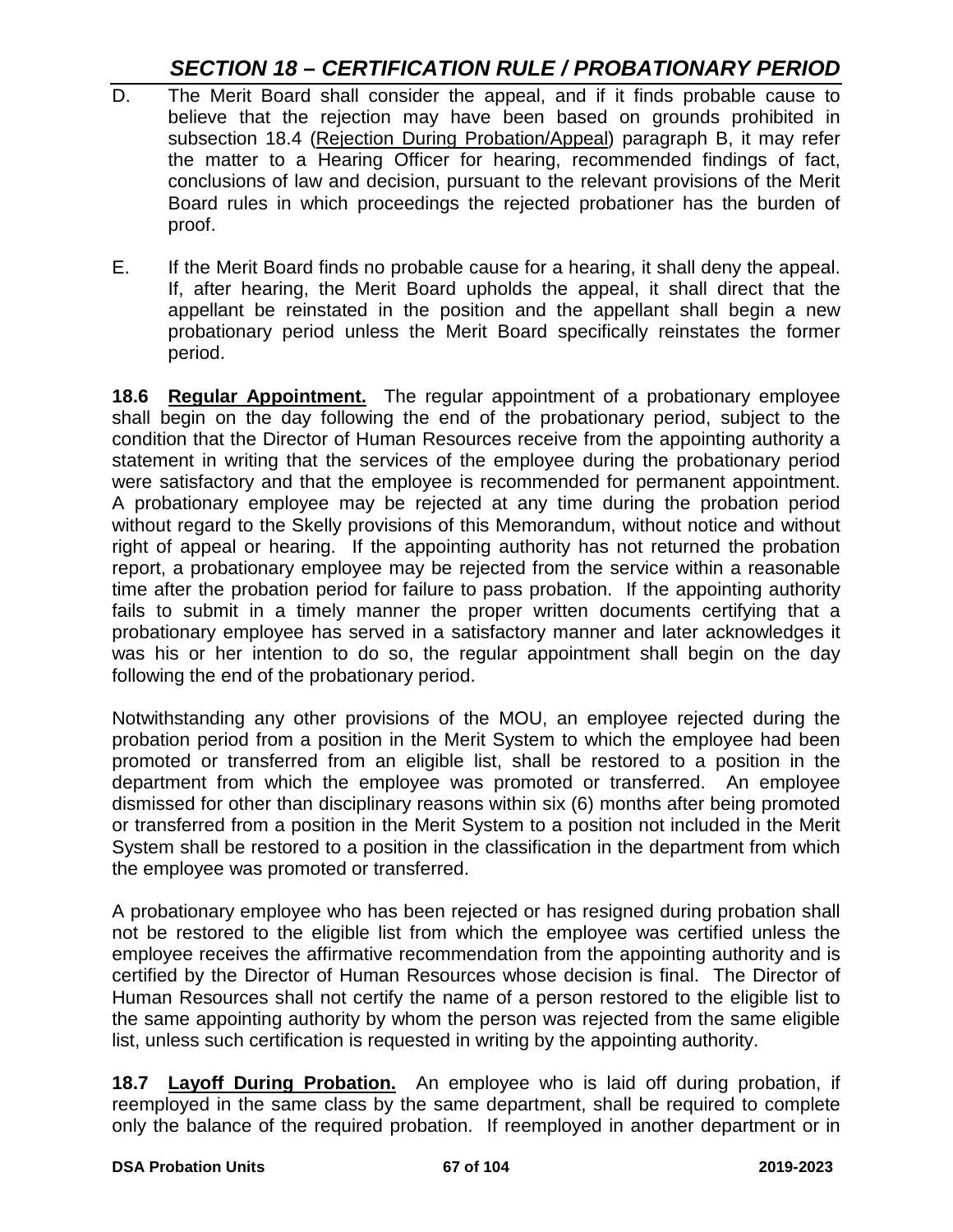another classification, the employee shall serve a full probationary period. An employee appointed to a permanent position from a layoff or reemployment list is subject to a probation period if the position is in a department other than the department from which the employee separated, displaced, or voluntarily demoted in lieu of layoff. An appointment from a layoff or reemployment list is not subject to a probation period if the position is in the department from which the employee separated, displaced or voluntarily demoted in lieu of layoff.

**18.8 Rejection During Probation of Layoff Employee.** An employee who has achieved permanent status in the class before layoff and who subsequently is appointed from the layoff list and then rejected during the probation period shall be automatically restored to the layoff list, unless discharged for cause, if the person is within the period of layoff eligibility. The employee shall begin a new probation period if subsequently certified and appointed in a different department or classification than that from which the employee was laid off.

**18.9 Discussion of Continuous Testing.** Upon receipt of a request by the Association, the Human Resources Department agrees to meet to discuss the issues related to continuous testing and the frequency of such testing regarding specific classifications.

### **SECTION 19 - PROMOTION**

19.1 **Competitive Exam.** Promotion shall be by competitive examination unless otherwise provided in this MOU.

**19.2 Promotion Policy.** The Director of Human Resources, upon request of an appointing authority, shall determine whether an examination is to be called on a promotional basis.

**19.3 Certification Rule**. The rule of ten (10) will be utilized for the Deputy Probation Officer II (Class Code 7AVA) Promotional List. The rule of five (5) will be utilized for all other promotions.

**19.4 Open Exam.** If an examination for one of the classes represented by the Association is proposed to be announced on an Open only basis the Director of Human Resources shall give five (5) days prior notice of such proposed announcement and shall meet at the request of the Association to discuss the reasons for such open announcement.

**19.5 Promotion via Reclassification Without Examination.** Notwithstanding other provisions of this Section, an employee may be promoted from one classification to a higher classification and his/her position reclassified at the request of the appointing authority and under the following conditions:

A. An evaluation of the position(s) in question must show that the duties and responsibilities have significantly increased and constitute a higher level of work.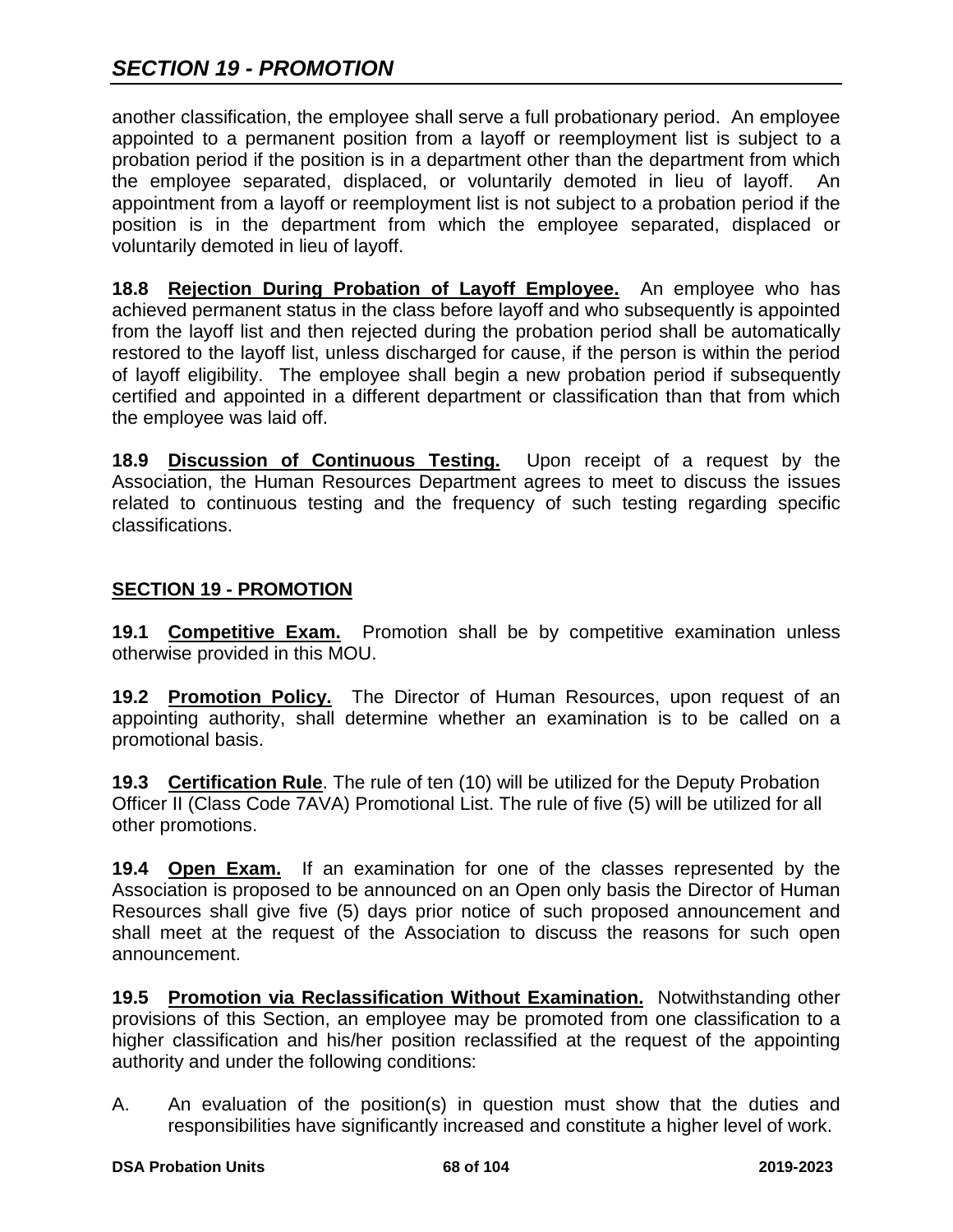- B. The incumbent of the position must have performed at the higher level for six (6) months.
- C. The incumbent must meet the minimum education and experience requirements for the higher class.
- D. The action must have approval of the Director of Human Resources.
- E. The Association approves such action. The appropriate rules regarding probationary status and salary on promotion are applicable.

**19.6 Requirements for Promotional Standing.** In order to qualify for an examination called on a promotional basis, an employee must have probationary or permanent status in the merit system and must possess the minimum qualifications for the class. Applicants will be admitted to promotional examinations only if the requirements are met on or before the final filing date. If an employee who is qualified on a promotional employment list is separated from the merit system, except by layoff, the employee's name shall be removed from the promotional list.

**19.7 Seniority Credits.** Employees who have qualified to take promotional examinations and who have earned a total score, not including seniority credits, of seventy (70) percent or more, shall receive, in addition to all other credits, five onehundredths of one percent (.05%) for each completed month of service as a permanent County employee continuously preceding the final date for filing application for said examination. For purposes of seniority credits, leaves of absence shall be considered as service. Seniority credits shall be included in the final percentage score from which the rank on the promotional list is determined. No employee, however, shall receive more than a total of five percent (5%) credit for seniority in any promotional examination.

**19.8 Release Time for Physical Examination.** County employees who are required as part of the promotional examination process to take a physical examination shall do so on County time at the County's expense.

**19.9 Release Time for Examinations.** Permanent employees will be granted reasonable time from work without loss of pay to take County examinations or to go to interviews for a County position provided the employees give the Department sufficient notice of the need for time off. "Reasonable" release time shall include time for travel and interviewing/testing.

**19.10 Psychological Exams.** Applicants who currently occupy a permanent peace officer position in the Probation Department will not be required to complete the psychological screening or background investigation to promote to other peace officer positions in the Probation Department. Specifically, permanent Juvenile Institution Officers participating in the current promotional Deputy Probation Officer II examination will not be required to complete either psychological screening or a background investigation. Individuals who have only temporary Juvenile Institution Officer time with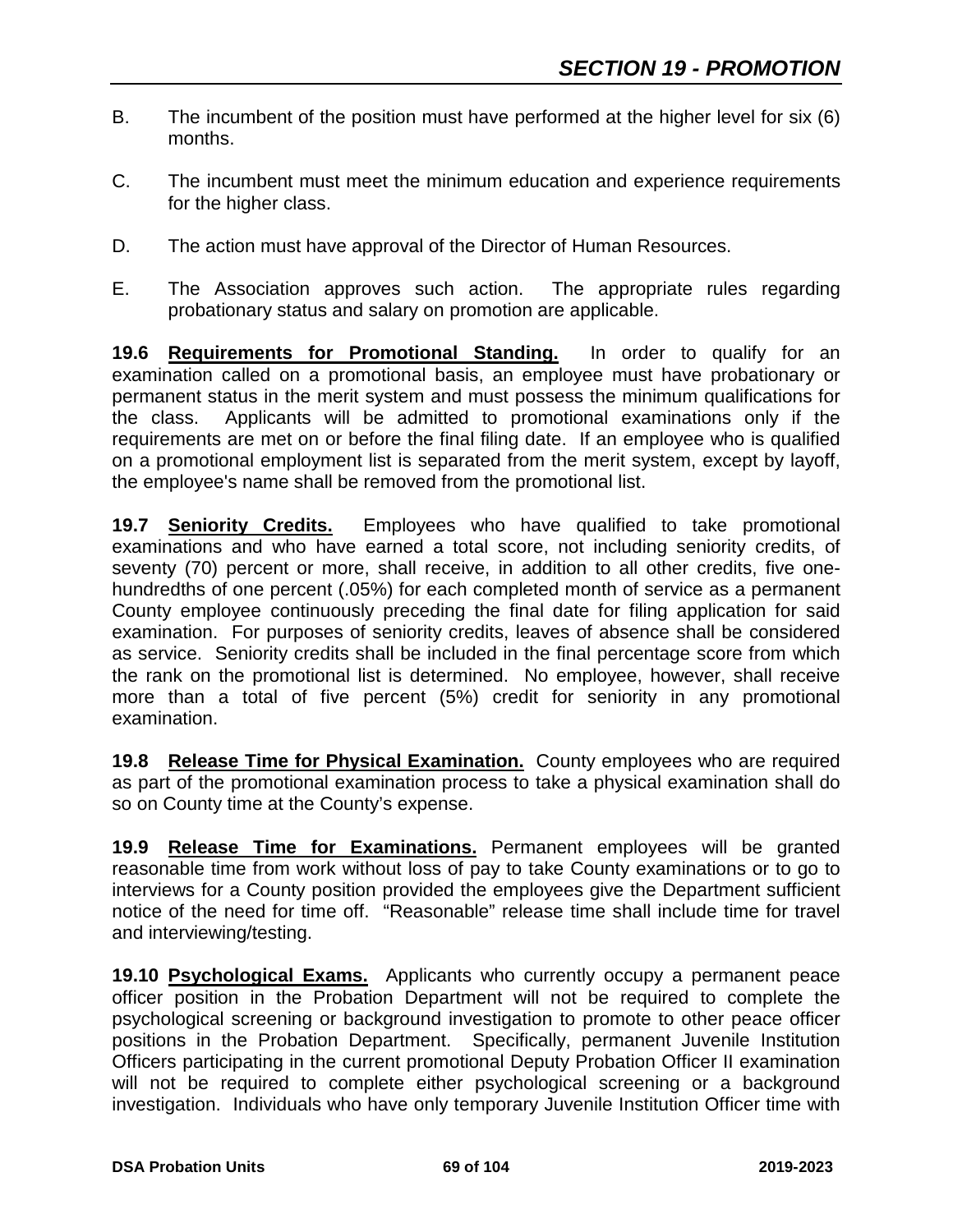the County will be required to complete the full scale psychological and background investigation.

### **SECTION 20 – WORK SCHEDULING, POSTING OF VACANCIES AND REASSIGNMENT**

#### **20.1 Annual Shift Assignment Scheduling to Non-Specialized Assignments for Juvenile Institution Officers and Institutional Supervisors.**

- A. **Bidding Procedure.** The following procedures shall be used for scheduling Juvenile Institution Officers (JIO) and Institutional Supervisors (IS) assigned to the Juvenile Hall and Orin Allen Youth Rehabilitation Facility (OAYRF).
	- 1. Annual Bidding. The bidding of shift assignments for Juvenile Institution Officers and Institution Supervisor I (IS I) shall take place on an annual basis. The assignment periods will be July through June. New assignment patterns will begin on the 1<sup>st</sup> Monday of July each year.
	- 2. Selection of Shifts. Personnel shall bid for their assignments and days off based on their seniority. An employee's seniority for purposes of assignment selection shall be determined by the length of continuous employment in their job class series. Seniority shall also include the length of continuous employment in a higher class within the Probation Department.
- B. **Exceptions**. The Chief of Probation reserves the right to make exceptions to the annual shift assignment bidding procedure and assign shifts at any time as necessary in the following circumstances:
	- 1. Emergency situations as determined by the Chief of Probation.
	- 2. To assign personnel to assignments with specialized duties or responsibilities as defined in 20.2 (Voluntary Reassignment – Juvenile Institution Officers and Institutional Supervisors to Specialized Assignments). The practice of choosing persons for specialized assignments shall proceed as described in Section 20.2.
	- 3. To provide for retraining of any personnel whose documented job performance is substandard or unsatisfactory.
	- 4. To compensate for vacancies, absences due to injury, illness, leave of absence or emergency leave.
	- 5. In any circumstances where the duties and responsibilities of the office cannot be carried out without adjusting work schedules.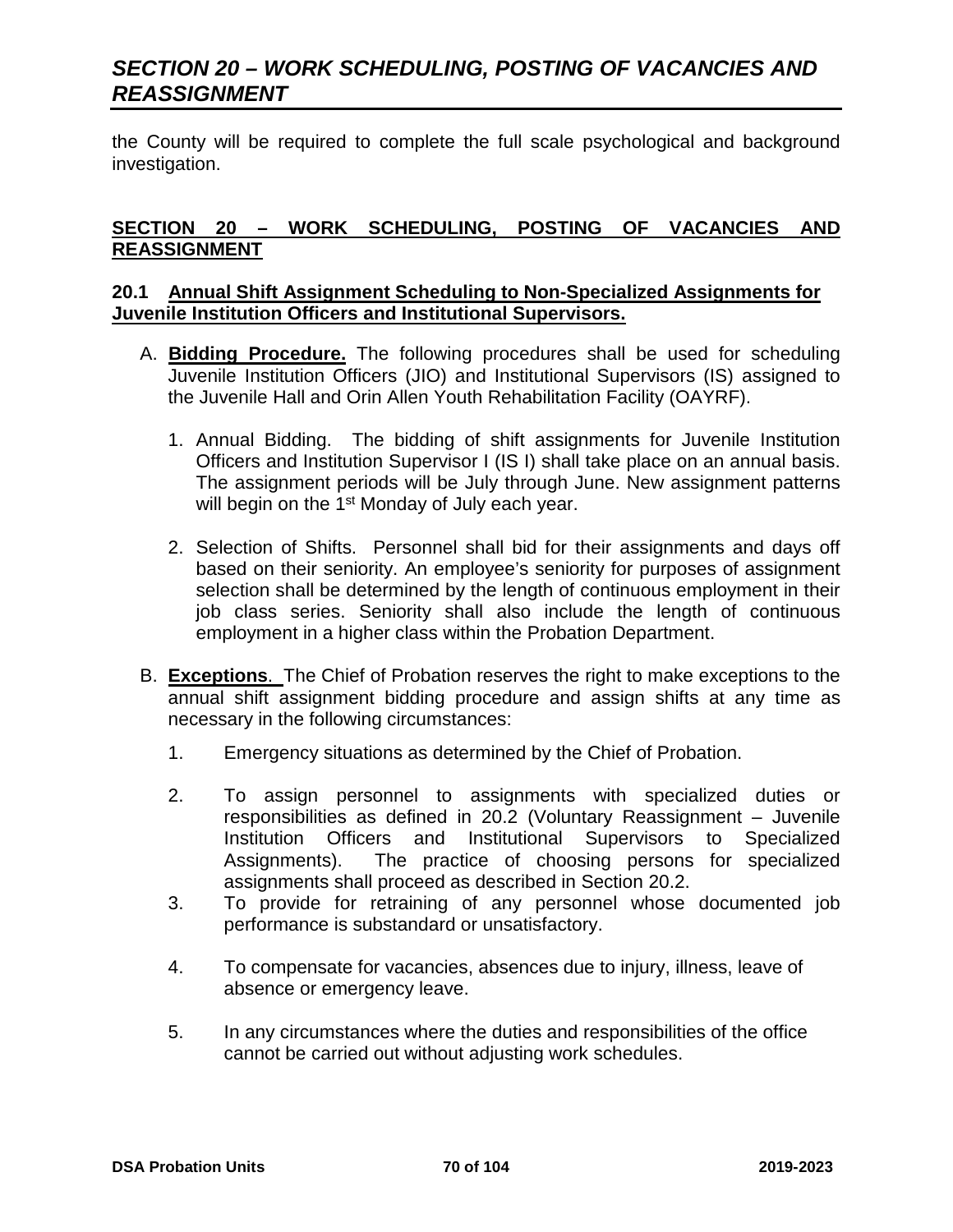### **20.2 Voluntary Reassignment to Specialized Assignments – Juvenile Institution Officers and Institutional Supervisors.**

The Chief of Probation reserves the right to assign employees to specialized assignments, refuse to assign employees to specialized assignments, or reassign employees from specialized assignments to non-specialized assignments. Specialized assignments are shifts with specialized duties or responsibilities. These assignments include but are not limited to the following programs:

- a. Transportation
- b. Central Control
- c. Home Supervision JIO

The Department and the Association agree that personnel assigned to specialized assignments will have a two-year commitment period. Staff in a specialized assignment desiring to transition out of their assignment must notify the Personnel Manager of Juvenile Hall in writing by March 1<sup>st</sup> to be included in the annual shift assignment selection process.

- A. Responsibility For Implementation. Implementation of the posting and reassignment procedures is the responsibility of the Probation Manager assigned responsibility for the Personnel Unit for specialized assignments.
- B. Posting of Specialized Juvenile Institution Officer Vacancies.
	- 1. Positions Must Be Posted. All vacant Juvenile Institution Officer positions which may occur by creation of new positions, separation, promotion, demotion or reassignment must be posted for permanent employee bidding.
	- 2. Order of Posting. When a vacancy occurs within a specialized Juvenile Institution Officer classifications within Juvenile Institutions, that vacancy (shift schedule) will be posted in all Juvenile Institutions. Selection procedures and criteria shall be as provided in subsection 20.2 (Voluntary Reassignment – Juvenile Institution Officers and Institutional Supervisors to Non-Specialized Positions to Specialized Assignments) paragraphs F (Interviews and Withdrawal) and G (Selection Criteria for Juvenile Institution Officer Vacancies) below.
	- 3. Duration of Posting. A vacant Juvenile Institution Officer position notice shall be posted for seven (7) calendar days. The notice shall specify job characteristics and shall be posted only once.
	- 4. Posting Locations. When a vacancy occurs within a Juvenile Institution Officer unit, that vacancy (including shift schedule) will be posted on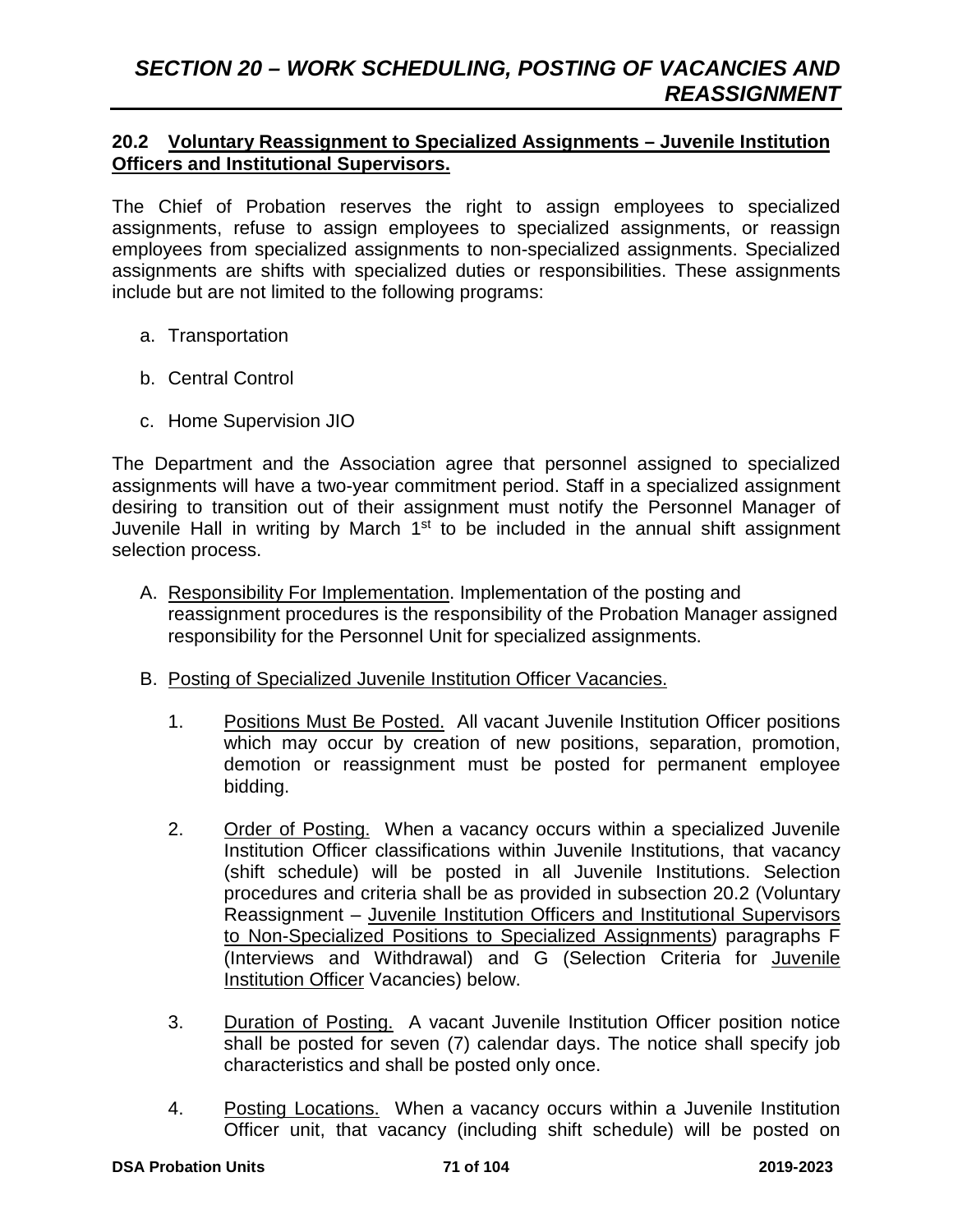bulletin boards in or near employee work areas throughout the department.

5. Reasons For Not Posting. If a vacant Juvenile Institution Officer position in a juvenile institution is not posted within thirty (30) days, a notice of the reasons why not shall be posted.

### C. Eligibility to Bid for Reassignment.

- 1. Definition of Bidder. For purposes of this procedure, a bidder is an employee in the same classification series who is eligible to bid under this subsection 20.2 (Voluntary Reassignment – Juvenile Institution Officers) paragraph C (Eligibility to Bid for Reassignment) who is performing satisfactorily in their current position and meets all the minimum qualifications for the position including any specialized requirements such as bilingual ability, position flag requirements, and who submits a bid on the position.
- 2. Bearing of Status on Eligibility To Request Reassignment.
	- a. All permanent full-time, permanent part-time or permanent intermittent employees may request reassignment to any open permanent position in the same classification anywhere else in the Department. The Department will determine if the request is granted.
	- b. Employees who are in a temporary status or provisionally appointed to a permanent position may not bid for reassignment under this procedure.
- D. Bid Procedures.
	- 1. Employees will inform the Administrative Probation Manager of their interest in a posted specialized Juvenile Institution Officer vacancy via the Reassignment Request form.
	- 2. Bidding While on Leave. Employees interested in a particular specialized assignment and wishing to be notified of an open position while on vacation, sick leave or leave of absence (not scheduled day off) may leave a written notice or a self-addressed, stamped envelope with the supervisor of the position they are interested in. It is not the unit supervisor's responsibility to contact an employee who is not working (i.e. sick leave, vacation, leave of absence, worker's compensation, etc.)
- E. Order of Candidate Consideration.
	- 1. If five (5) or more eligible bidders apply for a Juvenile Institution Officer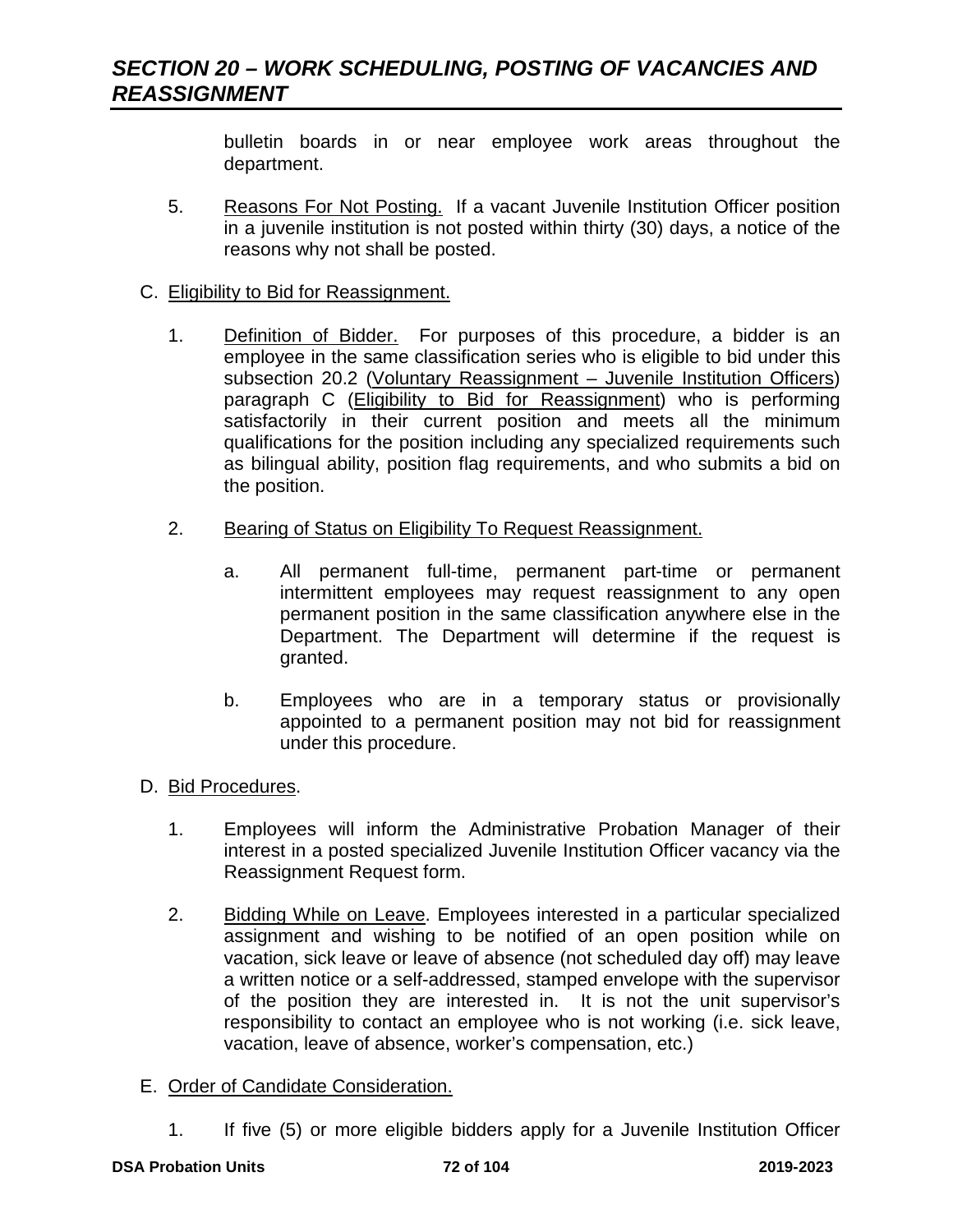vacancy only the five (5) most senior bidders will be considered.

- 2. If less than five (5) Juvenile Institution Officers bid for a Juvenile Institution Officer vacancy or less than five (5) bidders are eligible for the position, the Probation Manager may add names from the Merit System eligibility list to ensure the creation of a five (5) candidate pool.
- F. Interviews.
	- 1. Withdrawal. Candidates have the option of withdrawing from the reassignment process at any time prior to the interview. Once the interview is held, the selected candidate is obligated to accept the reassignment.
	- 2. Interviews.
		- a. For purposes of selection, the interview panel will consider the five (5) most senior candidates as equals. For the purposes of bidder selection, the "Rule of 5" shall apply. That is, the supervisor is entitled to select from five (5) candidates and the five (5) most senior may be considered as equal. Seniority for bidding purposes means classification series seniority.
		- b. The supervisor shall offer to interview all candidates either in person or on the telephone. Subsequent to submitting a bid, an employee may waive consideration for the position at any time by notifying the supervisor verbally or in writing in which case the next most senior bidder (if any) or candidate from the eligible list may be considered. The remaining active bidders will be advised within ten (10) work days after the posting is removed whether they have been selected or the status of their bid. If requested by the employee, supervisors shall give an employee in writing the reason(s) why he or she was not selected.
- G. Selection Criteria for Juvenile Institution Officer Vacancies. The criteria to be considered by the unit supervisor in making the selection for a Juvenile Institution Officer vacancy are:
	- 1. Applicant's suitability for the position, including training and experience.
	- 2. The assessment of the applicant's performance in the position held at the time of the consideration for reassignment.
	- 3. Length of service in the unit.
- H. Bidder's Remorse. The selected employee shall have no claim on the job(s) he or she left. If a decision is made by the employee to seek immediate reassignment, the employee may be placed in another vacant position in at the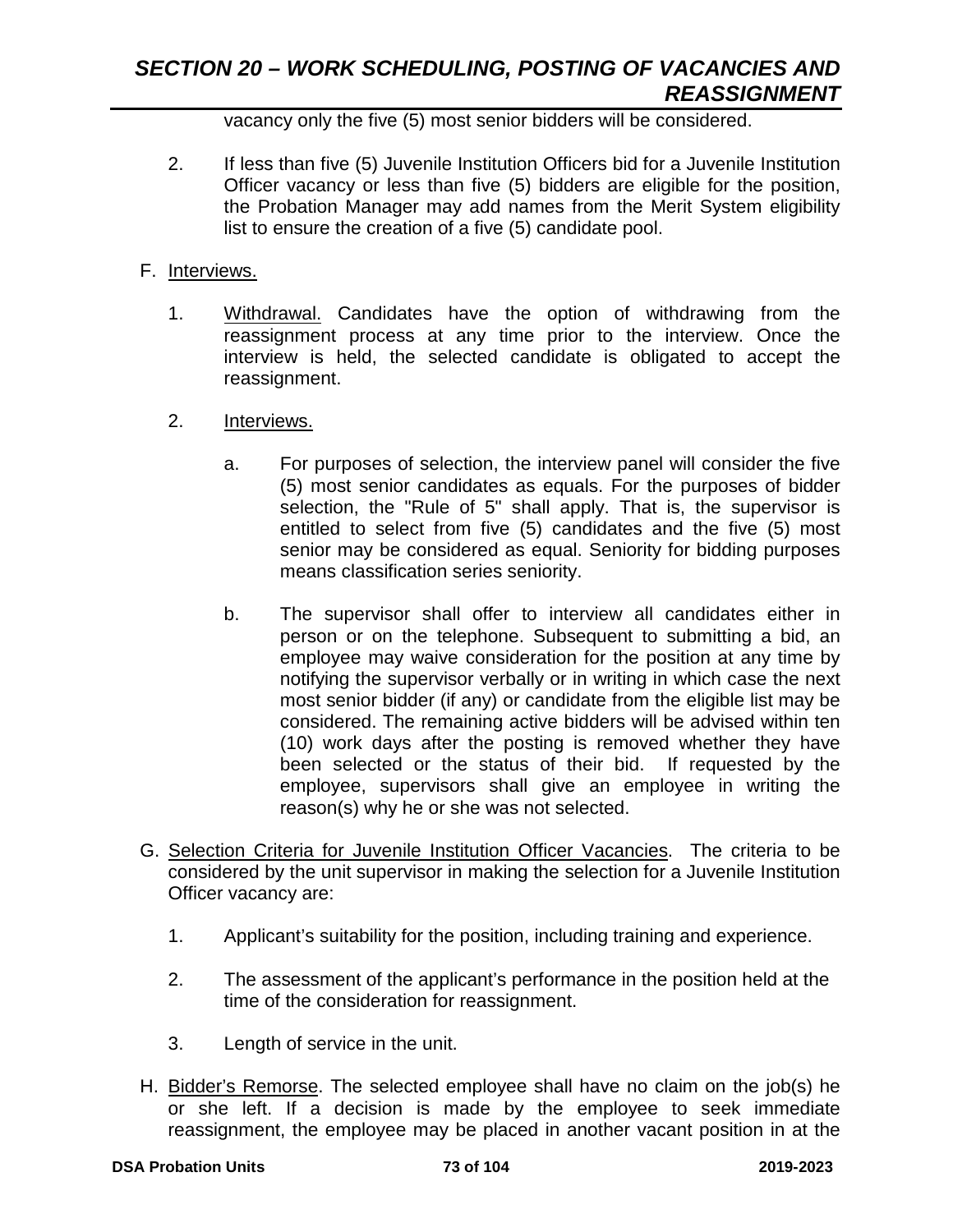Department's discretion.

#### **20.3. Voluntary Reassignment – Probation Officers.**

The following terms of this Section B shall govern the voluntary reassignment of Probation Officers.

- A. Responsibility For Implementation. Implementation of the posting and reassignment procedures is the responsibility of the Probation Manager assigned responsibility for the Personnel Unit for Probation Officer operations.
- B. Notice of Vacant Probation Officer Positions.
	- 1. Notice Required. Notice shall be given in the manner provided below to employees of all vacant Probation Officer positions which may occur by creation of new positions, separation, promotion, demotion or reassignment.
	- 2. Notice Through Pre-Posting Polling: Once a determination is made that a vacancy is to be filled the manager overseeing the position shall informally poll all Probation Officers he or she supervises in the work unit in which the vacancy exists to determine whether a Probation Officer in the unit desires reassignment to the vacancy. If one (1) or more Probation Officers within the supervisor's work unit desire reassignment to the vacancy, the vacancy shall be filled in the manner provided in subsection 20.3 (Voluntary Reassignment – Probation Officers) paragraph E subparagraph 1 below.

This subsection 20.3 B (2) does not apply to Deputy Probation Officer positions in the Adult Branch Court or to Deputy Probation Officer positions designated as armed.

3. Post-Polling Email Notice. If no Probation Officer in the Unit expresses interest in and is reassigned to the vacancy as a result of the polling process, the manager shall initiate a notice announcing the opening. The Departmental Personnel Clerk will distribute an e-mail version of the Posting Notice to "PROB-All Staff" in the departmental address book.

### C. Eligibility To Bid For Reassignment.

1. Definition of Bidder. For purposes of this procedure, a bidder is an employee in the same class who is eligible to bid under this subsection 20.3 (Voluntary Reassignment – Probation Officers) paragraph C (Eligibility To Bid For Reassignment) who is performing satisfactorily in their current position and meets all the minimum qualifications for the position including any specialized requirements such as bilingual ability, position flag requirements, and who submits a bid on the position.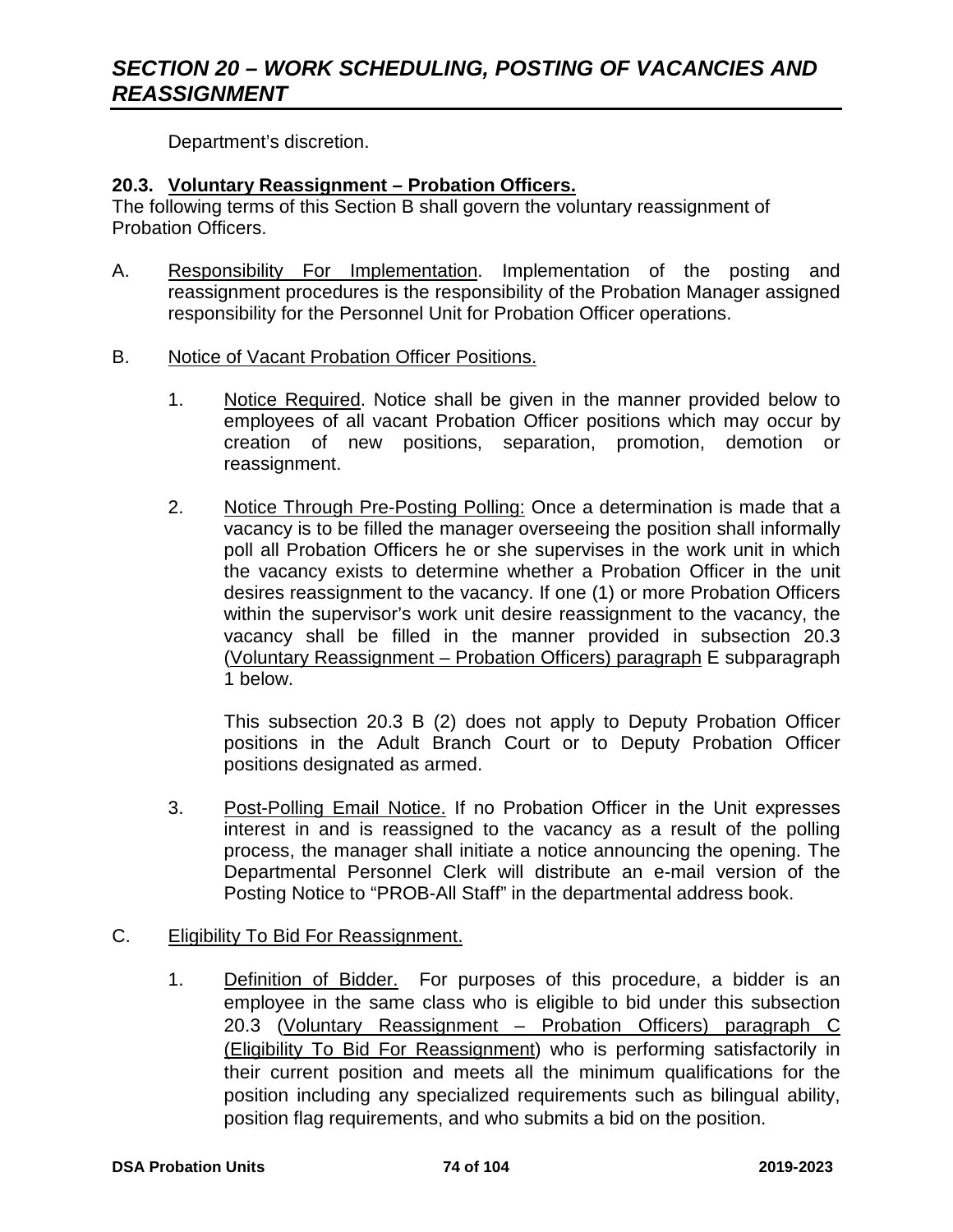### 2. Bearing of Status on Eligibility To Request Reassignment.

- a. All permanent full-time, permanent part-time or permanent intermittent employees may request reassignment to any open permanent position in the same classification anywhere else in the Department.
- b. Employees who are in a temporary status or provisionally appointed to a permanent position may not bid for reassignment under this procedure.
- c. Newly appointed Probation Officers are eligible to apply for voluntary reassignment after they have served two (2) years in their assignment. After serving the initial two (2) year assignment, permanent employees accepting a voluntary reassignment are expected to remain in that assignment for at least one (1) year.
- d. Ineligible Bidders. Probation Officers who are not eligible to apply under section 20.3.C.2.c above may bid for a vacant position which is open. However, the bid will only be considered if, when bidding is closed, there are less than five (5) employees who are eligible. Where ineligible bidders are considered, ineligible bidders with more than half of the required time in their current assignment will be considered before other ineligible bidders. Bids from ineligible Probation Officers will be in addition to any names referred to the department through the certification process described in Subsection 20.3.E (Order of Candidate Consideration) paragraph 2 below.
- D. Bid Procedures.
	- 1. Except during the polling process described in subsection 20.3 (Voluntary Reassignment – Probation Officers) paragraph B subparagraph 2 (Notice Through Pre-Posting Polling) above, employees interested in a Probation Officer position shall submit a written request/email to the Personnel Clerk identifying his or her interest in the posted position before the position closes.
	- 2. Bidding While on Leave. Employees interested in a particular assignment and wishing to be notified of an open position while on vacation, sick leave or leave of absence (not scheduled day off) may leave a written notice or a self-addressed, stamped envelope with the supervisor of the position they are interested in. It is not the unit supervisor's responsibility to contact an employee who is not working (i.e. sick leave, vacation, leave of absence, worker's compensation, etc.).
- E. Order of Candidate Consideration.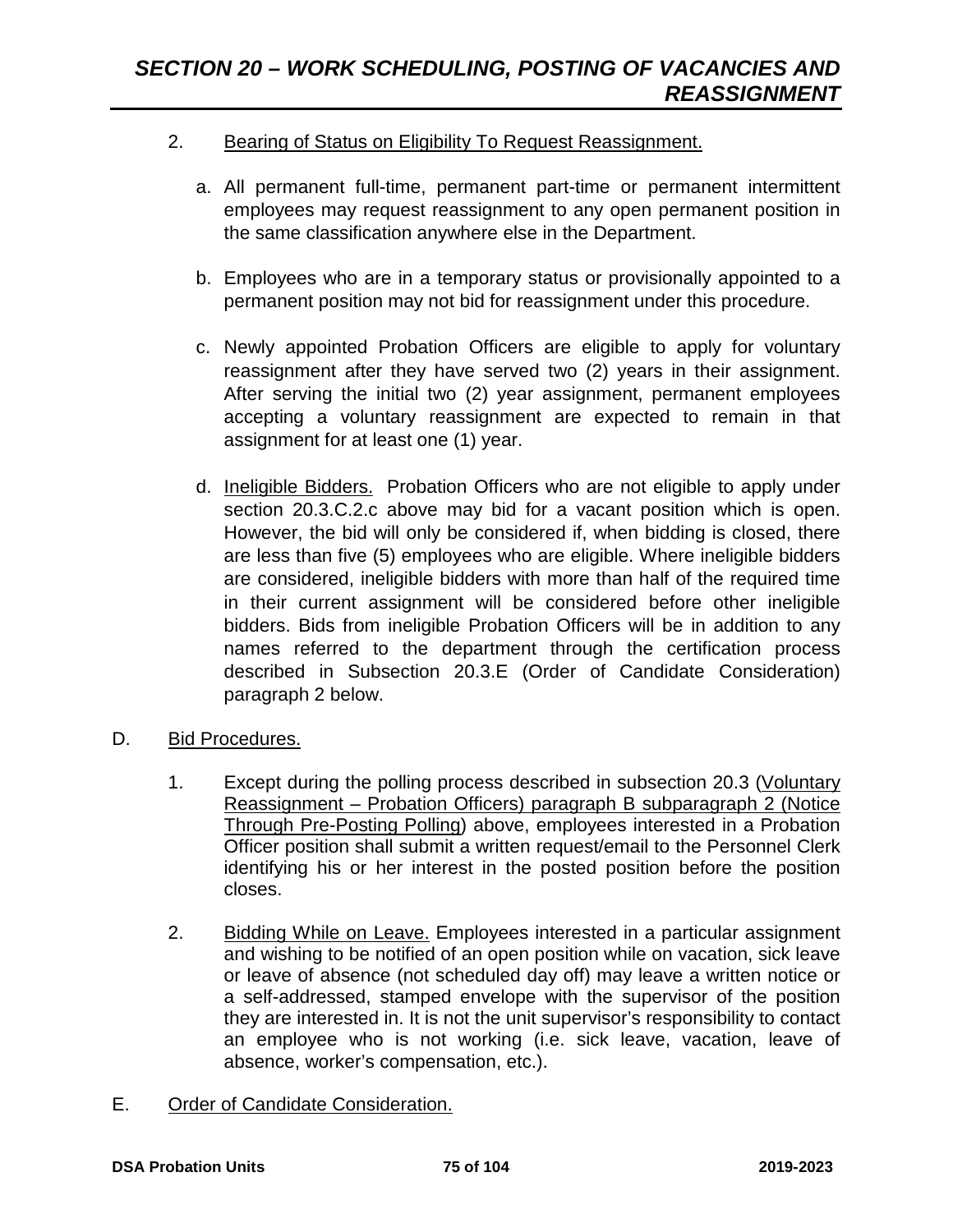- 1. If, during polling conducted pursuant to Section 20.3 (Voluntary Reassignment – Probation Officers) paragraph B subparagraph 2 (Notice Through Pre-Posting Polling) above, a Probation Officer in the unit containing the vacancy expresses to his or her Supervisor a desire for the vacancy, he or she shall be granted the reassignment unless more than one Probation Officer in the Unit desires the vacancy. In such latter case, the most senior interested Probation Officer in the unit shall be granted the reassignment. In either case, no further selection procedures shall be required. However, if no Probation Officer in the unit desires the vacancy, it shall be filled in accordance with Sections 20.3 (Voluntary Reassignment – Probation Officers) paragraphs E (Order of Candidate Consideration) through H (Consideration of Otherwise Ineligible Bidders for Probation Officer Vacancies) below.
- 2. If a Probation Officer vacancy is not filled through polling as described in Subsection 20.3 (Voluntary Reassignment – Probation Officers) paragraph B subparagraph 2 (Pre-Posting Polling) above, and after department-wide posting there are less than five (5) eligible applicants for a Probation Officer position, the Department may consider all candidates with less than the required time in an assignment, who have applied. If there are still less than five (5) candidates, the department may interview candidates from the existing eligible lists.
- 3. If, as a result of posting pursuant to subsection 20.3.B.3 (Post-Polling Posting and Email Notice) above, five (5) or more eligible bidders apply for a Probation Officer vacancy, only the five (5) most senior bidders will be considered*.*
- F. **Interviews and Withdrawal.** 
	- 1. Withdrawal. Candidates have the option of withdrawing from the reassignment process at any time prior to the interview. Once the interview is held, the selected candidate is obligated to accept the reassignment.
	- 2. Interviews.
		- a. The supervisor may begin interviewing bidders immediately upon posting the bid notice. However, no more than five (5) candidates may be interviewed for a posted position.
		- b. For purposes of selection, the interview panel will consider the five (5) most senior candidates as equals. For the purposes of bidder selection, the "Rule of 5" shall apply. That is, the supervisor is entitled to select from five (5) candidates and the five (5) most senior may be considered as equal. Seniority for bidding purposes means classification series seniority.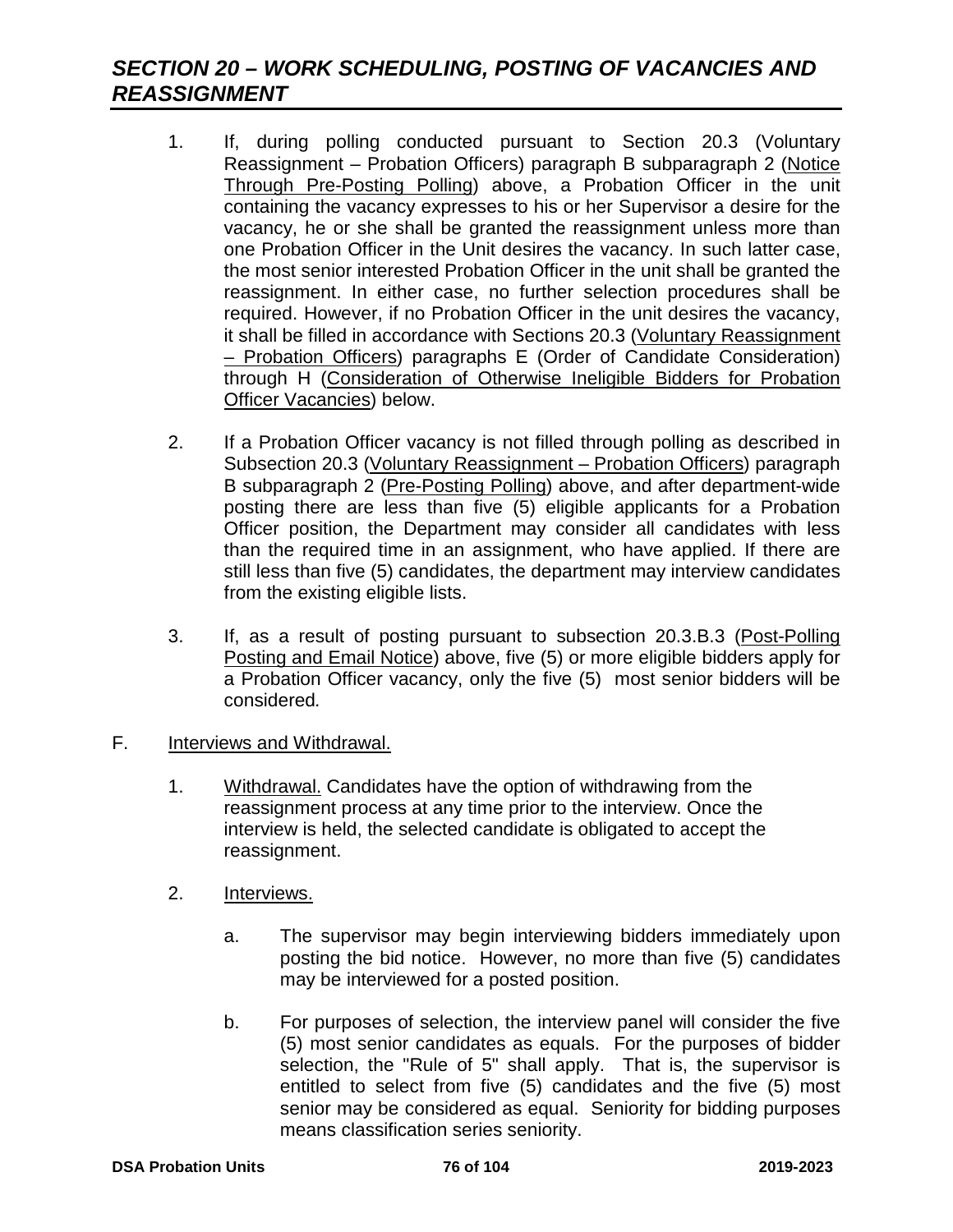- c. The supervisor shall offer to interview all candidates either in person or on the telephone. Subsequent to submitting a bid, an employee may waive consideration for the position at any time by notifying the supervisor verbally or in writing in which case the next most senior bidder (if any) or candidate from the eligible list may be considered. The remaining active bidders will be advised within ten (10) work days after the posting is removed whether they have been selected or the status of their bid. If requested by the employee, supervisors shall give an employee in writing the reason(s) why he or she was not selected.
- d. No more than five (5) candidates may be interviewed for a posted position.
- G. Selection Criteria for Probation Officer Vacancies. The criteria to be used in making selection from among applicants for reassignments are as follows:
	- 1. The Department's responsibility to the Court, clients and community.
	- 2. Applicant's suitability for the position, including training and experience.
	- 3. An assessment of the applicant's performance in the position held at the time of consideration for reassignment.
	- 4. Length of service in the Department.
- H. Consideration of Otherwise Ineligible Bidders for Probation Officer Vacancies. All vacant Probation Officer positions shall be filled in accordance with the criteria in Subsection 20.3.G (Selection Criteria for Probation Officer Vacancies) immediately above by an employee who has requested to be reassigned to the position. However, if the Department considers candidates with less than the required time in an assignment pursuant to subsection 20.3 (Voluntary Reassignment – Probation Officers) paragraph E (Order of Candidate Consideration) subparagraph 2 above the needs of the Department will be the primary factor.
- I. Bidder's Remorse. The selected employee shall have no claim on the job(s) he or she left. If a decision is made by the employee to seek immediate reassignment, the employee may only be placed in another vacant position in accordance with this policy.
- J. Assignment Trades Probation Officers. Requests for "trades" in assignments between two Probation Officers in the same classification holding comparable positions where no vacancies exist can be made to their respective Managers. Such requests shall indicate the names of both parties of the proposed trade together with the reasons for the trade. If more than one Manager is involved, the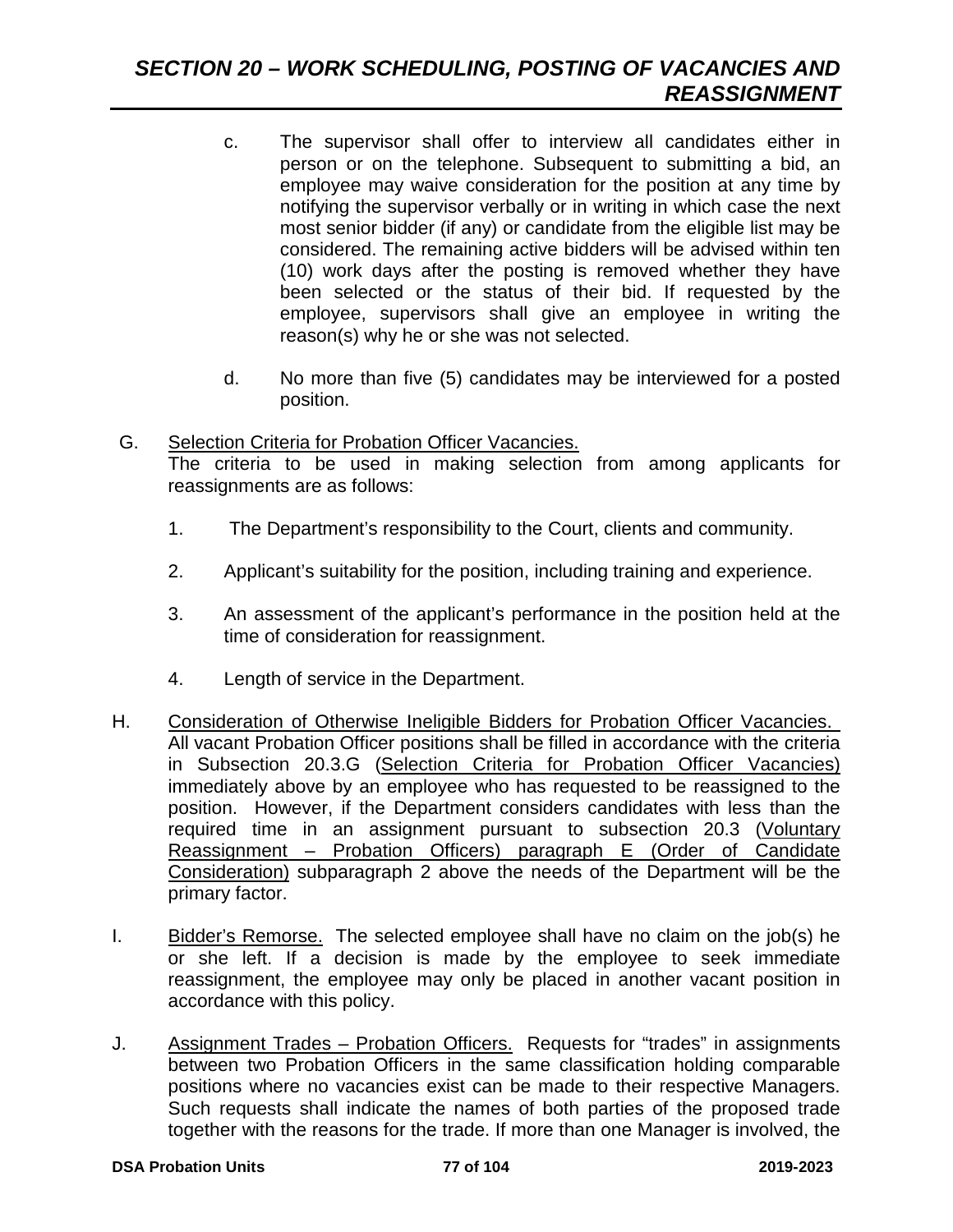Managers shall confer and, if necessary, interview the persons requesting the trade.

**20.4 Involuntary Administrative Reassignment Procedure – Juvenile Institution Officers.** The below listed procedure shall apply to Juvenile Institution Officers. Department management, at its sole discretion, may determine from time to time that involuntary reassignments of staff are required. Involuntary reassignments are the reassignments of permanent employees in their existing classification to a new worksite, shift, or program area. Such decisions may result from inability to fill a vacancy through the voluntary reassignment procedure or from a determination that excess staff are allocated to a certain site, shift, or program. When such decisions are made and the reassignments are permanent, the below listed procedure shall apply. This policy shall not apply to temporary reassignments of less than eight (8) weeks duration to cover such things as vacation relief, sick leave absences, temporary shifts in workload, training assignments, or temporary short term assignments to cover vacant positions which could not be filled through the voluntary reassignment policy and for which actions are underway to fill permanent from an eligible list. If a temporary reassignment is expected to exceed eight (8) weeks in duration, the affected department shall either use the below listed procedure or will meet and confer with the Association on a case by case basis regarding an alternative approach:

- A. Management will identify the classifications and positions from which reassignments are necessary.
- B. Affected employees will be provided with a list of vacancies/ assignments for which they may apply.
- C. Affected employees shall be given the opportunity to volunteer for the available vacancies/assignments and shall be considered in accordance with Part f. of the voluntary reassignment procedure.
- D. If there are insufficient volunteers for the number of available positions or no volunteers, and involuntary reassignments are still required, the least senior qualified affected employee shall be reassigned to the vacant assignment identified by management, followed by the next least senior employee, and so on in inverse order of seniority until all necessary reassignments are completed. Qualified is defined as a person possessing the necessary training or experience for the specific assignment. Seniority for involuntary reassignment purposes shall be defined as seniority within classification. Nothing contained in this Section shall prohibit the Department and the Association from making a mutually agreed upon alternative arrangement. In no event shall reassignments be utilized for disciplinary purposes.

### **20.5 Administrative Reassignments – Probation Officers.**

A. The appointing authority may assign an employee from one position to another position in the same series within the department. Administrative reassignments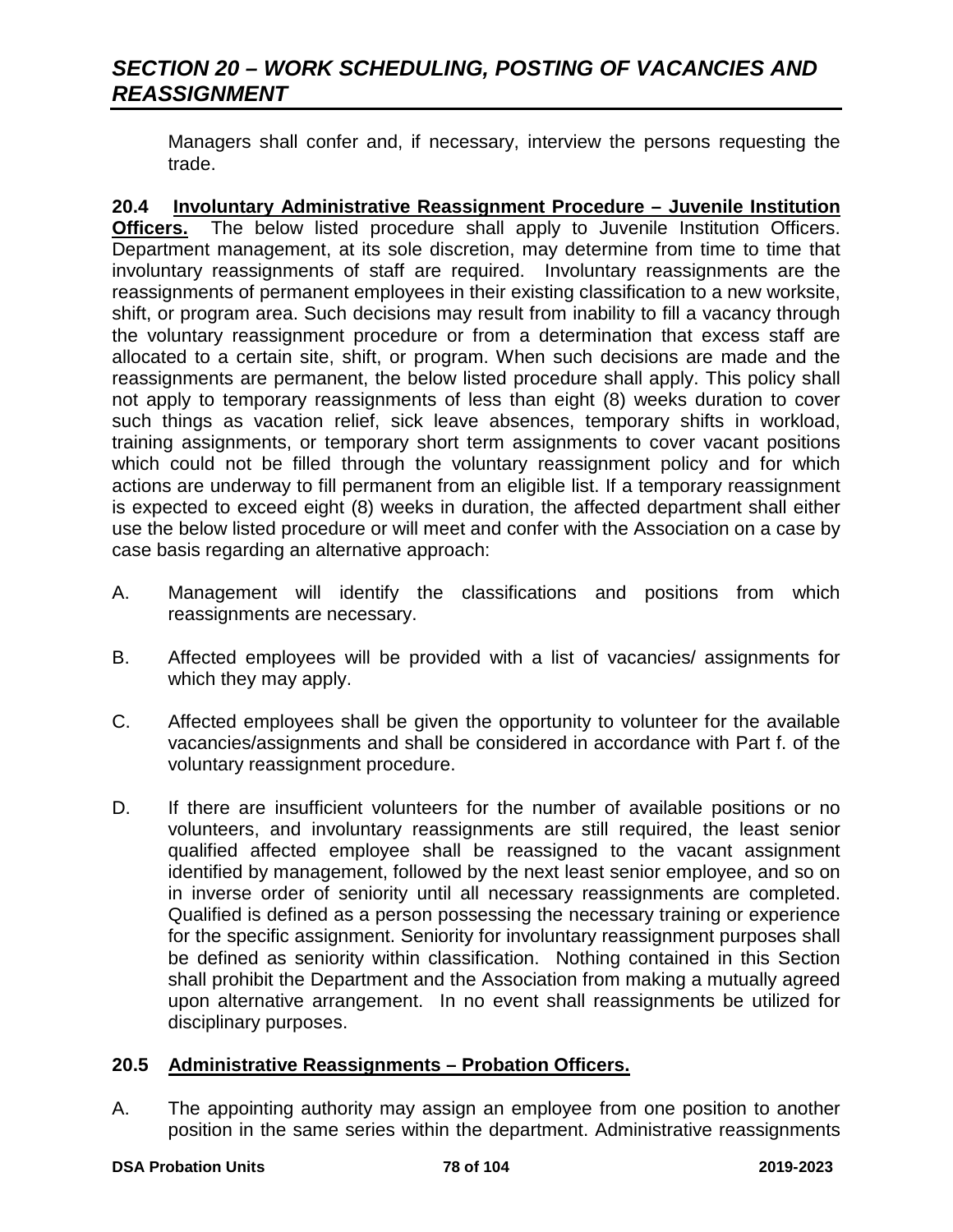may be required from time to time to facilitate Department functions and efficiency. These involuntary reassignments may be for such purposes as adjusting workload levels, accommodating changes in funding, filling assignments with special requirements, etc. The following procedure shall only apply to permanent reassignments and is not intended to apply to temporary assignments to cover sick leave, training assignments, vacation, etc.

- 1. Management will identify the classification and position(s) from which reassignment are necessary.
- 2. Affected employees will be provided a list of assignments for which they may apply.
- 3. The department will provide the affected employee with as much advance notice as possible.
- 4. Employees administratively reassigned shall not be precluded from bidding on future open positions via the Department Reassignment Process.
- 5. Nothing contained in this section shall prohibit the Department and the Association from making a mutually agreed upon alternative arrangement.
- B. Involuntary reassignments are the reassignment of permanent employees in their existing classification to a new worksite, shift or program area. Involuntary reassignments shall not be utilized for disciplinary purposes. Nothing contained in this section shall prohibit the reassignment of a Deputy Probation Officer who is not meeting the job expectations of another agency or department to which that the Probation Officer is assigned.

**20.6 Reassignment Due to Layoff or Displacement.** When reassignment of an employee or employees is necessary due to layoff or displacement, the following procedures shall be followed:

- A. A list of vacant positions shall be posted in work areas of all affected employees for a minimum of five (5) work days.
- B. Employees shall be given the opportunity to volunteer for vacancies and shall be reassigned on the basis of seniority.
- C. If there are no volunteers for reassignment, the least senior employee(s) in that class shall be reassigned.
- D. Management shall have the sole prerogative to select the vacancy to which the least senior employee(s) shall be reassigned. Seniority for reassignment purposes shall be defined as (in Section 10.2, Workforce Reduction/Layoff/Reassignment, subsection 10.2, Separation Through Layoff, paragraph E, Seniority) seniority within classification. If reduction or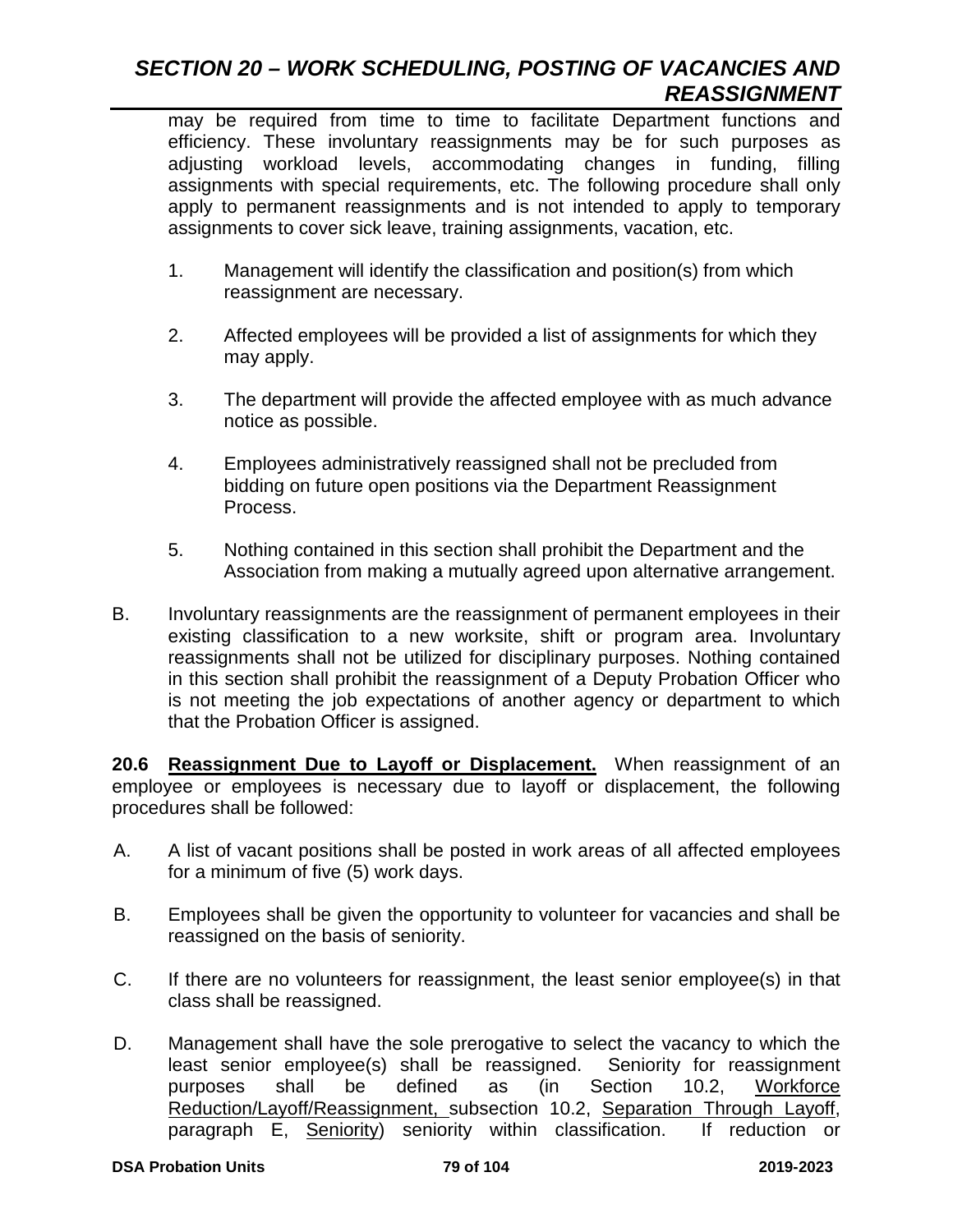reassignment by site is necessary, the least senior employee in the affected class at the site shall be reassigned. If reduction or reassignment is necessary by shift, the least senior employee in the affected class assigned to the affected shift shall be reassigned. Nothing contained in this Section shall prohibit a Department and the Association from making a mutually agreed upon alternative arrangement.

### **SECTION 21 – RESIGNATIONS**

**21.1 Resignation Procedure.** An employee's voluntary termination of service is a resignation. Written resignations shall be forwarded to the Human Resources Department by the appointing authority immediately on receipt, and shall indicate the effective date of termination. Oral resignation shall be immediately confirmed by the appointing authority in writing to the employee and to the Human Resources Department and shall indicate the effective date of termination.

**21.2 Resignation in Good Standing.** A resignation giving the appointing authority written notice at least two (2) weeks in advance of the last date of service (unless the appointing authority requires a longer period of notice, or consents to the employee's terminating on shorter notice) is a resignation in good standing.

**21.3 Constructive Resignation.** A constructive resignation occurs and is effective when:

- A. An employee has been absent from duty for five (5) consecutive working days without leave; and
- B. Five (5) more consecutive work days have elapsed without response by the employee after the receipt of a registered or certified letter citing a notice of resignation by the appointing authority to the employee at the employee's last known address, but no more than ten (10) working days from mailing of said notice.

**21.4 Effective Resignation.** A resignation is effective when delivered or spoken to the appointing authority, operative on that date or another date specified. An employee who resigns without advance notice, as set forth in subsection 21.2 (Resignation in Good Standing), may seek rescission of the resignation and reinstatement by delivering an appeal in writing to the Human Resources not later than close of business on the third (3rd) calendar day after the resignation is effective. Within five (5) work days of receipt of the appeal, the Director of Human Resources shall consider the appeal and render a final and binding decision including, if applicable, the date of reinstatement.

**21.5 Revocation.** A resignation that is effective is revocable only by written concurrence of the employee and the appointing authority.

### **21.6 Coerced Resignations.**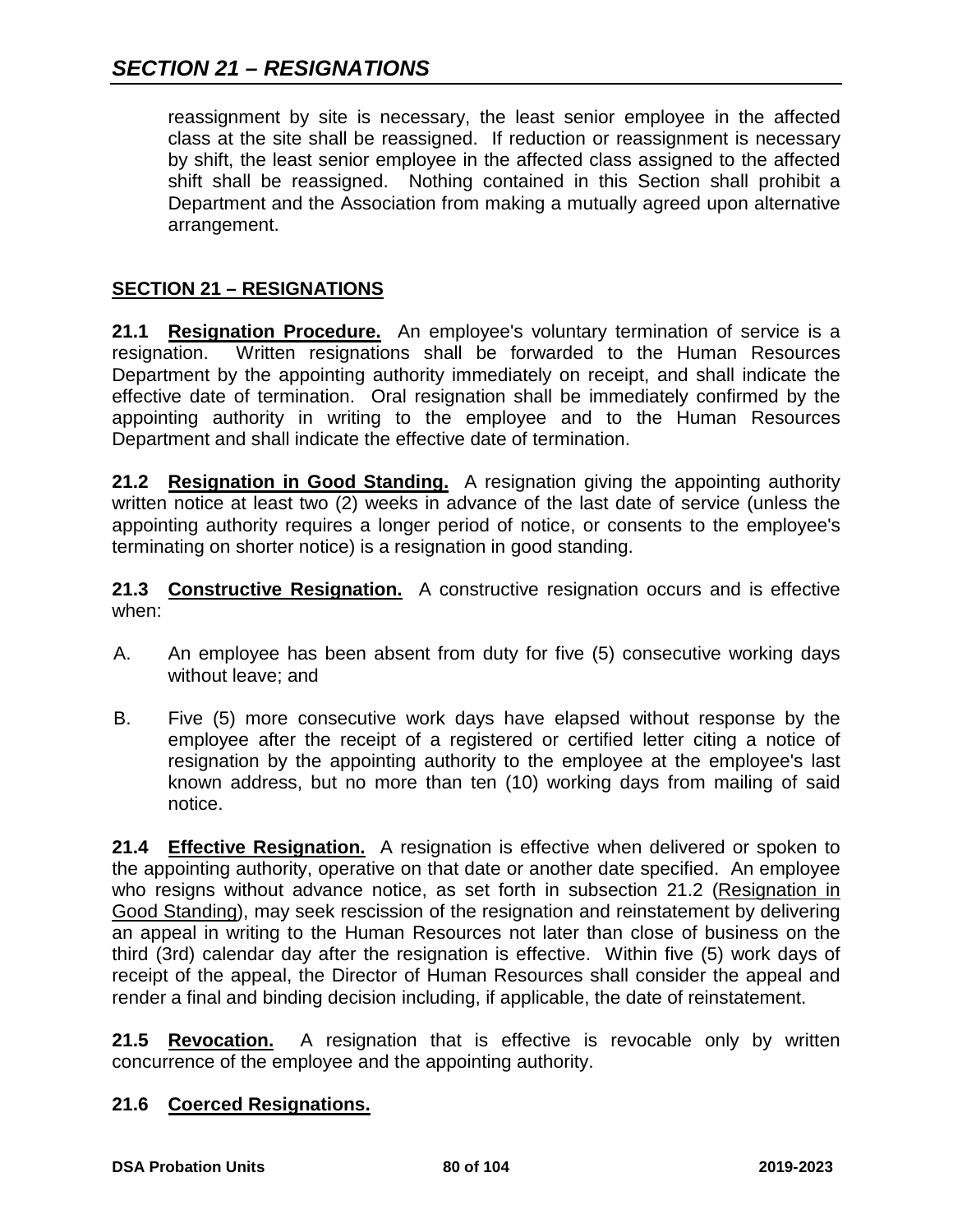# *SECTION 22 - DISMISSAL, SUSPENSION, TEMPORARY REDUCTION IN PAY, AND DEMOTION*

- A. Time Limit. A resignation which the employee believes has been coerced by the appointing authority may be revoked within seven (7) calendar days after its expression, by serving written notice on the Director of Human Resources and a copy to the appointing authority.
- B. Reinstatement. If the appointing authority acknowledges that the employee could have believed that the resignation was coerced, it shall be revoked and the employee returned to duty effective on the day following the appointing authority's acknowledgment without loss of seniority or pay.
- C. Contest. Unless, within seven (7) days of the receipt of the notice, the appointing authority acknowledges that the resignation could have been believed to be coerced, this question should be handled as an appeal to the Merit Board. In the alternative, the employee may file a written election with the Director of Human Resources waiving the employee's right of appeal to the Merit Board in favor of the employee's appeal rights under the grievance procedure contained in Section 23 of the MOU beginning with Step 3.
- D. Disposition. If a final decision is rendered that determines that the resignation was coerced, the resignation shall be deemed revoked and the employee returned to duty effective on the day following the decision but without loss of seniority or pay, subject to the employee's duty to mitigate damages.

### **SECTION 22 - DISMISSAL, SUSPENSION, TEMPORARY REDUCTION IN PAY, AND DEMOTION**

**22.1 Sufficient Cause for Action.** The appointing authority may dismiss, suspend, temporarily reduce the pay of, or demote any employee for cause. The reduction in pay may not exceed five percent (5%) for a three (3) month period. The following are sufficient causes for such action; the list is indicative rather than inclusive of restrictions and dismissal, suspension or demotion may be based on reasons other than those specifically mentioned:

- A. Absence without leave.
- B. Conviction of any criminal act involving moral turpitude.
- C. Conduct tending to bring the merit system into disrepute.
- D. Disorderly or immoral conduct.
- E. Incompetence or inefficiency.
- F. Insubordination.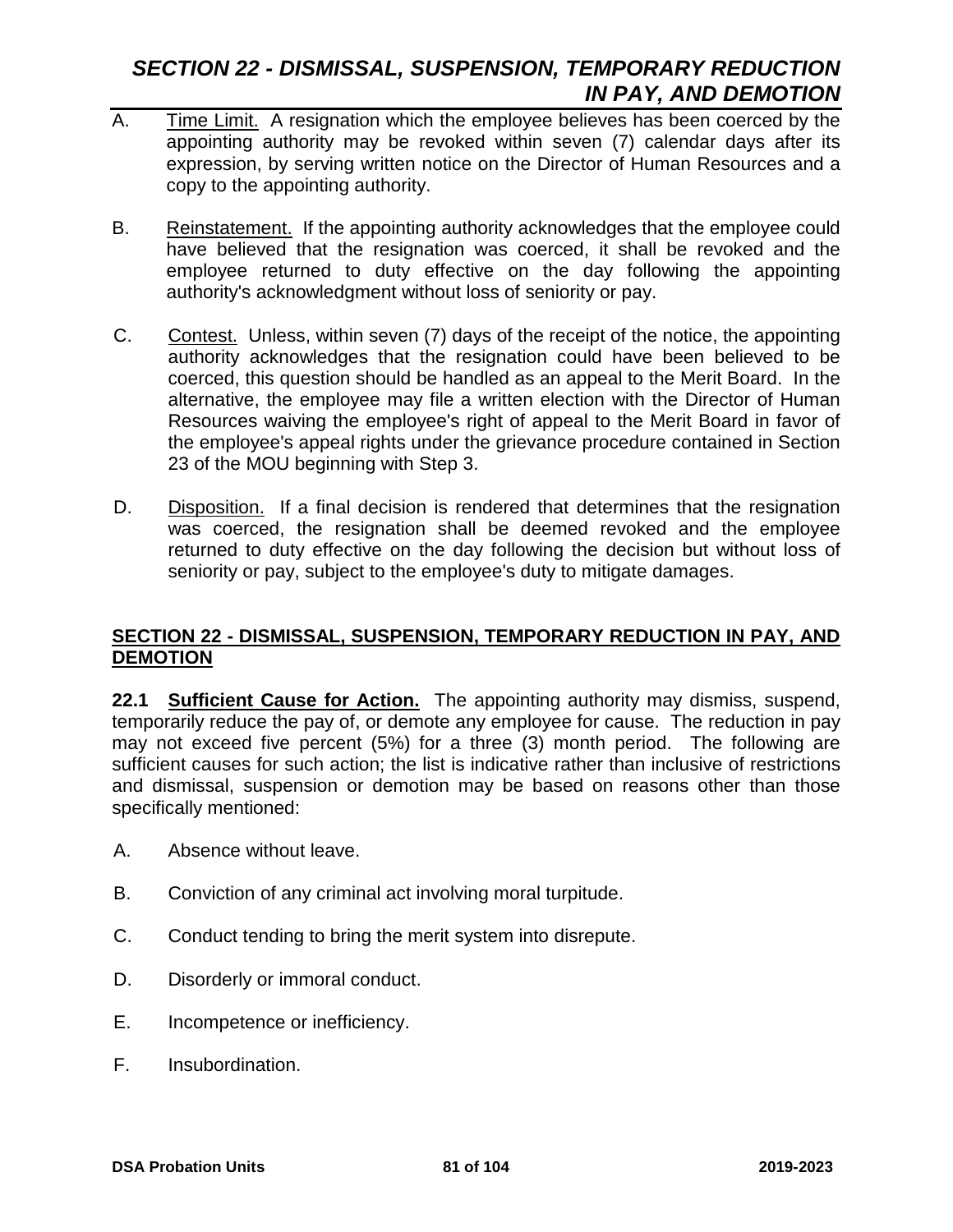## *SECTION 22 - DISMISSAL, SUSPENSION, TEMPORARY REDUCTION IN PAY, AND DEMOTION*

- G. Being at work under the influence of liquor or drugs, carrying onto the premises liquor or drugs or consuming or using liquor or drugs during work hours and/or on County premises.
- H. Neglect of duty (i.e. non-performance of assigned responsibilities).
- I. Negligent or willful damage to public property or waste of public supplies or equipment.
- J. Violation of any lawful or reasonable regulation or order given by a supervisor or Department Head.
- K. Willful violation of any of the provisions of the merit system ordinance or Personnel Management Regulations.
- L. Material and intentional misrepresentation or concealment of any fact in connection with obtaining employment.
- M. Misappropriation of County funds or property.
- N. Unreasonable failure or refusal to undergo any physical, medical and/or psychiatric exam and/or treatment authorized by this MOU.
- O. Dishonesty or theft.
- P. Excessive or unexcused absenteeism and/or tardiness.
- Q. Sexual harassment, including but not limited to unwelcome sexual advances, requests for sexual favors, and other verbal, or physical conduct of a sexual nature, when such conduct has the purpose or effect of affecting employment decisions concerning an individual, or unreasonably interfering with an individual's work performance, or creating an intimidating and hostile working environment.

**22.2 Skelly Requirements.** Before taking a disciplinary action to dismiss, suspend for more than five (5) work days (four (4) work days for employees on a 4/10 work week), temporarily reduce the pay of, or demote an employee, the appointing authority shall cause to be served personally or by certified mail, on the employee, a Notice of Proposed Action, which shall contain the following:

- A. A statement of the action proposed to be taken.
- B. A copy of the charges; including the acts or omissions and grounds upon which the action is based.
- C. If it is claimed that the employee has violated a rule or regulation of the County, department or district, a copy of said rule shall be included with the notice.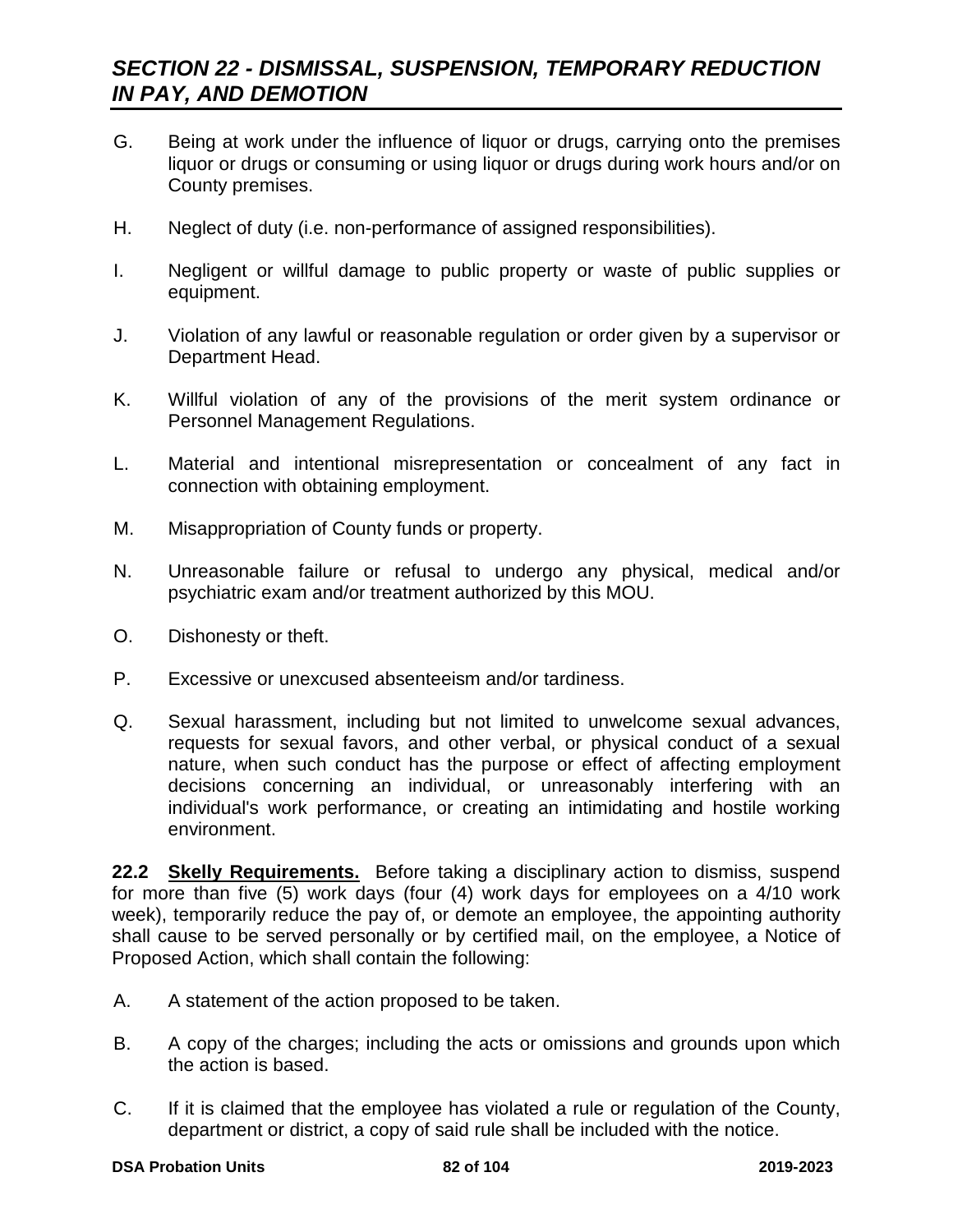- D. A statement that the employee may review and request copies of materials upon which the proposed action is based.
- E. A statement that the employee has seven (7) calendar days to respond to the appointing authority either orally or in writing.

**22.3 Employee Response.** The employee upon whom a Notice of Proposed Action has been served shall have seven (7) calendar days to respond to the appointing authority either orally or in writing before the proposed action may be taken. Upon request of the employee and for good cause, the appointing authority may extend in writing the period to respond. If the employee's response is not filed within seven (7) days or during an extension, the right to respond is lost.

**22.4 Leave Pending Employee Response.** Pending response to a Notice of Proposed Action within the first seven (7) days or extension thereof, the appointing authority for cause specified in writing may place the employee on temporary leave of absence, with pay.

**22.5 Length of Suspension.** Suspensions without pay shall not exceed thirty (30) days unless ordered by an arbitrator, an adjustment board or the Merit Board.

### **22.6 Procedure on Dismissal, Suspension, Temporary Reduction in Pay, or Demotion.**

- A. Written Order Required. In any disciplinary action to dismiss, suspend, temporarily reduce the pay of, or demote an employee having permanent status in a position in the merit system, after having complied with the Skelly requirements where applicable, the appointing authority shall make an order in writing stating specifically the causes for the action.
- B. Service of Order. Said order of dismissal, suspension, temporary reduction in pay, or demotion shall be filed with the Director of Human Resources, showing by whom and the date a copy was served upon the employee to be dismissed, suspended, temporarily reduced in pay, or demoted, either personally or by certified mail to the employee's last known mailing address. The order shall be effective either upon personal service or deposit in the U.S. Postal Service.
- C. Employee Appeals from Order. The employee may appeal an order of dismissal, suspension, temporary reduction in pay, or demotion either to the Merit Board or through the procedures of Section 2 (Grievance Procedure) of this MOU provided that such appeal is filed in writing with the Director of Human Resources within ten (10) calendar days after service of said order. An employee may not both appeal to the Merit Board and file a grievance under Section 23 (Grievance Procedure) of this MOU.

**22.7 Employee Representation Rights.** The County recognizes an employee's right to representation during an investigatory interview or meeting which may result in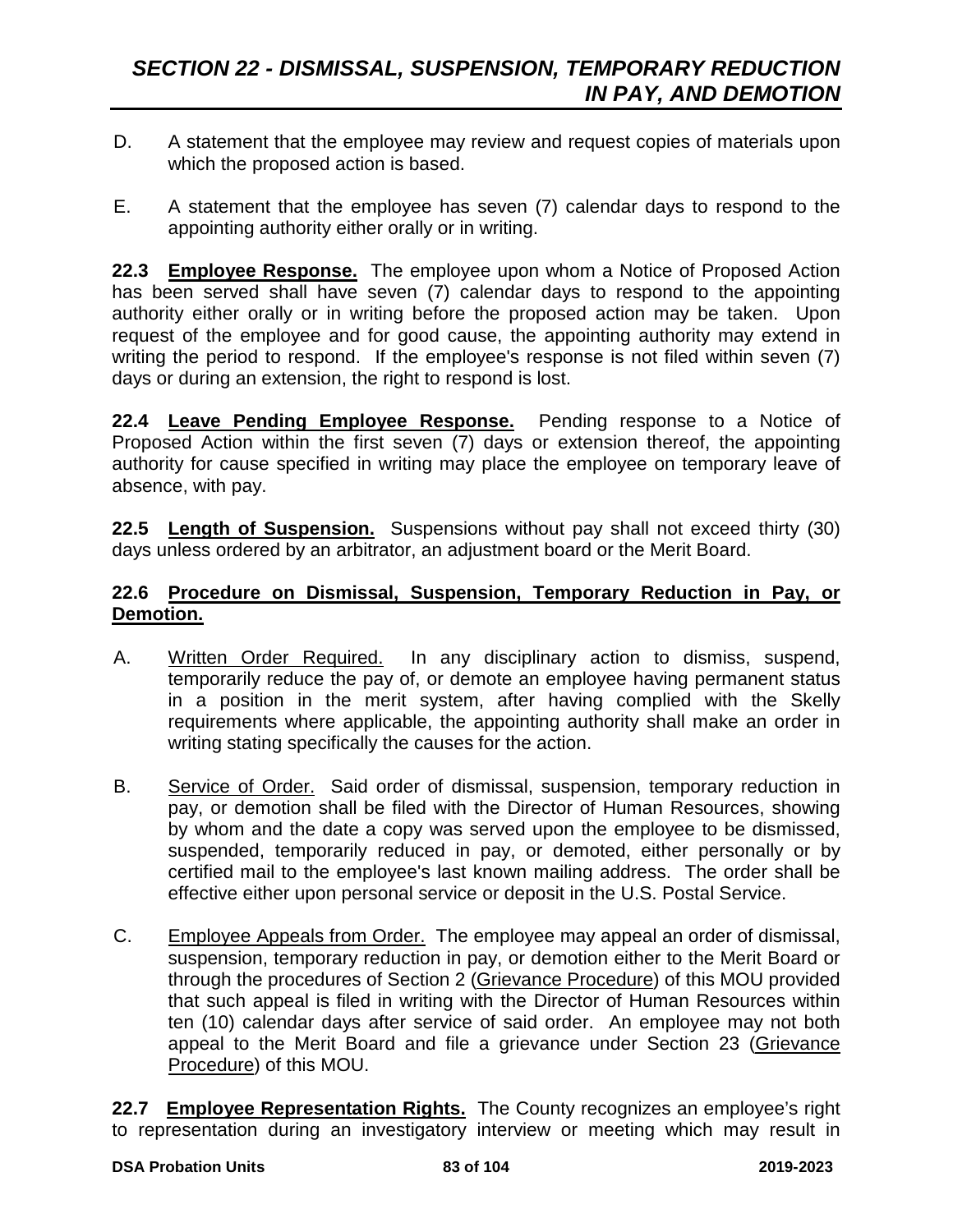discipline. The County shall not interfere with the representative's right to assist an employee to clarify the facts during the interview. If the employee requests a Association representative, the investigatory interview shall be temporarily recessed for a reasonable period of time until a Association representative can be present. For those interviews, which by nature of the incident must take place immediately, the Association will take all reasonable steps to make an Association representative immediately available. The employer shall inform the employee of the general nature of the investigation at the time the employer directs the employee to be interviewed.

### **SECTION 23 - GRIEVANCE PROCEDURE**

**23.1 Definition and Procedural Steps.** A grievance is any dispute that involves the interpretation or application of any provision of this MOU excluding, however, those provisions of this MOU which specifically provide that the decision of any County official shall be final. The interpretation and application of those provisions are not subject to the grievance procedure. An employee may appeal disciplinary action to the Merit Board or through this grievance procedure. The Association may represent the grievant at any state of the process. Grievances must be filed within thirty (30) calendar days of the incident or occurrence about which the grievant claims to have a grievance and shall be processed in the following manner:

Step 1. The Association or any employee or group of employees who believes that a provision of this MOU has been misinterpreted or misapplied to his or her detriment must discuss the complaint with the grievant's immediate supervisor, who must meet with the grievant within five (5) work days of receipt of a written request to hold such meeting. The supervisor will advise the grievant, in writing, within five (5) work days of the meeting, whether the grievance is granted or denied.

Step 2. If an issue is not satisfactorily resolved in Step 1 above, the Association may submit the grievance, in writing, to the Department Head or designee. This request must be filed no more than ten (10) work days after the date of the Step 1 response from the supervisor. The formal written grievance must state which provision of the MOU has been misinterpreted or misapplied, how it was misinterpreted or misapplied, how misapplication or misinterpretation has affected the grievant to the grievant's detriment, and the redress the Association seeks. A copy of each written communication on a grievance shall be filed with the Director of Human Resources and the Association. The Department Head or designee will have ten (10) work days in which to respond to the grievance in writing, stating the reason(s) for the disposition of the grievance.

Step 3. If the grievance is not resolved at Step 2 above, the Association may submit the grievance to the Human Resources Director within ten (10) work days after the date of the Step 2 response. Within twenty (20) work days after receipt, the Human Resources Director or designee must meet with the Association and the Department to discuss the facts, discuss other potentially relevant information or avenues of inquiry, and any terms either party wishes to offer to resolve the grievance.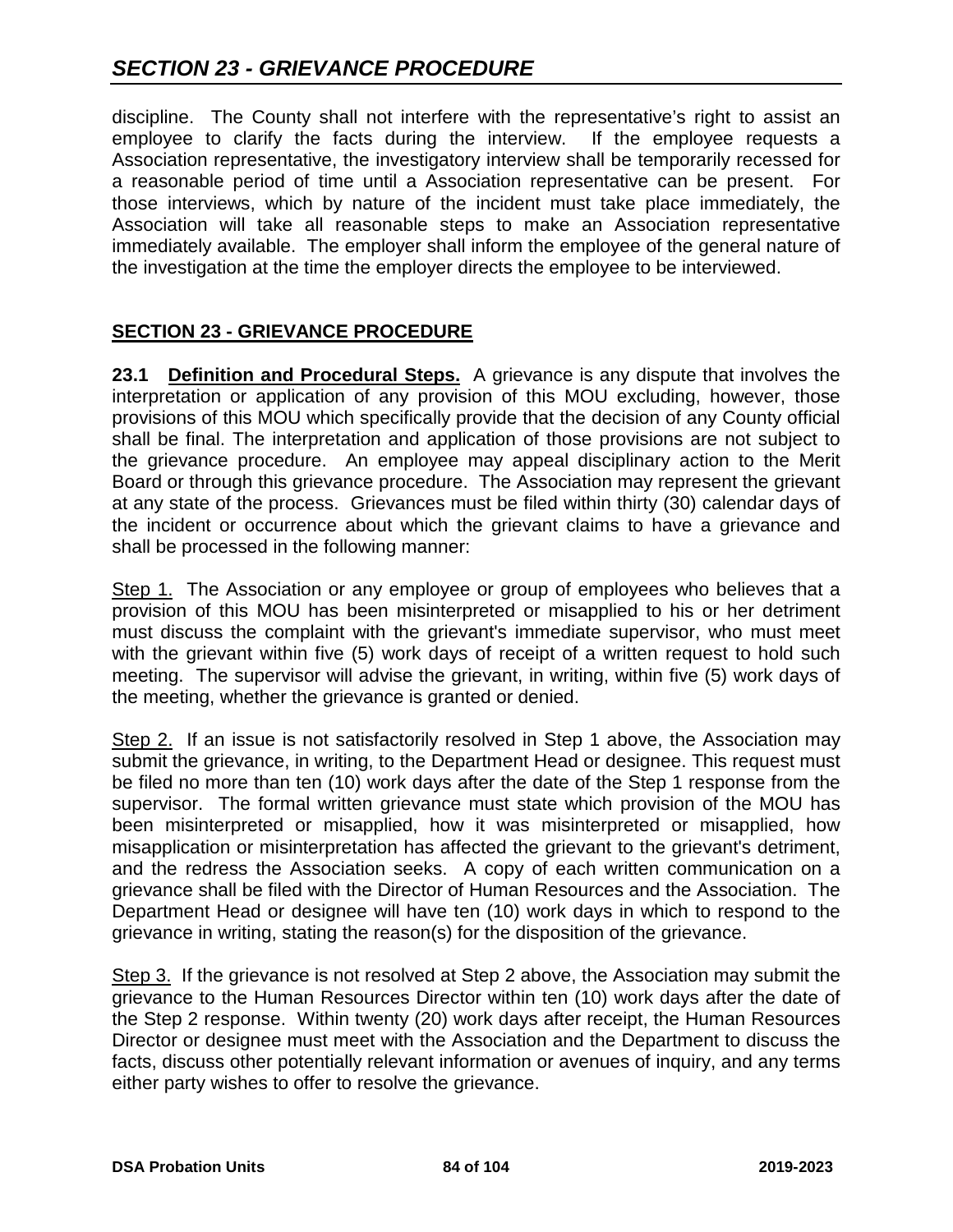Both parties must be prepared and present the following information to the other party in the course of the step 3 meeting:

- 1. The name of the grievant(s);
- 2. A statement of the relevant facts relating to each alleged breach;
- 3. The name of each known witness;
- 4. A copy of each relevant document;
- 5. The party's position on the grievance and the specific MOU provision(s) allegedly violated in each instance; and
- 6. The specific remedy or remedies sought.

Within fifteen (15) working days of the Step 3 meeting, the Human Resources Director or designee will send the Association and the affected Department a written response to the grievance stating the reason(s) for the disposition of the grievance.

Step 4. Pursuant to a formal written request from the Association or the County, and with the agreement of both parties, a Board of Adjustment will be convened, composed of two (2) representatives of each party to this Agreement, for the purpose of deciding the grievance. The Board of Adjustment will meet for consideration of the grievance referred to it within fifteen (15) work days after receipt of a written request. The request of either party to extend the time limit for convening of the Board of Adjustment, due to extenuating circumstances, will not be unreasonably denied.

Step 5. In the event that the grievance is not resolved at step 3 or 4, either party may notify, in writing, the other party, within fifteen (15) work days of the date of the Step 3 response or the Step 4 decision, of their desire to arbitrate the grievance. The parties will mutually select an impartial arbitrator. If the Parties are unable to agree upon the selection of an arbitrator, they may request one or more panels of arbitrators from the California State Mediation and Conciliation Service and attempt to select an arbitrator from that panel(s). Any fee(s) for the provision of the panel(s) of arbitrators will be split equally between the parties. The fees and expenses of the arbitrator and the court reporter (if any) will be shared equally by the Association and the County. Each party will bear the costs of its own presentation, including preparation and post hearing briefs, if any.

**23.2 Compensation Claims**. The employer is not required to pay any wage claim or portion thereof retroactively for a period of more than two (2) years immediately prior to the date of the Employer's receipt of written notice from the Association of such claim.

**23.3 Time Limits.** The time limits specified above may be waived by mutual agreement of the parties to the grievance. If the County fails to meet the time limits specified in Steps 1 through 3 above, the grievance will automatically move to the next step. If a grievant fails to meet the time limits specified in Steps 1 through 5 above, the grievance will be deemed to have been settled and withdrawn.

**23.4 Association Notification.** An official, with whom a formal grievance is filed by a grievant who is included in a unit represented by the Association, but is not represented by the Association in the grievance, shall give the Association a copy of the formal presentation.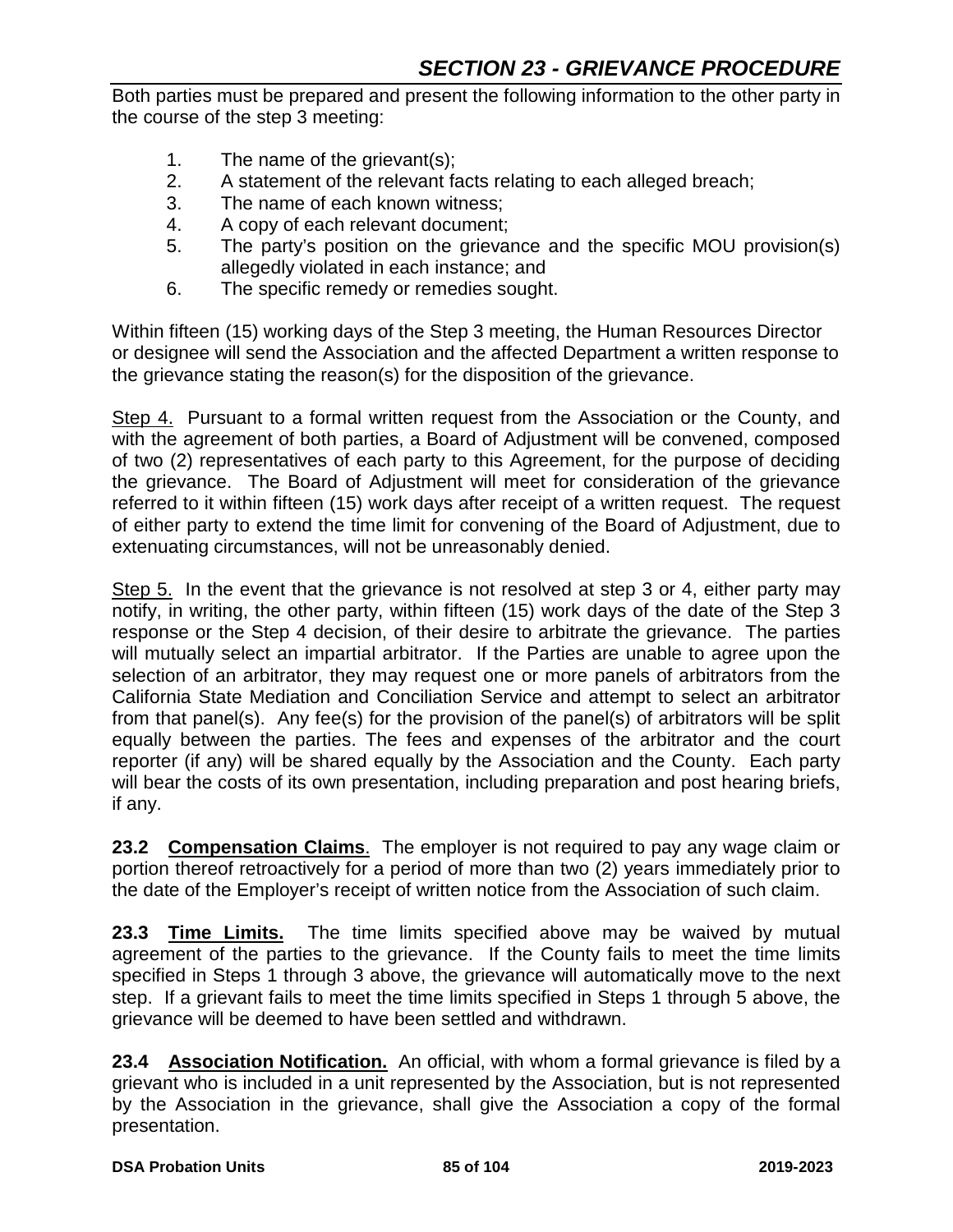**23.5 Strike/Work Stoppage.** During the term of this MOU, the Association, its members and representatives, agree that it and they will not engage in, authorize, sanction, or support any strike, slowdown, stoppage of work, sick-out, or refusal to perform customary duties. In the case of a legally declared lawful strike against a private or public sector employer which has been sanctioned and approved by the labor body or council having jurisdiction, an employee who is in danger of physical harm shall not be required to cross the picket line, provided the employee advises his or her supervisor as soon as possible, and provided further that an employee may be required to cross a picket line where the performance of his or her duties is of an emergency nature and/or failure to perform such duties might cause or aggravate a danger to public health or safety.

### **23.6 Merit Board.**

- A. All Grievances of employees in representation units represented by the Association shall be processed under Section 23 (Grievance Procedure) unless the employee elects to apply to the Merit Board on matters within its jurisdiction.
- B. No action under Steps 3 and 4 of subsection 23.1 (Definition and Procedures) above shall be taken if action on the complaint or grievance has been taken by the Merit Board, or if the complaint or grievance is pending before the Merit Board.

**23.7 Filing by Association.** The Association may file a grievance at Step 3 on behalf of affected employees when action by the County Administrator or the Board of Supervisors violates a provision of this MOU.

### **SECTION 24 - BILINGUAL PAY**

A salary differential of one hundred dollars (\$100) per month shall be paid incumbents of positions requiring bilingual proficiency as designated by the appointing authority and Director of Human Resources. Said differential shall be paid to eligible employees in paid status for any portion of a given month. Designation of positions for which bilingual proficiency is required is the sole prerogative of the County. The Association shall be notified when such designations are made.

### **SECTION 25 - RETIREMENT**

- **25.1 Contribution.**
- A. **Contribution.**
	- **1.** Through June 30, 2012, the County will continue to pay fifty percent (50%) of the retirement contributions normally required of employees. Employees are also responsible for the payment of the employees' contributions to the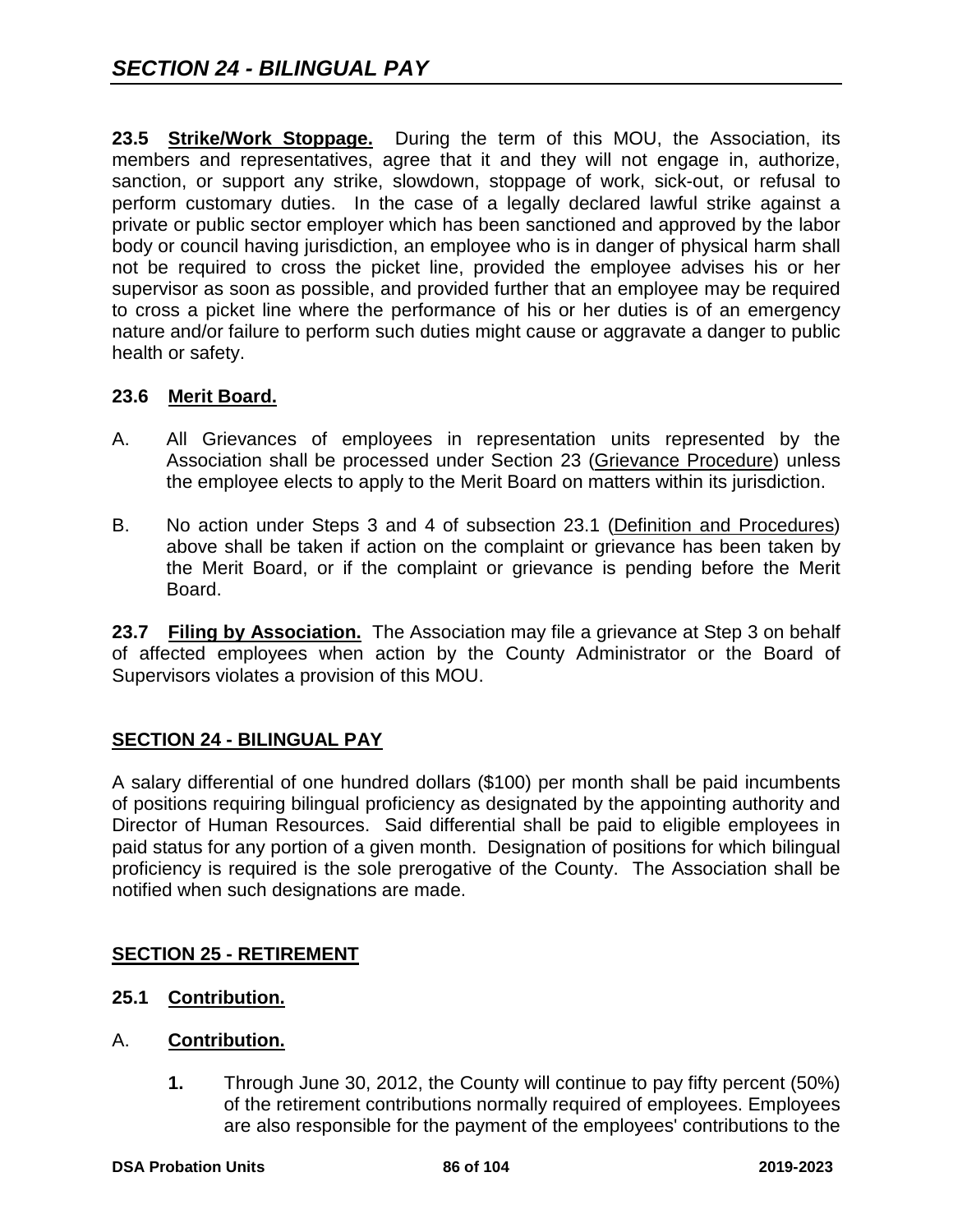retirement cost of living program as determined annually by the Board of Retirement, without the County paying any part of the employees' contributions.

**2.** Effective on July 1, 2012 employees are responsible for the payment of one hundred percent (100%) of the employees' basic retirement benefit contributions determined annually by the Board of Retirement of the Contra Costa County Employees' Retirement Association without the County paying any part of the employees' contribution. Employees are also responsible for the payment of the employees' contributions to the retirement cost of living program as determined annually by the Board of Retirement, without the County paying any part of the employees' contributions.

### **25.2 Safety Employees Retirement Benefit – Tier A – Employees Who Become Members of CCCERA Before January 1, 2013.**

- A. For County employees who become safety members of CCCERA before January 1, 2013, or who are not new members under PEPRA, the retirement formula shall be "3 percent at 50". The cost of living adjustment (COLA) to the retirement allowance shall not exceed three (3) percent per year. The employee's final compensation shall be calculated based on a twelve (12) month salary average. This retirement benefit is known as Tier A. Each such employee shall pay nine percent (9%) of his or her retirement base to pay part of the employer's contribution for the cost of this retirement benefit.
- B. Effective July 1, 2012, and through December 31, 2014, each employee in Tier A shall pay four and half percent (4.5%) of his or her retirement base to pay part of the employer's contribution for the cost of the Tier A retirement benefit.
- C. Effective January 1, 2015, and through June 29, 2015, each employee in Tier A shall pay two and a quarter percent (2.25%) of his or her retirement base to pay part of the employer's contribution for the cost of the Tier A retirement benefit.
- D. Effective June 30, 2015, the employee's payment of two and a quarter percent (2.25%) of his/her retirement base to pay part of the employer's contribution for the cost of the Tier A retirement benefit will cease.

### **25.3 Safety Employees Retirement Benefit – Employees who become New Members of CCCERA on or after January 1, 2013.**

- A. For employees who, under PEPRA, become New Members of CCCERA on or after January 1, 2013, retirement benefits are governed by the California Public Employees Pension Reform Act of 2013 (PEPRA), (Chapters 296, 297, Statutes of 2012). To the extent this Agreement conflicts with any provision of PEPRA, PEPRA will govern.
- B. PEPRA Safety Option Plan Two (2.7% @ 57) applies to employees who, under PEPRA, become Safety New Members of CCCERA. For these employees, hired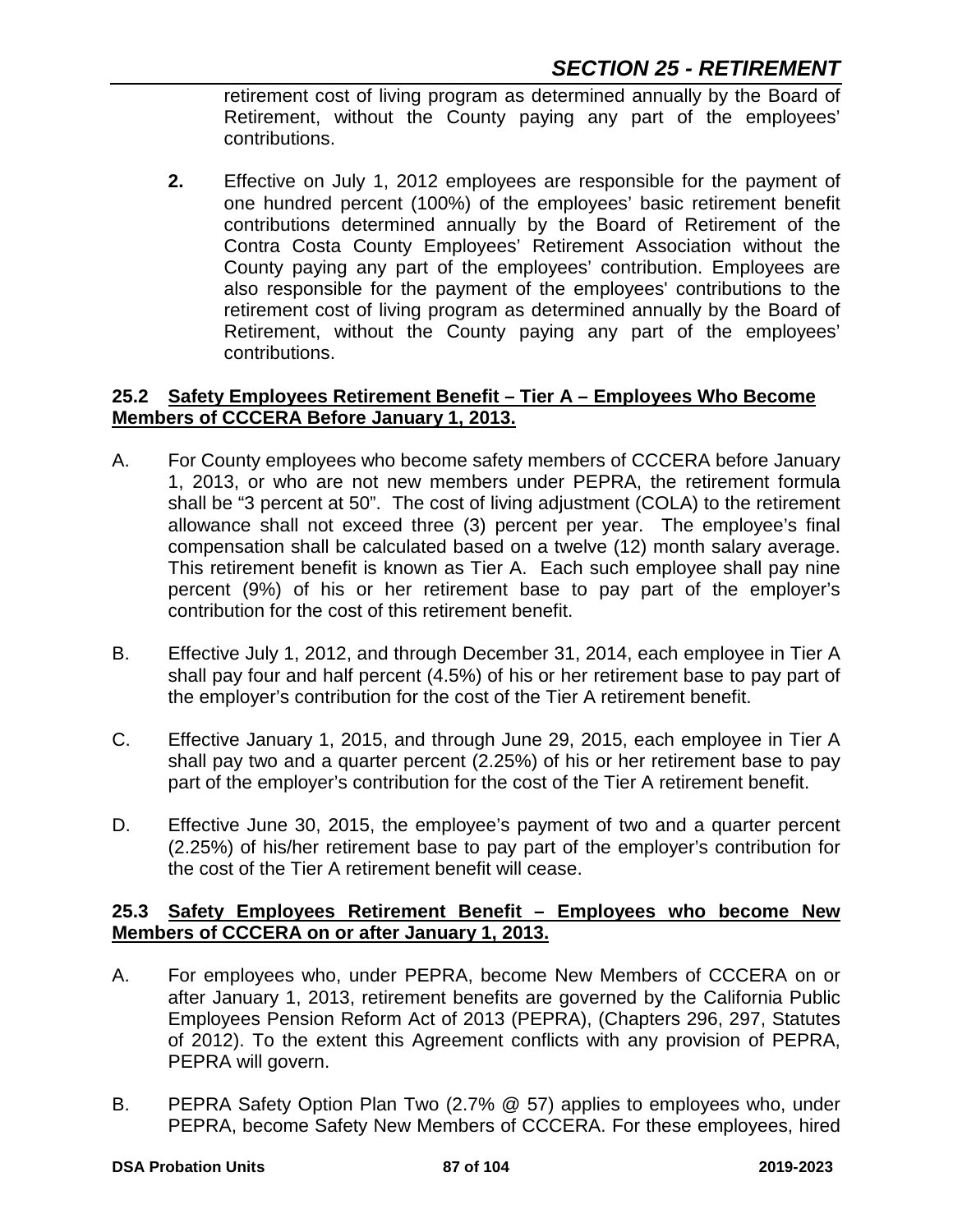by the County after January 1, 2016, the cost of living adjustment to the retirement allowance will not exceed two percent (2%) per year and the cost of living adjustment will be banked.

**25.4 Re-opener – Election of Safety Retirement PEPRA Tier by Employees in Tier A.** If either the Internal Revenue Service issues guidance acceptable to both parties, or the County receives a Private Letter Ruling from the IRS that protects the County and Association members in Tier A from additional tax liability if these employees have the opportunity to elect to enter the new Safety PEPRA Tier, then the County and the Association agree to reopen this agreement to meet and confer on 1) the possibility of allowing these employees to elect to enter the Safety PEPRA Tier, 2) seeking State Legislation to authorize these employees to make such an election, and 3) the process by which these employees would be able to elect to enter the Safety PEPRA Tier if the enabling legislation is enacted. Any changes to this agreement in these subject matter areas will occur only upon the written agreement of the parties.

### **SECTION 26 - TRAINING REIMBURSEMENT**

The County Administrative Bulletin on Training shall govern reimbursement for training and shall limit reimbursement for career development training to seven hundred fifty dollars (\$750) per year, except as otherwise provided in the supplemental sections of this MOU. Registration and tuition fees for career development education may be reimbursed for up to fifty percent (50%) of the employee's net cost. Books necessary for courses taken for career development education may be reimbursed for up to one hundred percent (100%) of the employee's net cost.

### **SECTION 27 – COMPUTER VISION CARE (CVC) USERS EYE EXAMINATION**

Employees shall be eligible to receive an annual eye examination on County time and at County expense in accordance with the following conditions:

- A. Eligible employees must use a video display terminal at least an average of two hours per day as certified by their department.
- B. Eligible employees who wish an eye examination under this program should request it through the County Human Resources Department, Benefits Division, who will arrange for eye examinations and monitor the results on a County-wide basis.
- C. Should prescription CVC glasses be prescribed for an employee following an eye examination, the County agrees to provide, at no cost, the basic coverage including a fifty dollar (\$50) frame and single vision lenses. Employees may, through individual arrangement between the employee and his/her doctor, and solely at the employee's expense, include bifocal, trifocal or blended lenses and other care, services or materials not covered by the plan. The basic plan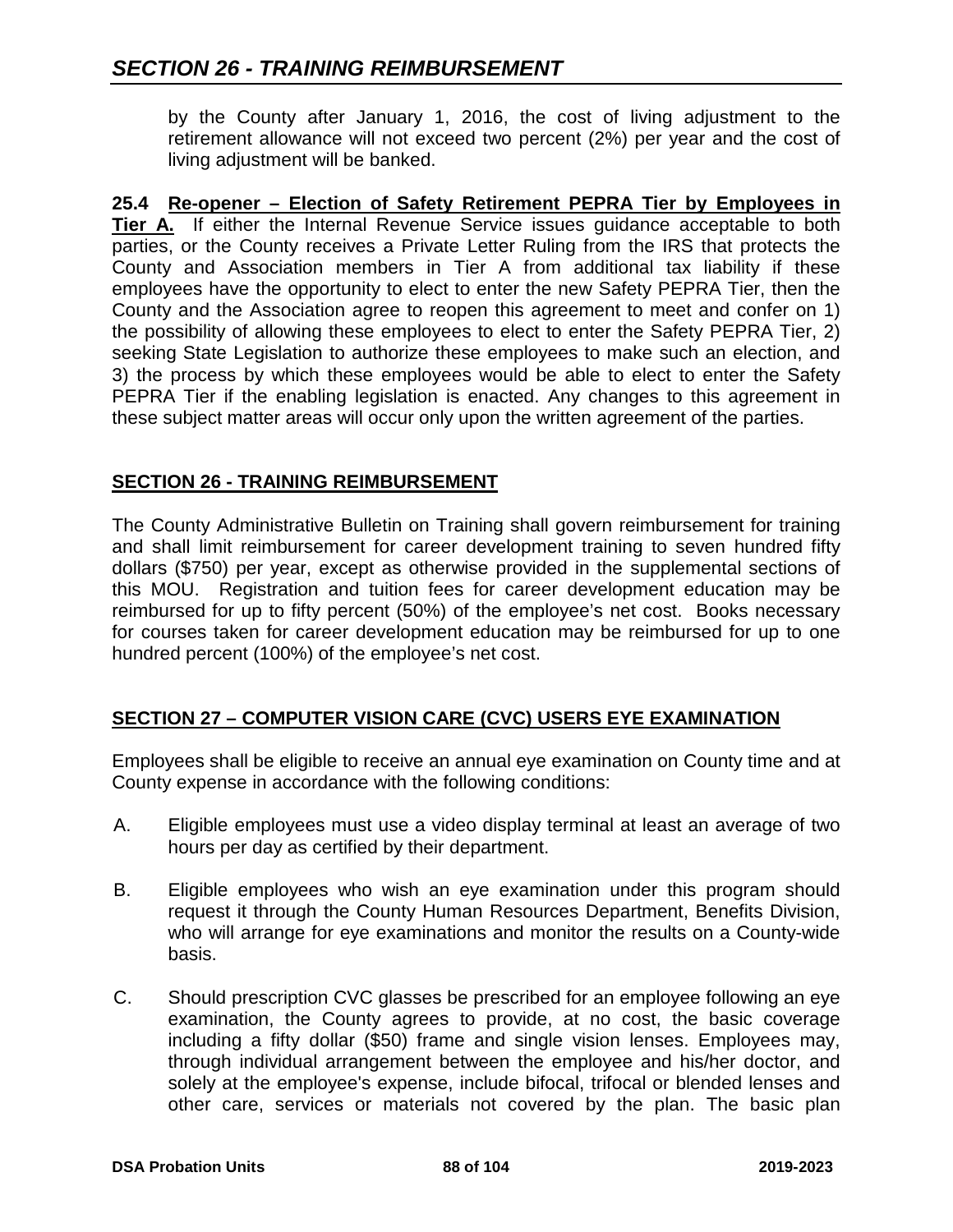## *SECTION 28 - PERFORMANCE EVALUATION PROCEDURE*

coverage, including the examination, may be credited toward the employee enhanced benefit.

#### **SECTION 28 - PERFORMANCE EVALUATION PROCEDURE**

The following evaluation procedures shall apply:

- A. Goal: A basic goal of the employee evaluation is to help each employee perform his/her job more effectively to the mutual benefit of the employee and the County. The evaluation process provides an ongoing means of evaluating an employee's job performance and promoting the improvement of the job performance. The evaluation process also provides the opportunity to recognize and document outstanding service as well as service that has been unsatisfactory to the County.
- B. Frequency of Evaluation.
	- 1. Probationary employees shall be evaluated at least once during their probationary period.
	- 2. Permanent employees may be evaluated every year.
	- 3. It is the policy of the Probation Department that all unit supervisors hold personal evaluations and submit a written evaluation to all Deputy Probation Officers whenever such officers are reassigned from their units.
- C. Procedure.
	- 1. An employee shall generally be evaluated by the first level management supervisor above the employee.
	- 2. It will be necessary in some cases for a supervisor to consult with the employee's immediate work director in order to make a comprehensive evaluation.
	- 3. Where feasible, evaluations will be based primarily on observation by the evaluator of the employee in the performance of his/her duties. Comments based on secondary information shall have supportive documentation.
	- 4. An employee will be informed in advance of a meeting with his/her supervisor to discuss the employee's evaluation and to put the evaluation in writing on the department evaluation forms.
	- 5. The employee shall be informed of his/her right to prepare and have attached to the evaluation form any written comments which the employee wishes to make.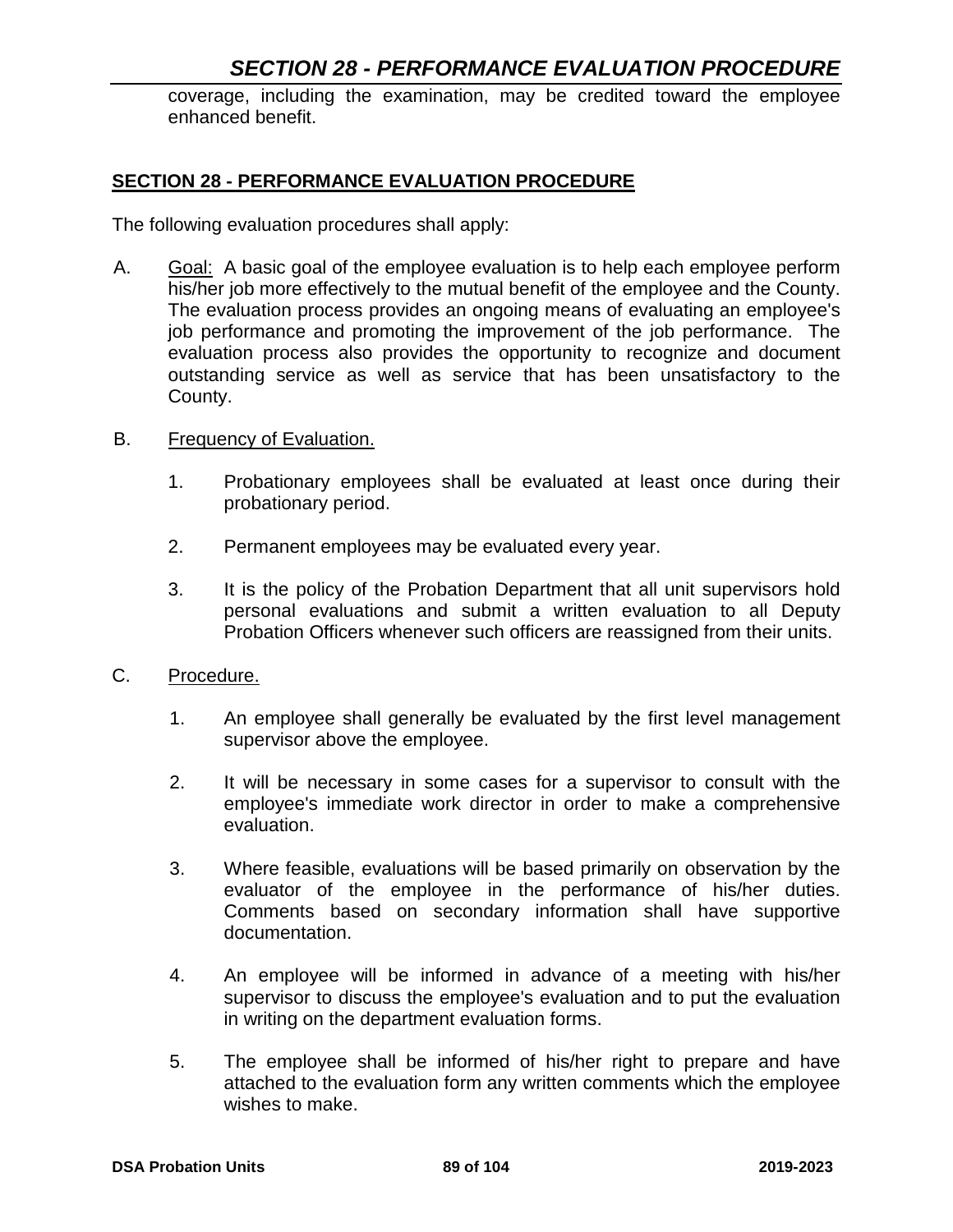- 6. When an employee is rated below satisfactory on any factor, the evaluation will give the reasons for such rating and include specific recommendations for improvement in writing.
- 7. The employee's signing of an evaluation form does not necessarily mean that the employee agrees with the evaluation but it does mean that the employee has had an opportunity to discuss the evaluation with his/her evaluator.
- 8. The employee will be given a copy of his/her completed evaluation form at the time form is signed by the employee. (Confirmation of final version to be received later.)
- 9. Any rating below average or unsatisfactory shall be supported by written documentation received by the employee at the time the incident(s) occurred.
- 10. Nothing shall be added by management to an evaluation after the employee has signed and received a copy of the evaluation without the employee's written acknowledgment. Failure to follow the foregoing procedure is subject to the grievance procedure. However, disputes over the actual content or ratings themselves in individual evaluations are not grievable, but may be mediated by the Director of Human Resources upon request of either the employee or the Department. Prior to being mediated by the Director of Human Resources either party may request fact finding to assist in the resolution of the dispute. One (1) fact finder shall be selected by each party to the dispute within ten (10) work days from the initial request for fact finding. The fact finders shall have twenty (20) work days from notice of selection to investigate and render opinions to the Director of Human Resources.

## **SECTION 29 – VEHICLE COSTS**

**29.1 Reimbursement for Use of Personal Vehicle.** The mileage allowance for use of personal vehicles on County business shall be paid according to the rates allowed by the Internal Revenue Service and shall be adjusted to reflect changes in this rate on the date it becomes effective or the first of the month following announcement of the changed rate by the Internal Revenue Service, whichever is later.

**29.2 Charge For Use of Home Garaged County Vehicle.** Employees hired after July 1, 1994 who are assigned vehicles to garage at home will be charged the IRS mileage rate for all commute miles driven outside the limits of Contra Costa County that exceed thirty (30) miles round-trip in any one day.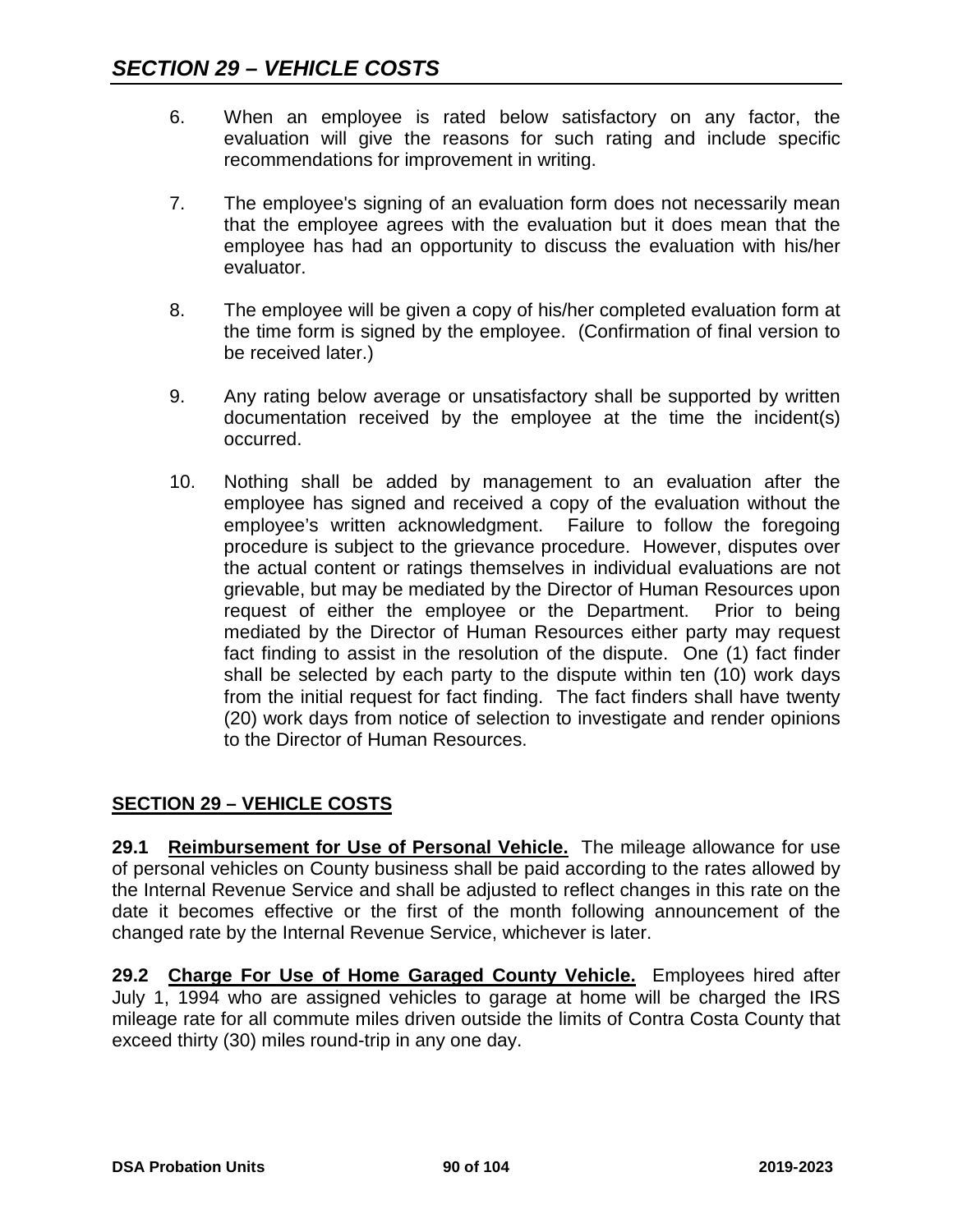#### **SECTION 30 - PAY WARRANT ERRORS**

If an employee receives a pay warrant which has an error in the amount of compensation to be received and if this error occurred as a result of a mistake by the Auditor-Controller's Department, it is the policy of the Auditor-Controller's Department that the error will be corrected and a new warrant issued within forty-eight (48) hours, exclusive of Saturdays, Sundays and holidays from the time the Department is made aware of and verifies that the pay warrant is in error. If the pay warrant error has occurred as a result of a mistake by an employee (e.g. payroll clerk) other than the employee who is receiving the pay, the error will be corrected as soon as possible from the time the department is made aware that pay warrant is in error. Pay errors in employee pay shall be corrected as soon as possible as to current pay rate but that no recovery of either overpayments or underpayments to an employee shall be made retroactively except for the six (6) month period immediately preceding discovery of the pay error. This provision shall apply regardless of whether the error was made by the employee, the appointing authority or designee, the Director of Human Resources or designee, or the Auditor-Controller or designee. Recovery of fraudulently accrued over or underpayments are excluded from this section for both parties. When the County notifies an employee of an overpayment and proposed repayment schedule and the employee wishes to meet with the County, a meeting will be held at which time a repayment schedule shall be determined. If requested, a meeting will be held to determine a repayment schedule which will be no longer than three times (3) the length of time the overpayment occurred. If requested by the employee, an Association representative may be present at a meeting with management to discuss a repayment schedule in the case of overpayments to the employee.

### **SECTION 31 - FLEXIBLE STAFFING**

Certain positions may be designated by the Director of Human Resources as flexibly staffed positions. Positions are generally allocated at the first level of the job series when vacated. When the position is next filled and an incumbent of one of these positions meets the minimum qualifications for the next higher level and has met appropriate competitive requirements he or she may then be promoted to the next higher classification within the job series without need of a classification study. If the Probation Department verifies in writing that an administrative or clerical error was made in failing to submit the documents needed to promote an employee on the first of the month when eligible, said appointment shall be made retroactive to the first of the month when eligible. An employee who is denied a promotion to a flexibly staffed position may appeal such denial to the Merit Board.

#### **SECTION 32 - PROVISIONAL APPOINTMENT**

Whenever an appointing authority makes a request for personnel to fill a position in a class for which no reemployment or employment list is available, or in a class for which no eligible or insufficient eligibles to complete the certification will accept appointment to the position, the Director of Human Resources may authorize the appointing authority to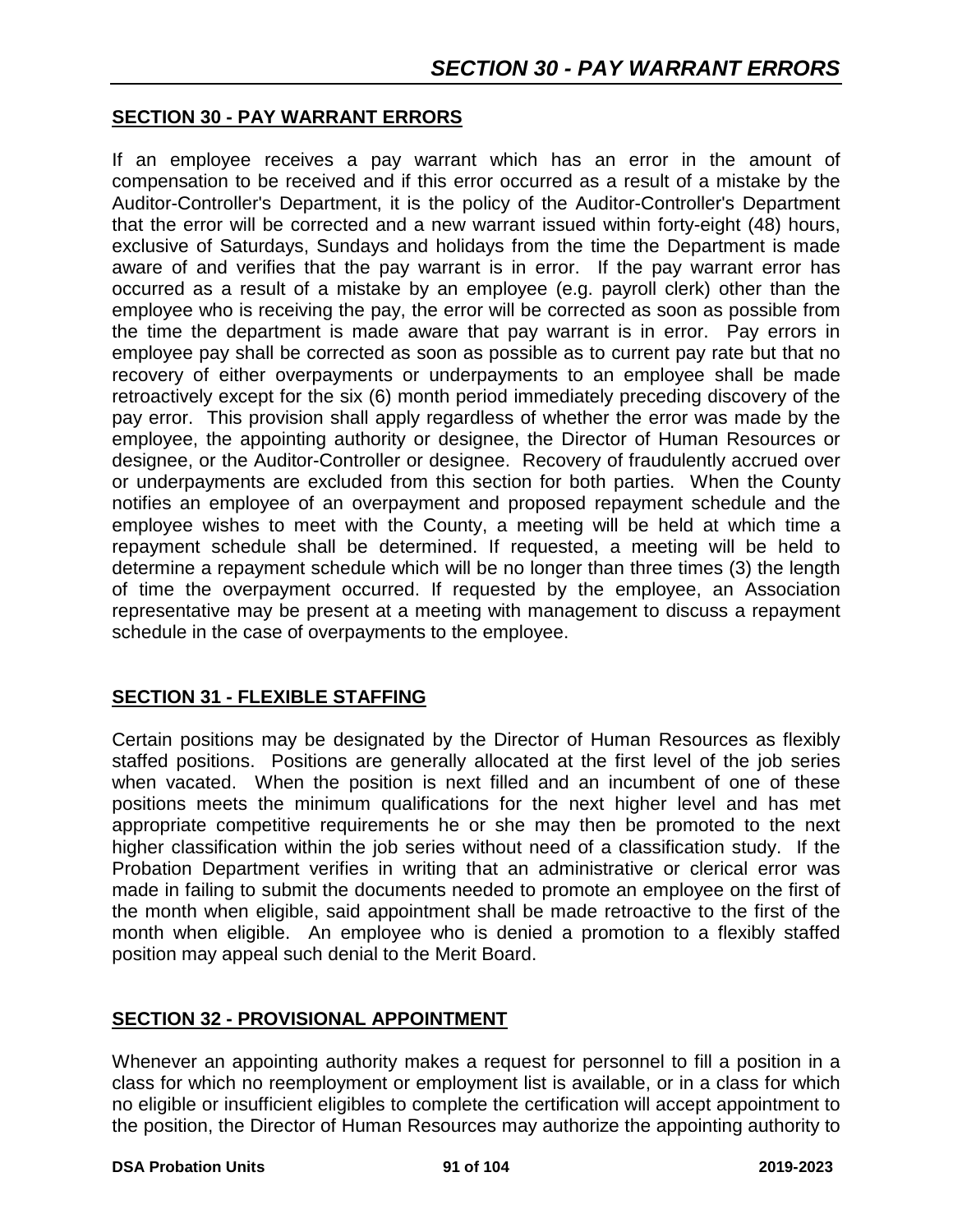appoint any person who possesses the minimum qualifications for the class as set forth in the class specifications, provided that the names of eligibles available and the names of persons who have indicated the intention to take the next examination for the class shall be referred to the appointing authority at the time authorization is issued. In no case shall a permanent position be filled by a provisional appointment for a period exceeding six (6) calendar months except under the following conditions:

- A. If an examination has been announced for the class and recruitment of applicants is in process, the Director of Human Resources may authorize a continuation of provisional appointments until an eligible list is established.
- B. In case of a provisional appointment to a permanent position vacated by a leave of absence, such provisional appointment may be continued for the duration of said leave. A provisional appointment shall be terminated within thirty (30) days after the date of certification of eligibles from an appropriate eligible list. All decisions of the Director of Human Resources relative to provisional appointments are final and not subject to the grievance procedure. Before filling a position by a provisional appointment, the appointing authority shall post notice and shall consider current qualified employees for the appointment. Only if there are insufficient internal applicants to constitute a full certification may the appointing authority consider applicants from outside County service.

### **SECTION 33 - PERSONNEL FILES**

An employee shall have the right to inspect and review any official record(s) relating to his or her performance as an employee or to a grievance concerning the employee which is kept or maintained by the County in the employee's personnel file in the Human Resources Department or in the employee's personnel file in their Department. The employee's Association representative, with written authorization by the employee, shall also have the right to inspect and review any official record(s) described above. The contents of such records shall be made available to the employee and/or the employee's Association representative, for inspection and review at reasonable intervals during the regular business hours of the County. Employees shall be permitted to review their personnel files at the Personnel office during their working hours. For those employees whose work hours do not coincide with the County's business hours, management shall provide a copy of the employee's personnel file for the employee's review. The custodian of records will certify that the copy is a true and correct copy of the original file.

The County shall provide an opportunity for the employee to respond in writing to any information which is in the employee's personnel file about which he or she disagrees. Such response shall become a permanent part of the employee's personnel record. The employee shall be responsible for providing the written responses to be included as part of the employee's official personnel file. This section does not apply to the records of an employee relating to the investigation of a possible criminal offense, medical records and information or letters of reference.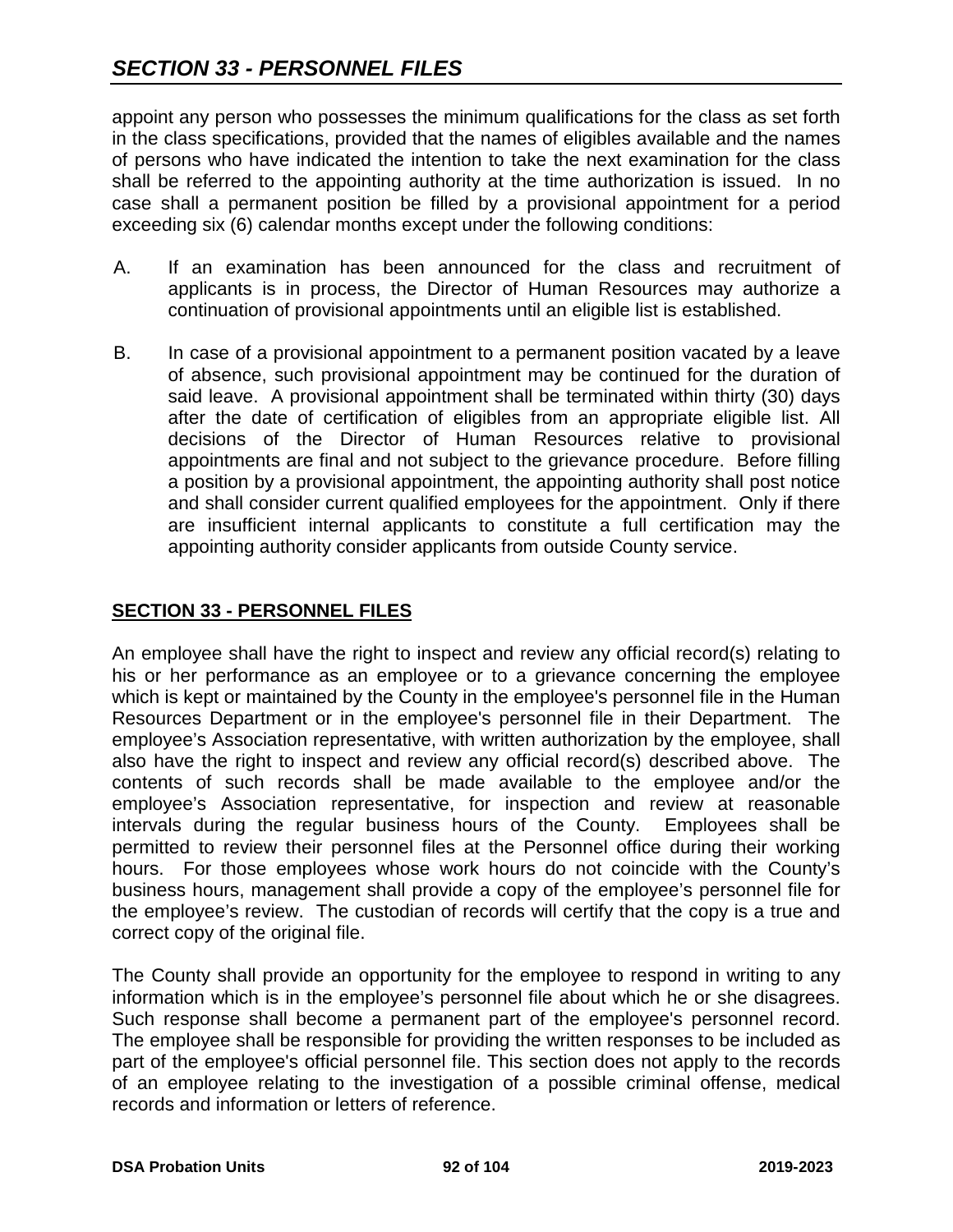## *SECTION 33 - PERSONNEL FILES*

Counseling memos, which are not disciplinary in nature, are to be retained in the file maintained by the employee's supervisor or the person who issued the counseling memo and are not to be transferred to the employee's central file which is normally retained by the Human Resources Department unless such memos are subsequently used in conjunction with a disciplinary action such as a letter of reprimand.

All documents pertaining to disciplinary actions shall be placed in the employee's official personnel file within five (5) work days after the time management becomes aware of the incident and has completed its investigation as to whether the employee is culpable and shall be date stamped or dated at time of entry. This section is not intended to include supervisor's notes or reminders of specific incidents or ongoing reports such as attendance records. Generally, such investigations should be completed within thirty (30) calendar days of the date management becomes aware of the incident(s), it being understood that under certain circumstances such as the unavailability of witnesses or the possibility of a criminal act having been committed may cause the investigation to take longer than the aforementioned thirty (30) days.

Copies of written reprimands or memoranda pertaining to an employee's unsatisfactory performance which are to be placed in the employee's personnel file shall be given to an employee who shall have the right to respond in writing to said documents. Letters of reprimand are subject to the grievance procedure but shall not be processed past Step 3 unless said letters are used in a subsequent discharge, suspension or demotion of the employee, in which case an appeal of the letters of reprimand may be considered at the same time as the appeal of the disciplinary action. Prior to being submitted to Step 3 of the grievance procedure, either party may request fact finding to assist in the resolution of the dispute. One (1) fact finder shall be selected by each party to the dispute within ten (10) work days from the initial request for fact finding. The fact finder shall have twenty (20) work days from notice of selection to investigate and render opinions to the Director of Human Resources.

Copies of letters of commendation which are to be placed in the employee's personnel file will be given to the employee. Employees have the right to review their official personnel files which are maintained in the Human Resources Department or by their departments. In a case involving a grievance or disciplinary action, the employee's designated representative may also review his/her personnel file with specific written authorization from the employee. The County shall supply the Association with lists of official personnel files and locations. Derogatory material in an employee's personnel file over two years old will not be used in a subsequent disciplinary action unless directly related to the action upon which the discipline is taken. Derogatory material does not include prior suspensions, demotions or dismissals for cause.

The County will participate in a committee of four (4) Association and four (4) operating department managers to revise and clarify MOU Section (33), Personnel Files. Subject committee will be chaired by a non-voting chairperson from the County Human Resources Department and will hold their first meeting within ninety (90) days of approval of this MOU and will issue a report within one hundred eighty (180) days of the date of the first meeting.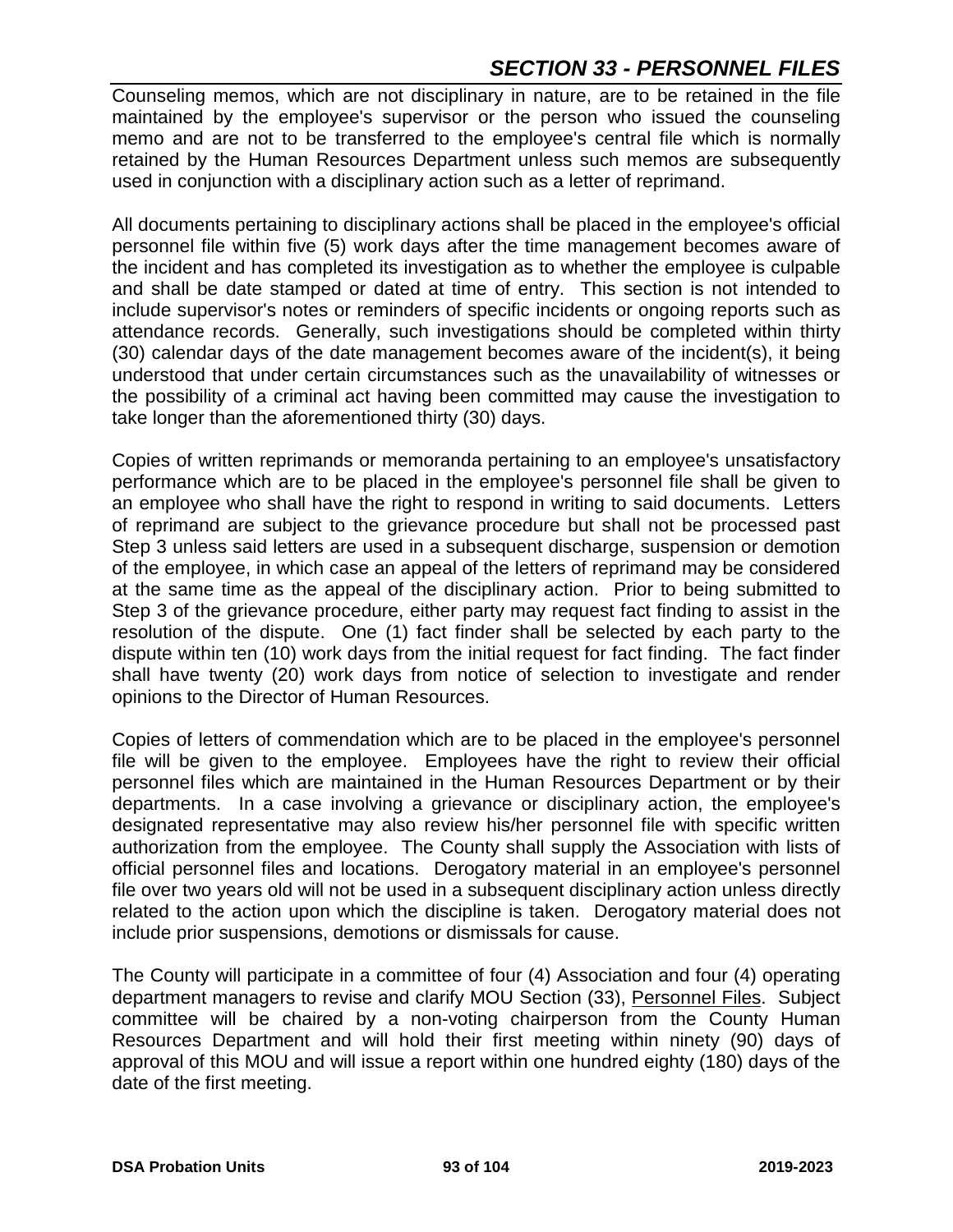### **SECTION 34 - SERVICE AWARDS**

The County shall continue its present policy with respect to service awards including time off provided, however, that the type of award given shall be at the sole discretion of the County. The following procedures shall apply with respect to service awards:

- A. Presentation Before the Board of Supervisors. An employee with twenty (20) or more years of service may go before the Board of Supervisors to receive his/her Service Award. When requested by a department, the Human Resources Department will make arrangements for the presentation ceremony before the Board of Supervisors and notify the department as to the time and date of the Board meeting.
- B. Service Award Day Off. Employees with fifteen (15) or more years of service are entitled to take a day off with pay at each five (5) year anniversary.

### **SECTION 35 – REIMBURSEMENT FOR MEAL EXPENSES**

Employees shall be reimbursed for meal expenses under the following circumstances and in the amount specified:

- A. When the employee is required by his/her Department Head to attend a meeting concerning County business or County affairs.
- B. When the employee is required to be out of his/her regular or normal work area during a meal hour because of a particular work assignment.
- C. When the employee is required to stay over to attend consecutive or continuing afternoon and night sessions of a board or commission.
- D. When the employee is required to incur expenses as host for official guests of the County, work as members of examining boards, official visitors, and speakers or honored guests at banquets or other official functions.
- E. When the employee is required to work three (3) or more hours of overtime or scheduled to work overtime with less than twenty-four (24) hours notice; in this case he or she may be reimbursed in accordance with the Administrative Bulletin on Expense Reimbursement. Meal costs will be reimbursed only when eaten away from home or away from the facility in the case of employees at twenty-four (24) hour institutions.

### **SECTION 36 - DETENTION FACILITY MEALS**

The charge for a meal purchased in a detention facility by employees represented by the Association is one dollar (\$1.00) per meal. However, the Department may modify this charge from time to time upon ten (10) days advance written notice to the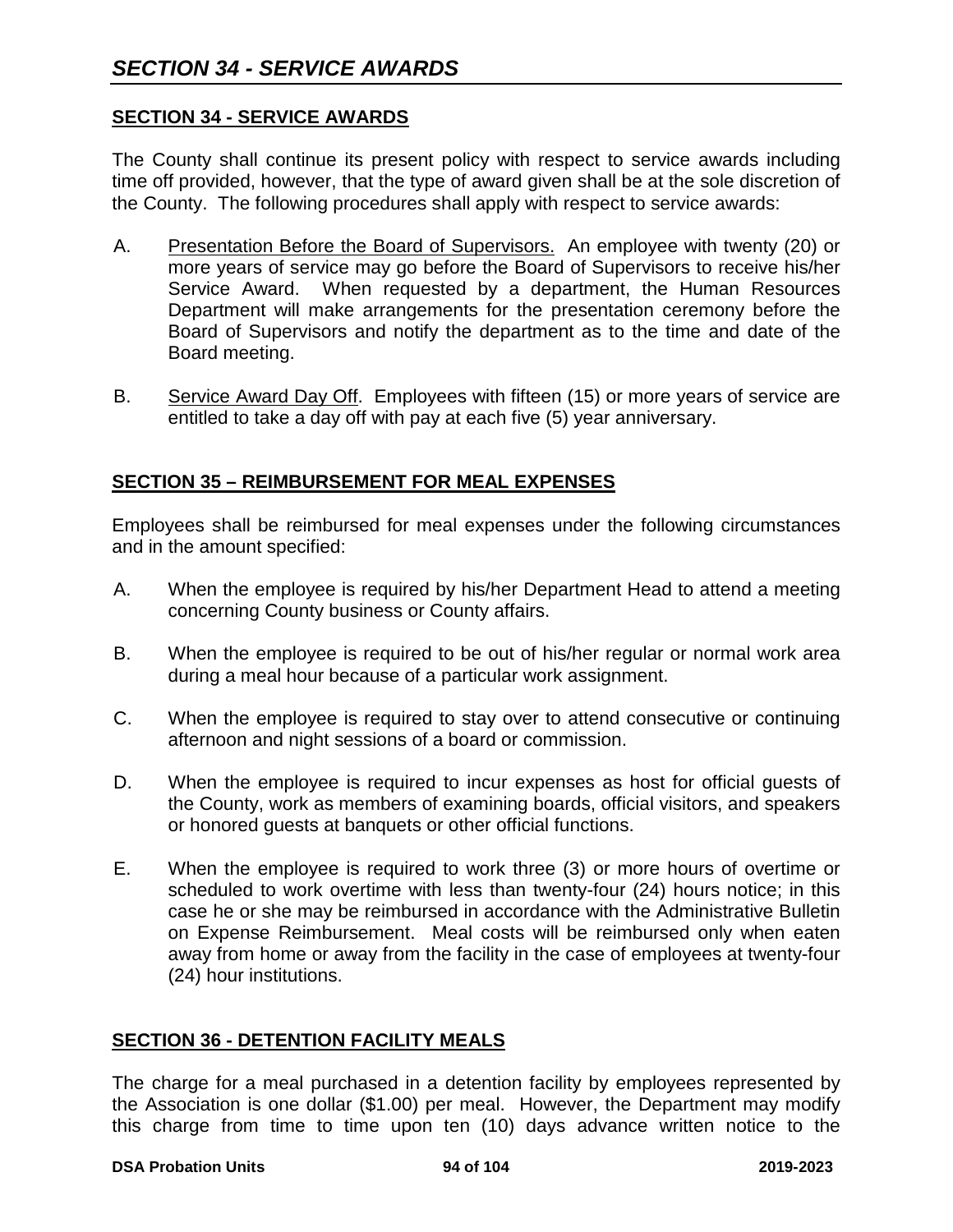Association. Employees assigned to a detention facility are not, however, required to pay for a meal while working.

### **SECTION 37 - COMPENSATION FOR LOSS OR DAMAGE TO PERSONAL PROPERTY**

The loss or damage to personal property of employees is subject to reimbursement under the following conditions:

- A. The loss or damage must result from an event which is not normally encountered or anticipated on the job and which is not subject to the control of the employee.
- B. Ordinary wear and tear of personal property used on the job is not compensated.
- C. Employee tools or equipment provided without the express approval of the Department Head and automobiles are excluded from reimbursement.
- D. The loss or damage must have occurred in the line of duty.
- E. The loss or damage was not a result of negligence or lack of proper care by the employee.
- F. The personal property was necessarily worn or carried by the employee in order to adequately fulfill the duties and requirements of the job.
- G. The loss or damage to employee's eyeglasses, dentures or other prosthetic devices did not occur simultaneously with a job connected injury covered by Workers' Compensation.
- H. The amount of reimbursement shall be limited to the actual cost to repair damages. Reimbursement for items damaged beyond repair shall be limited to the actual value of the item at the time of loss or damage but not more than the original cost.
- I. The burden of proof of loss rests with the employee.
- J. Claims for reimbursement must be processed in accordance with the Administrative Bulletin on Compensation for Loss or Damage to Personal Property.

### **SECTION 38 - UNFAIR LABOR PRACTICE**

Either the County or the Association may file an unfair labor practice as defined in Board of Supervisor's Resolution 81/1165 against the other. Allegations of an unfair labor practice, if not resolved in discussions between the parties within thirty (30) work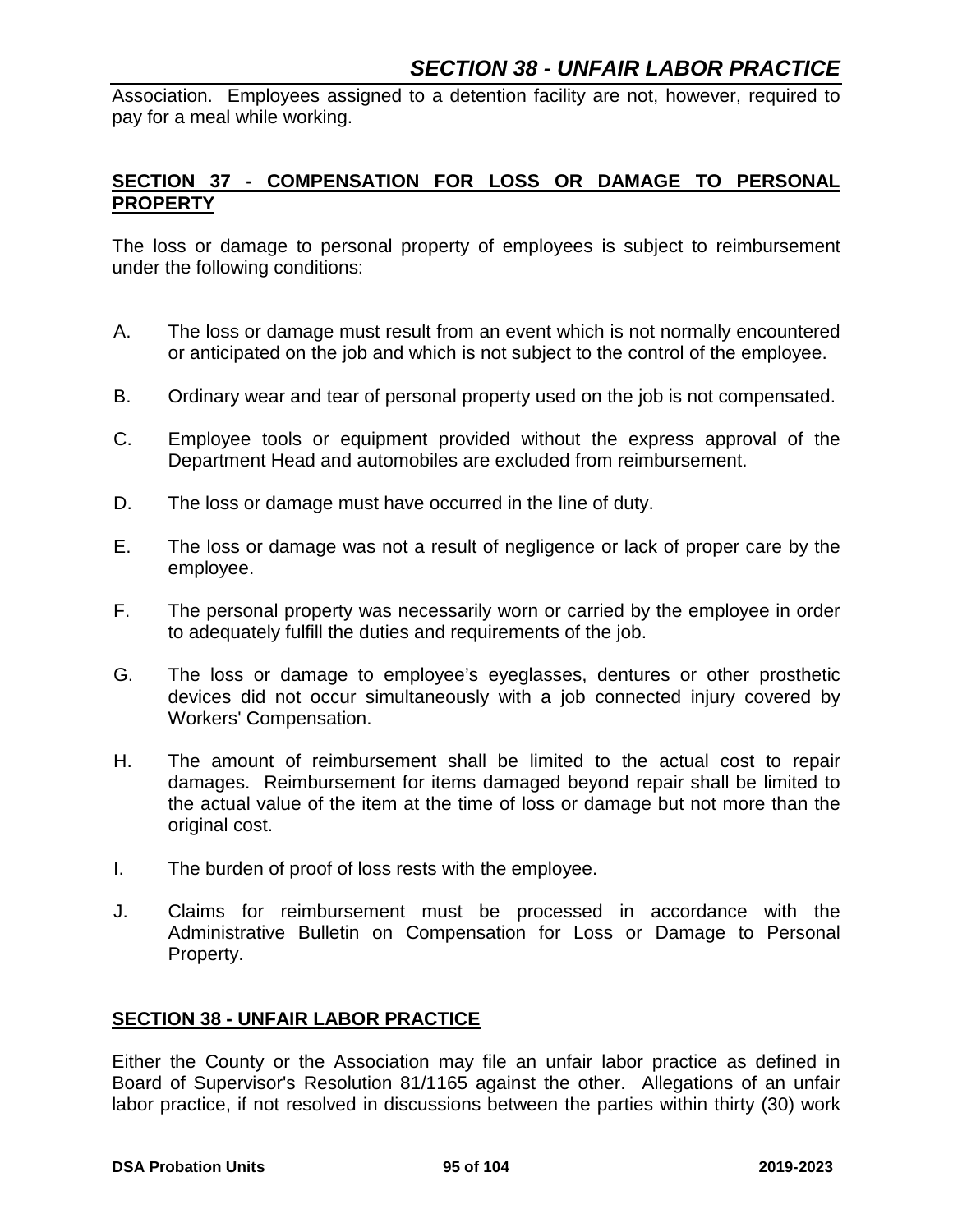days from the date of receipt, may be heard and decided by a mutually agreed upon impartial third party.

#### **SECTION 39 - HARASSMENT**

Harassment is any treatment of an employee which has the purpose or effect of affecting employment decisions concerning an individual, or unreasonably interfering with an individual's work performance, or creating an intimidating and hostile working environment. Such conduct includes but is not limited to unwelcome sexual advances, requests for sexual favors, and other verbal, or physical conduct of a sexual nature; arbitrary or capricious changes of assignments, or display of a hostile attitude toward an employee by a supervisor which is not justified or necessary in the proper supervision of the work of the employee.

### **SECTION 40 - LENGTH OF SERVICE DEFINITION (For Service Awards and Vacation Accruals)**

The length of service credits of each employee of the County shall date from the beginning of the last period of continuous County employment (including temporary, provisional, and permanent status, and absences on approved leave of absence). When an employee separates from a permanent position in good standing and within two (2) years is reemployed in a permanent County position, or is reemployed in a permanent County position from a layoff list within the period of layoff eligibility, service credits shall include all credits accumulated at time of separation, but shall not include the period of separation. The Director of Human Resources shall determine these matters based on the employee status records in his department.

### **SECTION 41 - PERMANENT PART-TIME EMPLOYEES**

**41.1 Benefits.** Permanent part-time employees receive prorated vacation and sick leave benefits. They are eligible for health, dental and life insurance benefits at corresponding premium rates providing they work at least fifty percent (50%) of full-time.

**41.2 Hours.** Permanent part-time employees who wish to have the hours of their position increased, must so request in writing. These requests must be received by the employee's department during the month of January and/or July for the duration of this MOU. Departments reviewing these requests will evaluate them within thirty (30) days of their receipt by considering the actual hours assigned to and worked by the employee during the previous six (6) months and the anticipated continuing need from their assignment on an increased basis. Those requests which are approved by the department for an increase in hours will be submitted for consideration by the County as a P300 request within an additional sixty (60) days. Nothing contained herein shall conflict with layoff/reemployment provisions.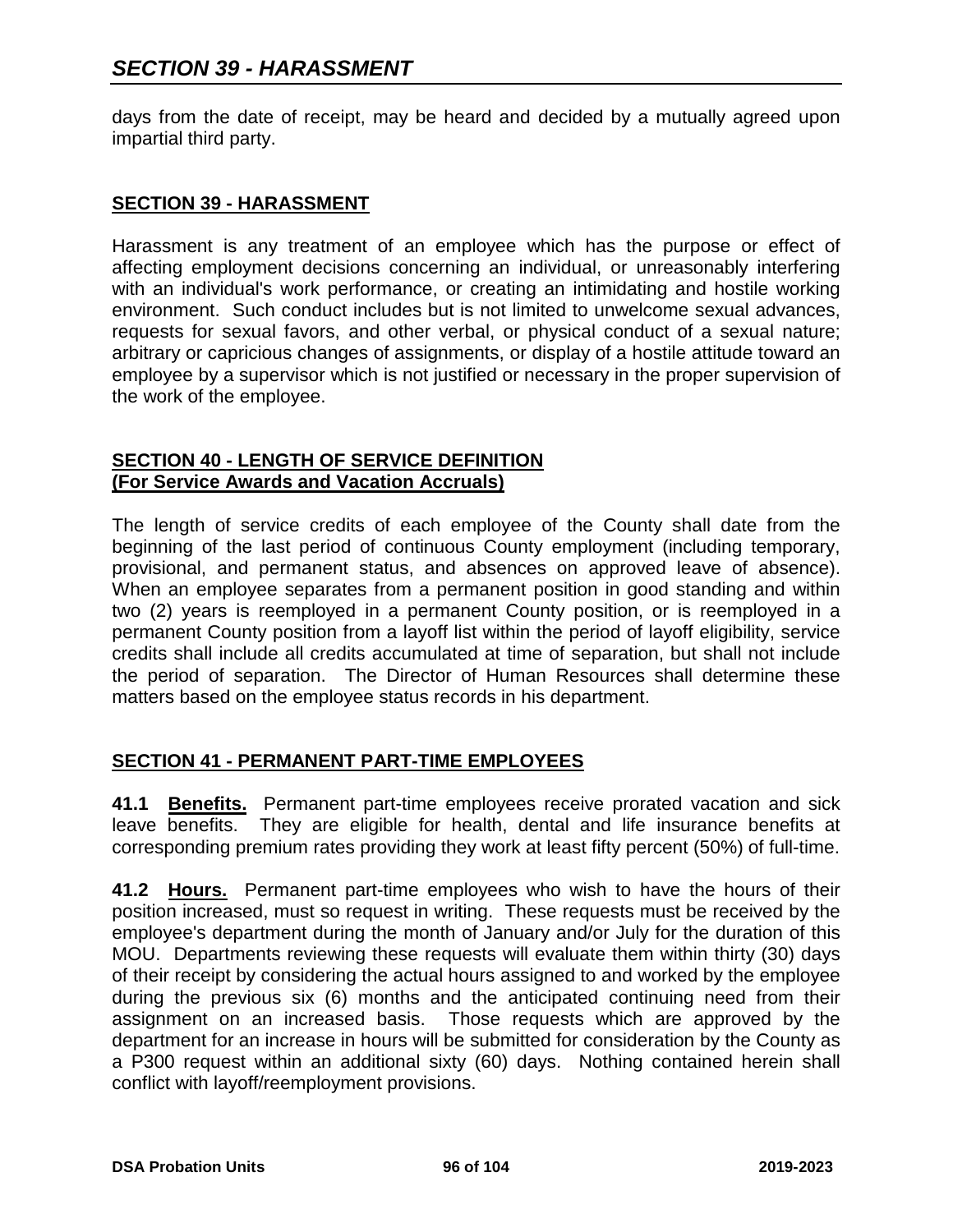### **SECTION 42 - PERMANENT-INTERMITTENT EMPLOYEES**

**42.1 Benefits.** Permanent-intermittent employees are eligible for prorated vacation and sick leave benefits.

**42.2 Hours.** Permanent-Intermittent employees who wish to have the hours of their position increased, must so request in writing. These requests must be received by the employee's department during the month of January and/or July for the duration of this MOU. Departments reviewing these requests will evaluate them within thirty (30) days of their receipt by considering the actual hours assigned to and worked by the employee during the previous six (6) months and the anticipated continuing need from their assignment on an increased basis. Those requests which are approved by the department for an increase in hours will be submitted for consideration by the County as a P300 request within an additional sixty (60) days. Nothing contained herein shall conflict with layoff/reemployment provisions.

**42.3 Permanent Intermittent Employee Special Pays**. Permanent Intermittent employees may be eligible for certain special types of pays or benefits in addition to wages under specifically defined circumstances. A list of those special pays and benefits that are applicable to Permanent Intermittent employees is included as Attachment C. If a special pay or benefit that is described in this MOU does not specifically reference Permanent Intermittent employees or the special pay or benefit is not included in Attachment C, then it does not apply to Permanent Intermittent employees.

### **SECTION 43 - SPECIAL BENEFITS**

Employees in the classifications of Probation Supervisor I and Institutional Supervisor I are eligible to receive the following benefits:

A. Building Supervisor Differential. Institutional Supervisor I's in Juvenile Hall will receive a nine percent (9%) differential premium pay when assigned as Building Supervisor, commencing with the first hour worked while substituting for the Institutional Supervisor II.

Institutional Supervisor I's at the Orin Allen Youth Rehabilitation Facility will receive a nine percent (9%) differential premium pay when assigned facility responsibility commencing with the first hour worked while substituting for the facility manager and facility superintendent.

- B. Life Insurance. Effective January 1, 2000, \$45,000 Group Term Life Insurance will be provided. Premiums for this insurance will be paid by the County with conditions of eligibility to be reviewed annually. Effective January 1, 2007, \$10,000 Group Term Life Insurance will be provided to the Engineering Technician Unit.
- C. LTD. Long-Term Disability Insurance will be provided, with a replacement limit of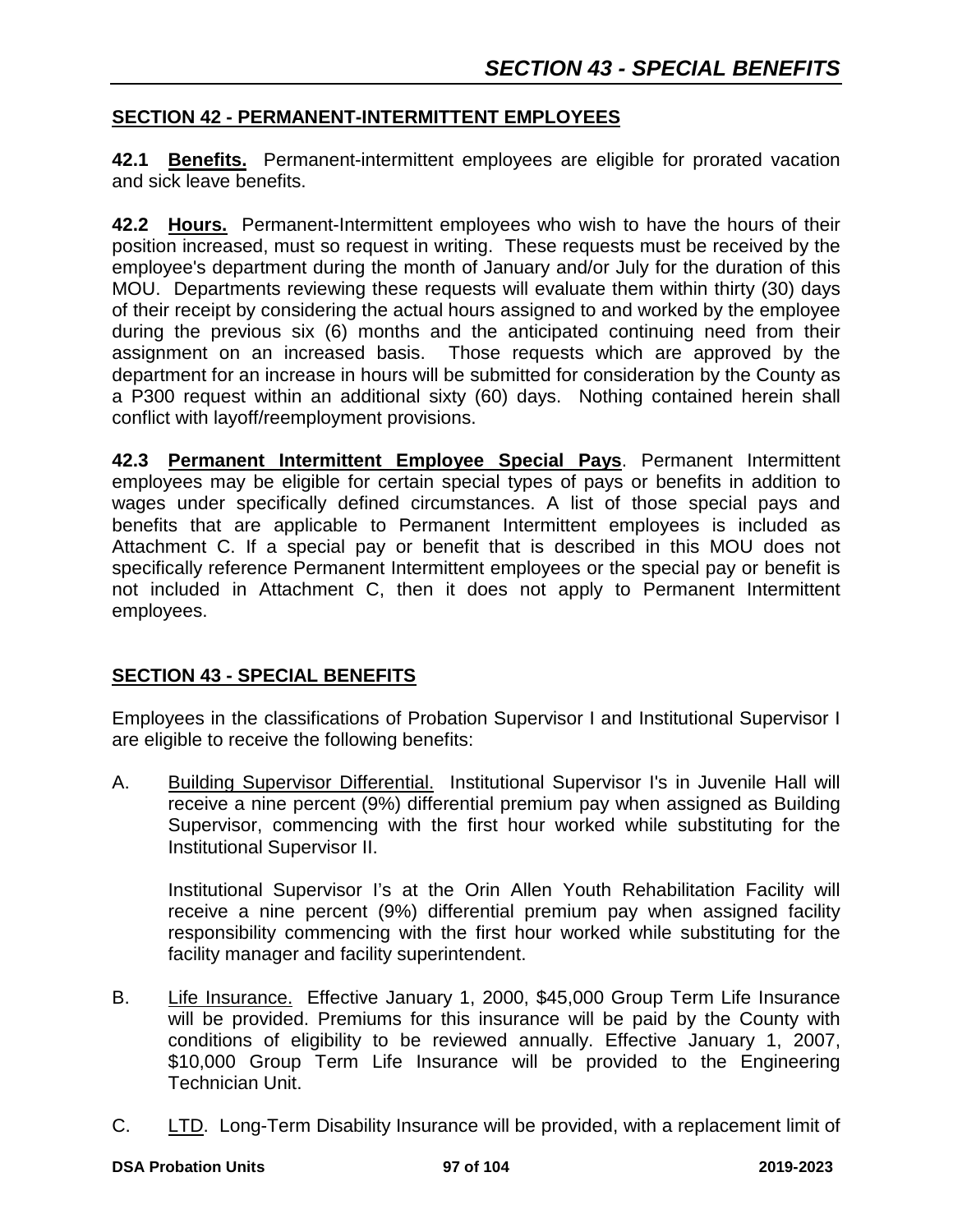eighty-five percent (85%) of total monthly base earnings reduced by any deductible benefits. The premium for this Long-Term Disability Insurance will be paid by the County.

- D. Vacation Buy Back Plan. The County will reimburse up to one-third (1/3) of an employee's annual vacation accrual, subject to the following conditions: (a) the choice can be made only once in each calendar year; (b) payment shall be based on an hourly rate determined by dividing the employee's monthly salary by 173.33; and (c) the maximum number of hours that may be reimbursed in any year is one-third (1/3) of the annual accrual at the time of reimbursement. Employees promoted or hired by the County into any classification represented by the Association on and after January 1, 2012, are not eligible for the Vacation Buy-Back benefit. However, any employee who was eligible for a Vacation Buy-Back benefit before promoting into a classification represented by the Association will retain that benefit after promoting into a classification represented by the Association.
- E. Professional Development. Reimbursement will be provided for up to two hundred dollars (\$200) per fiscal year for memberships in professional organizations, subscriptions to professional publications, attendance fees at jobrelated professional development activities, job-related books, electronic calendars and organizers, and soft and hardware from a standardized County approved list or with Department Head approval, provided each employee complies with the provisions of the Computer Use and Security Policy adopted by the Board of Supervisors. Beginning January 1, 2000, employees shall be eligible for reimbursement of up to four hundred dollars (\$400) for each two-year period. Authorization for individual professional development reimbursement requests shall be made by the Department Head. Reimbursement will occur through the regular demand process with demands being accompanied by proof of payment (copy of invoice or canceled check).
- F. Paid Personal Leave. Fifty (50) hours of paid personal leave will be provided to employees in the classifications Probation Supervisor I (7AHA) and Institutional Supervisor I (7KHA) [except Institutional Supervisor I employees assigned to Juvenile Hall (Org # 3120) or Byron Boys Center (Org #3160)] during a calendar year. Said personal leave is provided to recognize both the fact that these employees do not and will not receive payment for overtime and the unavailability of compensatory time off for this group of employees.
- G. Deferred Compensation Incentive. Effective January 1, 2007, the County's contribution to eligible employees who participate in the County's Deferred Compensation Plan will be seventy-five dollars (\$75.00) per month. To be eligible for this incentive supplement, eligible employees must first contribute a Base Contribution Amount to the Deferred Compensation Plan as follows:

| <b>Current Monthly Salary</b> | <b>Qualifying Base</b><br><b>Contribution Amt.</b> | <b>Monthly Base</b><br>Contribution Amt. for |
|-------------------------------|----------------------------------------------------|----------------------------------------------|
|                               |                                                    | <b>Maintaining Program</b>                   |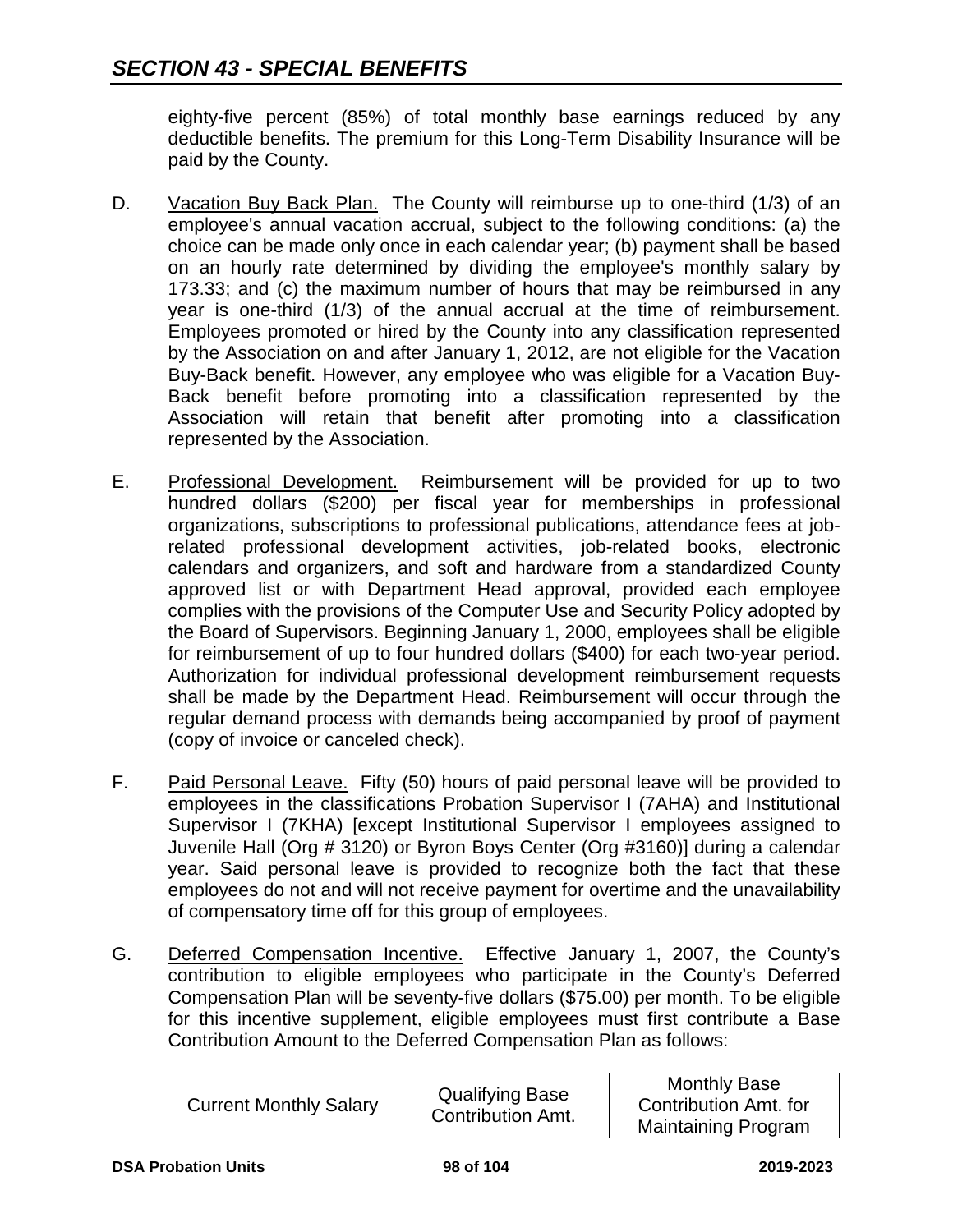## *SECTION 44 – TEMPORARY EMPLOYEES*

|                 |        | Eligibility |
|-----------------|--------|-------------|
| \$2500 & below  | \$250  | \$50        |
| \$2501 - \$3334 | \$500  | \$50        |
| $$3335 - $4167$ | \$750  | \$50        |
| \$4168 - \$5000 | \$1000 | \$50        |
| \$5001 - \$5834 | \$1500 | \$100       |
| \$5835 - \$6667 | \$2000 | \$100       |
| \$6668 & above  | \$2500 | \$100       |

Employees who meet these Base Contribution Amounts must contribute at least fifty dollars (\$50) or one hundred dollars (\$100) per month to remain eligible for the seventy-five dollars (\$75.00) County supplement. Employees who discontinue contributions or who contribute less than the required amount per month for a period of one (1) month or more will no longer be eligible for the seventy-five (\$75.00) County supplement.

To reestablish eligibility, employees must again make a Base Contribution Amount as set forth above based on current monthly salary. Employees with a break in Deferred Compensation Contributions because of an approved medical leave, shall not be required to reestablish eligibility.

Employees with a break in deferred compensation contributions because of either an approved medical leave or approved financial hardship withdrawal shall not be required to re-establish eligibility. Further, employees who lose eligibility due to budgetary constraints but maintain contributions at the required level and later return to an eligible position shall not be required to re-establish eligibility.

Eligible employees who participated in the Deferred Compensation Plan prior to May 1, 1992 but were not eligible to receive the County contribution will be given credit towards the qualifying base amount for contributions made after January 1, 1992.

### **SECTION 44 – TEMPORARY EMPLOYEES**

**44.1 Temporary Employee Hours.** Temporary employees may work a maximum of 2080 hours within the Probation Department. Thereafter, that temporary may not work in the Probation Department for one year as a temporary. Nothing in this section shall preclude the Department from terminating a temporary prior to the temporary reaching the maximum hours allowable. This subsection 44.1 (Temporary Employees Hours) shall be inapplicable to Juvenile Institution Officers. Nothing in this agreement precludes the parties from meeting and conferring over future exceptions.

**44.2 Temporary Employee Special Pays.** Temporary employees may be eligible for certain special types of pays or benefits in addition to wages under specifically defined circumstances. A list of those special pays and benefits that are applicable to temporary employees is included as Attachment D. If a special pay or benefit that is described in this MOU does not specifically reference temporary employees or the special pay or benefit is not included in Attachment D, then it does not apply to temporary employees.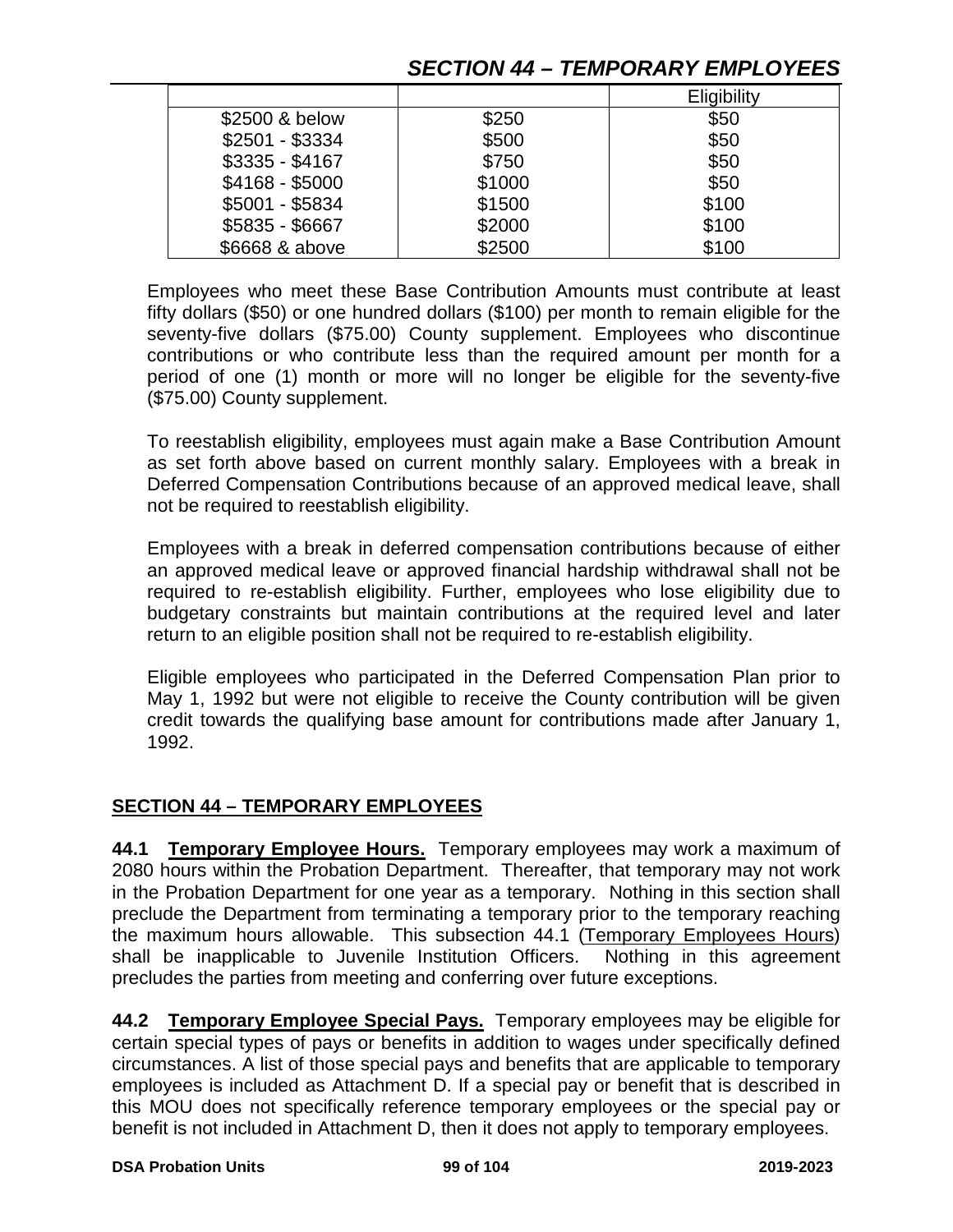### **44.3 Leave Benefits.**

- A. **Crediting and Maximum Accumulation of Paid Time Off.** On the first of the month following a temporary employee's completion of two thousand eighty (2080) straight time hours worked, he or she shall be credited with forty (40) hours of "paid time off" ("PTO"). Forty (40) hours paid time off credit is the maximum amount an employee may have at any time.
- B. **Use of Paid Time Off.** Paid time off shall not be taken until credited per subsection 44.3 paragraph A (Crediting and Maximum Accumulation of Paid Time Off) above.
- C. **Payoff at Separation.** If a temporary employee terminates his/her County employment (separates from County service), the employee shall be paid all currently "credited" PTO hours, as described in subsection 44.3 paragraph A (Crediting and Maximum Accumulation of Paid Time Off) and, in addition, shall be paid off for that portion of PTO hours earned but not credited on the basis of that portion of the straight time hours worked ("STHW") toward the next increment of two thousand eighty (2080) straight time hours required for crediting of PTO. The formula for the earned but not credited payoff is: STHW divided by 2080 multiplied by 40 multiplied by the current hourly pay rate at separation.
- D. **Appointment to a Permanent Position.** If a temporary employee is appointed to a permanent position, the credited PTO hours and the earned but not yet credited PTO hours (as described in paragraph 44.3 paragraph C [Payoff at Separation] above) shall be converted to vacation hour and subject to the provisions of this Memorandum of Understanding relating to Vacation. When a temporary employee is appointed to a permanent position, the employee shall be allowed to use the earned paid time off hours during the first six (6) months of employment in a permanent position.

**44.4 Temporary Employee Step Placement.** Temporary Hourly Rates. The hourly rate paid temporary employees shall be the "1.00 hourly rate" calculated on the salary schedule by dividing the unrounded monthly salary at any step by 173.33.

- A. **New Employees.** The anniversary date of a new temporary employee is the first day of the calendar month after the calendar month when the employee successfully completes one thousand forty (1040) straight time hours.
- B. **Initial Step Placement.** New temporary employees shall generally be appointed at the minimum step of the salary range established for the particular class of position to which the appointment is made. However, the appointing authority may fill a particular position at a step above the minimum of the range if mutually agreeable guidelines have been developed in advance or the Director of Human Resources (or designee) offers to meet confer with the Association on a case by case basis each time prior to formalizing the appointment.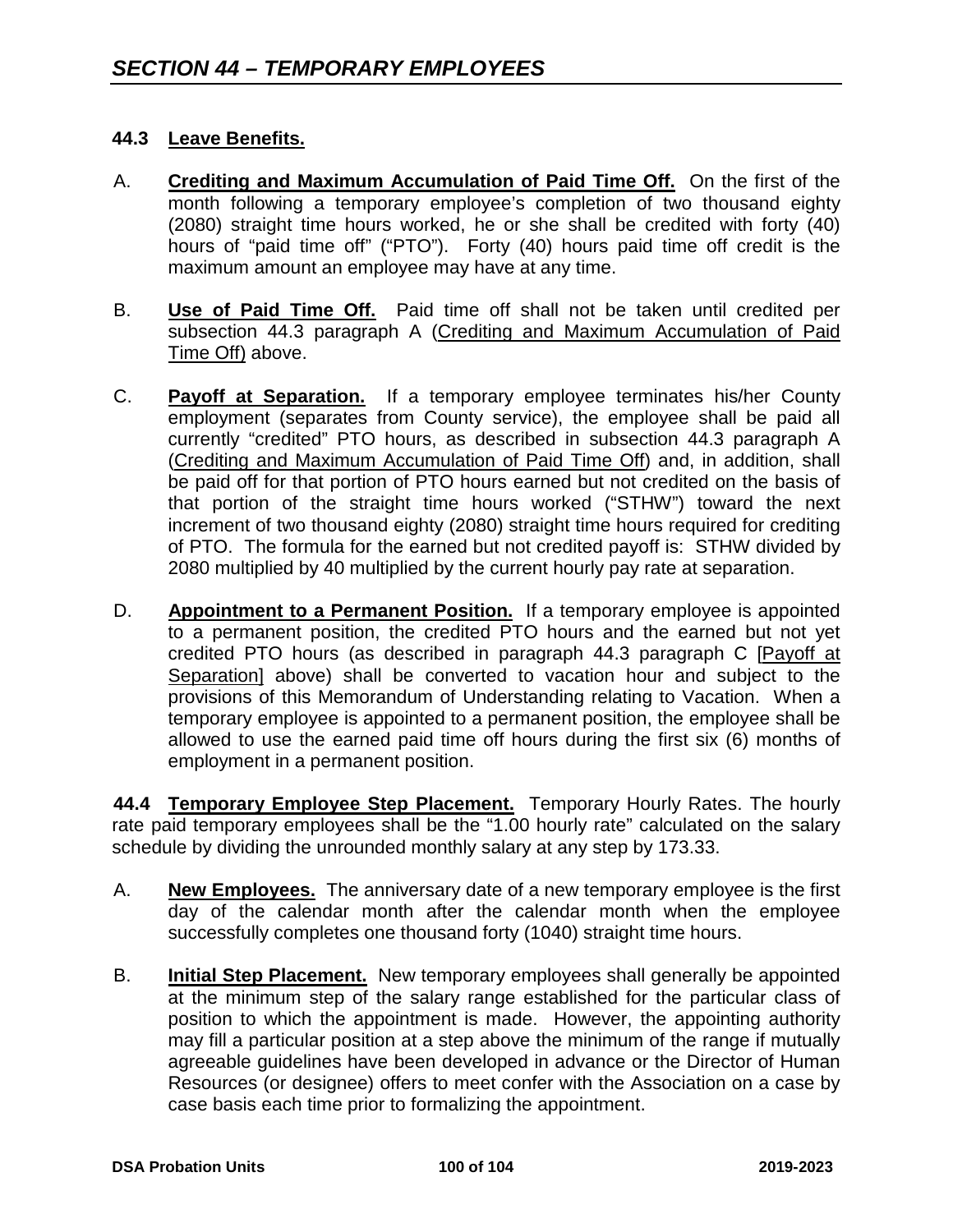# *SECTION 45 - LUNCH PERIOD AND REST BREAKS*

C. **Increments within Range.** The performance of each employee shall be reviewed after the employee has completed an additional two thousand eighty (2080) straight time hours of work. Advancement shall be granted on the affirmative recommendation of the appointing authority, based on satisfactory performance by the employee. The appointing authority may recommend denial of the increment or denial subject to one additional review at some specified date before the next anniversary which must be set at the time the original report is returned. Except as herein provided, increments within range shall not be granted more frequently than once a year, nor shall more than one (1) step within range increment be granted at one time. Increments shall not be granted to a temporary employee more frequently than after the first one thousand forty (1040) straight time hours worked and after each two thousand eighty (2080) additional straight time hours worked thereafter. In case an appointing authority recommends denial of the within range increment on some particular anniversary date, but recommends a special salary review at some date before the next anniversary the special salary review shall not affect the regular salary review on the next anniversary date. Nothing herein shall be construed to make the granting of increments mandatory on the County. If an operating department verifies in writing that an administrative or clerical error was made in failing to submit the documents needed to advance an employee to the next salary step on the first of the month when eligible, said advancement shall be made retroactive to the first of the month when eligible.

### **44.5 Temporary Employee Grievances.**

Temporary employees covered by this Memorandum of Understanding may grieve only alleged violation of:

- A. Section 1 (Recognition);
- B. Section 2 (Association Security), subsection 2.1 (Dues Deduction);
- C. Subsection 5.1 (General Wages), and
- D. The terms of this Section 44 except subsection 44.2 (Meet and Confer).

### **SECTION 45 - LUNCH PERIOD AND REST BREAKS**

- A. Employees who are in a pay status during their lunch are on call during their lunch period. Employees who are not in a pay status during their lunch are on their own time during their lunch period.
- B. Employees shall be entitled to a rest break for each four (4) hours of work. Scheduling of rest breaks shall be determined by management.
- C. The Department head or his or her designee shall schedule each field Probation Officer for a regular one hour or a one-half hour unpaid meal period, taking into consideration the employee's preference and operational needs. The meal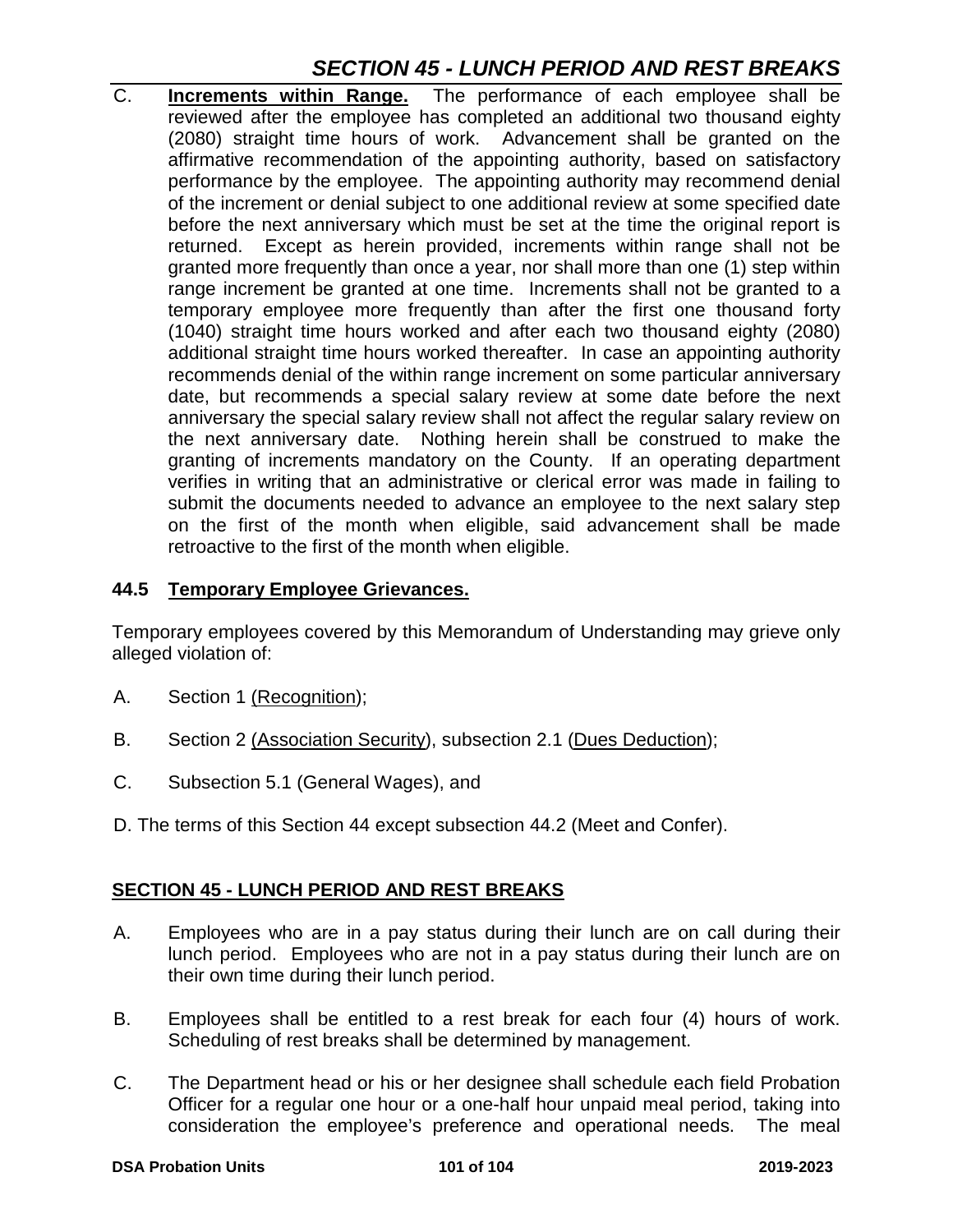period shall be taken as near the middle of the employee's workday as is practicable in light of operational needs. If an employee desires to change the scheduled meal period from one hour to one half hour or from one-half hour to one hour, such change shall take effect only if approved in advance by the Department Head or his or her designee. The Department Head or his or her designee may initiate such a change on an on-going basis when, in the Department's judgment, such is needed for operational reasons. The Department Head or his or her designee may also temporarily alter the duration of the employee's regularly scheduled meal period, from one hour to one-half hour or from one-half hour to one hour, to accommodate temporary operational needs (e.g. training, etc.).

## **SECTION 46 - ADOPTION**

The provisions of this MOU shall be made applicable on the dates indicated and upon approval by the Board of Supervisors. Resolutions and Ordinances, where necessary, shall be prepared and adopted in order to implement these provisions. It is understood that where it is determined that an Ordinance is required to implement any of the foregoing provisions, said provisions shall become effective upon the first day of the month following thirty (30) days after such Ordinance is adopted.

## **SECTION 47 - SCOPE OF AGREEMENT AND SEPARABILITY OF PROVISIONS**

**47.1 Scope of Agreement.** Except as otherwise specifically provided herein, this MOU fully and completely incorporates the understanding of the parties hereto and constitutes the sole and entire agreement between the parties in any and all matters subject to meet and confer. Neither party shall, during the term of this MOU demand any change herein, provided that nothing herein shall prohibit the parties from changing the terms of this MOU by mutual agreement. Any past side letters or any other agreements that are not incorporated into or attached to this MOU are deemed expired upon approval of this MOU by the Board of Supervisors. The Association understands and agrees that the County is not obligated to meet and confer regarding wages, hours or conditions of employment during the term of this extended agreement, except as otherwise required by law.

**47.2 Separability of Provisions.** Should any section, clause or provision of this MOU be declared illegal, unlawful or unenforceable, by final judgment of a court of competent jurisdiction, such invalidation of such section, clause or provision shall not invalidate the remaining portions hereof, and such remaining portions shall remain in full force and effect for the duration of this MOU.

**47.3 Personnel Management Regulations.** Where a specific provision contained in a section of this MOU conflicts with a specific provision contained in a section of the Personnel Management Regulations, the provision of this MOU shall prevail. Those provisions of the Personnel Management Regulations within the scope of representation which are not in conflict with the provisions of this MOU and those provisions of the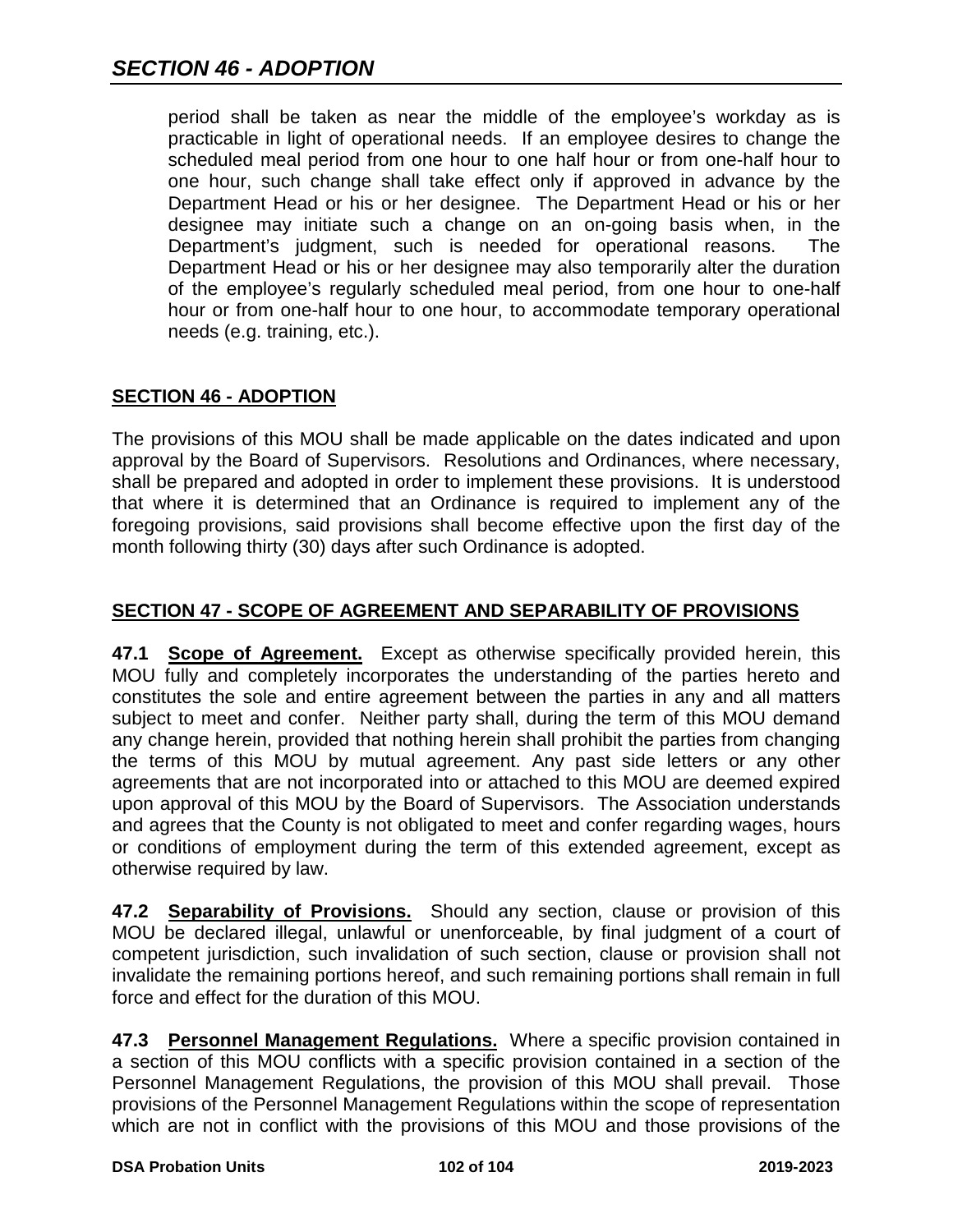# *SECTION 48 - FAIR LABOR STANDARDS ACT PROVISIONS*

Personnel Management Regulations which are not within the scope of representation shall be considered in full force and effect.

### **47.4 Duration of Memorandum of Understanding.**

Except for provisions, if any, expressly made retroactive, this Memorandum of Understanding (MOU) shall continue in full force and effect from July 1, 2019 to and including June 30, 2023. Said Memorandum of Understanding shall automatically renew from year to year thereafter unless either party gives written notice to the other, at least sixty (60) days prior to the MOU termination date, of its intention to amend, modify or terminate the Memorandum of Understanding.

## **SECTION 48 - FAIR LABOR STANDARDS ACT PROVISIONS**

The Fair Labor Standards Act, as amended, may govern certain terms and conditions of the employment of employees covered by this MOU. It is anticipated that compliance with the Act may require changes in some of the County policies and practices currently in effect or agreed upon. If it is determined by the County that certain working conditions, including but not limited to work schedules, hours of work, method of computing overtime, overtime pay and compensatory time off entitlements or use, must be changed to conform with the Fair Labor Standards Act, such terms and conditions of employment shall not be controlled by this MOU but shall be subject to modification by the County to conform to the federal law, without further meeting and conferring. The County shall notify Association and meet and confer with the Association regarding the implementation of such modifications.

## **SECTION 49 – SAFETY IN THE WORKPLACE**

**49.1 Safety and Efficient Operations.** The County shall expend every effort to see to it that the work performed under the terms and conditions of this MOU is performed with a maximum degree of safety consistent with the requirement to conduct efficient operations.

**49.2 Juvenile Hall Standing Juvenile Institution Officer Safety Committee.** The Juvenile Hall shall have a standing Juvenile Institution Officer Safety Committee ("CSC") to address all issues related to Juvenile Institution Officer safety, including the issuance of defensive tools. The CSC shall be empowered to make recommendations related to Juvenile Institution Officer safety directly to the Deputy Chief Probation Officer, the Institutional Superintendent, or the Department-wide safety committee as the CSC deems appropriate.

**49.3 Composition of CSC.** The "CSC" shall consist of the Superintendent of the Juvenile Hall (or his or her designee), one (1) line/unit Supervisor on staff at Juvenile Hall (selected by Local 512), three Juvenile Institution Officer representatives (appointed by the Association), one (1) Juvenile clerical representative (appointed by Local 2700), one (1) service staff member (appointed by Local one), one representative of the Institutional Service Workers, janitors and cooks (appointed by Local one) and the Juvenile Hall Supply and Distribution Supervisor. Other members may include one (1)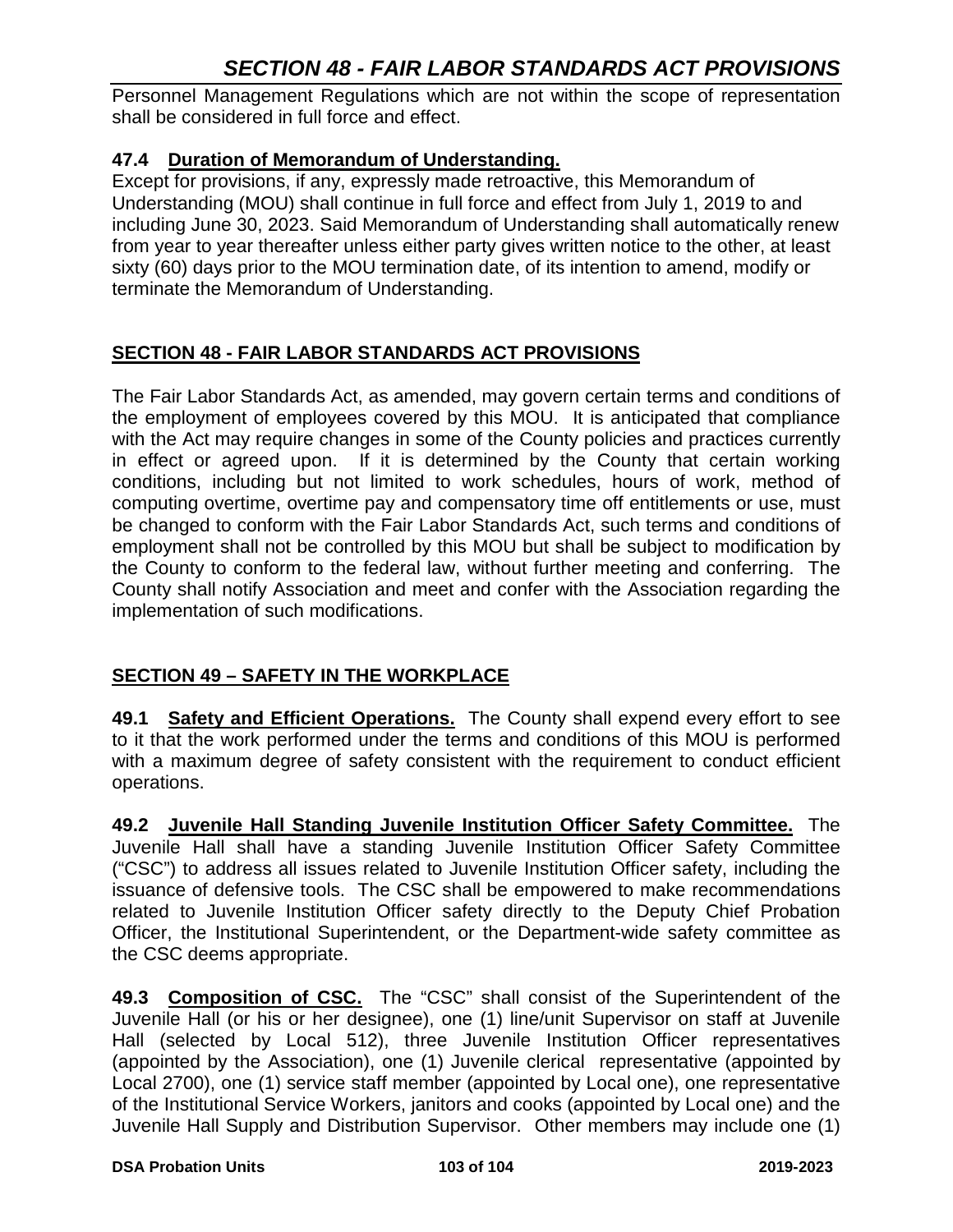representative of the Juvenile Hall Medical Department, one representative of the Juvenile Hall School Department, and a representative of the County's Risk Management Office to be invited to sit as needed as a non-decision making consultant.

**49.4 CSC Deliberation Not Bargaining.** The discussions and deliberations of the CSC shall not be construed as meeting the requirements to meet and confer regarding any matter related to wages, hours, or working conditions.

**49.5 Participation By Other Unions.** The Parties recognize that the participation in the CSC by Local 1, Local 512, or Local 2700 under the terms described above is conditioned on their independent agreement to do so. If either declines to do so the CSC shall carry forward without such participation.

**49.6 Representation on Probation Department Safety Committee.** The Parties recognize that the Probation Department maintains a department-wide safety committee on which three volunteer Probation Officers solicited by the Department have served along with other Committee members. On the first January 1 after this MOU is signed by the Parties, the volunteer Probation Officer positions on the Committee will be deemed vacant. The Association shall promptly appoint three (3) Probation Officers, one from each Field Services facility, to serve on the Committee and ensure that matters affecting each facility are addressed. The term of each Association appointee shall continue through the ensuing December 31. If the employee resigns from the Committee, moves to a different facility thereby vacating the appointment, or otherwise vacates the appointment before December 31, the Association shall promptly appoint a replacement(s) from the facility from which the vacating employee was appointed. The Association may replace any of its appointees to the Committee effective the next January 1 but is not required to do so.

## **SECTION 50 - MISCELLANEOUS PROVISIONS**

- A. Department Advisory Committee. The Department-Wide Probation Services Advisory Committee shall continue during the term of this MOU.
- B. Subcommittees. The Probation Department has established separate subcommittees of the Probation Services Advisory Committee for each major juvenile institution and treatment facility. Representation on each such committee consists of two (2) Juvenile Institution Officers selected by the Association together with the manager of the facility. The subcommittee shall meet quarterly at a mutually agreeable time and place, discuss and resolve issues of mutual concern. The subcommittee may refer some problems to the department-wide committee for resolution.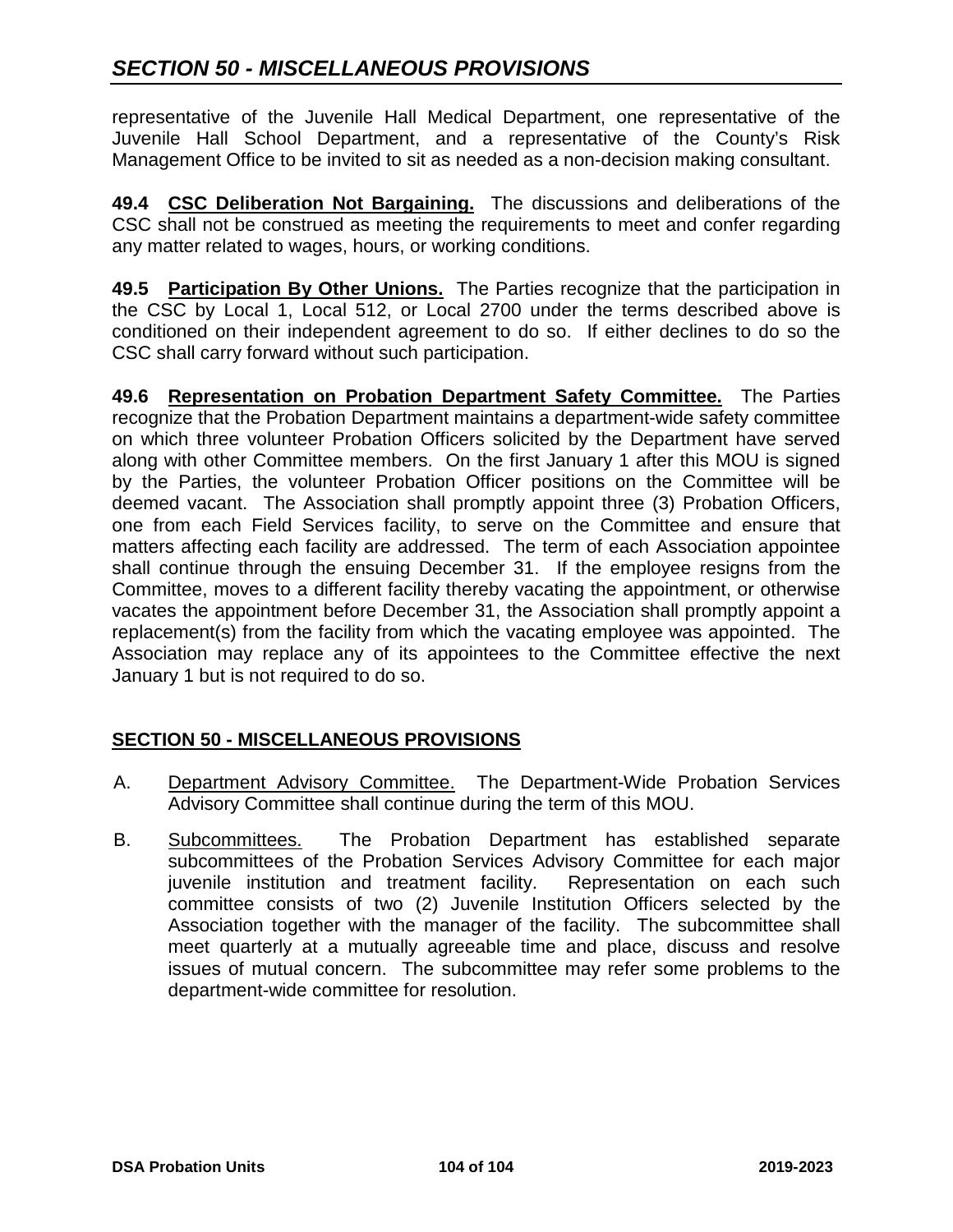# **Deputy Sheriffs Association Probation and Probation Supervisors Units**

# **ATTACHMENTS**

- **ATTACHMENT A CLASS & SALARY LISTING**
- **ATTACHMENT B CO-PAYS (Medical & Dental)**
- **ATTACHMENT C PERMANENT INTERMITTENT SPECIAL PAYS CHART**
- **ATTACHMENT D TEMPORARY EMPLOYEES SPECIAL PAYS CHART**
- **ATTACHMENT E PHYSICIAN'S STATEMENT OF ABILITY TO WORK, AK142**
- **ATTACHMENT F RETURN TO WORK POLICY FOR INDUSTRIAL INJURY OR ILLNESS**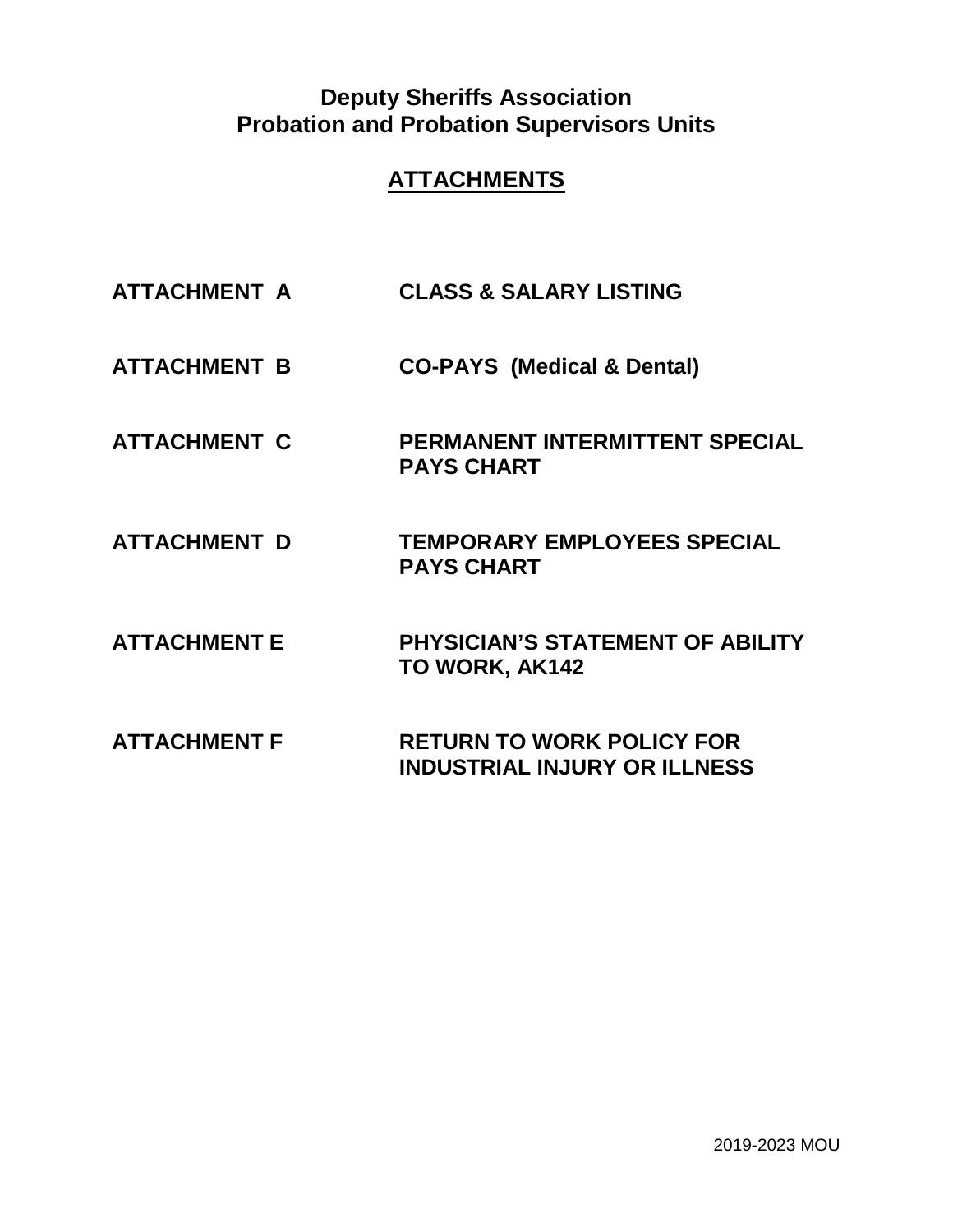### **DEPUTY SHERIFFS ASSOCIATION, PROBATION AND PROBATION SUPERVISORS CLASS AND SALARY LISTING as of September 1, 2019**

#### **PROBATION SUPERVISORS UNIT\***

|                 |                               |                                                | <b>Salary Range</b> |          |
|-----------------|-------------------------------|------------------------------------------------|---------------------|----------|
| <b>Job Code</b> | <b>Class Title</b>            | <b>Flex Staff</b><br>$(F)$ / Deep<br>Class (D) | From                | Тο       |
| 7KHA            | <b>INST SUPERVISOR I</b>      |                                                | 6,915.81            | 8,406.22 |
| l 7AHA          | <b>PROBATION SUPERVISOR I</b> |                                                | 7,587.87            | 9,223.11 |

### **PROBATION UNIT\***

 $\overline{a}$ 

|                 |                                         |                                                | <b>Salary Range</b> |          |
|-----------------|-----------------------------------------|------------------------------------------------|---------------------|----------|
| <b>Job Code</b> | <b>Class Title</b>                      | <b>Flex Staff</b><br>$(F)$ / Deep<br>Class (D) | From                | To       |
| 7AWA            | <b>DEPUTY PROBATION OFFICER I</b>       | (F)                                            | 4,191.48            | 5,094.77 |
| 7AVA            | <b>DEPUTY PROBATION OFFICER II</b>      | (F)                                            | 5,817.03            | 7,070.63 |
| 7ATA            | <b>DEPUTY PROBATION OFFICER III</b>     | $(\mathsf{F})$                                 | 6,209.86            | 7,548.12 |
| 7KWB            | JUVENILE INSTITUTION OFFICER I          | $(\mathsf{F})$                                 | 4,078.23            | 4,957.11 |
| 7KVB            | <b>JUVENILE INSTITUTION OFFICER II</b>  | (F)                                            | 5,418.57            | 6,586.30 |
| 7KTB            | <b>JUVENILE INSTITUTION OFFICER III</b> | (F                                             | 5,755.92            | 6,996.36 |

\* All classifications are Safety.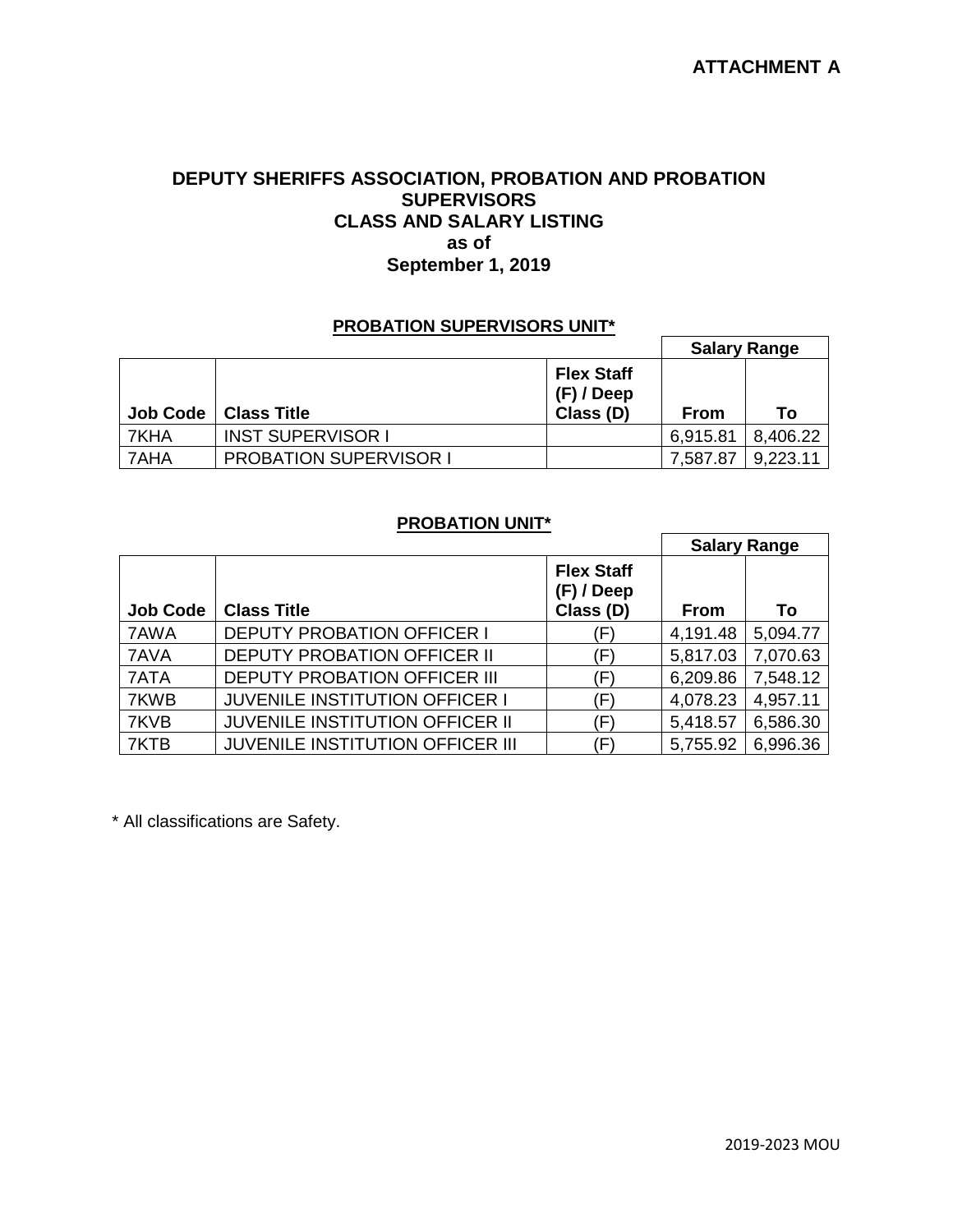### **ATTACHMENT B**

**Deputy Sheriffs Association Probation and Probation Supervisors**

#### **MEDICAL/DENTAL PLANS**

### **Covered Offered**

The County offers the following Plans: Contra Costa Health Plans (CCHP), Kaiser Permanente, Health Net, Delta Dental PPO and Delta Care HMO.

### **Co-Pays and Co-Insurance**

The medical plan co-pays are as follows:

| <b>CCHP A:</b>                   | \$0 Office Visit in the RMC Network<br>\$0 Preferred Generic RX<br>\$0 Preferred Brand RX<br>\$0 Non-Preferred Brand RX                                                                                                                                                                                                                                                                                                             |
|----------------------------------|-------------------------------------------------------------------------------------------------------------------------------------------------------------------------------------------------------------------------------------------------------------------------------------------------------------------------------------------------------------------------------------------------------------------------------------|
| <b>CCHP B:</b>                   | \$0 Office Visit in the RMC Network<br>\$5 Office Visit in the CPN Network<br>\$3 Preferred Generic RX<br>\$3 Preferred Brand RX<br>\$3 Non-Preferred Brand RX                                                                                                                                                                                                                                                                      |
| <b>KAISER PERMANENTE PLAN A:</b> | \$10 Office Visit<br>\$10 Preferred Generic RX<br>\$20 Preferred Brand RX<br>\$20 Non-Preferred Brand RX<br>\$10 Emergency Room                                                                                                                                                                                                                                                                                                     |
| <b>KAISER PERMANENTE PLAN B:</b> | \$500 Deductible Per Person<br>\$1000 Deductible Per Family<br>\$20 Office Visit Copay (not subject to deductible)<br>\$20 Urgent Care Copay (not subject to deductible)<br>\$10 Lab & X-ray Copay (not subject to deductible)<br>\$10 Preferred Generic RX<br>\$30 Preferred Brand RX<br>\$30 Non-Preferred Brand RX<br>10% Co-Insurance After Deductible for Inpatient Hospital,<br><b>Outpatient Surgical and Emergency Room</b> |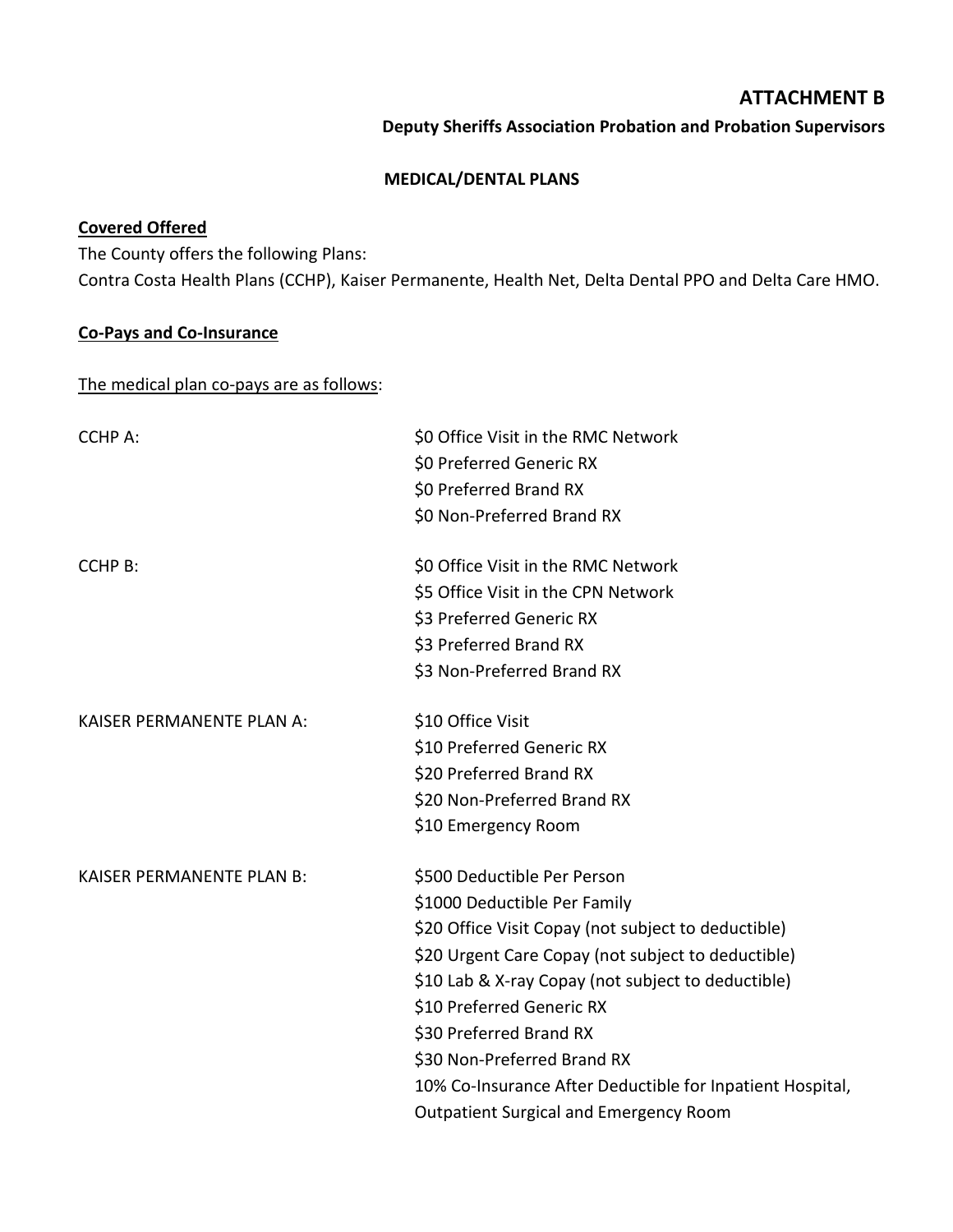|                                | \$3000 per person and \$6000 per family Annual Out of Pocket<br>Maximum                                                                                                                                                                                                                                                                                                                                                                                                                                                                                |
|--------------------------------|--------------------------------------------------------------------------------------------------------------------------------------------------------------------------------------------------------------------------------------------------------------------------------------------------------------------------------------------------------------------------------------------------------------------------------------------------------------------------------------------------------------------------------------------------------|
| <b>KAISER PERMANENTE HDHP:</b> | \$1500 Deductible Per Person (Single Coverage)<br>\$3000 Deductible Per Family<br>10% Office Visit Coinsurance (After Deductible)<br>10% Urgent Care Coinsurance (After Deductible)<br>10% Lab & X-Ray Coinsurance (After Deductible)<br>\$10 Generic Rx (After Deductible)<br>\$30 Brand-Name Rx (After Deductible)<br>10% Inpatient Hospitalization Coinsurance (After Deductible)<br>10% Outpatient Surgery & ER Coinsurance (After Deductible)<br>\$3000 per Person Annual Out of Pocket Maximum<br>\$6000 per Family Annual Out of Pocket Maximum |
| <b>HEALTH NET HMO Plan A:</b>  | \$10 Office Visit<br>\$10 Preferred Generic RX<br>\$20 Preferred Brand RX<br>\$35 Non-Preferred Brand or Generic RX<br>\$25 Emergency Room                                                                                                                                                                                                                                                                                                                                                                                                             |
| <b>HEALTH NET HMO Plan B:</b>  | \$20 Office Visit<br>\$50 Urgent Care Visit<br>\$1000 Inpatient Hospital Co-pay<br>\$500 Out-Patient Surgical Co-pay<br>\$100 Emergency Room Co-pay<br>\$10 Preferred Generic RX<br>\$20 Non-Preferred Brand RX<br>\$35 Non-Preferred Brand or Generic RX<br>\$2000 per person and \$6000 per family Annual Out of Pocket<br>Maximum                                                                                                                                                                                                                   |
| <b>HEALTH NET PPO Plan A:</b>  | \$10 Office Visit in network<br>\$5 Preferred Generic RX<br>\$5 Preferred Brand RX<br>\$5 Non-Preferred Brand or Generic RX<br>\$50 Emergency Room Deductible, 10% Co-Insurance                                                                                                                                                                                                                                                                                                                                                                        |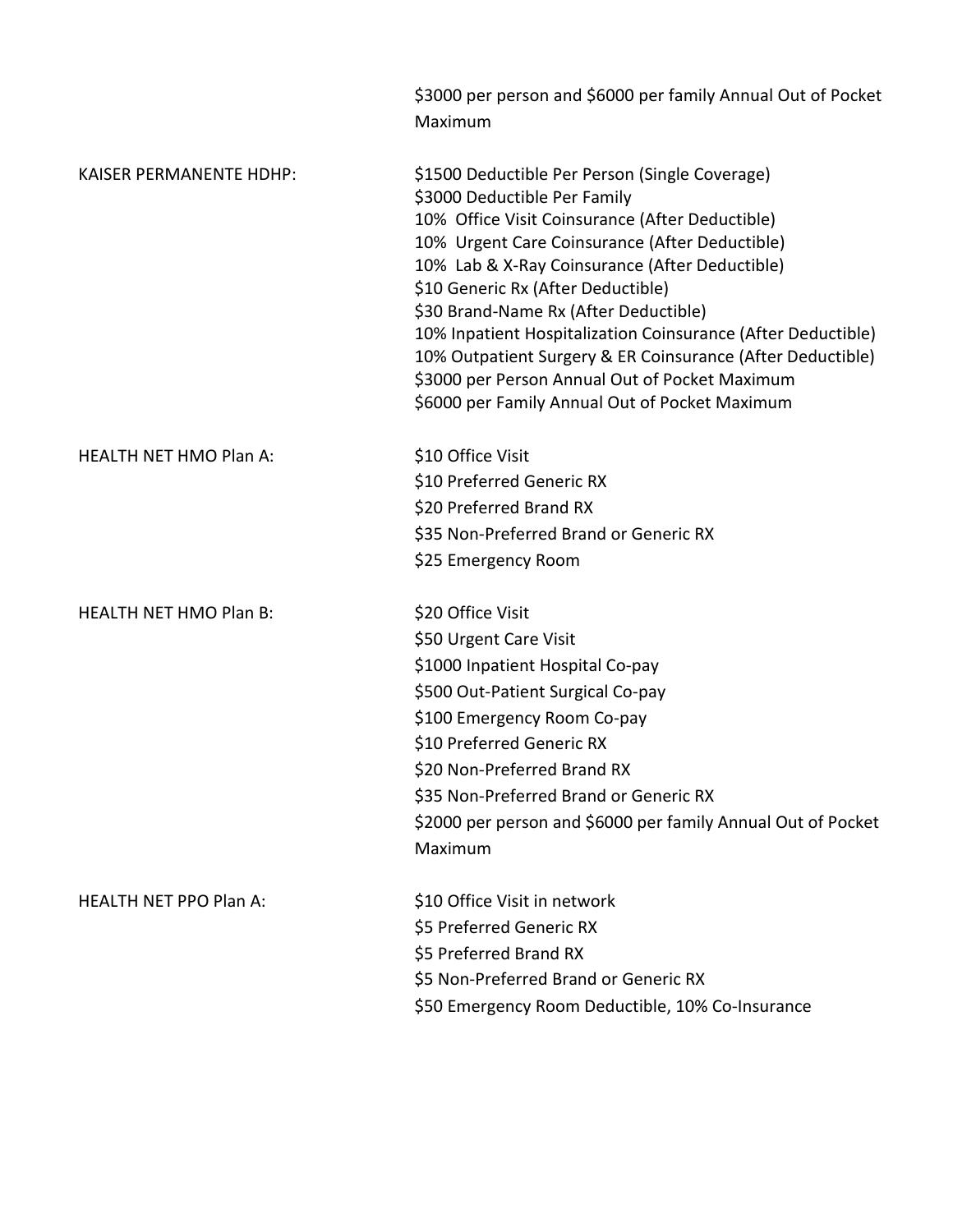## **Special Pays for Permanent-Intermittent Employees**

## **1) Applicable to all Permanent-Intermittent Employees**

| <b>Type of Pay</b>            | <b>MOU Section</b> |
|-------------------------------|--------------------|
| Jury Duty-Scheduled Work Day  | Sec. 16.1.H        |
| <b>Military Leave</b>         | Sec. 15.4          |
| <b>County Overtime</b>        | Sec. 7.1           |
| <b>FLSA Overtime</b>          | <b>None</b>        |
| Sick Leave Hours Taken        | Sec. 42.1          |
| <b>Vacation Hours Taken</b>   | Sec. 42.1          |
| Overtime Pay for Working on a | Sec. 11.5          |
| Holiday                       |                    |
| <b>Shift Pay</b>              | Sec. 9             |

## **2) Applicable to only those Permanent-Intermittent Employees in the specified classification/org**

| <b>Type of Pay</b>                                           | <b>MOU</b><br><b>Section</b> | <b>Applicable Job Title(s)</b>                                                                                           | Applicable<br><b>Assigned Org</b><br>(Org#) |
|--------------------------------------------------------------|------------------------------|--------------------------------------------------------------------------------------------------------------------------|---------------------------------------------|
| Lead Juvenile<br><b>Institution Officer</b><br><b>Duties</b> | 5.13                         | Juvenile Institution Officer I<br>(7KWB), Juvenile Institution<br>Officer II (7KVB),<br>Juvenile Institution Officer III | 3120 and 3160                               |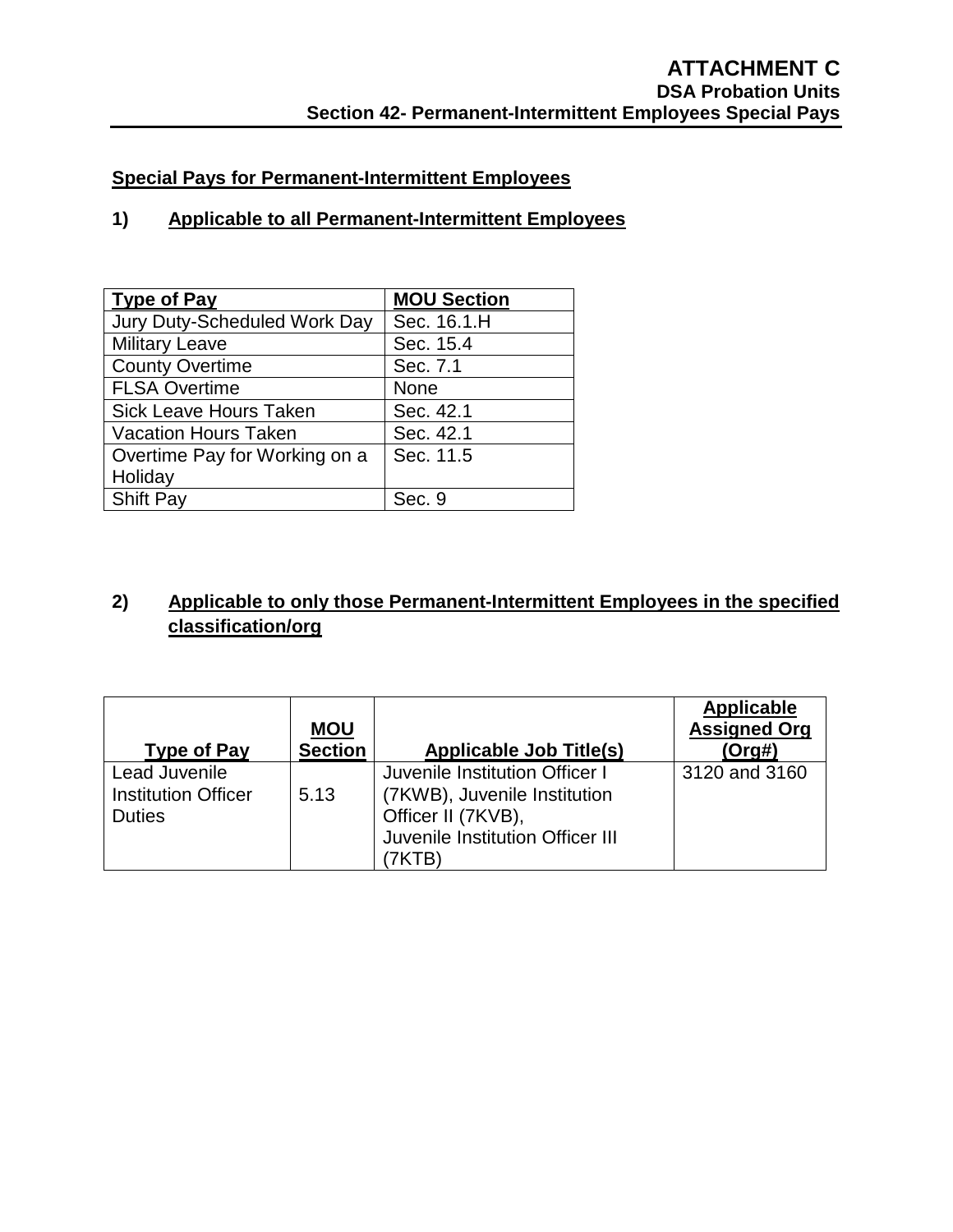## **Special Pays for Temporary Employees**

## **All Employees**

| <b>Type of Pay (Pay Code)</b> | <b>MOU Section</b> |
|-------------------------------|--------------------|
| County Overtime (OPT)         | Sec. 7.1           |
| <b>FLSA Overtime (OTF)</b>    | <b>None</b>        |
| Paid Time Off (PTO, PTO-FML)  | Sec. 44.3          |
| Shift Pay $\omega$ 5% (SH2)   | Sec. 9             |

## **Classification/Org Specific**

| <b>Type of Pay (Pay</b><br>Code)                  | <b>MOU</b><br><b>Sectio</b><br>n | <b>Applicable Job Title(s)</b>                                                                                                    | <b>Applicable</b><br><b>Assigned</b><br>Org (Org#) |
|---------------------------------------------------|----------------------------------|-----------------------------------------------------------------------------------------------------------------------------------|----------------------------------------------------|
| Overtime Pay for<br>Working on a Holiday<br>(OPT) | 11.6                             | Juvenile Institution Officer I<br>  (7KWB), Juvenile Institution Officer<br>II (7KVB), Juvenile Institution<br>Officer III (7KTB) |                                                    |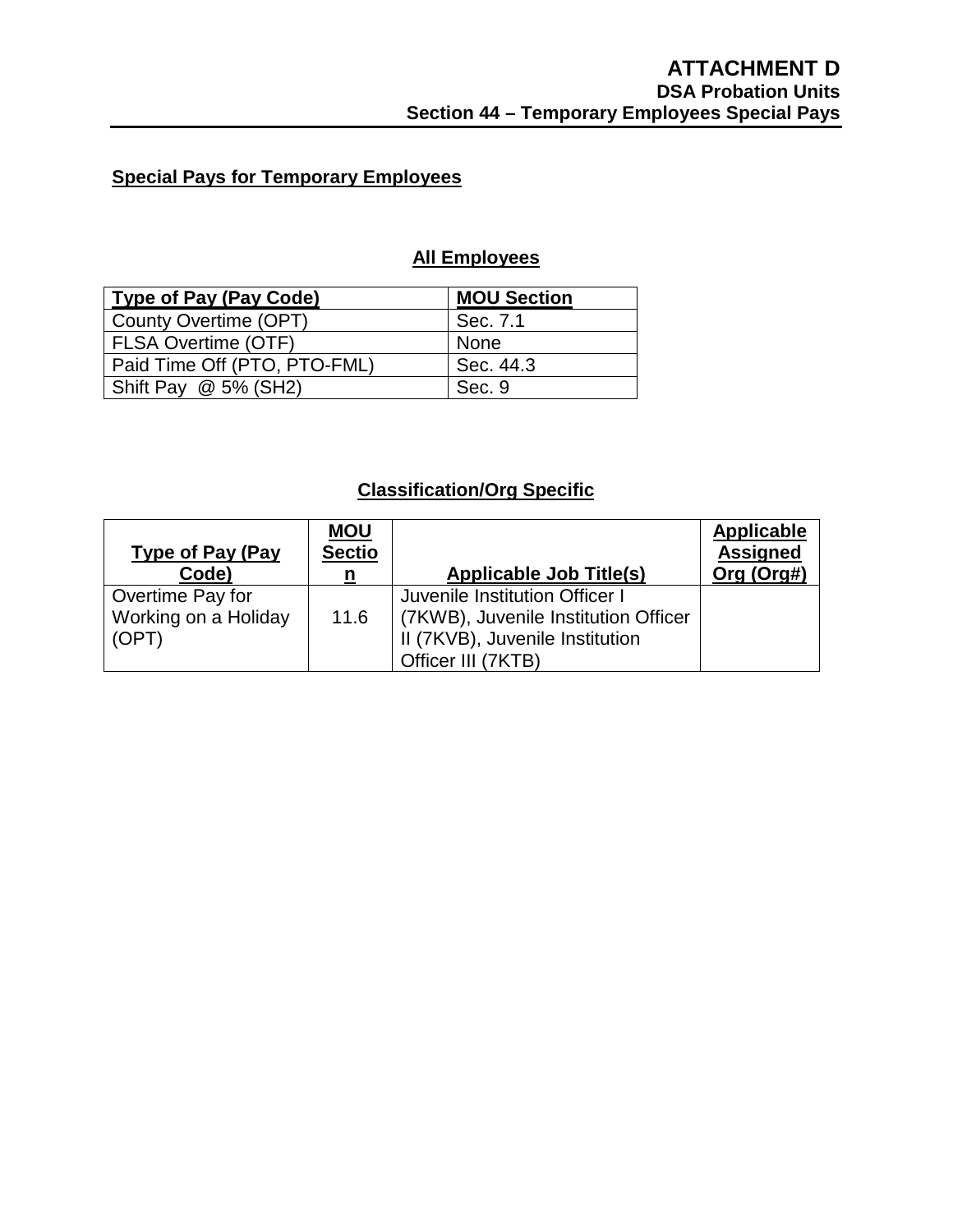## **CONTRA COSTA COUNTY PHYSICIAN'S STATEMENT OF ABILITY TO WORK ADA/FEHA/non-industrial**

\_\_\_\_\_YES \_\_\_\_\_ NO

Dear Physician:

Your cooperation in completing this form on a timely basis is requested. Certain benefits that person can receive are dependent on the completion of this form. The County of Contra Costa may be able to provide:

- 1. Limited duty for employees who are temporarily disabled by illness or injury or
- 2. Permanent accommodation of current assignments or reassignment to a different position.

| <b>EMPLOYEE'S NAME:</b> | WORK LOCATION:      |
|-------------------------|---------------------|
| DEPARTMENT:             | # OF HOURS PER DAY: |
| <b>JOB TITLE:</b>       | # OF DAYS PER WEEK: |

\_\_\_\_\_\_\_\_\_\_\_\_\_\_\_\_\_\_\_\_\_\_\_\_\_\_\_\_\_\_\_\_\_\_\_\_\_\_\_\_\_\_\_\_\_\_\_\_\_\_\_\_\_\_\_\_\_\_\_\_\_\_\_\_\_\_\_\_\_\_\_\_\_\_\_\_\_\_\_\_\_\_\_\_\_\_\_\_\_\_\_\_\_\_\_\_\_\_\_\_\_\_\_\_\_\_\_ \_\_\_\_\_\_\_\_\_\_\_\_\_\_\_\_\_\_\_\_\_\_\_\_\_\_\_\_\_\_\_\_\_\_\_\_\_\_\_\_\_\_\_\_\_\_\_\_\_\_\_\_\_\_\_\_\_\_\_\_\_\_\_\_\_\_\_\_\_\_\_\_\_\_\_\_\_\_\_\_\_\_\_\_\_\_\_\_\_\_\_\_\_\_\_\_\_\_\_\_\_\_\_\_\_\_\_

DESCRIBE NATURE OF DISABILITY(S) INCLUDING SYSTEMS OR BODY PARTS AFFECTED:

| <b>EXPLAIN:</b>                                                                                                                  | IF A DRUG IS PRESCRIBED, WILL IT AFFECT SAFE OPERATION OF A MOTOR VEHICLE?            |                      |                                                                       | <b>YES</b>                                                  | <b>NO</b> |
|----------------------------------------------------------------------------------------------------------------------------------|---------------------------------------------------------------------------------------|----------------------|-----------------------------------------------------------------------|-------------------------------------------------------------|-----------|
| WILL THE DRUG AFFECT OTHER DUTIES:<br>EXPLAIN:                                                                                   |                                                                                       |                      | <b>YES</b>                                                            | <b>NO</b>                                                   |           |
| Computer Work:<br>Writing                                                                                                        | ______ Yes ______ No<br>Yes $\_\_$                                                    | No                   | Hours per Day<br>Hours per Day                                        | Minutes at a time_________<br>Minutes at a time________     |           |
| Telephone Work:<br>Office Machine use:<br>Filing:                                                                                | $\rule{1em}{0.15mm}$ Yes $\rule{1em}{0.15mm}$ No<br>______ Yes ______ No<br>No Yes No |                      | Hours per Day _______<br>Hours per Day_______<br>Hours per Day_______ | Minutes at a time<br>Minutes at a time<br>Minutes at a time |           |
| PLEASE CHECK THOSE TASKS THAT THE EMPLOYEE IS ABLE TO PERFORM:                                                                   |                                                                                       |                      |                                                                       |                                                             |           |
| <b>LIFT/CARRY</b>                                                                                                                |                                                                                       | <b>HOURS PER DAY</b> |                                                                       | <b>COMMENTS</b>                                             |           |
| $\Omega$<br>5<br>5<br>10<br>$\blacksquare$<br>$10 -$<br>15<br>$15 -$<br>20<br>$20 -$<br>25<br>25<br>50<br>$\sim$<br>$50 -$<br>75 | Lbs.<br>Lbs.<br>Lbs.<br>Lbs.<br>Lbs.<br>Lbs.<br>Lbs.                                  |                      |                                                                       |                                                             |           |
| PHYSICAL ACTIVITIES                                                                                                              |                                                                                       | <b>HOURS PER DAY</b> |                                                                       | <b>COMMENTS</b>                                             |           |
| Sitting<br>Standing<br><b>Walking</b><br>Running<br>Bending<br>Squatting                                                         |                                                                                       |                      |                                                                       |                                                             |           |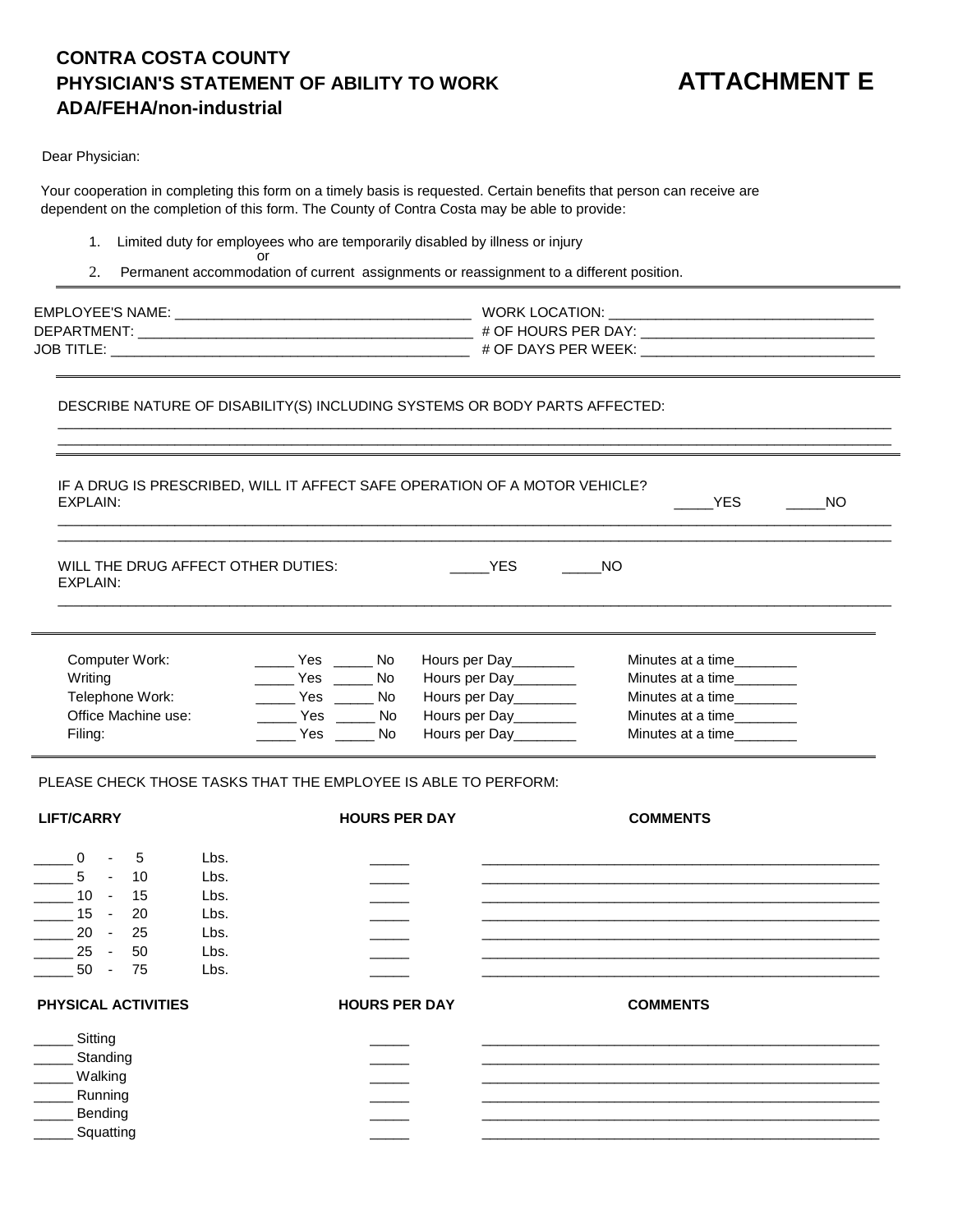PHYSICAL ACTIVITIES (Cont'd) **HOURS PER DAY** COMMENTS

| Crawling                                                                         |                      |                 |  |
|----------------------------------------------------------------------------------|----------------------|-----------------|--|
| Pulling                                                                          |                      |                 |  |
| Pushing                                                                          |                      |                 |  |
| Kneeling                                                                         |                      |                 |  |
| Reaching above shoulder level                                                    |                      |                 |  |
| Reaching below shoulder level                                                    |                      |                 |  |
| Twisting the body                                                                |                      |                 |  |
| Climbing stairs                                                                  |                      |                 |  |
| Climbing ladders                                                                 |                      |                 |  |
| Climbing up and down embankment                                                  |                      |                 |  |
| Shoveling or digging                                                             |                      |                 |  |
| Operating foot controls                                                          |                      |                 |  |
| Operate moving machinery                                                         |                      |                 |  |
| Driving heavy equipment                                                          |                      |                 |  |
| Driving automotive equipment                                                     |                      |                 |  |
| <b>WORKING CONDITIONS</b>                                                        | <b>HOURS PER DAY</b> | <b>COMMENTS</b> |  |
|                                                                                  |                      |                 |  |
| Exposure to heat $(85° - 90°)$                                                   |                      |                 |  |
| Exposure to cold                                                                 |                      |                 |  |
| Exposure to dampness, water                                                      |                      |                 |  |
| Walking on uneven ground                                                         |                      |                 |  |
| Exposure to dust, fumes, and grass                                               |                      |                 |  |
| Exposure to heights                                                              |                      |                 |  |
| Being around moving machinery                                                    |                      |                 |  |
| Exposure to noise                                                                |                      |                 |  |
| Respond to emergency situation                                                   |                      |                 |  |
| Handle confrontational situation                                                 |                      |                 |  |
| Wearing respiratory protection                                                   |                      |                 |  |
|                                                                                  |                      |                 |  |
| <b>WORKER TRAITS</b>                                                             | <b>HOURS PER DAY</b> | <b>COMMENTS</b> |  |
|                                                                                  |                      |                 |  |
| Handle face to face contact with public                                          |                      |                 |  |
| ____ Participate in formal proceedings, hearings                                 |                      |                 |  |
| Concentrate and meet deadlines                                                   |                      |                 |  |
| Understand written and oral instructions                                         |                      |                 |  |
| Maintain professional relationship with supervisor,<br>Co-workers and the public |                      |                 |  |
| DATE EMPLOYEE CAN START MODIFIED                                                 |                      |                 |  |
| DUTY:_________________________                                                   |                      |                 |  |
| MODIFIED DUTY CAN BE: _____FULL TIME ______ PART TIME _____                      |                      |                 |  |
| Number of Days per Week: _______________ Number of Hours per Day: ___________    |                      |                 |  |
| ESTIMATED DATE EMPLOYEE CAN RETURN TO USUAL DUTIES: _______________              |                      |                 |  |
| ARE THE LIMITS LISTED PERMANENT ____ OR TEMPORARY ____? IF TEMPORARY, FOR        |                      |                 |  |
| PHYSICIAN'S SIGNATURE                                                            |                      | <b>DATE</b>     |  |
|                                                                                  |                      |                 |  |
| PHYSICIAN'S NAME                                                                 |                      | ADDRESS         |  |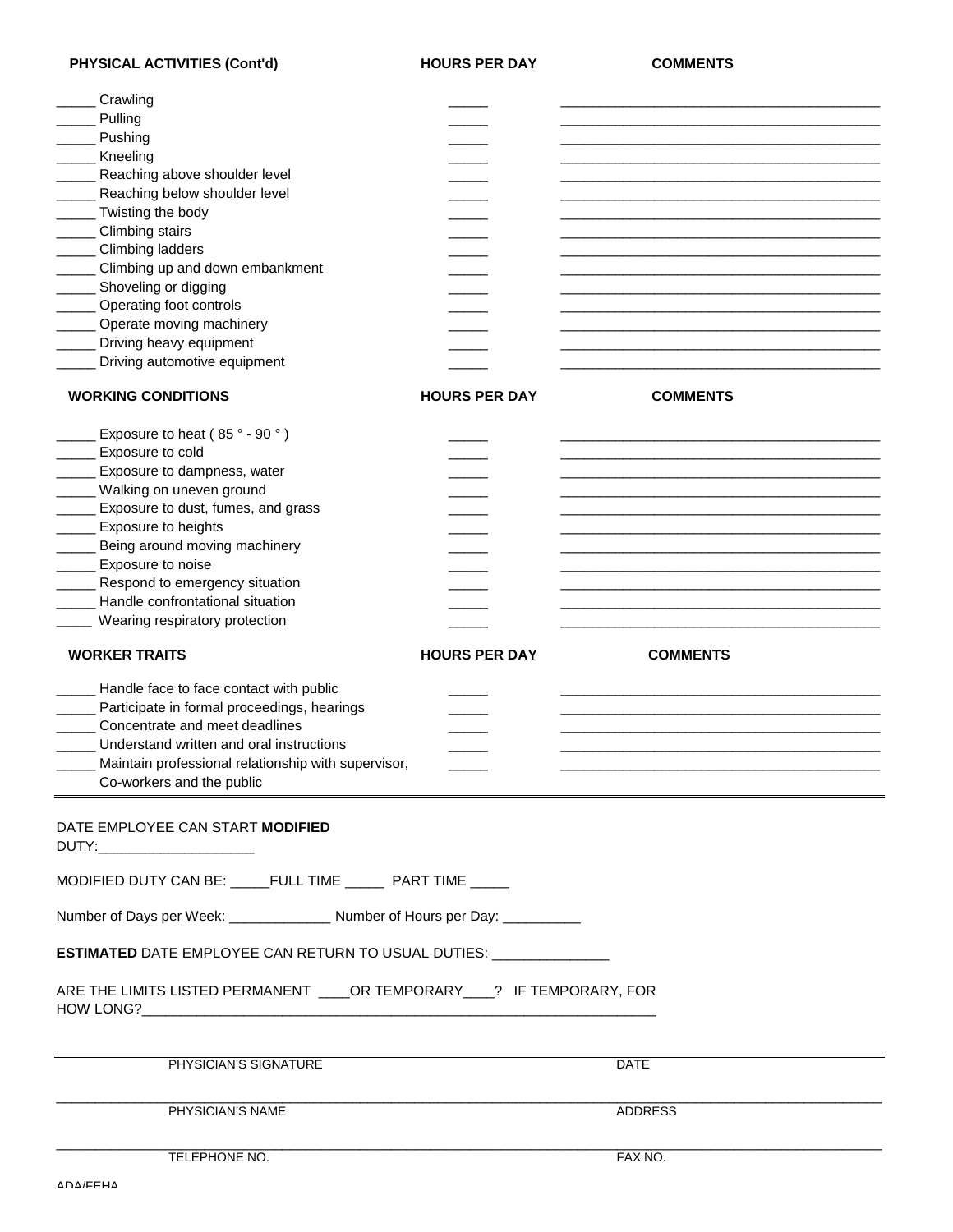### **CONTRA COSTA COUNTY RETURN TO WORK POLICY FOR INDUSTRIAL INJURY OR ILLNESS**

- **I. POLICY:** Permanent employees who have suffered industrial injuries and illnesses may be provided with such restricted duty as the County is able to provide as soon as medically appropriate.
	- **A.** Covered employees must have an accepted Workers' Compensation claim. Probationary employees, project, contracted, seasonal, agency temp, temporary, and employees working less than 20 hours a week are not covered by this policy.
	- **B.** A restricted duty assignment may be provided within the County's capacity, consistent with restriction(s) recommended by the treating physician. Should any disagreement exist, the County will follow California State law. Restrictions from the physician must be in writing on the county form AK 142 or on the physician's letterhead.
	- **C.** Employees performing in a restricted duty assignment will continue to receive their regular pay and benefits for hours actually worked. Pay and benefits will be prorated in the case of part-time work, subject to MOU provisions and salary regulations.
	- **D.** Current department practices and applicable state and federal laws regarding return to work procedures and restricted duty for certain employees who are exempt from this policy (i.e., non-industrial illnesses or injuries and probationary employees), will continue and are not subject to this policy.
- **II. OBJECTIVE:** The objectives of providing work for temporarily industrially injured employees through restricted duty are to reduce disability and Workers' Compensation costs, maximize productivity, minimize the loss of human resources and promote full and prompt recovery with the return of the employee to productive employment.
- **III. SCOPE OF POLICY:** All departments and Board-governed agencies which are part of the County retirement system (excluding the Contra Costa County Fire Protection District and East Contra Costa Fire Protection District safety employees, Sheriffs Office and D.A. Investigators safety employees, Housing Authority, and In-Home Supportive Service providers) are subject to this Return to Work Policy.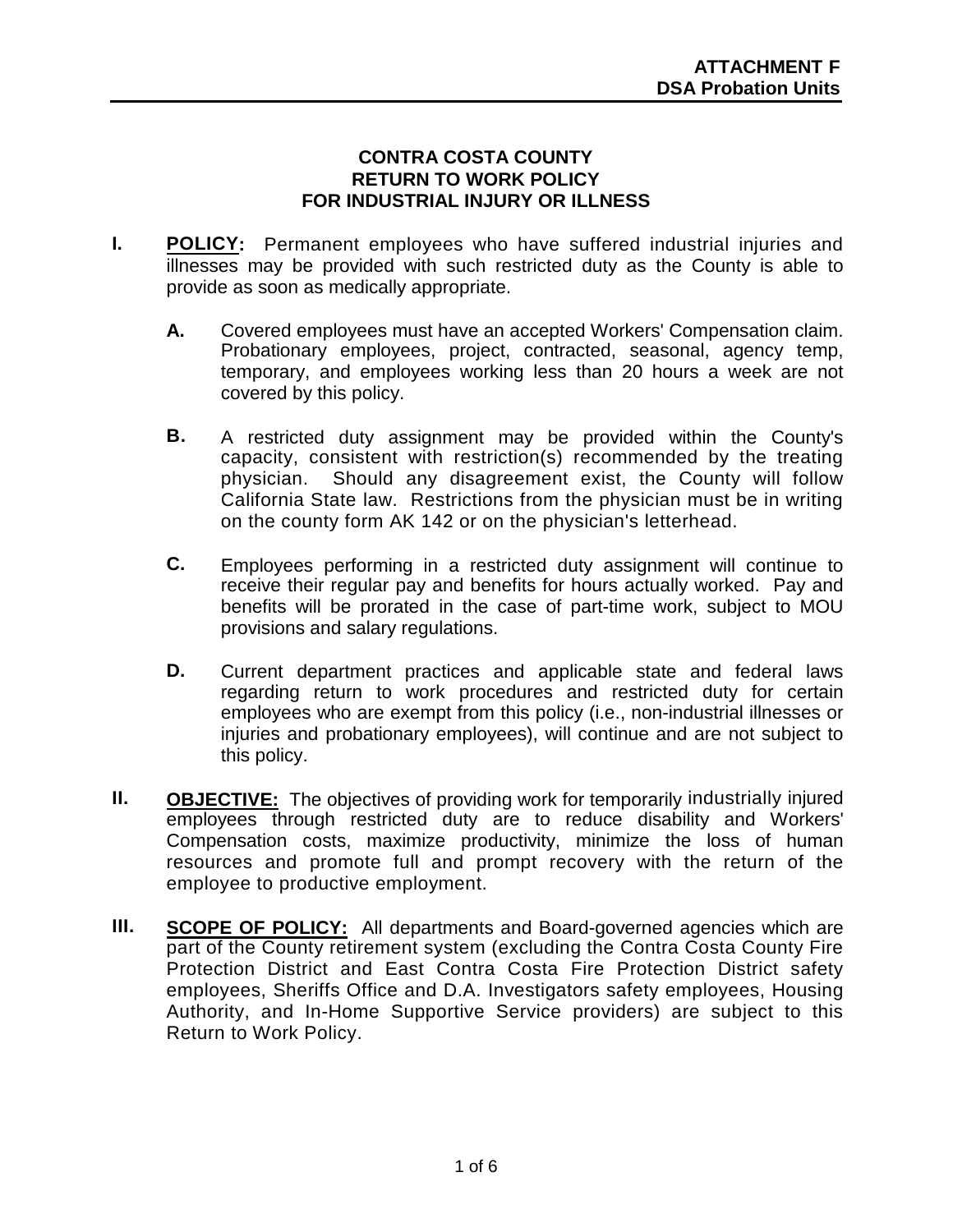- **IV. GENERAL BACKGROUND**: A restricted duty assignment is a temporary assignment provided to a temporarily industrially disabled employee. Restricted duty may be for less than regular full-time work, but no less than four (4) hours per day.<br>**A.** A
	- A temporarily industrially disabled employee with an accepted Workers' Compensation claim shall return to a restricted duty assignment that is not inconsistent with restrictions recommended by the employee's treating physician or Qualified Medical Examiner (QME), if applicable.
	- **B.** A Department shall, whenever feasible, temporarily restrict the duties of an employee in order to conform to restrictions recommended by the treating physician for a cumulative maximum of six months per injury with a review after three (3) months or sooner, if appropriate. At the end of the six month period, the employee shall undergo a medical review to determine whether a full duty work the employee shall be to the Risk Management ADA Coordinator and/or the Return to Work Committee for evaluation.
	- **C.** If an employee disagrees with the Department Head's decision concerning a light duty assignment, he/she may appeal that decision to the Risk Manager within 15 calendar days. The subject of the appeal shall be heard at the next regularly scheduled Return to Work Committee. The Return to Work Committee may affirm, reject or modify the Department Head's decision. The following factors shall be considered by the Return to Work Committee when considering an appeal:
		- 1. The restrictions recommended by the employee's treating physician or QME, if applicable;
		- 2. The operational and financial needs of the department; and
		- 3. The availability of a suitable work assignment. Either party may appeal the Committee's decision in writing to the Director of Human Resources or his/her designee within 15 calendar days of the Committee's decision.

## **V. RESPONSIBILITIES**:

### **A. Departments**

The principle responsibility for implementing the Return to Work Policy rests with the appointing authority. Departments will also:

1. Complete and submit an injury report for industrial injuries and illnesses on a timely basis.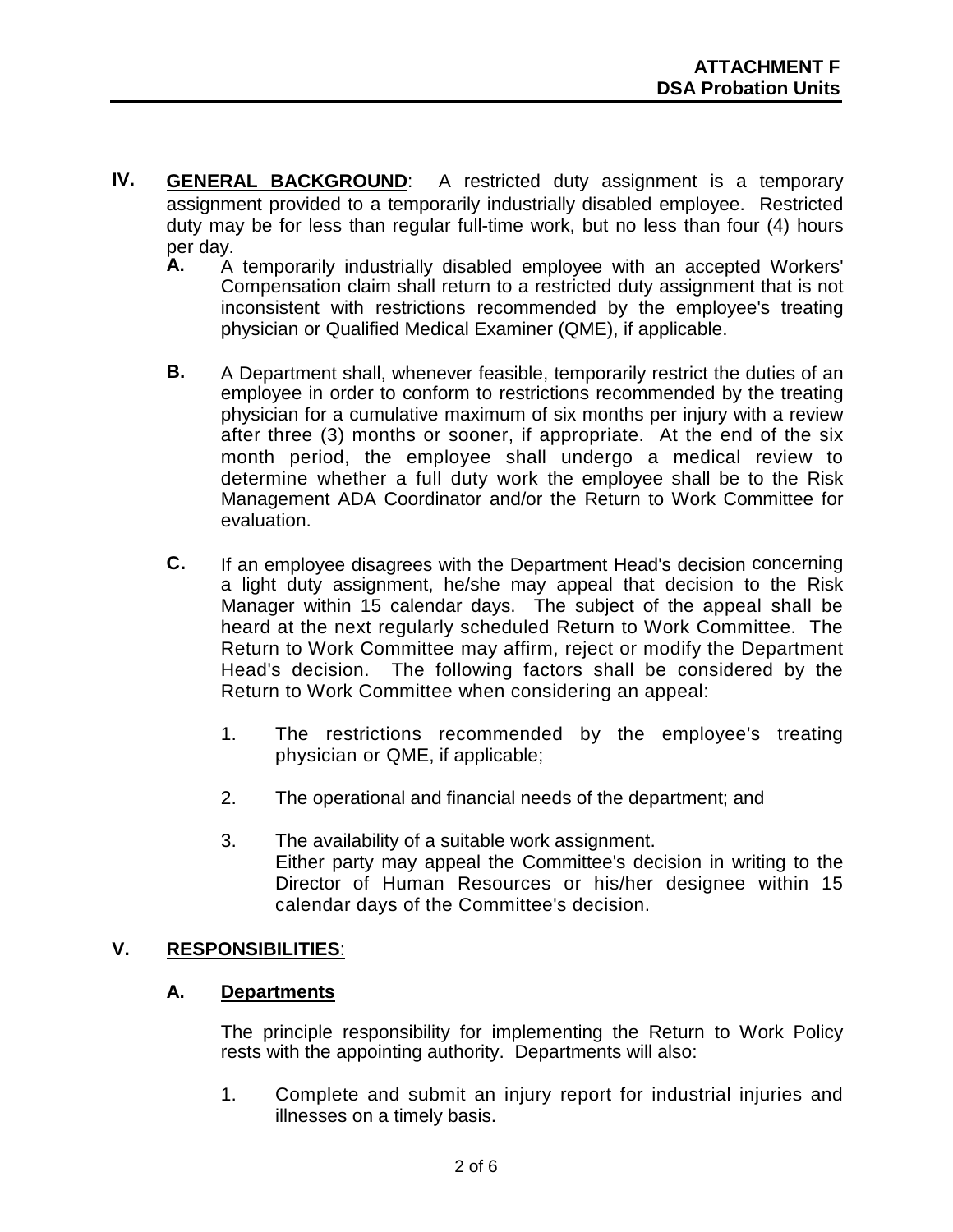- 2. Appoint a Department Return to Work Coordinator to administer the department's compliance with the Return to Work Policy under the direction of the department head. The Department Return to Work Coordinator shall review restricted duty assignments and make recommendations to the department head regarding adjusting, extending or terminating the restricted duty in accordance with the operational and financial needs of the department and consistent with the employee's medical restrictions. The Department Return to Work Coordinator will document and monitor all limited duty assignments. They will also maintain a centralized record of all assignments.
- 3. Inform department employees of the Return to Work Policy.
- 4. Implement restricted duty assignments for temporarily industrially disabled employees as soon as medically appropriate, operationally feasible, and when a suitable assignment is available.
- 5. Coordinate with Risk Management regarding an individual employee's restricted duty assignment.
- 6. The Risk Management Department shall provide the Health Coalition quarterly reports of the number of requests for ergonomic evaluations, the number performed, and the actions taken based on those reports. The County shall meet with the Health Coalition upon the Coalition's request to review such reports and to discuss ergonomic issues.

### **B. Employee**

A temporarily industrially disabled employee shall:

- 1. Notify the department of an industrial injury or illness in accordance with Workers' Compensation regulations.
- 2. Seek prompt medical care through the County's Occupational Medical Program or through a properly pre-designated physician in accordance with the law. The employee shall obtain needed medical information from the physician and provide the information to the County. (Physician's Statement of Ability to Work, AK142, see Attachment E).
- 3. Accept an appropriate available restricted duty assignment within or outside the employee's department if one is offered. A restricted duty assignment must be consistent with limitations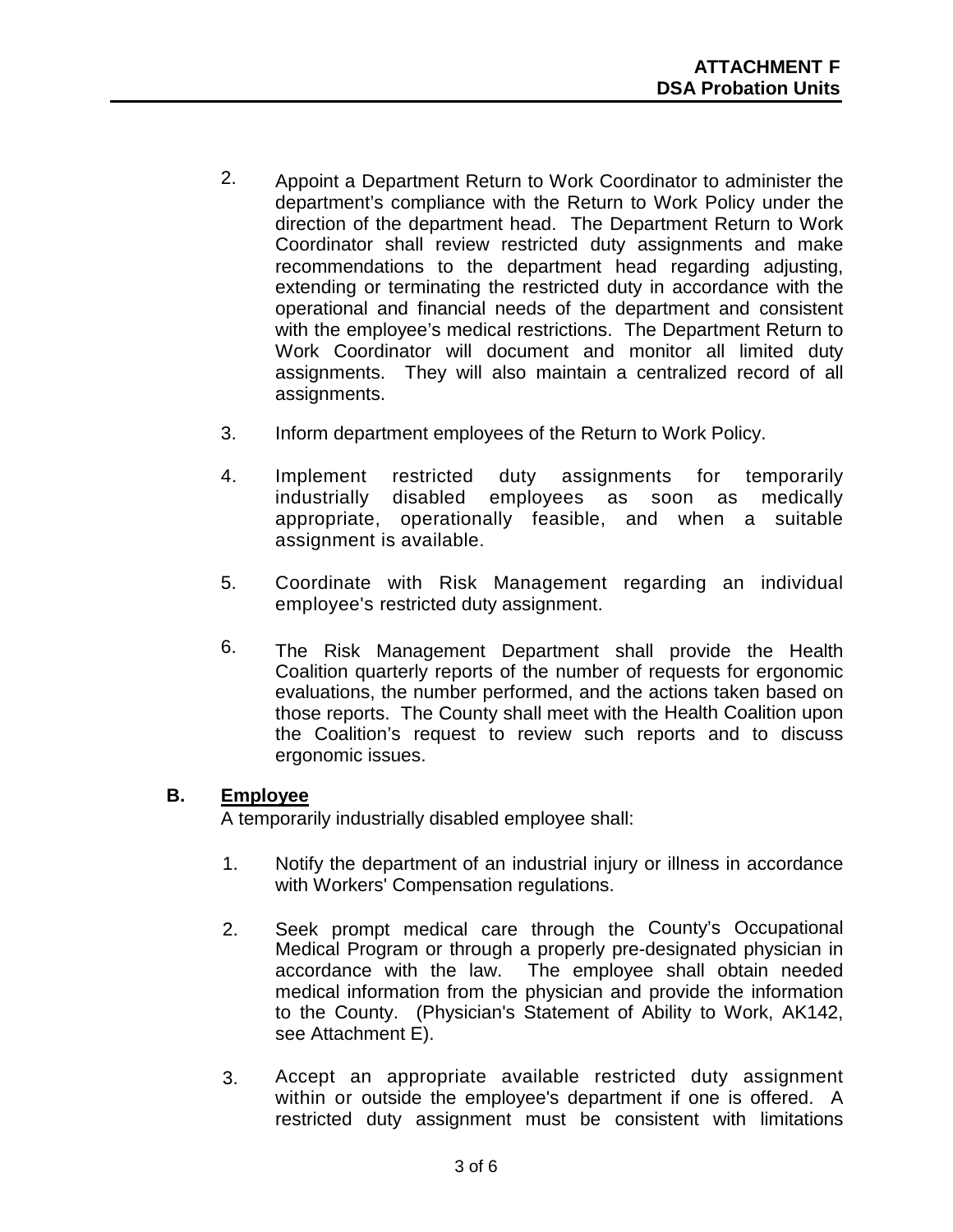recommended by the employee's treating physician or QME, if applicable, and must be approved by the Department Return to Work Coordinator. If an employee is assigned to a restricted duty assignment outside of their department, a supervisor in the department providing the

- 4. restricted duty assignment shall supervise the employee. The employee's home department is required to pay the employee's regular salary.
- 5. A department head has the authority to temporarily restrict the duties of an employee in accordance with this policy.
- 6. Failure of an employee to accept an offer of a medically appropriate restricted duty assignment will result in the denial of temporary disability benefits pursuant to Workers' Compensation law.

### **C. County Return to Work Coordinators**

The County Return to Work Coordinators shall:

- 1. Work at the direction of the Risk Manager.
- 2. Assist departments in identifying and developing suitable restricted duty assignments.
- 3. Assist departments in resolving questions regarding work restrictions and restricted duty placements.
- 4. Provide, as necessary, counseling and other services to employees placed on restricted duty.
- 5. Assist in finding restricted duty assignments outside of the home department, if the home department cannot provide restricted duty. The home department will provide the salary of the employee.
- 6. Coordinate the appeal process for employees regarding restricted duty.

### **D. Return to Work Committee**

The Return to Work Committee shall hear appeals under the Appeal Procedures as described in Section IV (C}-General Background above, and make recommendations to the department. In the event a department does not grant a restricted duty assignment requested by an employee or a requested extension of an existing restricted duty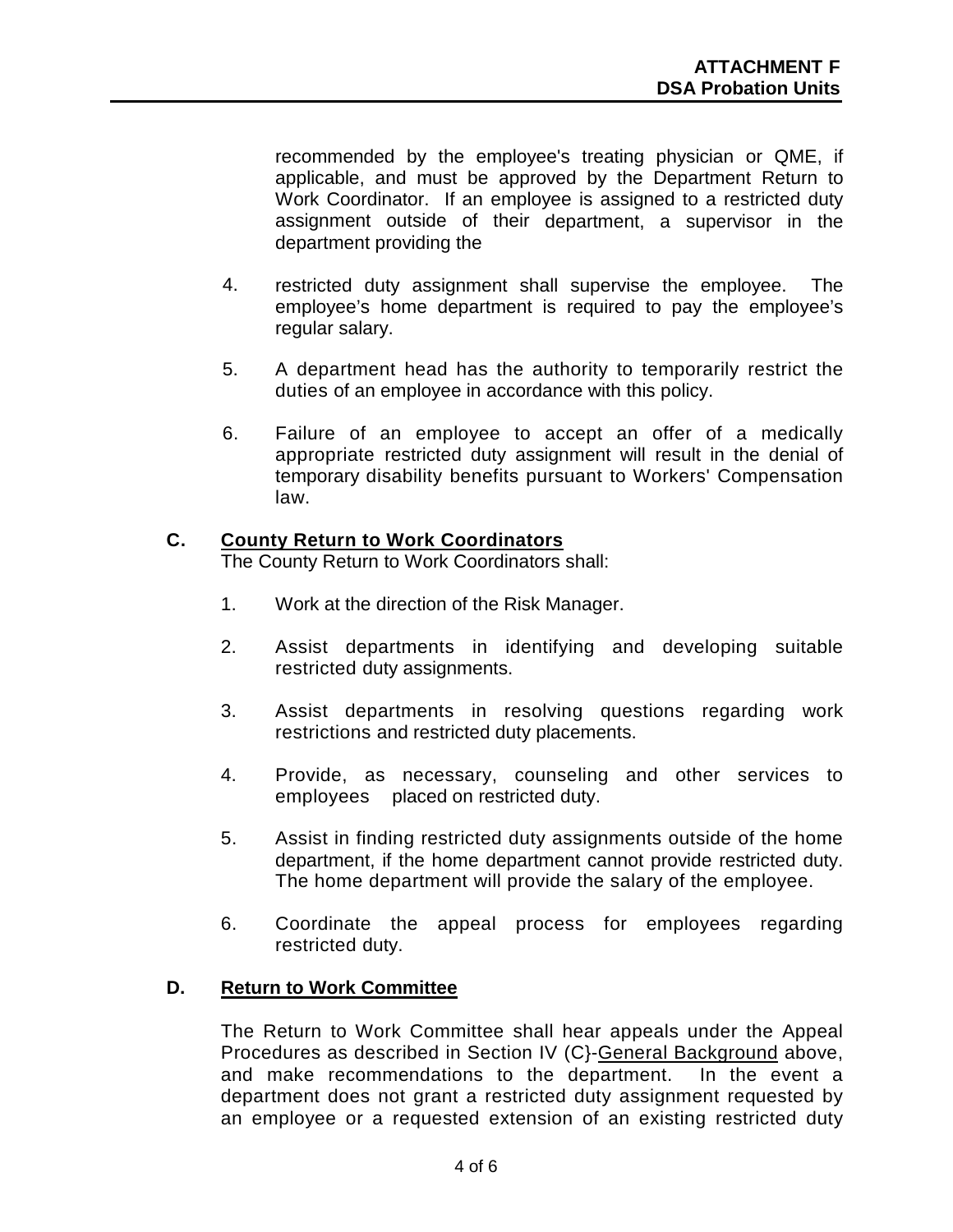assignment, the employee may appeal to the Return to Work Committee. The Committee shall hear the appeal and make' a recommendation to the department head.

### **E. Risk Manager**

The County Risk Manager shall:

Oversee the administration of this policy and provide ongoing education work department heads, managers, and departmental return to coordinators concerning this policy.

### **VI. DEFINITIONS**:

**A.** Restricted Duty: A temporary work assignment provided to a temporary industrially disabled employee who cannot perform her/his regular job duties for a specific period of time. The temporary assignment is provided while an individual is recuperating from an industrial injury or illness. An employee will be assigned to restricted duty within their primary department whenever possible. In no assignment can be located within the employee's primary department, the County will make reasonable effort to locate a comparable position in another department. Restricted duty is only available to a person who is expected to return to her or his regular job duties. If an employee is on a discretionary 9/80 or 4/10 work schedule and is returning to restricted duty assignment on a part-time basis, the 9/80 or 4/10 work schedule shall be revoked. Pay for restricted duty shall be the same salary and benefits of the employee's regular position, provided however, that shift and other pay differentials will only be paid for the first thirty (30) days of the restricted duty unless the employee qualifies for pay differentials.

- **B.** County: For the purpose of this policy the term "County" includes Contra Costa County and agencies governed by the Board of Supervisors, which are part of the County's retirement system, excluding Contra Costa County Fire Protection District and East Contra Costa Fire Protection Districts, Sheriff's Office and D.A. Investigators' safety employees Housing Authority, and In-Home Supportive Service providers.
- **C.** Departmental Return to Work Coordinator: The individual appointed by the department head to administer the County's Return to Work policy. The person appointed by the department must have some knowledge of personnel rules and regulations, Memoranda of Understanding and disability benefits that an employee may be entitled to receive, i.e., SDI, LTD, FMLA, retirement.
- **D.** Employee's Treating Physician: The treating physician or Qualified Medical Examiner (QME) as defined by California Workers' Compensation laws. Treatment shall be reasonably required and consistent with Workers'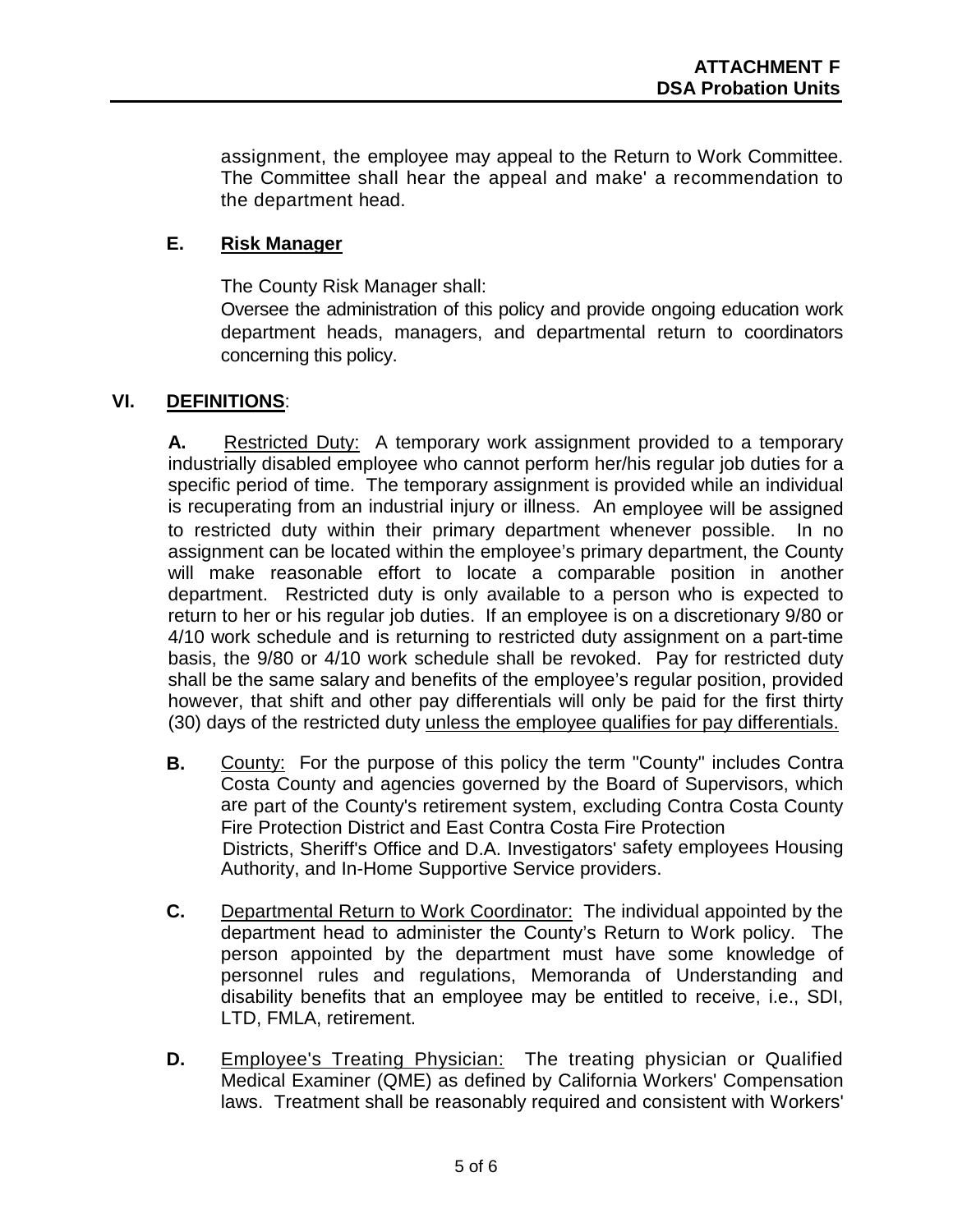Compensation guidelines and existing State law.

- **E.** Return to Work Committee: The Committee shall be composed of a pool twelve (12) members consisting of six (6) County employee members appointed by the County Administrator and six (6) County employees appointed from the three (3) largest employee organizations in the Labor Coalition. Each member of the committee must commit to attending at least two committee meetings each year. Two members appointed by the County Administrator and two members appointed by the employee organizations must be present in order to constitute a quorum.
- **F.** Risk Manager: The person designated by the County Administrator to serve as Risk Manager.
- **G.** County Return to Work Coordinators: The person designated by the County Risk Manager to serve as an Employee Return to Work Coordinator who shall perform the duties set forth in V(C).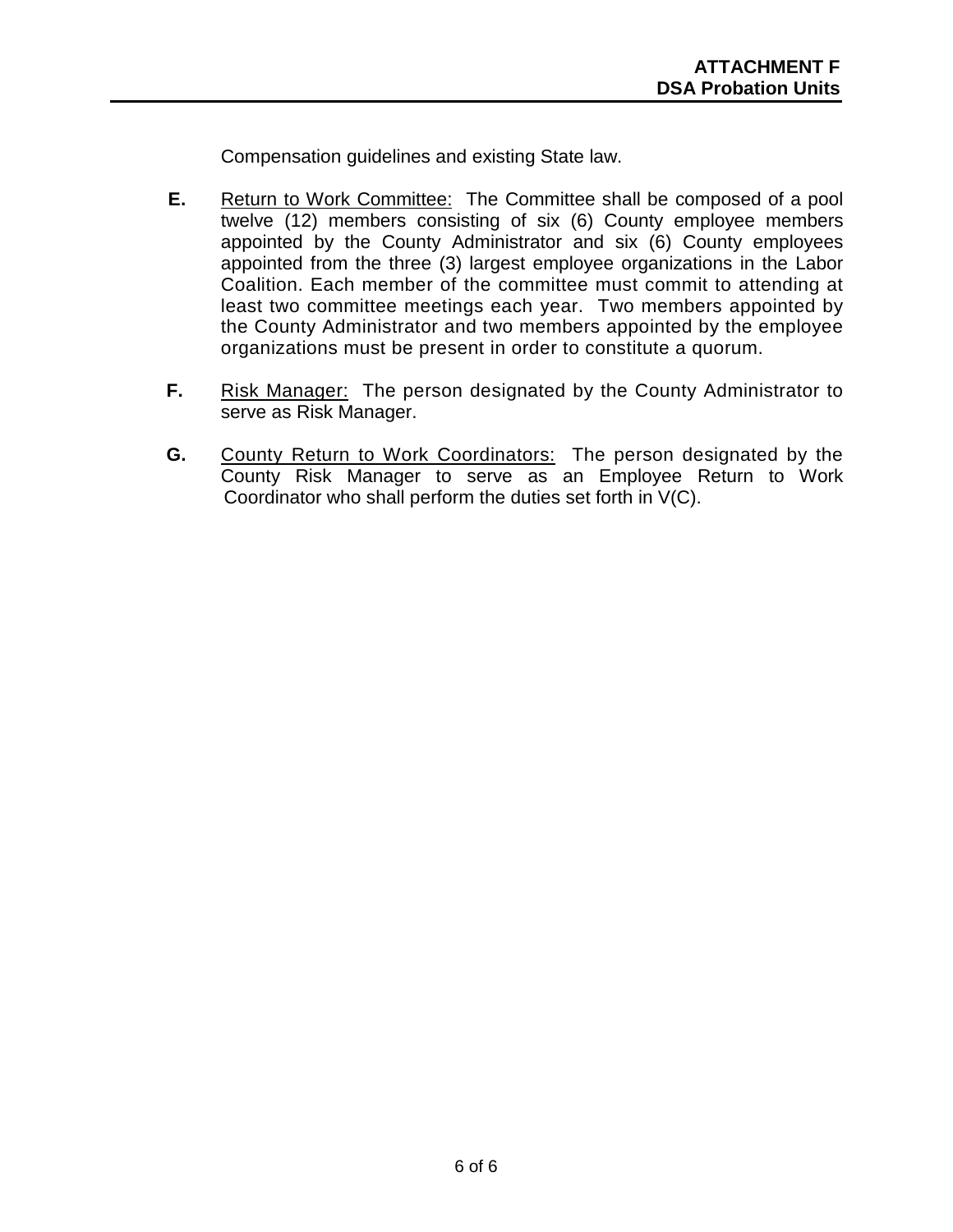### **DEPUTY SHERIFFS ASSOCIATION** PROBATION AND PROBATION SUPERVISORS UNITS

## **SUBJECT INDEX**

| Annual Shift Assignment Scheduling to Non-Specialized Assignments for Juvenile |  |
|--------------------------------------------------------------------------------|--|
|                                                                                |  |
|                                                                                |  |
|                                                                                |  |
|                                                                                |  |
|                                                                                |  |
|                                                                                |  |
|                                                                                |  |
|                                                                                |  |
|                                                                                |  |
|                                                                                |  |
|                                                                                |  |
|                                                                                |  |
|                                                                                |  |
|                                                                                |  |
|                                                                                |  |
|                                                                                |  |
|                                                                                |  |
|                                                                                |  |
|                                                                                |  |
|                                                                                |  |
|                                                                                |  |
|                                                                                |  |
|                                                                                |  |
|                                                                                |  |
|                                                                                |  |
|                                                                                |  |
|                                                                                |  |
|                                                                                |  |
|                                                                                |  |
|                                                                                |  |
|                                                                                |  |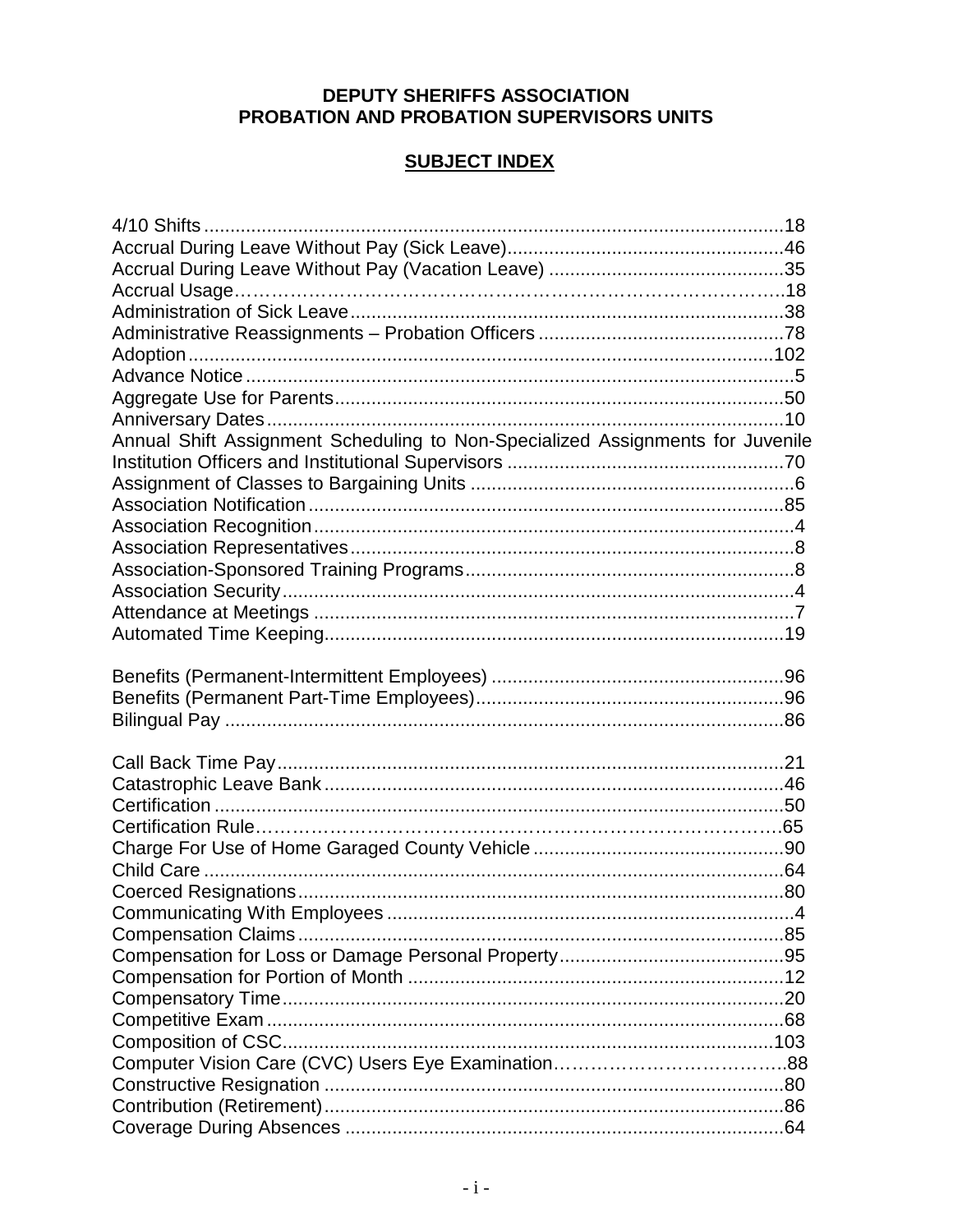| Dismissal, Suspension, Temporary Reduction in Pay, and Demotion 81 |  |
|--------------------------------------------------------------------|--|
|                                                                    |  |
|                                                                    |  |
|                                                                    |  |
|                                                                    |  |
|                                                                    |  |
|                                                                    |  |
|                                                                    |  |
|                                                                    |  |
|                                                                    |  |
|                                                                    |  |
|                                                                    |  |
|                                                                    |  |
|                                                                    |  |
|                                                                    |  |
|                                                                    |  |
|                                                                    |  |
|                                                                    |  |
|                                                                    |  |
|                                                                    |  |
|                                                                    |  |
|                                                                    |  |
| Health Benefit Coverage for Employees Not Otherwise Covered64      |  |
|                                                                    |  |
|                                                                    |  |
|                                                                    |  |
|                                                                    |  |
|                                                                    |  |
|                                                                    |  |
|                                                                    |  |
|                                                                    |  |
|                                                                    |  |
|                                                                    |  |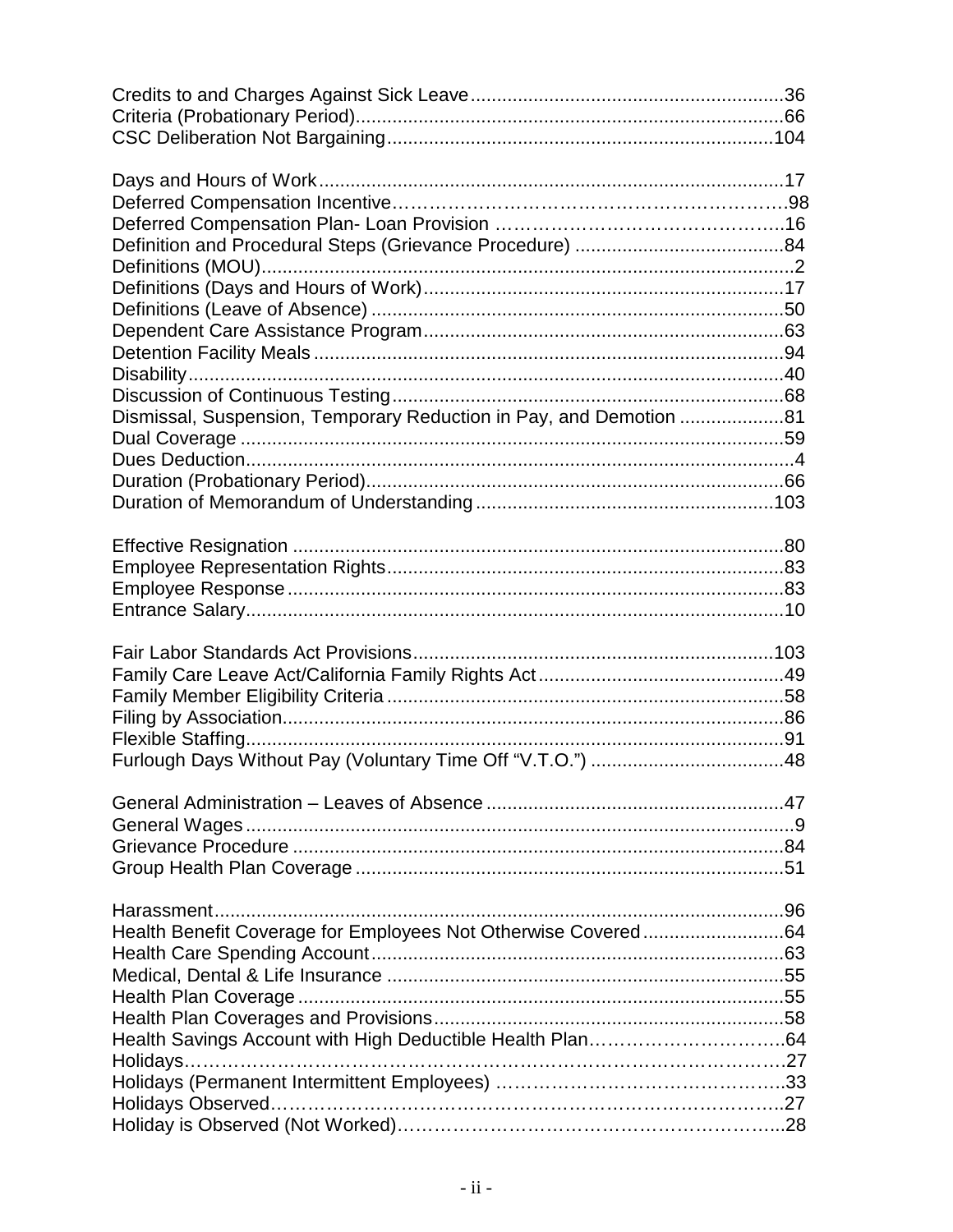| Who do Not Accrue Two (2) Hours per Month of Personal Holiday Credit 33<br>Involuntary Administrative Reassignment Procedure - JIO 78<br>Juvenile Hall Standing Juvenile Institution Officer Safety Committee103<br>Length of Service Definition (For Service Awards and Vacation Accruals)96 | Holidays for FT Employees in Twenty-Four (24) Hour Facilities |  |
|-----------------------------------------------------------------------------------------------------------------------------------------------------------------------------------------------------------------------------------------------------------------------------------------------|---------------------------------------------------------------|--|
|                                                                                                                                                                                                                                                                                               |                                                               |  |
|                                                                                                                                                                                                                                                                                               |                                                               |  |
|                                                                                                                                                                                                                                                                                               |                                                               |  |
|                                                                                                                                                                                                                                                                                               |                                                               |  |
|                                                                                                                                                                                                                                                                                               |                                                               |  |
|                                                                                                                                                                                                                                                                                               |                                                               |  |
|                                                                                                                                                                                                                                                                                               |                                                               |  |
|                                                                                                                                                                                                                                                                                               |                                                               |  |
|                                                                                                                                                                                                                                                                                               |                                                               |  |
|                                                                                                                                                                                                                                                                                               |                                                               |  |
|                                                                                                                                                                                                                                                                                               |                                                               |  |
|                                                                                                                                                                                                                                                                                               |                                                               |  |
|                                                                                                                                                                                                                                                                                               |                                                               |  |
|                                                                                                                                                                                                                                                                                               |                                                               |  |
|                                                                                                                                                                                                                                                                                               |                                                               |  |
|                                                                                                                                                                                                                                                                                               |                                                               |  |
|                                                                                                                                                                                                                                                                                               |                                                               |  |
|                                                                                                                                                                                                                                                                                               |                                                               |  |
|                                                                                                                                                                                                                                                                                               |                                                               |  |
|                                                                                                                                                                                                                                                                                               |                                                               |  |
|                                                                                                                                                                                                                                                                                               |                                                               |  |
|                                                                                                                                                                                                                                                                                               |                                                               |  |
|                                                                                                                                                                                                                                                                                               |                                                               |  |
|                                                                                                                                                                                                                                                                                               |                                                               |  |
|                                                                                                                                                                                                                                                                                               |                                                               |  |
|                                                                                                                                                                                                                                                                                               |                                                               |  |
|                                                                                                                                                                                                                                                                                               |                                                               |  |
|                                                                                                                                                                                                                                                                                               |                                                               |  |
|                                                                                                                                                                                                                                                                                               |                                                               |  |
|                                                                                                                                                                                                                                                                                               |                                                               |  |
|                                                                                                                                                                                                                                                                                               |                                                               |  |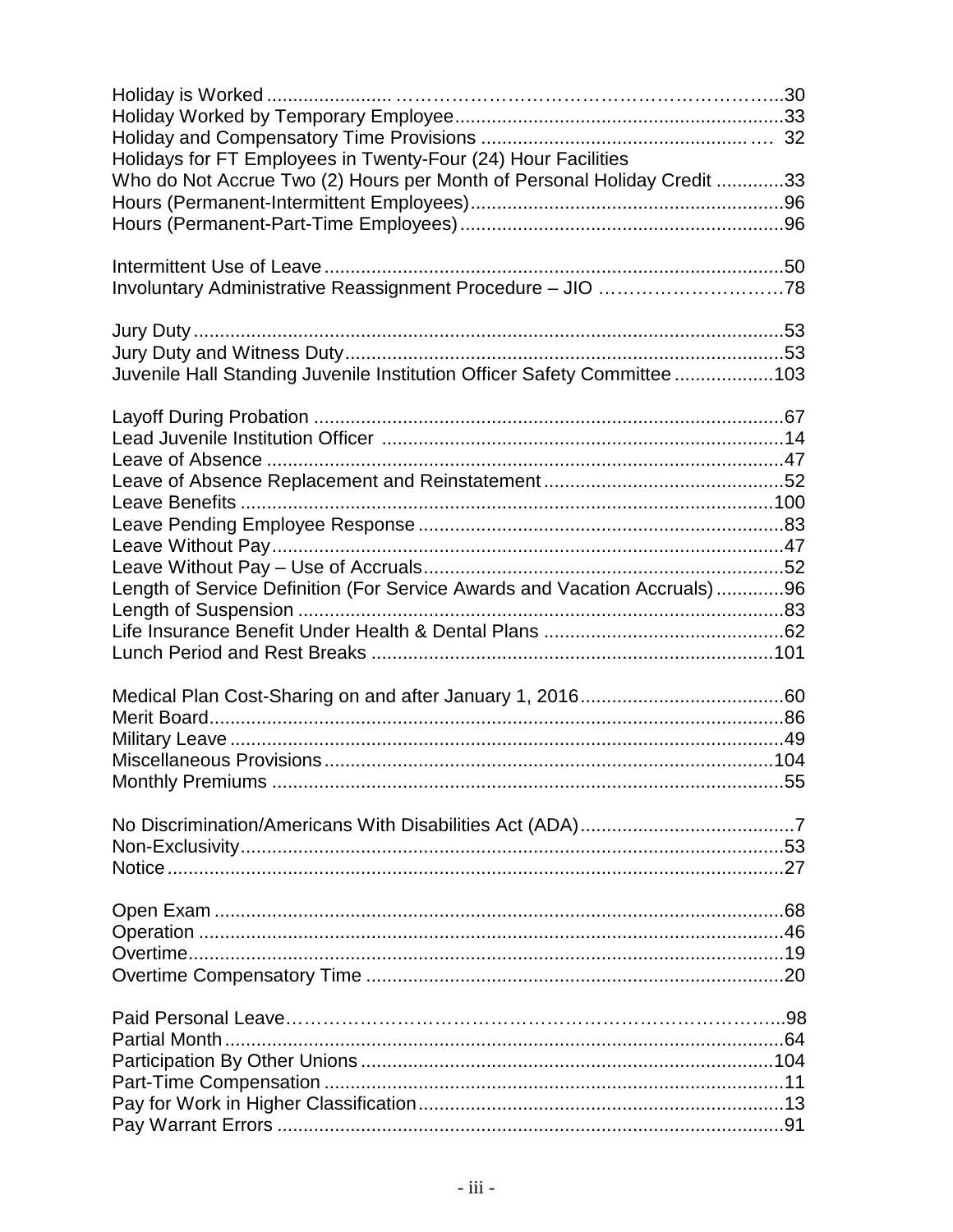| Procedure on Dismissal, Suspension, Temporary Reduction in Pay, or Demotion.83 |  |
|--------------------------------------------------------------------------------|--|
|                                                                                |  |
|                                                                                |  |
|                                                                                |  |
|                                                                                |  |
|                                                                                |  |
|                                                                                |  |
|                                                                                |  |
|                                                                                |  |
|                                                                                |  |
|                                                                                |  |
|                                                                                |  |
|                                                                                |  |
|                                                                                |  |
|                                                                                |  |
|                                                                                |  |
|                                                                                |  |
|                                                                                |  |
| Reinstatement From Family Medical Leave Act/California Family Rights Act52     |  |
|                                                                                |  |
|                                                                                |  |
|                                                                                |  |
|                                                                                |  |
| Re-opener - Election of Safety Retirement PEPRA Tier by Employees in Tier A87  |  |
| Representation on Probation Department Safety Committee 104                    |  |
|                                                                                |  |
|                                                                                |  |
|                                                                                |  |
|                                                                                |  |
|                                                                                |  |
|                                                                                |  |
|                                                                                |  |
|                                                                                |  |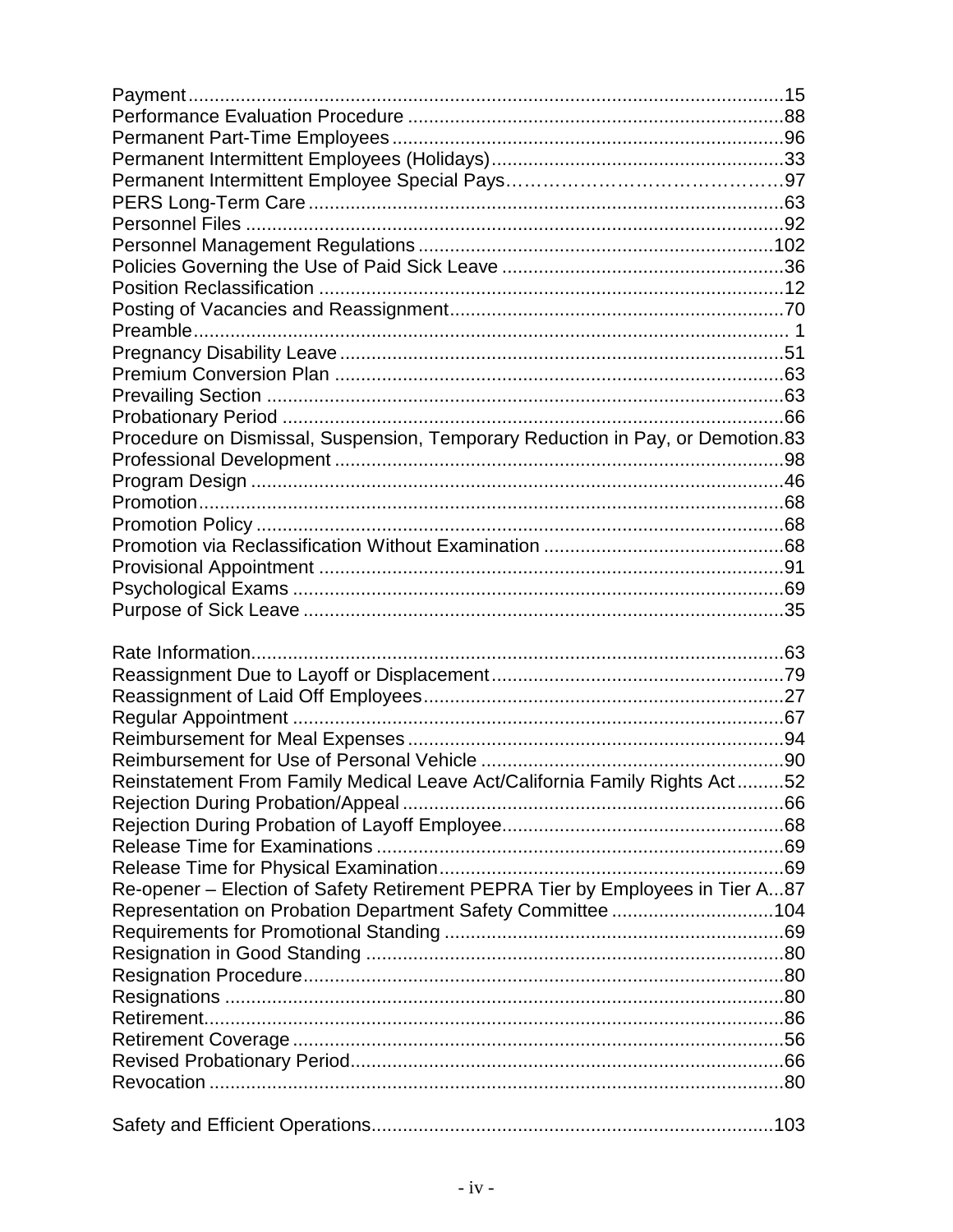| Safety Employees Retirement Benefit - Tier A - Employees                       |  |
|--------------------------------------------------------------------------------|--|
| Who Become Members of CCCERA Before January 1, 201387                          |  |
| Safety Employees Retirement Benefit- Employees who become New                  |  |
|                                                                                |  |
|                                                                                |  |
|                                                                                |  |
|                                                                                |  |
|                                                                                |  |
|                                                                                |  |
|                                                                                |  |
|                                                                                |  |
|                                                                                |  |
|                                                                                |  |
|                                                                                |  |
|                                                                                |  |
|                                                                                |  |
|                                                                                |  |
|                                                                                |  |
|                                                                                |  |
|                                                                                |  |
|                                                                                |  |
| Special Benefit for Permanent Employees Hired on and after January 1, 2011  15 |  |
|                                                                                |  |
|                                                                                |  |
| Straight Time Pay and Straight Time Compensatory Time 21                       |  |
|                                                                                |  |
|                                                                                |  |
|                                                                                |  |
|                                                                                |  |
|                                                                                |  |
|                                                                                |  |
|                                                                                |  |
|                                                                                |  |
|                                                                                |  |
|                                                                                |  |
|                                                                                |  |
|                                                                                |  |
|                                                                                |  |
|                                                                                |  |
|                                                                                |  |
|                                                                                |  |
|                                                                                |  |
|                                                                                |  |
|                                                                                |  |
|                                                                                |  |
|                                                                                |  |
|                                                                                |  |
|                                                                                |  |
|                                                                                |  |
|                                                                                |  |